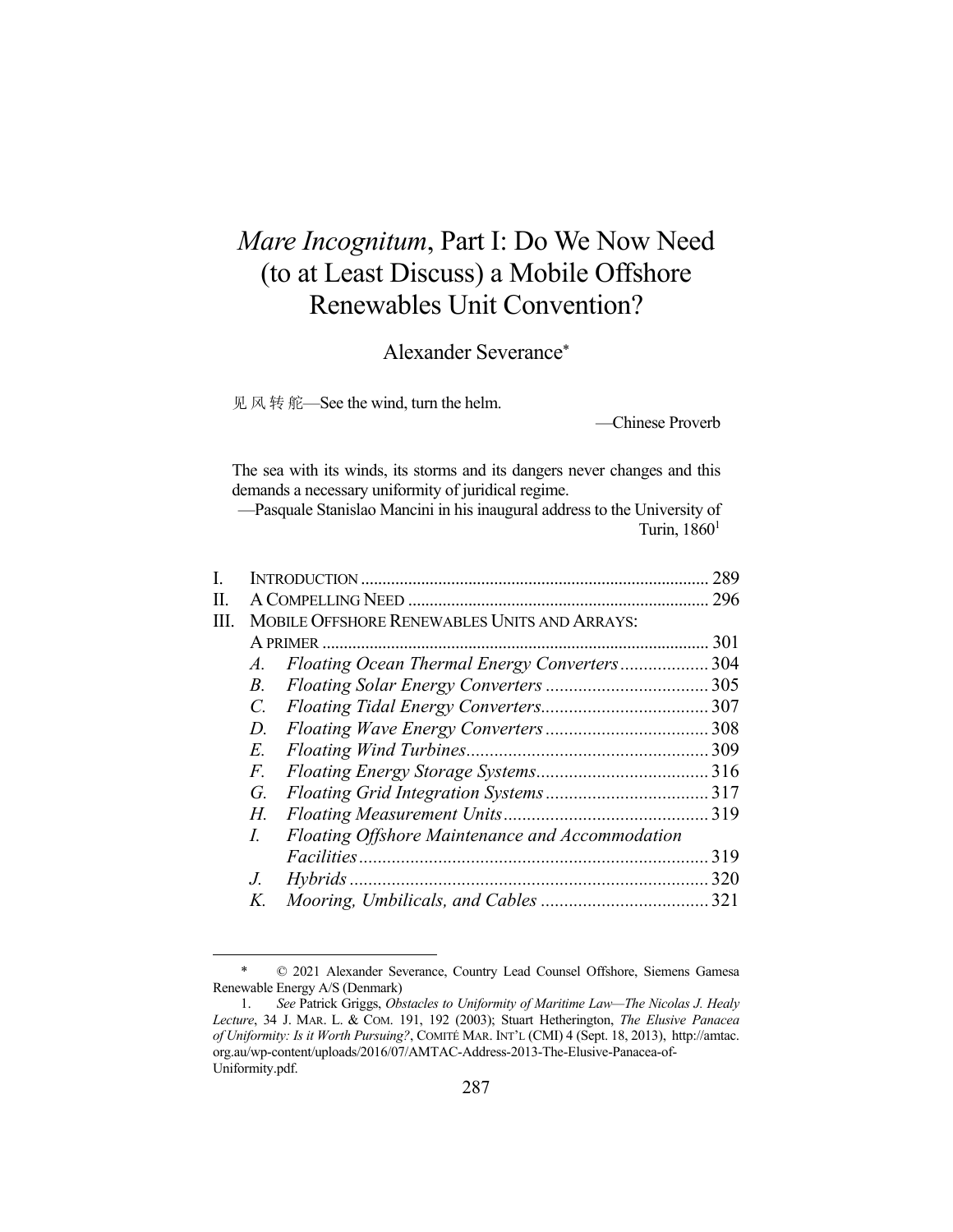| 288 |                                                     |    |                |                   | TULANE MARITIME LAW JOURNAL                       | [Vol. 45:287] |  |  |
|-----|-----------------------------------------------------|----|----------------|-------------------|---------------------------------------------------|---------------|--|--|
| Ш.  | LIKELY MORU-RELATED DISPUTES, AND THE LEGAL         |    |                |                   |                                                   |               |  |  |
|     |                                                     |    |                |                   |                                                   |               |  |  |
|     | Sources of Mobile Offshore Renewables Unit<br>A.    |    |                |                   |                                                   |               |  |  |
|     |                                                     |    |                |                   |                                                   |               |  |  |
|     | В.                                                  |    |                |                   | Legal Status Quo: Maritime Conventions and        |               |  |  |
|     |                                                     |    |                |                   |                                                   |               |  |  |
|     | Sailing into Mare Incognitum: The Question of<br>1. |    |                |                   |                                                   |               |  |  |
|     |                                                     |    |                |                   |                                                   |               |  |  |
|     | Topical International Maritime Conventions,<br>2.   |    |                |                   |                                                   |               |  |  |
|     |                                                     |    |                |                   |                                                   |               |  |  |
|     |                                                     | 3. |                |                   | Applicability of Specific Topical International   |               |  |  |
|     |                                                     |    |                |                   |                                                   |               |  |  |
|     |                                                     |    | a.             |                   | Freedoms of the High Seas and Rights of           |               |  |  |
|     |                                                     |    |                |                   |                                                   |               |  |  |
|     |                                                     |    | b.             |                   |                                                   |               |  |  |
|     |                                                     |    | c.             |                   | Registered Ownership, <i>In rem</i> Collateral    |               |  |  |
|     |                                                     |    |                |                   |                                                   |               |  |  |
|     |                                                     |    |                | i.                | Recognition of Flag State Registration            |               |  |  |
|     |                                                     |    |                |                   |                                                   |               |  |  |
|     |                                                     |    |                | $\overline{11}$ . | In Rem Non-Possessory Collateral                  |               |  |  |
|     |                                                     |    |                |                   |                                                   |               |  |  |
|     |                                                     |    |                | 111.              |                                                   |               |  |  |
|     |                                                     |    |                | iv.               | Ownership, Security Interests, and                |               |  |  |
|     |                                                     |    |                |                   | Liens for Floating Solar Energy                   |               |  |  |
|     |                                                     |    |                |                   |                                                   |               |  |  |
|     |                                                     |    |                | V.                | Recognition of Judicial Sales 343                 |               |  |  |
|     |                                                     |    | d.             |                   |                                                   |               |  |  |
|     |                                                     |    | e.             |                   |                                                   |               |  |  |
|     |                                                     |    | f.             |                   |                                                   |               |  |  |
|     |                                                     |    | g.             |                   | End of Life Issues: Salvage, Wreck                |               |  |  |
|     |                                                     |    |                |                   | Removal, and Decommissioning  348                 |               |  |  |
|     |                                                     |    | h.             |                   | Limitations of Liability & Financial              |               |  |  |
|     |                                                     |    |                |                   |                                                   |               |  |  |
|     |                                                     |    | i.             |                   |                                                   |               |  |  |
|     |                                                     |    | $\mathbf{i}$ . |                   |                                                   |               |  |  |
|     |                                                     |    | k.             |                   |                                                   |               |  |  |
|     |                                                     |    | 1.             |                   |                                                   |               |  |  |
| IV. |                                                     |    |                |                   | THE FINANCIAL IMPACT OF LEGAL UNCERTAINTY AND THE |               |  |  |
|     |                                                     |    |                |                   |                                                   |               |  |  |
|     | $\mathcal{A}.$                                      |    |                |                   |                                                   |               |  |  |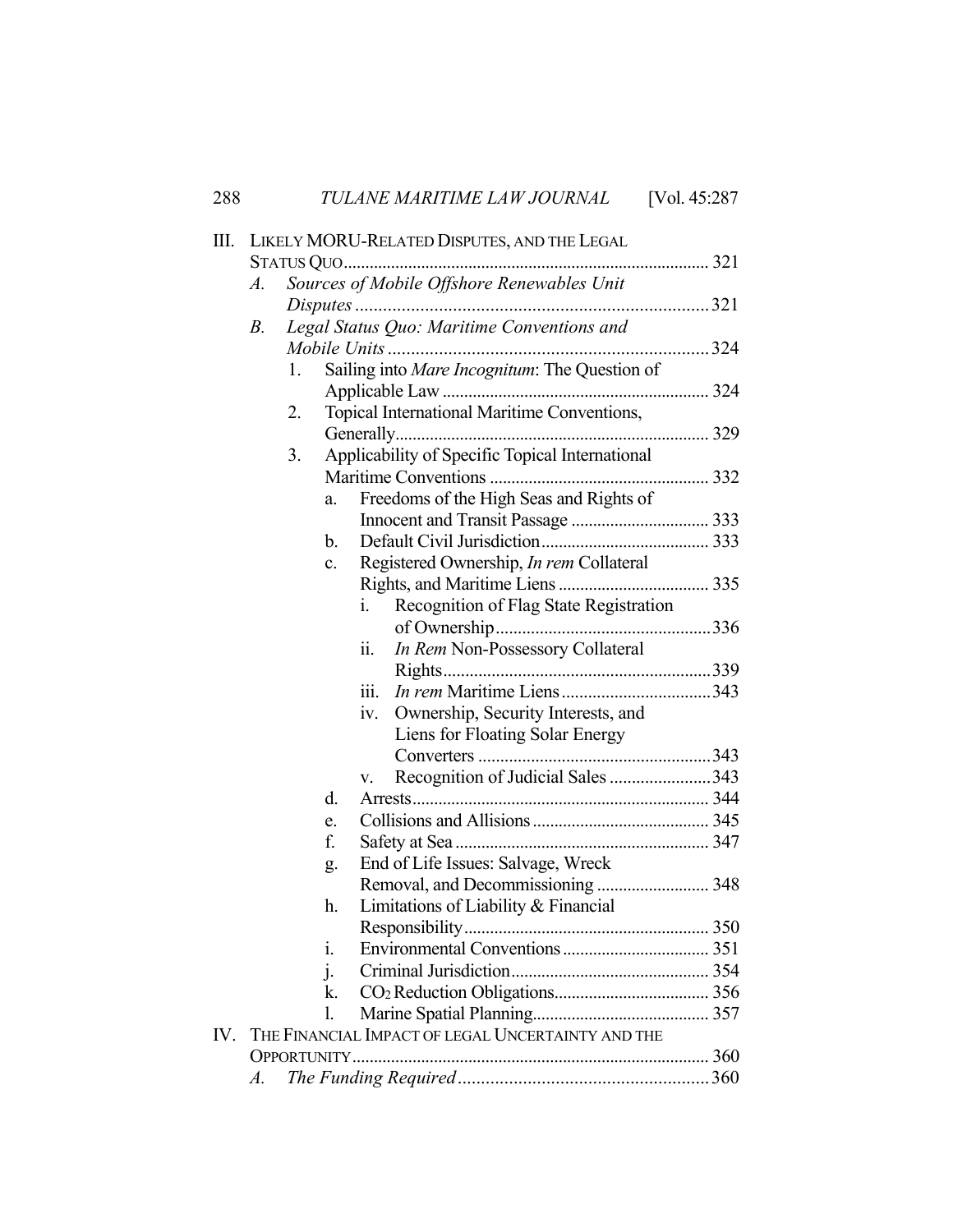#### 2021] *MARE INCOGNITUM, PART I* 289

| В. | The Negative Impact on Lending of Legal               |  |
|----|-------------------------------------------------------|--|
|    |                                                       |  |
|    | 1. The Impact on Lending of Legal Uncertainty  364    |  |
|    | 2. The Cape Town Convention and Aircraft Finance  365 |  |
|    |                                                       |  |
|    |                                                       |  |

## I. INTRODUCTION

 Around the world, states are producing or planning to produce electrical power in their respective territorial seas and exclusive economic zones (EEZs) from a variety of offshore renewable energy resources. So far, the majority of this has been delivered by offshore wind. By the end of 2019, there were 29,136 MWs of installed offshore wind capacity worldwide,  $2$  and by mid-2019, almost 5,500 offshore wind turbine generators (WTGs) were connected to onshore grids.<sup>3</sup> Almost all of this offshore wind capacity consists of individual WTGs mounted on a permanent fixed-bottom monopile, multi-pile, jacket, gravity, or suction bucket foundation (a "fixed-bottom foundation" and the WTG and fixedbottom foundation together, a "fixed-bottom WTG") in shallower waters  $( $60m$ ) typically nearer to shore. These fixed-bottom offshore renewables$ facilities are subject to their own legal regimes and issues which are not the focus of this Article or its sequels.4

 However, a variety of new non-fixed, floating offshore renewable energy technologies are also now being developed and deployed around the world. Some of these floating facilities ("Floating Generation Units") generate electrical power from the winds, waves, tides, sun, or differences in ocean water temperatures. Other floating facilities ("Floating Auxiliary Units") provide auxiliary services to those Floating Generation Units. Hybrid facilities ("Floating Hybrid Units"), incorporating multiple

 <sup>2.</sup> *Global Wind Report 2019*, GLOBAL WIND ENERGY COUNCIL 44 (Mar. 2020), https:// gwec.net/global-wind-report-2019/.

 <sup>3.</sup> *Offshore Wind Outlook 2019*, INTER. ENERGY AGENCY 15 (2019), https://webstore. iea.org/offshore-wind-outlook-2019-world-energy-outlook-special-report. Compare this to an estimated 1,500 offshore oil and gas installations worldwide in 2013. *See* Steven Rares, *An International Convention on Offshore Hydrocarbon Leaks?*, CMI YEARBOOK 2013 340, 340 (2013).

 <sup>4.</sup> The author is anecdotally aware of fixed-base installations legal treatment as fixtures to real estate, and alternatively, is aware of the non-floating mobile equipment capable of detachment from the foundation.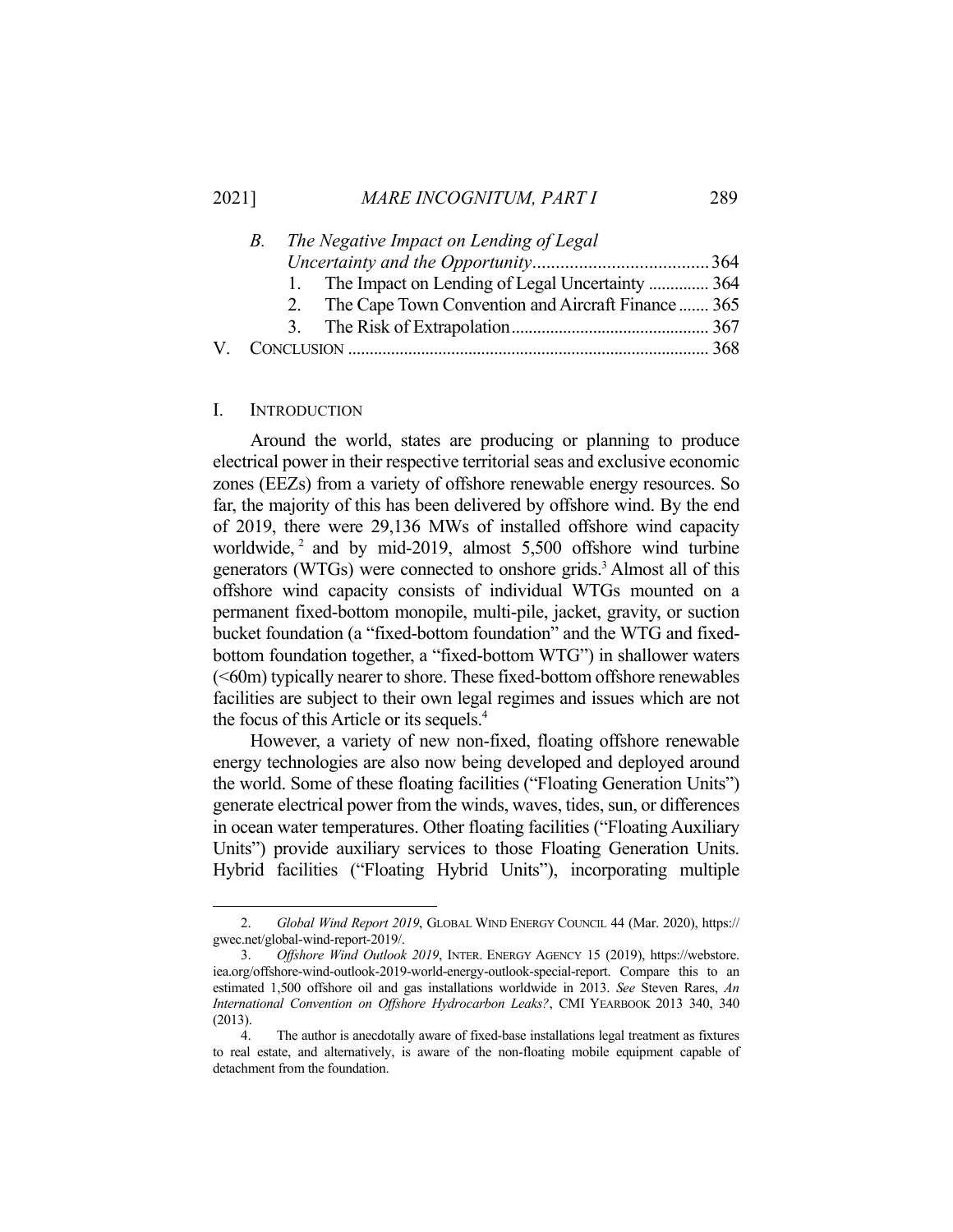technologies in a single floating unit, also are being developed. These Floating Generating Units, Floating Auxiliary Units, and Floating Hybrid Units (each a "Mobile Offshore Renewables Unit" or MORU) might be deployed as a standalone unit or in larger arrays consisting of multiple MORUs (each such array, a "MORU Array"). Each of these technologies are described in greater detail in Part II below.

 MORUs possess a number of potential territorial, technological, economic, and legal advantages over comparable fixed-bottom and onshore renewable energy technologies for coastal states seeking to exploit offshore renewable energy resources in the superjacent waters of their respective territorial sea and EEZ for the production of energy (each such coastal state, a "Producing Coastal State"). Because they float, MORUs have inherent territorial advantages over competing fixed-bottom renewables technologies—they can be deployed in waters not currently economically viable for comparable fixed-bottom facilities, whether shallower waters with subsea geology inappropriate for fixed-bottom foundations, or deeper waters.<sup>5</sup> This can significantly expand the usable portion of a Producing Coastal State's EEZ. For reasons described in Part II, some MORUs may have technological advantages over fixed-bottom or onshore renewable installations—whether that is an increase in power production relative to fixed-bottom or onshore equivalents found with some MORUs, or in the case of floating tidal energy converters, the ability to combine a predictable production cycle with energy storage to provide a renewable energy baseload power station.<sup>6</sup>

 Not surprisingly, the anticipated gross revenue from MORUs might materially differ from that of onshore or fixed-bottom equivalents. Conversely, anticipated MORU costs can also materially differ. As is expected with developing technologies, the capital and operational expenditures ("capex" and "opex," respectively) of research and precommercial MORUs are currently higher than equivalent onshore or fixed-bottom commercial offshore technologies on a per MW installed basis. However, capex and opex for serially-produced MORUs could soon

 <sup>5.</sup> *See Floating Offshore Wind Energy: A Policy Blueprint for Europe*, WINDEUROPE § 1.2 (Oct. 2018), https://windeurope.org/wp-content/uploads/files/policy/position-papers/ Floating-offshore-wind-energy-a-policy-blueprint-for-Europe.pdf.

 <sup>6.</sup> *See Shetland Tidal Array goes 'Baseload' with Tesla Battery*, MARINE ENERGY (Oct. 30, 2018), https://marineenergy.biz/2018/10/30/shetland-tidal-array-goes-baseload-with-teslabattery (describing a fixed-bottom tidal energy array combined with a Tesla battery system used as a baseload power plant, which offsets inherent storage losses with the advantage of constant power delivered throughout the day).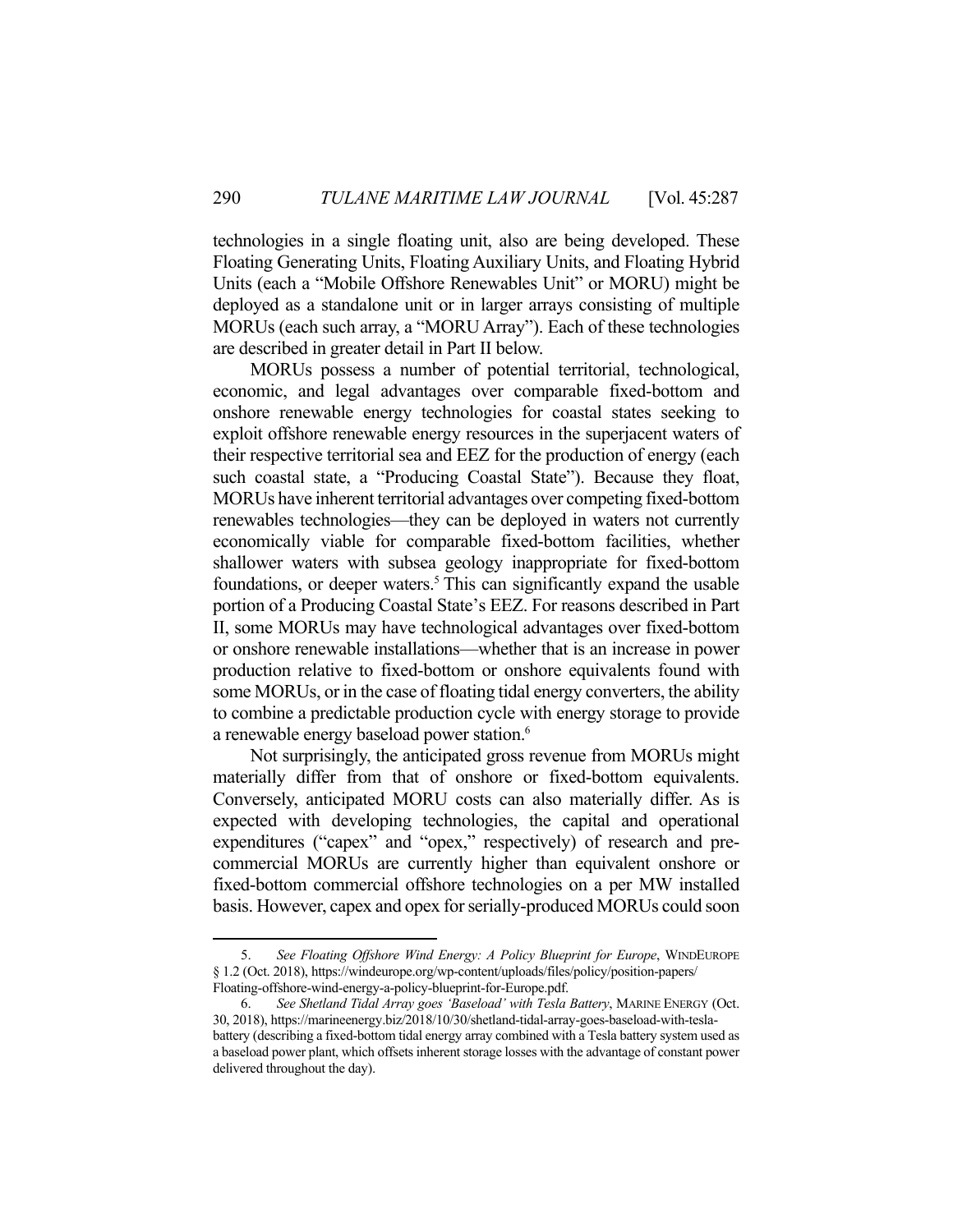<u>.</u>

be less than those costs for equivalent fixed-bottom facilities, particularly at deep water sites.<sup>7</sup>

 <sup>7.</sup> *See Going Global: Expanding Offshore Wind to Emerging Markets*, WORLD BANK 4 (2019), http://documents.worldbank.org/curated/en/716891572457609829/pdf/Going-Global-Expanding-Offshore-Wind-To-Emerging-Markets.pdf ("While floating turbine capital costs are [currently] more than double that of fixed foundations, they are expected to drop substantially over the next decade. Since 2009, the cost of floating turbines has fallen 86 percent as projects move from single to multiple turbine demonstrations."); WINDEUROPE, *supra* note 5, at § 1.2 ("[Floating Offshore Wind] has some specific cost advantages compared to [fixed-bottom WTGs]. It requires less operations taking place at sea compared to [fixed-bottom WTGs]. The installation process is less dependent on weather, soil, and sea conditions . . . . Developers can assemble and precommission [WTGs] onshore and tow the entire [FWT] to the site offshore . . . . [a]ssembly takes place in a much safer and more controlled environment. Once at sea operators have the option to tow back the [FWT] to port when large operations are required (e.g. blade replacement), thus facilitating the operation & maintenance of [Floating Offshore Wind] farms."); *Floating Wind: The UK Industry Ambition*, SCOTTISH RENEWABLES 4 (Oct. 2019), https://www.scottishrenewables. com/publications/floating-wind-uk-industry-ambition/ (". . . .we expect floating wind to be costcompetitive with other energy technologies by 2030"); Christopher Hopson, *Offshore Wind 'A Must' for Spain as Iberdrola Renewables Chief Tips Floating*, RECHARGE (Jan. 8, 2020), https://www.rechargenews.com/wind/offshore-wind-a-must-for-spain-as-iberdrola-renewableschief-tips-floating/2-1-733718; Darius Snieckus, *Floating Wind Could Best Bottom-fixed by 2026 in Market 'in Flux'*, RECHARGE (July 25, 2019), https://www.rechargenews.com/wind/1828537/ floating-wind-could-best-bottom-fixed-by-2026-in-market-in-flux ("Floating wind power . . . . could be competitive with conventional offshore wind as early as 2026, . . . . but hinge on a global build-out rate that remains uncertain. . ."); Neil Ford, *Floating Wind Built in Series Could Be Cheaper than Fixed-Bottom*, REUTERS (June 12, 2019), https://analysis.newenergyupdate.com/ wind-energy-update/floating-wind-built-series-could-be-cheaper-fixed-bottom ("Floating wind costs are set to plummet in the coming years as developers move from pilot projects to wider commercial deployment. With appropriate support, . . . . costs could drop to 80 to 100 euros per MWh (\$90-\$113/MWh) for projects financed by 2025, and fall to €40 to 60 euros/MWh by 2030, WindEurope said in a recent report"); *Equinor Eyes Floating Feast*, RENEWS (June 26, 2019), https://renews.biz/53975/equinor-eyes-floating-feast/ (citing Equinor's Sebastian Bringværd for the proposition that floating wind projects can deliver power at between  $\epsilon$ 40-60/MWh by the end of the next decade); *What's Floatin': Big Push for Floating Wind*, QUEST FLOATING WIND ENERGY (Oct. 30, 2019), https://questfwe.com/big-push-for-floating-wind/ (estimating an LCoE of US\$ 100.2/MWh on a planned 504 MW Korean Array); *Equinor Cuts Floating Wind Costs by 40% in Design Revamp*, REUTERS (Dec. 4, 2019), https://analysis.newenergyupdate.com/wind-energyupdate/equinor-cuts-floating-wind-costs-40-design-revamp; Darius Snieckus, *Wave Power Targets 'Being Competitive with Gas' After EU Technology Breakthrough*, RECHARGE (Apr. 7, 2020), https://www.rechargenews.com/transition/wave-power-targets-being-competitive-withgas-after-eu-technology-breakthrough/2-1-789813; Darius Snieckus, *Scottish Floating Wind Power Could be Brought to Market 'at \$66/MWh'*, RECHARGE (June 24, 2020), https://www. rechargenews.com/wind/scottish-floating-wind-power-could-be-brought-to-market-at-66-mwh/2- 1-832500; Darius Snieckus, *New-age Mooring Could Cut 'Many Tens of Millions of Dollars' from Floating Wind Projects*, RECHARGE (Apr. 24, 2020), https://www.rechargenews.com/markets/ new-age-mooring-could-cut-many-tens-of-millions-of-dollars-from-floating-wind-projects/2-1- 797254.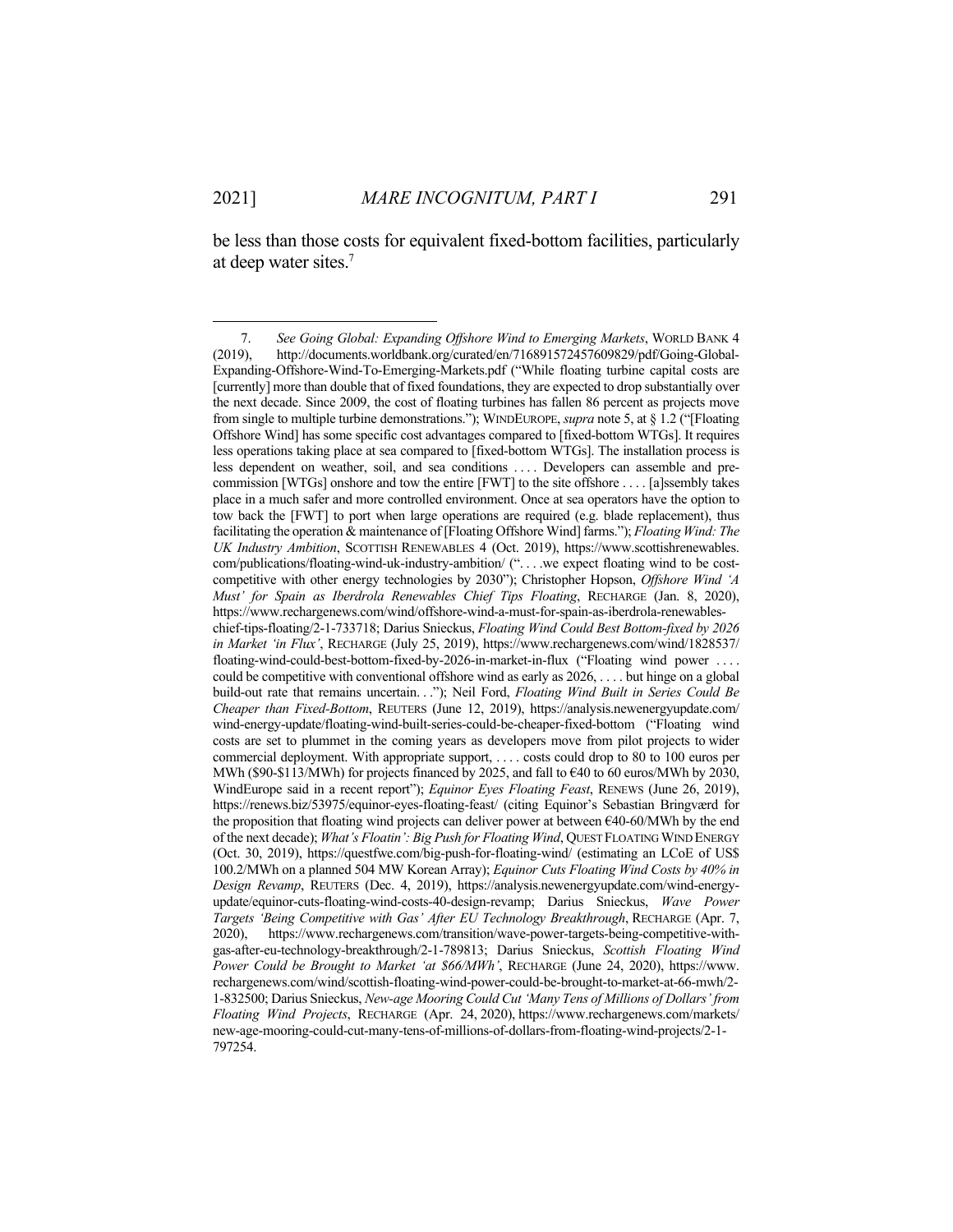Finally, MORUs also have potential legal advantages over equivalent onshore or fixed-bottom facilities as well. MORUs are a form of moveable property—and therefore unlike other forms of renewable energy assets permanently fixed to the soil (or the seabed). This mobility allows fundamentally different legal and business models than those currently used for onshore and fixed-bottom offshore renewables energy projects, some of which are described herein. Given the ease with which a MORU might be redeployed to other sites, different finance and ownership structures to facilitate MORU procurement could become more feasible with the right legal framework.

 MORUs lie at the technological intersection of the maritime, oil and gas, and renewables sectors. Because they may be deployed in and moved through multiple coastal states' waters during their lifetimes, MORUs also sit at the legal intersections of public law (including maritime and nonmaritime aspects of international and domestic public law), private law, energy and environmental law, sustainable finance, and the fight against climate change. However, there are a number of potential legal obstacles to broader deployment of MORUs, particularly where there are international considerations.

 Historically, unusual watercraft without means of mechanical propulsion are a source of domestic and international legal uncertainty, arising from many disputes<sup>8</sup> and frequent academic debate<sup>9</sup> about the

 <sup>8.</sup> *See, e.g.*, Wells v. Owners of the Gas Float Whitton No. 2 (The Gas Float Whitton No. 2), [1897] A.C. 337 (HL) 337 (appeal taken from Eng.); Regina v. Goodwin, [2006] 1 Lloyd's Rep. 432, (C.A.); The "Von Rocks," [1998] 2 Lloyd's Rep. 198 (Ir.); Stewart v. Dutra Constr. Co., 543 U.S. 481, 489-90, 2005 AMC 609, 614 (2005); Lozman v. City of Riviera Beach, Fla., 568 U.S. 115, 2013 AMC 1 (2013).

 <sup>9.</sup> *See, e.g.*, Michael White, *Offshore Craft and Structures: A Proposed International Convention*, 18 AUSTL. MINING & PETROLEUM L.J. 21, 22 (1999) ("The development of offshore techniques and practices since 1977 has produced a wider range of new craft which have made the legal position more confused."); Richard Shaw, *The FPSO—Is It a Ship? The Proposed CMI Offshore Mobile Craft Convention—An Update*, AMPLA YEARBOOK 81 (2000), http://www. austlii.edu.au/au/journals/AUMPLawAYbk/2000/7.pdf ("The absence of consistent rules governing the application of well-established maritime concepts developed for ships to the unfamiliar looking craft developed by the offshore industry creates legal uncertainty . . . . [and] is a matter of grave concern."); Bruce Grant, *What Is a "Ship": R v. Goodwin in the Court of Appeal*, 2 WEB J.C.L.I (2006), http://www.bailii.org/uk/other/journals/webJCLI/2006/issue2/grant2.html; Zuzanna Peplowska, *What Is a Ship? The Policy of the International Fund for Compensation for Oil Pollution Damage: The Effect of the Greek Supreme Court Judgment in the Slops Case*, 1 AEGEAN REV. L. SEA 157 (2010); Stewart Peck & David Sharpe, *What Is a Vessel?: Implications for Marine Finance, Marine Insurance, and Admiralty Jurisdiction*, 89 TUL. L. REV. 1103, 1104, 1132 (2015); Henning Jessen, *Was Ist ein "Schiff"? — Eine Aktuelle Definitionsfrage mit Versicherungsrechtlicher Relevanz für Offshore-Anlagen*, VERSICHERUNGSRECHT 670-80 (2014);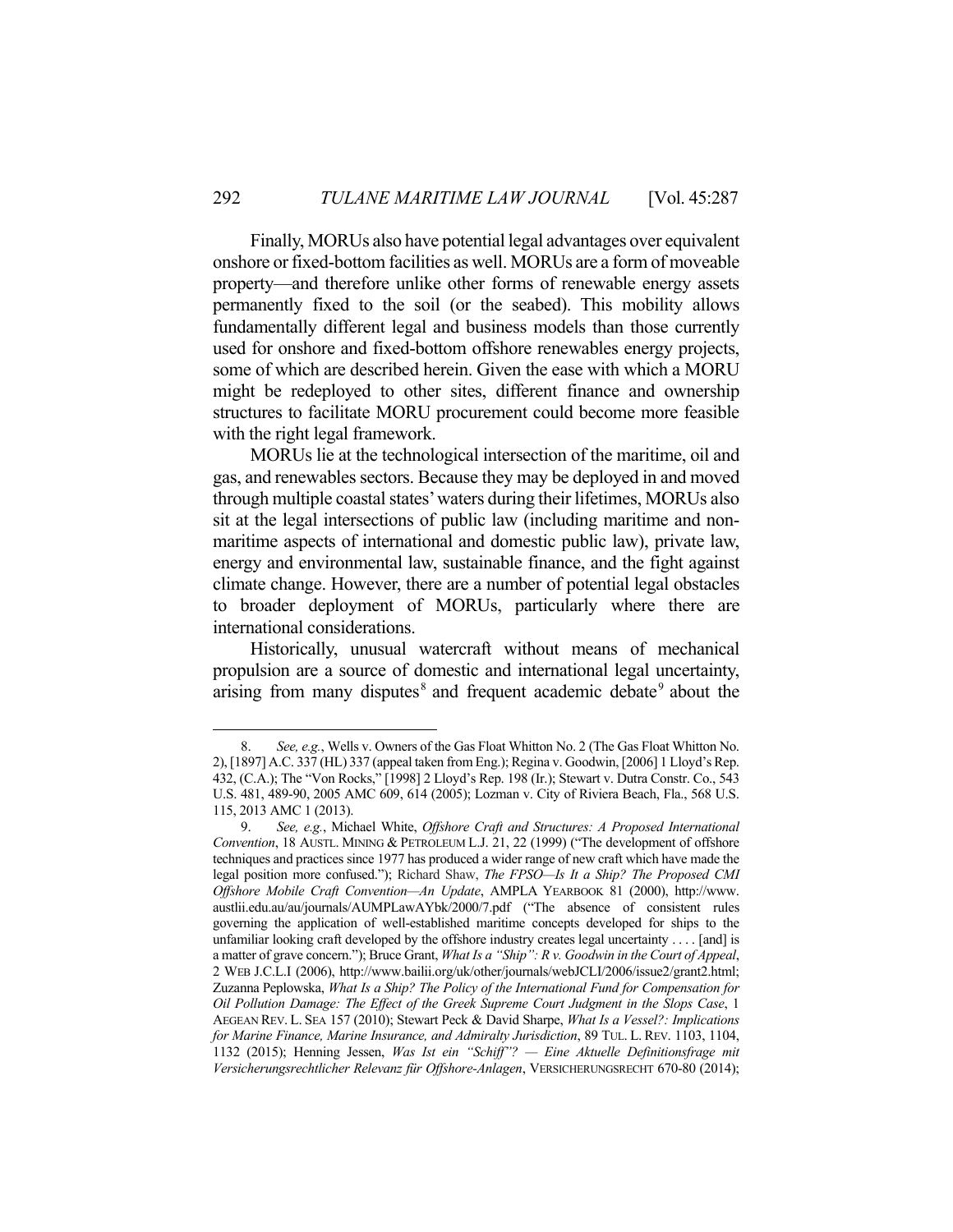meaning of the terms "ship" and "vessel," and similarly there has been no international consensus on whether they would be registerable as such. $10$ In this way, MORUs resemble the mobile offshore units and floating platforms of the offshore oil and gas industry (each such oil and gas mobile offshore unit or floating platform, an "O&G MOU"), some of which have been recognized as vessels in their own right<sup>11</sup> and some of which have not.12 Similarly, offshore watercraft which are unmanned during operation are potentially problematic.13 Consequently, it cannot be assumed *ab initio* that MORUs deployed across multiple borders will fit seamlessly within maritime law's patchwork of domestic law and international maritime conventions governing traditional manned merchant vessels endlessly sailing the seas.

 Conversely, because of limitations placed on coastal states' sovereignty over their EEZs by the law of the sea (whether customary or codified under the United Nations Convention on the Law of the Sea<sup>14</sup>

Alexander Severance & Martin Sandgren, *Flagging the Floating Turbine Unit: Navigating Towards a Registerable, First-Ranking Security Interest in Floating Wind Turbines*, 39 TUL. MAR. L.J. 1, 4 (2014); Gotthard Mark Gauci, *Is It a Vessel, a Ship or a Boat, Is It Just a Craft, or Is It Merely a Contrivance?*, 47 J. MAR. L. & COM. 479, 486-87 (2016).

 <sup>10.</sup> *See* White, *supra* note 9, at 23. *See generally* Severance & Sandgren, *supra* note 9.

 <sup>11.</sup> *See, e.g.*, In re Oil Spill by The Oil Rig "Deepwater Horizon" in the Gulf of Mexico, 808 F. Supp. 2d 943, 949 (E.D. La. 2011); Rares, *supra* note 3, at 349-350.

 <sup>12.</sup> *See, e.g.*, Mendez v. Anadarko Petroleum Corp., No. H-10-1755, 2010 WL 4644049, at \*2, 7-8 (S.D. Tex. Nov. 9, 2010); Riley v. Alexander/Ryan Marine Servs. Co., 983 F. Supp. 2d 884, 888-90 (S.D. Tex. 2013) (finding that the *Red Hawk* cell spar production platform was not a vessel under the Jones Act); Jordan v. Shell Oil Co., No. G-06-265, 2007 WL 2220986, at \*1-2 (S.D. Tex. 2007) (finding the *Ursa* tension leg platform production platform not to be a vessel because it was secured by 16 tendons and pilings and 6 pipelines, required massive engineering and up to 2 years to relocate, and therefore was not practically capable of maritime transportation); Moore v. Bis Salamis, 748 F. Supp. 2d 598, 606-08 (E.D. Tex. 2010) (finding the *Thunder Horse*  semisubmersible production platform not to be a vessel because it was fastened to the seabed, had a relocation cost of \$400-500 million, and therefore was not practically capable of maritime transportation).

 <sup>13.</sup> *See, e.g.*, Brendan Gogarty & Meredith Hagger, *The Laws of Man over Vehicles Unmanned: The Legal Response to Robotic Revolution on Sea, Land and Air*, 19 J.L. INF. & SCI. 73, 73 (2008); Paul W. Pritchett, *Ghost Ships: Why the Law Should Embrace Unmanned Vessel Technology*, 40 TUL. MAR. L.J. 197, 197 (2015); Michal Chwedczuk, *Analysis of the Legal Status of Unmanned Commercial Vessels in U.S. Admiralty and Maritime Law*, 47 J. MAR. L. & COM. 123, 126 (2016).

 <sup>14.</sup> U.N. Convention on the Law of the Sea, Dec. 10, 1982, 1833 U.N.T.S. 397, 400-03 (entered into force Nov. 16, 1994) [UNCLOS]. *See* United States v. Beyle, 782 F.3d 159, 167, 2015 AMC 1099, 1109 (4th Cir. 2015) ("With nearly 170 signatory nations today, UNCLOS enjoys widespread acceptance in the international community. As noted above, although the United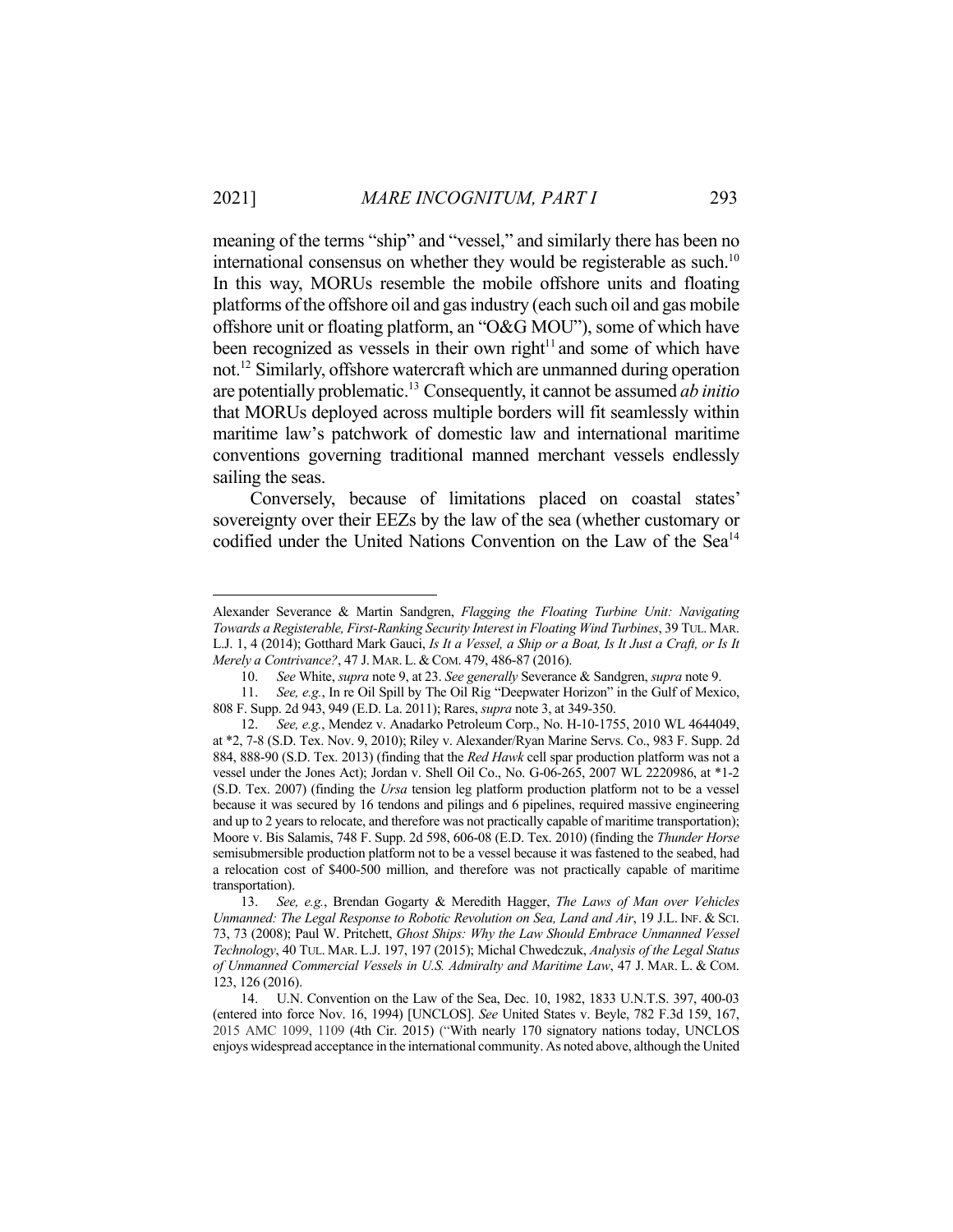(UNCLOS)) described below, it cannot be assumed that coastal states, or even Producing Coastal States, are legally entitled to impose their domestic law over any and all matters arising in relation to any MORU in their waters. Almost inevitably, international disputes will arise where the ownership of (and/or a security interest in) a MORU is registered in one state (each such state, a "Flag State") but the MORU is moored and operated in the territorial seas or EEZ of a foreign Producing Coastal State, enters into the ports of another state (each such state, a "Port State"), or is tied to offshore incidents affecting any other non-Flag state (each such affected state, an "Affected State"). In certain circumstances, retention of jurisdiction over specific issues may be (and likely should be) asserted by relevant Flag State, Port State, or other Affected State, and not the Producing Coastal State.

 Typically, international legal uncertainty has been reduced and a level of uniformity in maritime law has been achieved, or at least pursued, through the negotiation and conclusion of international maritime conventions, enforced by the parties thereto.<sup>15</sup> However, in the absence of a governing maritime convention resolving the conflicts-of-law issue for those disputes which are arguably outside of the Producing Coastal State's jurisdiction, would the correct state successfully assert jurisdiction? Do we now need a maritime convention to resolve various international legal uncertainties as they relate to MORUs?

 Professor Roy Goode, when discussing the UNIDROIT Governing Council's broader efforts to bring uniformity to law, advised that the Governing Council would "not approve a project unless at least three questions receive a satisfactory answer: Is there a problem? Is there a feasible solution? And is the project likely to receive a substantial measure of support not only from governments but from industry and other interested sectors?" 16 Although not specifically addressing maritime conventions, Professor Goode's tripartite formulation of international convention proposal triage provides a very concise methodology for determining whether, in fact, further work should progress on a hypothetical MORU Convention. This Article attempts to provide a framework for a discussion of Professor Goode's first question ("is there

States is not a signatory to UNCLOS, this country recognizes the treaty's place as an accurate reflection of customary international law.").

 <sup>15.</sup> *See* Griggs, *supra* note 1, at 193.

 <sup>16.</sup> Roy Goode, *From Acorn to Oak Tree: The Development of the Cape Town Convention and Protocols*, 17 UNIFORM L.REV. 599, 599 (2012), https://doi.org/10.1093/ulr/17.4.599.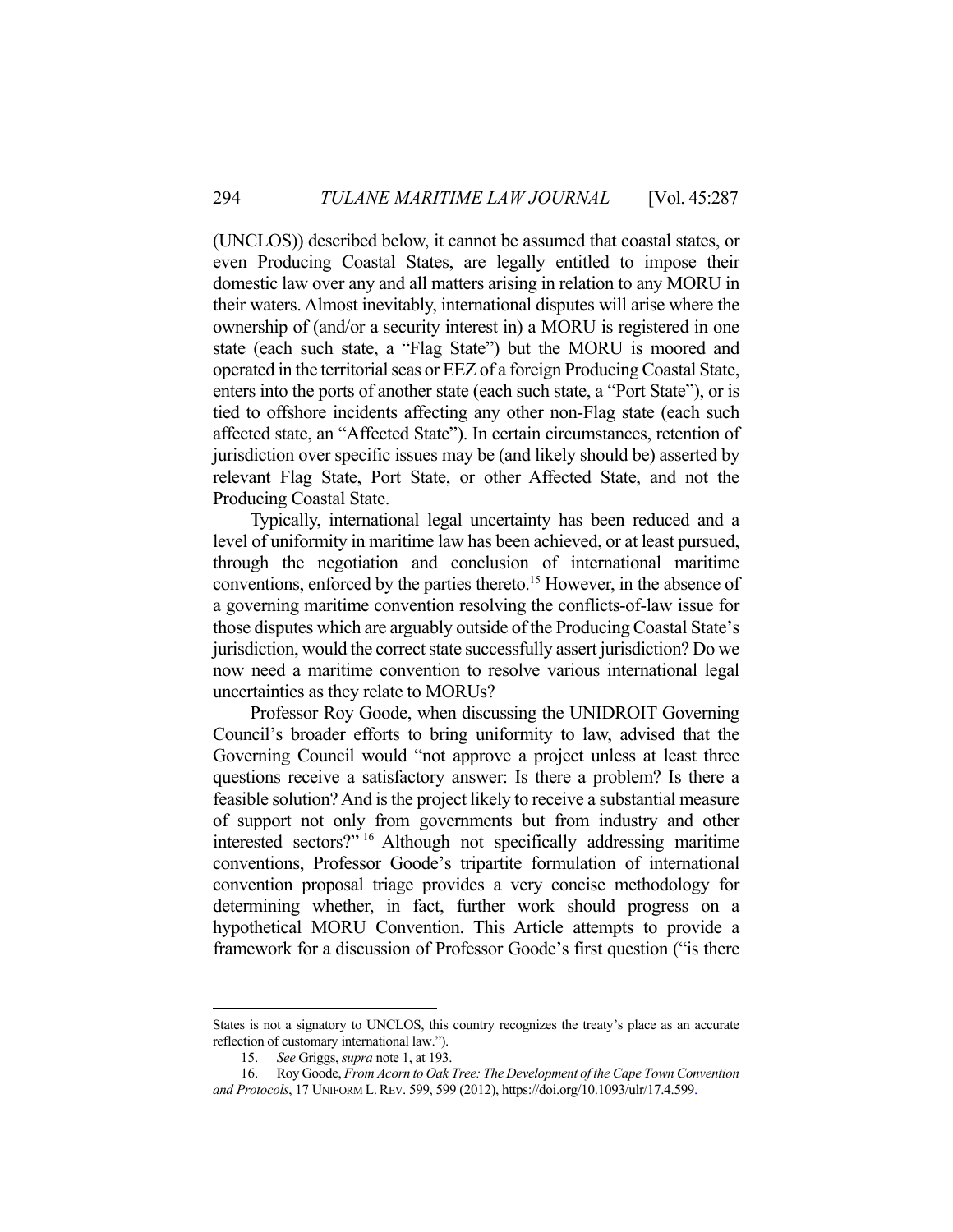a problem?") in the context of the legal regime in which MORUs currently sit.

 Given the context in which Professor Goode's first question "is there a problem?" was asked (i.e. in the context of a discussion of the UNIDROIT Governing Council's broader efforts to bring uniformity to law through international conventions), there is a sound argument that his question might be expanded to read as follows: "Is there a problem that needs to be solved at the international level?" Self-evidently, the author's suggested addendum to Professor Goode's question would exclude both purely theoretical problems and problems that should be resolved at a domestic level. Part II outlines how the need for an international solution (if any) might be defined in relation to a hypothetical MORU Convention.

 Part III of this Article describes different MORU concepts, the extent to which those concepts have been deployed, and various publicized development plans for future deployment. It is a high-level overview of both the current status of the MORU sector and the publicly known outlook for its growth and identifies some of the advantages of, and challenges for, different classes of MORUs.

 Part IV outlines the more likely forms of international maritime disputes that might arise between various stakeholders in relation to MORUs and the legal uncertainties facing stakeholders that arise from gaps in international maritime convention applicability to MORUs and the uneven levels of convention acceptance.

 Part V describes why current international legal uncertainties facing MORU stakeholders are likely to lead to inefficient finance of MORUs, hindering greater MORU deployment.

 The final section of this Article, Part VI, summarizes why there are, in fact, problems that need to be solved at the international level.

 The second question in Professor Goode's tripartite test (i.e. "Is it feasible?") will be addressed in *Mare Incognitum, Part II: Is Salvaging the Vancouver Draft Mobile Offshore Unit Convention and Converting It into a Mobile Offshore Renewables Unit Convention Feasible?* Professor Goode's third question ("Is the project likely to receive a substantial measure of support . . . from governments but from industry and other interested sectors?") will be addressed in *Mare Incognitum, Part III*.

 Four major themes appear throughout the three Articles. As the two quotes at the beginning of this Article suggest, the first theme concerns the inevitable tension between the unquestionable need to adjust course when faced with a sea change on the one hand and the historic quest for legal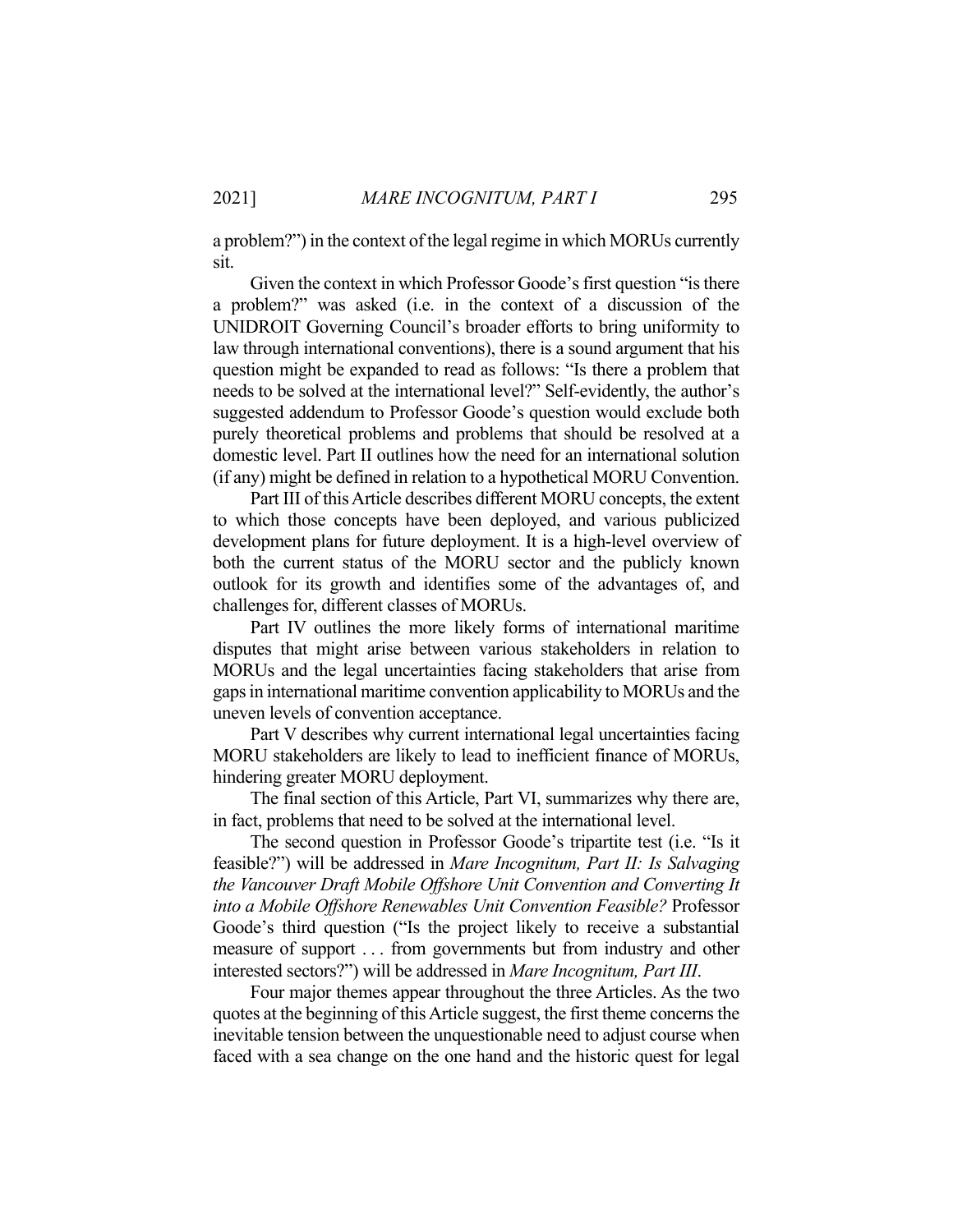uniformity and certainty on the other. In this context, two important subthemes arise: the international legal uncertainty resulting from the incomplete sovereignty of Producing Coastal States and other coastal states in their own EEZs in relation to floating offshore facilities, and the questionable applicability of existing international maritime conventions to those same facilities.

 The second theme is one of relative mobility. MORUs are not traditional merchant ships: a MORU's primary purpose is the generation of electric power at site, not the endless carriage of goods or people from port to port. Conversely, it is misleading to say that MORUs are "permanent" installations in the same way that either fixed-bottom WTGs or even the huge, site-specific floating production platforms of the oil and gas industry are effectively "permanent." Although MORUs might be used at the same site for their entire life, they also could be redeployed to a roughly equivalent offshore site with relative ease. On average, MORUs will visit port more frequently than "permanent" production O&G MOUs but less frequently than either mobile offshore drilling units (MODUs) or traditional ships.

 The third, related theme concerns the similarities and differences of MORUs and O&G MOUs and their underlying industries. In many ways, MORUs are smaller, evolutionary descendants of O&G MOUs—similar in many important ways but substantively different in others. The extent to which the wealth of floating facility experience from the offshore oil and gas industry might be applied to MORUs (and the willingness of the oil and gas industry to share this experience) is worth considering, including the decades-long effort in that industry to put an international maritime convention for O&G MOUs in place.

 The fourth theme concerns certain legal aspects of bankability in the context of MORUs. As a novel class of moveable maritime asset likely to cross borders during its lifetime, certain international agreements and practices would be needed in order to facilitate efficient MORU finance.

### II. A COMPELLING NEED

 The International Maritime Organization (IMO) has formulated its methodology for determining "need" for a new maritime convention by instructing its Council and its committees to "entertain proposals for new conventions or amendments to existing conventions only on the basis of clear and well-documented demonstration of compelling need, taking into account the undesirability of modifying conventions not yet in force or of amending existing conventions unless such latter instruments have been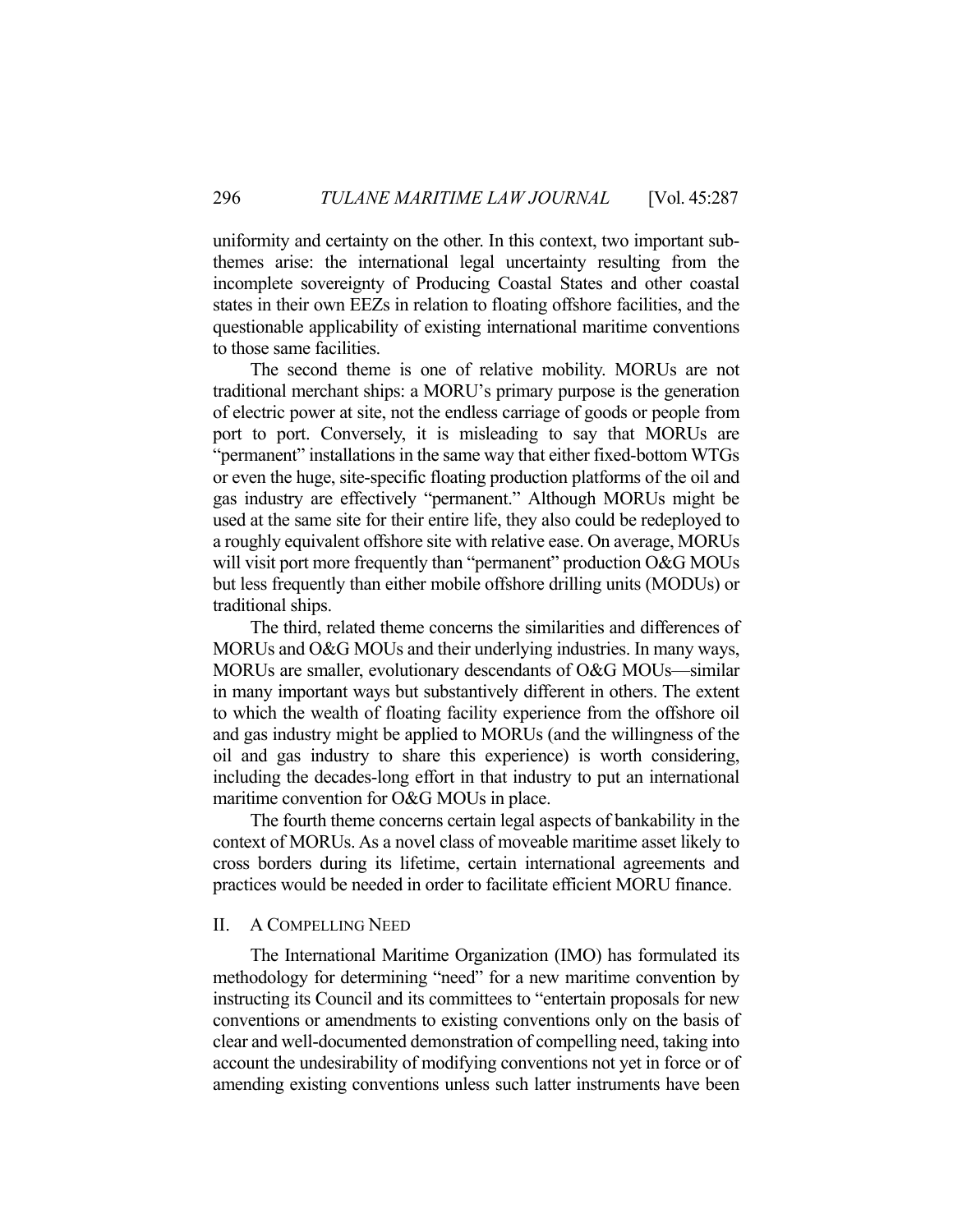in force for a reasonable period of time and experience has been gained of their operation, and having regard to the costs to the maritime industry and the burden on the legislative and administrative resources of Member States." 17 Similarly, Patrick Griggs, in *Obstacles to Uniformity of Maritime Law—The Nicolas J. Healy Lecture*, cautioned that an absence of need for an international maritime convention was one significant impediment to the Comité Maritime Internationale's (CMI's) goal of harmonization of instruments in the field of private international maritime law.18 Although he did not explicitly define "need," he did state that the "CMI could not afford. . . to tackle a project where there was no need for uniformity.  $\cdot$ <sup>19</sup> Mr. Griggs' admonition to conserve the scant legal resources of multilateral institutions for those issues where uniformity is most needed $^{20}$  is quite correct.

 However, the answer to the question of whether a need for an international solution exists depends largely on how the list of potential stakeholders is constructed. In this context, a "clear and well-documented demonstration of compelling need" for a new MORU Convention might be construed quite narrowly: only demonstrated *ex post facto*, after a number of very similar incidents have occurred, corresponding international disputes arisen, litigation ensued, and the resulting holdings (or lack of harmony therein) are found unacceptable by a sufficient number of those litigants. Logically, this narrow interpretation is predicated on the existence of a large number of MORUs giving rise to a sufficient number of similar international disputes having unacceptable outcomes for a large pool of litigants. It would also imply that the rest of us are blessed with the luxury of time to allow the organic growth of a body of unacceptable outcomes for a sufficient number of litigants before beginning a discussion (possibly measured in decades) of a possible convention to de-risk the industry.

 <sup>17.</sup> Inter-governmental Mar. Consultative Org. Res. A.500(xii) (Jan. 8, 1982), at 2, https://wwwcdn.imo.org/localresources/en/KnowledgeCentre/IndexofIMOResolutions/Assembly Documents/A.500(12).pdf; Int'l Mar. Org., Res. A.777(18) (Nov. 4, 1993), at 2, https://www.cdn. imo.org/localresources/en/KnowledgeCentre/IndexofIMOResolutions/AssemblyDocuments/A.7 77(18).pdf. *Compare* Richard Shaw, *Regulation of Offshore Activity: Pollution Liability and Other Aspects*, CMIYEARBOOK 2011-2012 302, 308 (2012) (asking whether there is a "compelling need" for a convention for O&G MOUs).

 <sup>18.</sup> *See* Griggs, *supra* note 1, at 198-199.

 <sup>19.</sup> *See id.* 

 <sup>20.</sup> *See id.*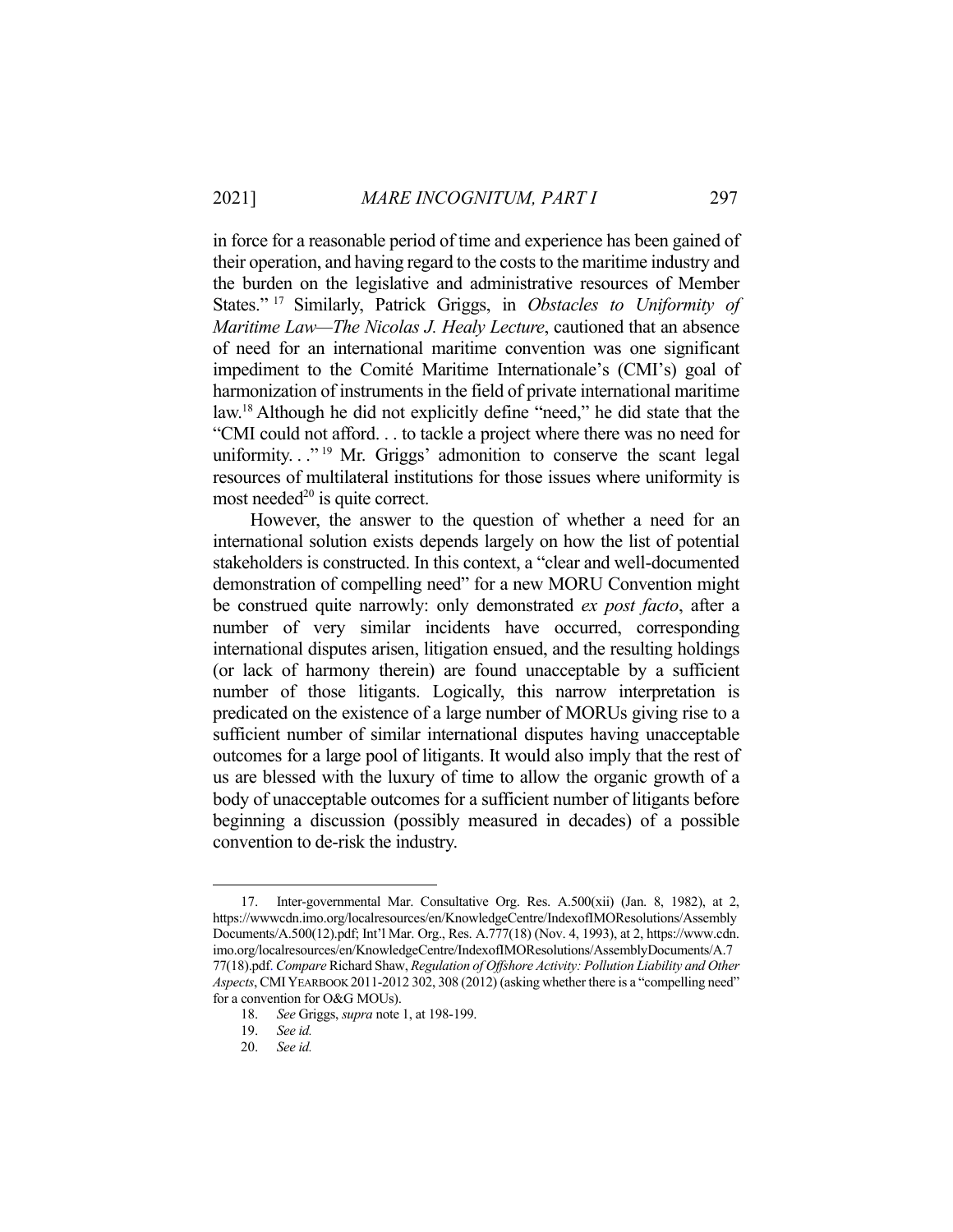For a number of reasons, time is a luxury we may not have.<sup>21</sup> As will be set out in *Mare Incognitum, Part III*, there are far more stakeholders in a discussion of a hypothetical MORU Convention than a list of past and present MORU litigants. Setting aside the broad scientific<sup>22</sup> and growing political<sup>23</sup> consensus that we are now or soon will be in the midst of what has been described as a "climate crisis" or "climate emergency," a growing number of public and private stakeholders are finding themselves

 <sup>21.</sup> *See* Larry Elliott, *Tackling Climate Crisis Is What We Should Be Doing, Says New IMF Boss*, GUARDIAN (Nov. 30, 2019), https://www.theguardian.com/business/2019/nov/30/imf-bosskristalina-georgiva-climate-crisis-financial-crash-economics; Mark Hertsgaard, *'We're Losing the Race': UN Secretary General Calls Climate Change an 'Emergency'*, GUARDIAN (Sept. 18, 2019), https://www.theguardian.com/environment/2019/sep/18/un-secretary-general-climate-crisistrump; Roger Harrabin, *Bank of England Chief Mark Carney Issues Climate Change Warning*, BBC NEWS (Dec. 30, 2019), https://www.bbc.com/news/business-50868717.

 <sup>22.</sup> *See, e.g.*, William J. Ripple et al., *World's Scientists' Warning of a Climate Emergency*, 70 BIOSCIENCE 8 (Nov. 5, 2019), https://doi.org/10.1093/biosci/biz088 (declaration of climate emergency signed by over 11,000 scientists from 153 countries); Jillian Ambrose, *Climate Change: Do More Now or Risk Catastrophe, Warns Energy Agency*, GUARDIAN (Nov. 12, 2019), https:// www.theguardian.com/environment/2019/nov/13/climate-change-do-more-now-or-riskcatastrophe-warns-energy-agency.

 <sup>23.</sup> UN Secretary-General Antonio Guterres referred to the situation as a climate emergency. *See Far More Needed to 'Confront the World's Climate Emergency', Guterres Tells ASEAN-UN Summit*, UN NEWS (Nov. 3, 2019), https://news.un.org/en/story/2019/11/1050501. Many African nations have requested a declaration of a global climate emergency at a UN summit. *See* Sophie Mbugua, *Africa to Seek Declaration of Global Climate Emergency at UN Summit*, REUTERS (Sept. 22, 2019), https://www.reuters.com/article/us-climate-change-un-africa/africa-to-seek-declarationof-global-climate-emergency-at-un-summit-idUSKBN1W70T1. The EU Parliament has declared a climate and environment emergency. *See Resolution on the Climate and Environment Emergency*, EUR. PARLIAMENT, art. 1 2019/2930(RSP) (Nov. 28, 2019), http://www.europarl.europa.eu/doceo/ document/TA-9-2019-0078\_EN.html. 1,767 jurisdictions and local governments in 30 nations representing over 820 million people have declared a climate emergency, and national declarations by the Welsh Parliament, the Scottish government, the Republic of Ireland, the Canadian House of Commons, and the Portuguese Parliament. *See Climate Emergency Declarations in 1,767 Jurisdictions and Local Governments Cover 820 Million Citizens*, CLIMATEEMERGENCY DECLARATION.ORG (Nov. 4, 2019), https://climateemergencydeclaration.org/climate-emergencydeclarations-cover-15-million-citizens/; *UK Parliament Declares Climate Emergency*, BBC NEWS (May 1, 2019), https://www.bbc.com/news/uk-politics-48126677 (reporting that following Welsh and Scottish government declarations, the UK Parliament declared a climate emergency, although it did not compel the government to act); *Climate Change: Ireland Declares Climate Emergency*, BBC NEWS (May 9, 2019), https://www.bbc.com/news/world-europe-48221080; Hannah Jackson, *National Climate Emergency Declared by House of Commons*, GLOBAL NEWS (June 17, 2019), https://globalnews.ca/news/5401586/canada-national-climate-emergency/ (Canadian House of Commons declares climate emergency); *Austrian Parliament Declares 'Climate Emergency' Four Days from Elections*, BRUSSELS TIMES (Sept. 26, 2019), https://www.brusselstimes.com/all-news/ belgium-all-news/70094/austrian-parliament-declares-climate-emergency-four-days-fromelections/ (Austrian Parliament declares climate emergency).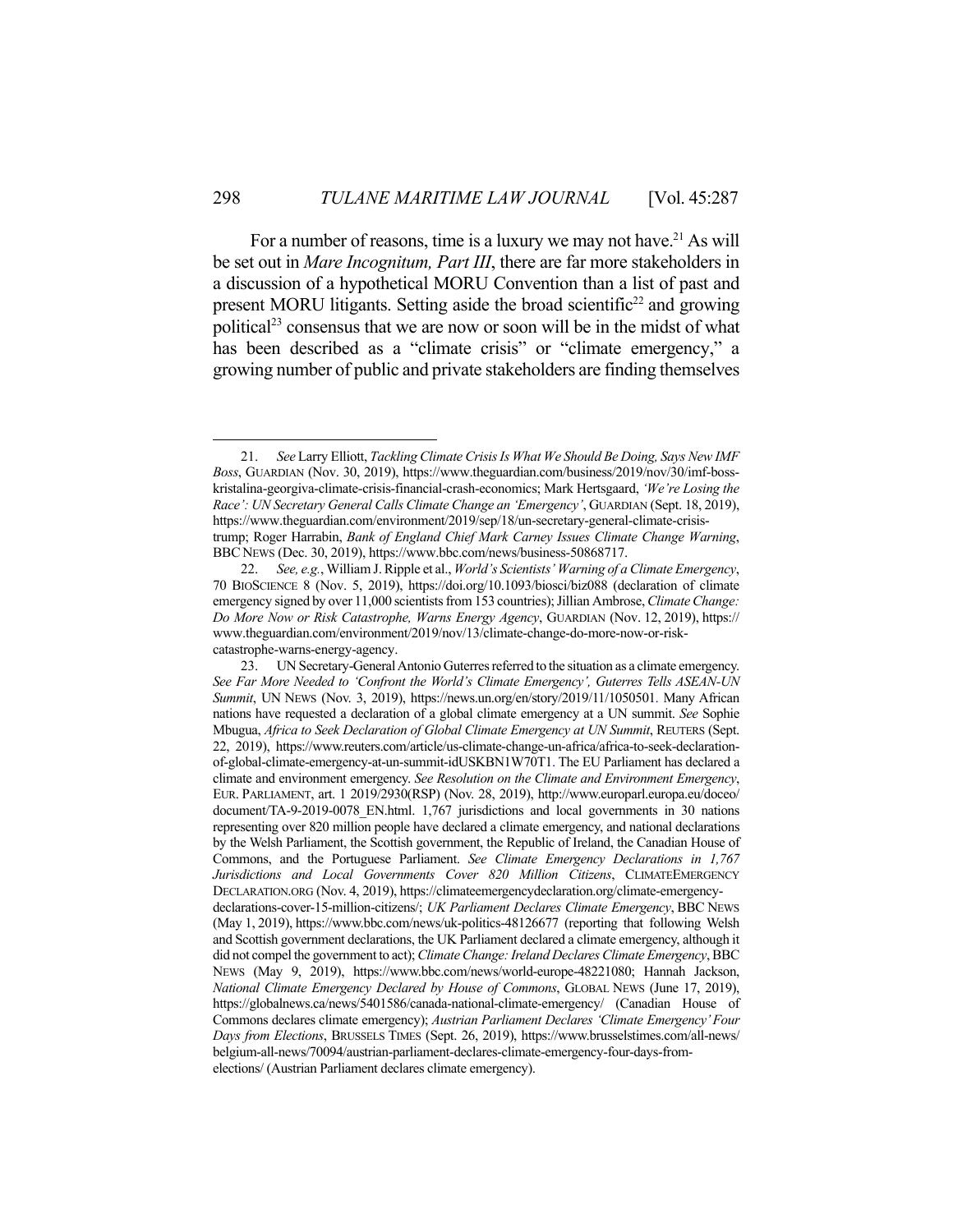<u>.</u>

pushed, if not obliged, to change past behaviors and investment patterns.<sup>24</sup> As the former head of the Bank of England so delicately put it, "Companies that don't adapt—including companies in the financial system—will go bankrupt without question. [But] there will be great fortunes made along this path aligned with what society wants." <sup>25</sup>

 This broader and more inclusive understanding of stakeholders allows an alternative interpretation of a "clear and well-documented demonstration of compelling need" in which the *ex-ante* need for uniformity and greater international legal certainty in relation to MORUs is itself the maritime legal problem that must be solved at the international level.26 This broader interpretation of stakeholders and *ex-ante* compelling need would allow consideration of the likely negative impact of a lack of uniformity and international legal uncertainty on this emerging sector's growth, the potential consequences of the MORU sector's failure to quickly grow on a broader group of direct and indirect stakeholders, and the incorporation of lessons learned by litigants in comparable sectors that are readily transferable to MORUs.

 <sup>24.</sup> *See, e.g.*, Atif Ansar et al., *Stranded Assets and the Fossil Fuel Divestment Campaign: What Does Divestment Mean for the Valuation of Fossil Fuel Assets?*, UNIV. OF OXFORD (2013), https://www.smithschool.ox.ac.uk/publications/reports/SAP-divestment-report-final.pdf; *Carbon Avoidance? Accounting for the Emissions Hidden in Reserves*; ASS. OF CHARTERED CERTIFIED ACCT. (2013), https://www.accaglobal.com/content/dam/acca/global/PDF-technical/sustainability -reporting/tech-tp-ca.pdf; Rob West & Bassam Fattouh, *The Energy Transition and Oil Companies' Hard Choices*, UNIV. OF OXFORD (2019), https://www.oxfordenergy.org/wpcms/wpcontent/uploads/2019/07/The-Energy-Transition-and-Oil-Companies-Hard-Choices-Energy-Insight-51.pdf?v=3a52f3c22ed6; *UK Becomes First Major Economy to Pass Net Zero Emissions Law*, GOV.UK (June 27, 2019), https://www.gov.uk/government/news/uk-becomes-first-majoreconomy-to-pass-net-zero-emissions-law; Niclas Rolander, *Sweden's Central Bank Ditches Bonds Issued by Major Polluters*, BLOOMBERG (Nov. 13, 2019), https://www.bloomberg.com/news/ articles/2019-11-13/sweden-s-central-bank-ditches-bonds-issued-by-major-polluters; *EU Bank* 

*Launches Ambitious New Climate Strategy and Energy Lending Policy*, EUR.INV.BANK (Nov. 14, 2019), https://www.eib.org/en/press/all/2019-313-eu-bank-launches-ambitious-new-climate-

strategy-and-energy-lending-policy; Julia Kollewe, *Coal Power Becoming 'Uninsurable' as Firms Refuse Cover*, GUARDIAN (Dec. 2, 2019), https://www.theguardian.com/environment/ 2019/dec/02/coal-power-becoming-uninsurable-as-firms-refuse-cover; *During the COP, Denmark Passes Climate Act with a 70 Percent Reduction Target*, DANISH MINISTRY OF CLIMATE, ENERGY &UTIL. (Dec. 9, 2019), https://en.kefm.dk/news/news-archive/2019/dec/during-the-cop-denmarkpasses-climate-act-with-a-70-percent-reduction-targetws-page-eng/.

 <sup>25.</sup> *See* Mattha Busby, *Capitalism Is Part of Solution to Climate Crisis, Says Mark Carney*, GUARDIAN (July 31, 2019), https://www.theguardian.com/business/2019/jul/31/capitalism-is-partof-solution-to-climate-crisis-says-mark-carney; *see also* Lynn Doan et al., *What's Behind the World's Biggest Climate Victory? Capitalism*, BLOOMBERG (Sept. 15, 2019), https://www. bloomberg.com/graphics/2019-can-renewable-energy-power-the-world/.

 <sup>26.</sup> *See* Souichirou Kozuka, *The Economic Implications of Uniformity in Law*, 12 UNIF. L. REV. 683, 686 (2007).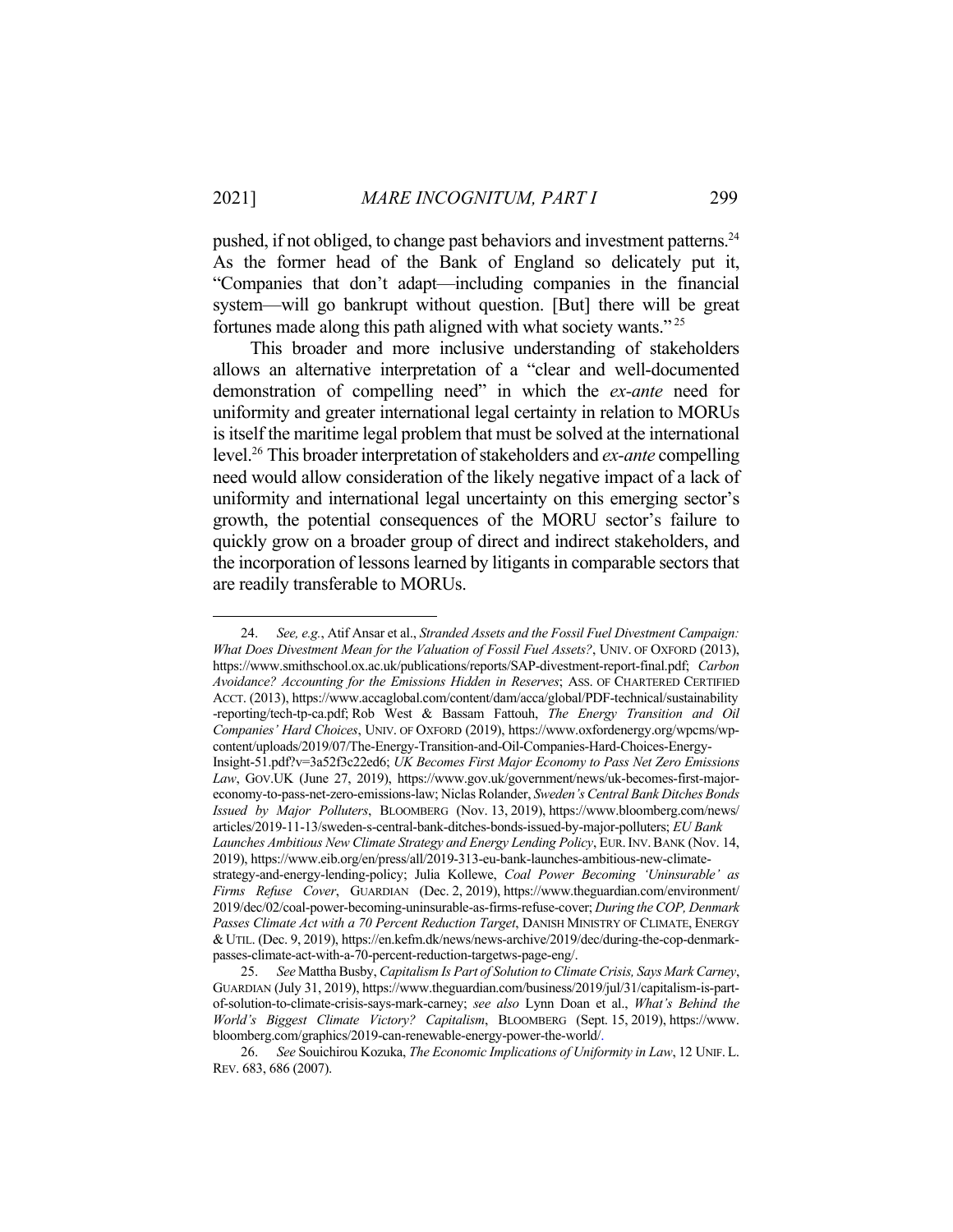Demonstrating *ex ante* need is inherently more difficult than demonstrating a need *ex post facto*. However, in principle Professor Goode's tripartite test provides a reliable map for clearly demonstrating even *ex ante* compelling needs, assuming one can show that there is a problem (i.e. there are a number of international legal uncertainties that hinder greater deployment of MORUs), there is a feasible solution (i.e. an international maritime convention could resolve these legal uncertainties in a uniform manner), and there is, or would be, a substantial measure of support from a number of governments, industries, and other interested sectors. The remainder of this Article argues that there are problems facing MORUs and a compelling need for an international solution to those problems, positing that:

- a) MORUs offer potential territorial, technical, commercial, and legal advantages over competing technologies and have the potential to deliver renewable energy at a lower levelized cost of energy (LCoE) than competing technologies in the near term;
- b) standalone MORUs and small MORU Arrays already exist as pilot and pre-commercial projects;
- c) assuming projected decreases in capex and opex costs are accurate and reasonably priced finance available, MORU numbers are projected to rapidly increase in the near- to midterm as developers deploy individual MORUs and utilityscale<sup>27</sup> MORU Arrays globally, multiplying the number of public and private stakeholders in this industry;
- d) these MORUs will be subject to many common types of international maritime disputes, and in particular many of the same types of disputes previously encountered with O&G MOUs, and to a lesser degree, traditional merchant ships and aircraft;
- e) like O&G MOUs and other non-propelled watercraft moved only occasionally, many existing international maritime conventions regulating international maritime disputes relating to traditional merchant ships either do not apply to MORUs or their application is ambiguous, creating international regulatory gaps and legal uncertainties;
- f) even where the provisions of existing international maritime conventions might apply to MORUs, the general level of

 <sup>27.</sup> For purposes of this Article only, at least 100 MW in nominal capacity.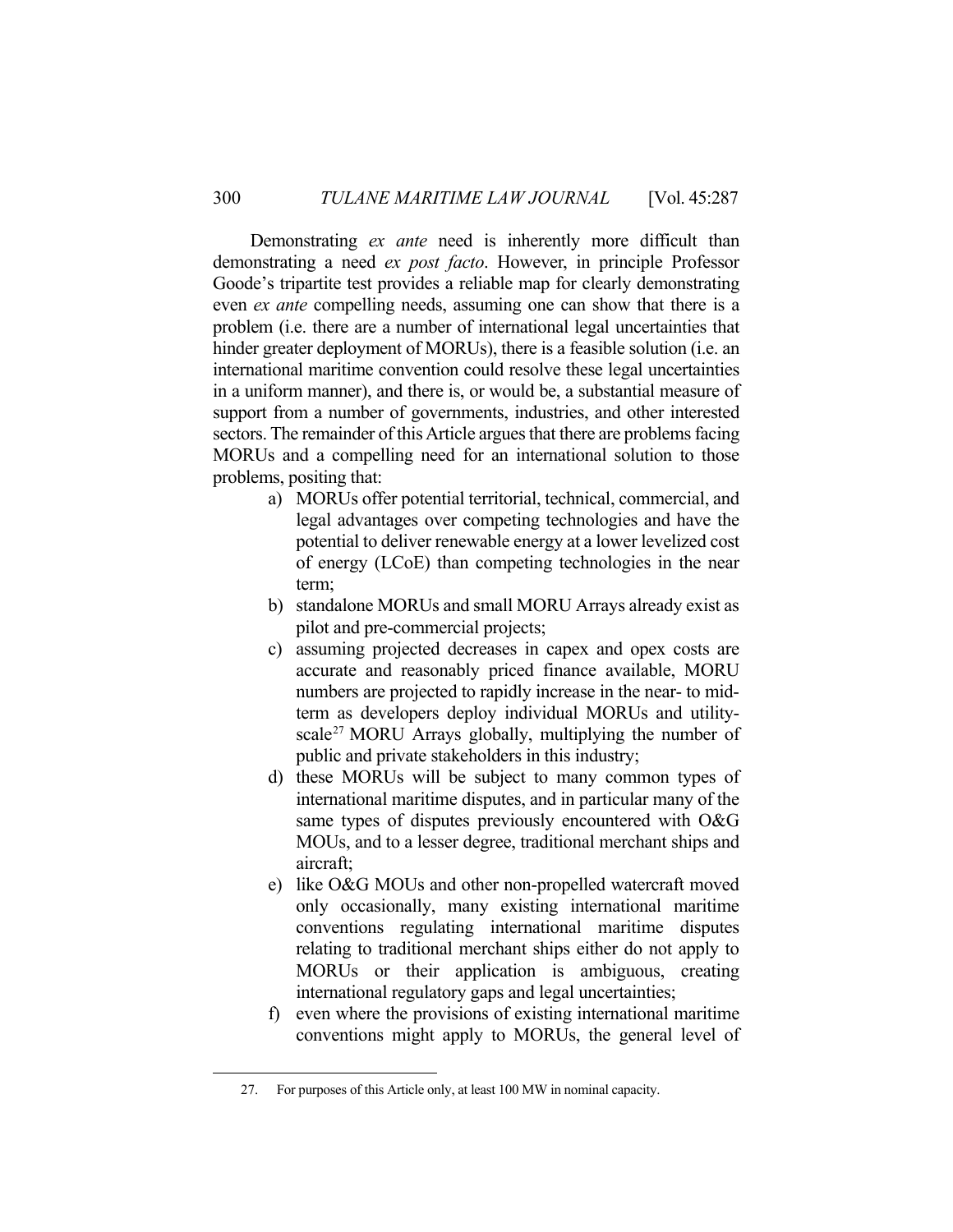acceptance of some conventions by relevant states may be so low as to render that convention's coverage ineffective and uniformity low;

- g) although the gaps and legal uncertainties for existing and currently planned MORU projects may have been accepted by their stakeholders, those same legal uncertainties are likely to act as a deterrent to other potential stakeholders contemplating future utility-scale MORU deployment, particularly where there are more cross-border considerations and/or a greater likelihood of international disputes;
- h) the fight against climate change will require the efficient global mobilization of many different technologies and very large amounts of (primarily private) capital, but the capital being set aside globally for sustainable investments will only flow efficiently to those sustainable and bankable investments offering an acceptable return; and
- i) axiomatically, the deterrent effect of legal uncertainty is particularly relevant in the context of internationally financed projects, where international legal uncertainties could result in higher borrowing costs and an inefficient flow of capital across borders to otherwise deserving projects, if not a denial of credit for un-bankable projects,

and that many of these legal uncertainties should be solved at an international level. As a consequence, it is respectfully submitted that we do have a problem, particularly if we consider the potential territorial, technical, commercial, and legal advantages of MORUs over-competing technologies, the amount of investment required in the global fight against climate change, and the negative consequences of international legal uncertainty in relation to a number of issues facing MORUs, not the least of which is their efficient cross-border finance.

## III. MOBILE OFFSHORE RENEWABLES UNITS AND ARRAYS: A PRIMER

 Before assessing the need (if any) for either new or amended regulation of MORUs, a common understanding of the technologies and their basic functions, operation, and limitations, is necessary. Although it is the author's intent to use a technology-neutral approach when presenting various types of MORUs, attention should be paid to the common features and peculiarities of different MORUs, and the similarities of and differences between MORUs, O&G MOUs, and, to a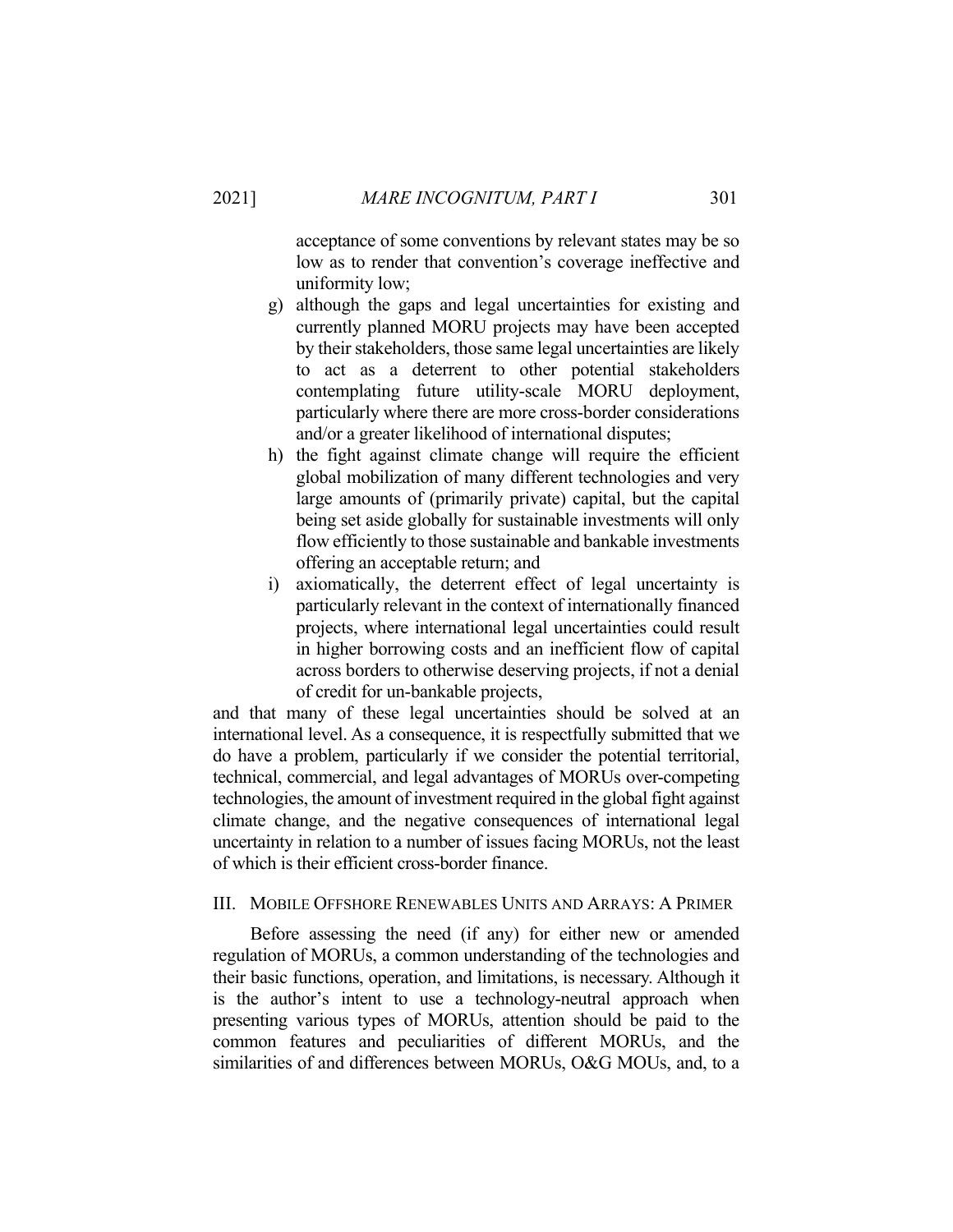lesser extent, both traditional merchant vessels and fixed-bottom offshore renewables installations.

 The author accepts that an *ex-ante* need for an international maritime convention would only be demonstrated if MORUs are, or are likely to be, prevalent in a number of jurisdictions and in sufficient quantities to justify international regulation. In that context, this Part also provides a brief description of different MORU technologies and the extent to which they already have been deployed, or are planned to be deployed, in different Producing Coastal States' waters in the coming years.

 MORUs are at a relatively early stage of technical development and very different concepts are being explored. The current pace of research and development makes definitive general statements about any MORU technology challenging. 28 However, to simplify legal analysis in this Article only, and without offering any opinion on the ultimate viability of any particular MORU concept, the author has assumed that each type of MORU has the characteristics described below.

 As floating structures, MORUs depend on the buoyancy of a hull (as opposed to structural support from a fixed-bottom base) consisting of one or more hollow vessels displacing water to physically support its generation or auxiliary equipment. MORU hull designs are quite diverse. Many MORUs use smaller versions of the hull types frequently used to support O&G MOUs (e.g. tension leg platforms  $(TLPs)$ , <sup>29</sup> spar platforms,<sup>30</sup> or semi-submersible platforms<sup>31</sup>) (each such hull on a MORU,

 <sup>28.</sup> *See* Darius Snieckus, *Floating Wind Power Plays the Generation Game*, RECHARGE (Apr. 15, 2019), https://www.rechargenews.com/wind/1754437/floating-wind-power-plays-thegeneration-game ("Even by the precocious standards of the fast-maturing floating wind power sector the last fortnight has been an extraordinary one, as no fewer than four next-generation designs made meaningful progress towards commercialization.").

 <sup>29.</sup> For purposes of this Article, TLPs consist of topsides mounted on a floating structure that is moored to the seafloor with tensioned steel cables (vs. traditional catenary or taut mooring). *See Guide for Building and Classing: Floating Offshore Wind Turbine Installations*, AM. BUREAU OF SHIPPING ch. 1, § 1.15.1.1, at 11 (July 2014), https://ww2.eagle.org/content/dam/eagle/rules-andguides/archives/offshore/195\_floatingoffshorewindturbineinstallations/FOWTI\_Guide\_e-

July14.pdf; *DNVGL-ST-0119: Floating Wind Turbine Structures*, DNVGL, §§ 8.2.1, 8.3 (July 2018), https://rules.dnvgl.com/docs/pdf/DNVGL/ST/2018-07/DNVGL-ST-0119.pdf.

 <sup>30.</sup> For purposes of this Article, spar platforms consist of a deep draft vertical hull supporting the topsides above the waterline. *See* AM. BUREAU OF SHIPPING, *supra* note 29, at 11; DNV GL, *supra* note 29, at 16, 23 ("Deep Draught Floater" includes classic, truss & cell spar, deep draught semi, and buoy FWTs. "Deep Draught Floater" is a "spar or similar type platform with a relatively large draught compared to barges and semisubmersibles").

 <sup>31.</sup> For purposes of this Article, semisubmersible platforms consist of topsides resting on vertical support columns providing ballast and buoyancy, connected to each other by bracings. *See* AM. BUREAU OF SHIPPING, *supra* note 2929, at 11 (referring to semisubmersibles as "column-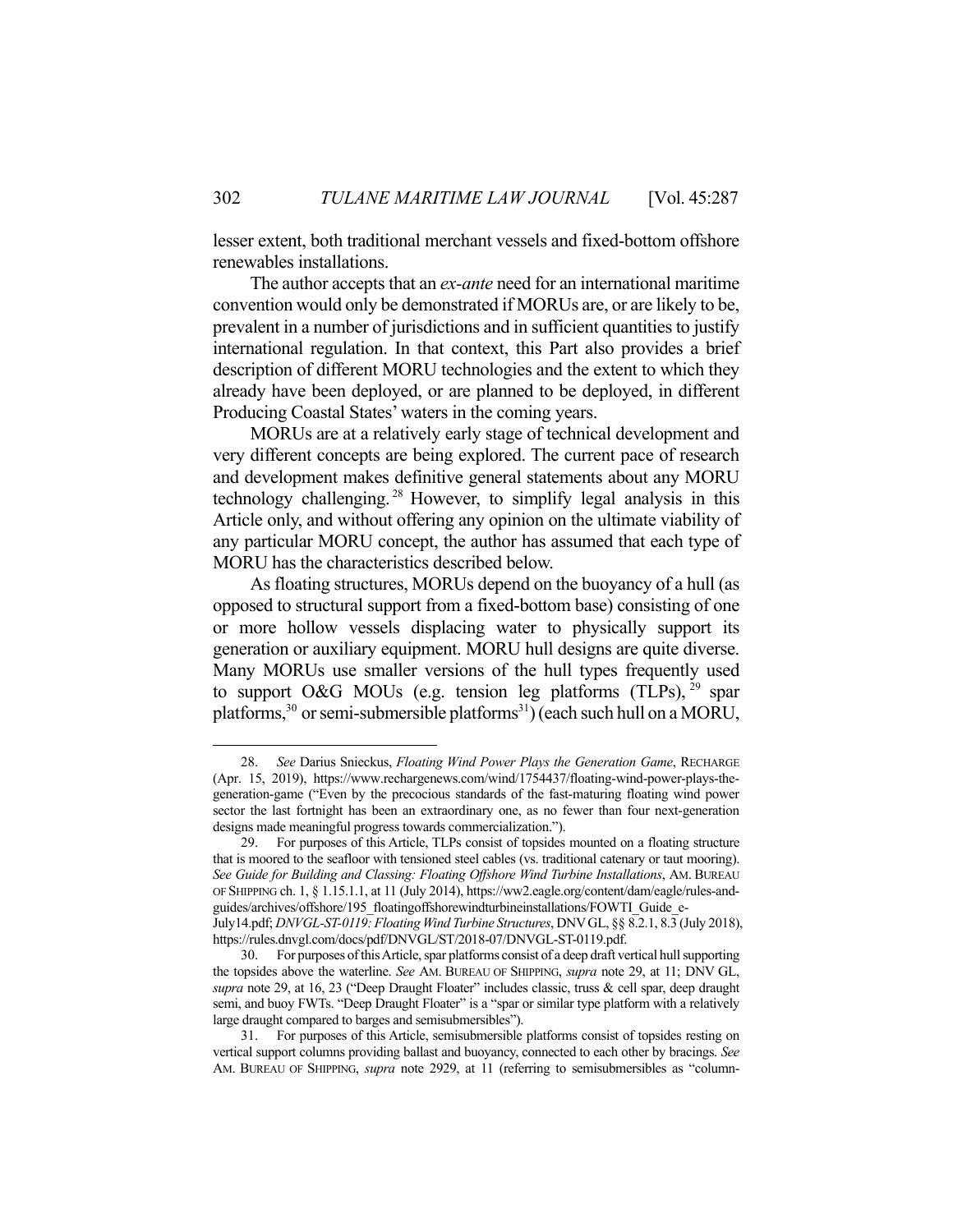a "modified O&G hull"). However, other MORU concepts include traditional ship-shaped hulls, multi-hulls (i.e. catamaran or trimaran concepts), barges, pontoons, buoys, or more exotic designs like the snakelike *Pelamis* or asymmetric Wello *Penguin* floating wave energy converters. Hybrid hulls combining the characteristics of two or more hull concepts are also being developed.32

 MORUs are assumed to have no mechanical self-propulsion but are designed to be towed in a controlled manner on open water.<sup>33</sup> MORUs also are assumed to be moored in place for extended operational periods, but designed to be (relatively) easily detached from cables, other umbilicals, and mooring lines and moved by ocean-going tug, $34$  whether occasionally to a service point or permanently to another production site.<sup>35</sup> This is in

1

 33. *See Australian Ship Registration Act 1981*, S 3 (Austl.) ("Ship' means any kind of vessel capable of navigating the high seas and includes: . . . . (b) any structure that is able to float or be floated and is able to move or be moved as an entity from one place to another").

 35. The author acknowledges that the ease with which a MORU could be towed on open water depends to some degree on, *inter alia*, the hull shape chosen, but for the sake of simplicity, it has been assumed (for purposes of legal analysis only) that any MORU hull design would be capable

stabilized Floating Support Structure[s]"); NV GL, *supra* note 2930, at 25 (defining "semisubmersible" as a "buoyancy and free-surface stabilized structure with a relatively shallow draught. A number of large columns are linked to each other by bracings. The columns provide the ballast and flotation stability (column-stabilized)").

 <sup>32.</sup> *See, e.g.*, *04. Starfloat™ Technology,* OCEANFLOWENERGY, http://www.oceanflow energy.com/Starfloat-Technology.html (combining spar and semi-submersible technology to support a FWT); *Brochure*, STIESDAL A/S, https://www.stiesdal.com/offshore-windpower/, Slides 19 & 20, https://www.stiesdal.com/material/2019/02/Stiesdal-Tetra-01.02.19.pdf (describing Stiesdal's TetraSpar floating concept—a FWT which behaves as a semi-submersible in transit, but converts to a spar or TLP configuration on arrival at site); *Floating Wind Power Plays the Generation Game*, *supra* note 28 (describing a concept combining TLP and single point mooring (SPM) and another combining semi-submersible and SPM technologies); Nadja Skopljak, *Wison Unveils New Tower Concept for Deepwater Turbines*, OFFSHOREWIND.BIZ (Aug. 12, 2019), https://www.offshorewind.biz/2019/08/12/wison-unveils-new-tower-concept-for-deepwaterturbines (modifying the "truss buoyant tower" concept from the oil and gas industry and a selfelevating tower).

 <sup>34.</sup> *See Offshore Standard DNV-OS-J10: Design of Offshore Wind Turbine Structures*, DNV GL, §§ 1.6.9.2, 1.6.10.1, at 27 (May 2014), https://rules.dnvgl.com/docs/pdf/DNV/codes/docs/2014 -05/Os-J101.pdf ("The installation is simple since the structure can be towed to the site and then be connected to the anchors."). In the case of TLP MORUs (which would by definition be connected to the seabed with a number of tensioned steel tendons that likely provide vertical—and potentially horizontal—stability to the MORU), this exercise could be more complex. *But see id.* at 27 ("The entire structure can be disconnected from the tension legs and floated to shore in case of major maintenance or repair of the wind turbine."); *Evopod™ Technology*, OCEANFLOWENERGY, http://www.oceanflowenergy.com/Evopod-Technology.html ("Floating solutions are more accessible for first line maintenance and, with the *Evopod*™ patented disconnectable mooring and power export solution, easily recoverable to sheltered water for servicing or repair activities.").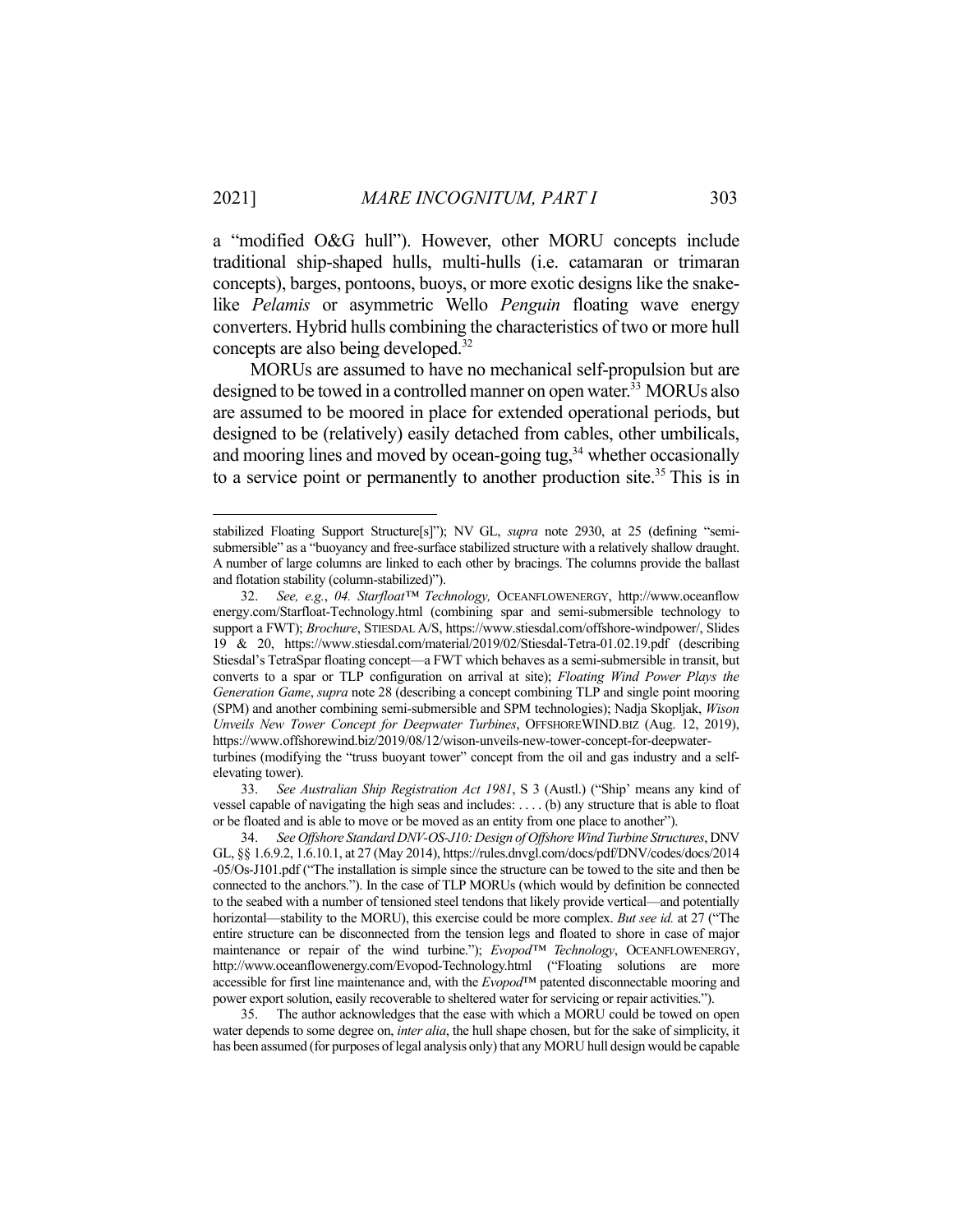contrast to the offshore oil and gas industry's more frequent use of individual site-specific "permanent" floating oil and gas production facilities, which can be much more challenging to detach from their umbilicals and mooring systems, modify for use elsewhere, and relocate to other sites.36 Finally, Multi-Unit MORU Arrays are assumed to consist of a number of serially-produced Floating Generation Units capable of use at any roughly similar offshore site and potentially a few supporting Floating Auxiliary Units.

## *A. Floating Ocean Thermal Energy Converters*

 Floating ocean thermal energy converters (or FOTECs) use differences in shallow and deeper water temperatures to generate electricity.37 FOTEC generating equipment has been mounted on modified O&G hulls and traditional ship-shaped hulls. They can be manned or unmanned in operation. They could have a bespoke design or a seriallyproduced design usable at other comparable sites.

 As early as 1930, an onshore ocean thermal energy converter system was tested.<sup>38</sup> In 1933, the first FOTEC was built by retrofitting a 10,000ton cargo ship for ocean thermal energy conversion.<sup>39</sup> Unfortunately, it sank in rough seas, $40$  which could be considered the first loss at sea of a MORU.

 Research and development later resumed, and the state of Hawai'i, Lockheed, and Dillingham Corporation tested a barge-based FOTEC called *Mini-OTEC* in 1979.<sup>41</sup> A converted oil tanker, *OTEC-1*, was then

of at least being towed in a controlled manner between sites without much modification, while acknowledging certain designs might be more challenging to relocate than others.

 <sup>36.</sup> *See* Mendez v. Anadarko Petroleum Corp., No. H-10-1755, 2010 WL 4644049, at \*2, 7-8 (S.D. Tex. Nov. 9, 2010); Riley v. Alexander/Ryan Marine Servs. Co., 983 F. Supp. 2d 884, 888- 90 (S.D. Tex. 2013); Jordan v. Shell Oil Co., No. G-06-265, 2007 WL 2220986, at \*1-2 (S.D. Tex. 2007); Moore v. Bis Salamis, 748 F. Supp. 2d 598, 606-08 (E.D. Tex. 2010).

 <sup>37.</sup> *See* Ruud Kempener & Fank Neumann, *Ocean Thermal Energy Conversion Technology Brief*, INT'L RENEWABLE ENERGY ASS'N (2014), https://www.irena.org/publications/ 2014/Jun/Ocean-Thermal-Energy-Conversion.

 <sup>38.</sup> *See Power from the Sea*, 54(6) POPULAR MECHS. MAG. 881, 881-82 (Dec. 1930), https://books.google.de/books?id=qOIDAAAAMBAJ&lpg=PA881&dq=Popular%20 Science%201930%20plane%20%22Popular%20Mechanics%22&pg=PA881#v=onepage&q&f= true.

 <sup>39.</sup> *See* Mayasuki Mac Takahashi, *Ocean Water and Its Wonderful Potential*, DEEP OCEAN WATER AS OUR NEXT NAT. RES. 9, 18 (2000), http://www.terrapub.co.jp/e-library/dow/pdf/chap2. pdf.

 <sup>40.</sup> *See id.* at 18.

 <sup>41.</sup> *See id.* at 27.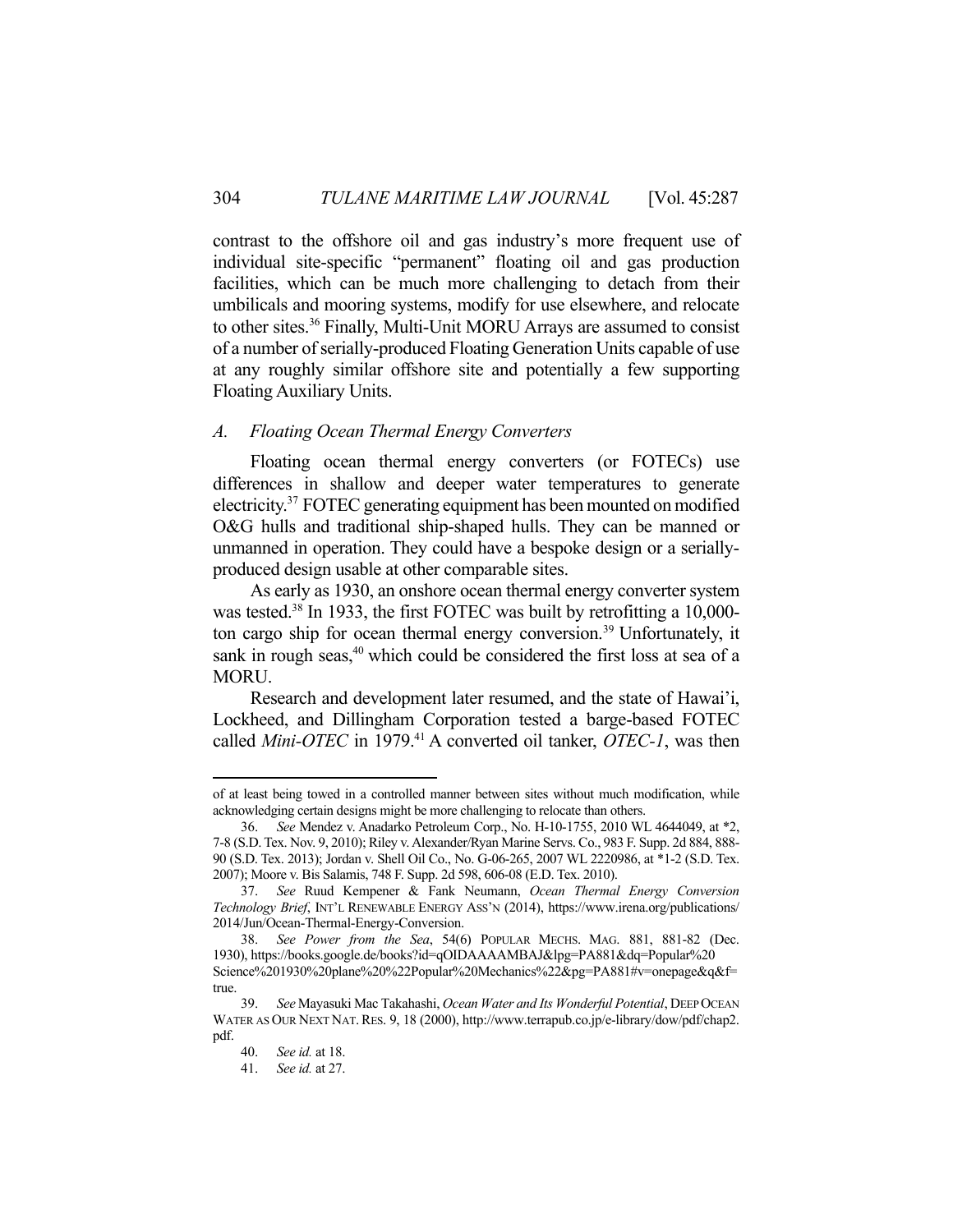used for further tests in 1980-81.42 Lockheed and a Japanese consortium separately developed spar designs, and TRW Company developed a dynamically positioned semi-submersible design. 43 Lockheed also explored a 100MW semi-submersible concept.<sup>44</sup> Currently, DCNS/Naval Energies and Akuo Energy are working on *NEMO*, a 10MW barge-based FOTEC to be placed in Martinique in 2020.<sup>45</sup> Other groups are working on FOTEC concepts as well.<sup>46</sup>

## *B. Floating Solar Energy Converters*

 Floating Solar Energy Converters convert sunlight into electrical power, typically using photovoltaic panels. By using seawater as a cooling system, the efficiency of Floating Solar Energy Converter modules can be increased by 10-15% relative to onshore modules.47 Unlike other Floating Generation Units, Floating Solar Energy Converters tend to be modular in design. Typically, multiple photovoltaic panels are mounted on a single displacement hull (effectively a small barge), forming a single Floating Solar Module. Several identical Floating Solar Modules are then physically attached to each other to form a larger floating raft ("Floating Solar Raft"). A solar MORU Array could consist of multiple Floating Solar Rafts (each of which consists of multiple Floating Solar Modules) and several other auxiliary MORUs. Floating Solar Energy Converters would typically be unmanned in normal operation. They are likely to have a non-site-specific, serially-produced design capable of use at other comparable offshore sites.

 <sup>42.</sup> *See id.* at 28.

 <sup>43.</sup> *See id.*

 <sup>44.</sup> *See* Lockheed Martin, *Ocean Thermal Energy Conversion*, YOUTUBE (Mar. 9, 2017), https://www.youtube.com/watch?v=zjzgcHngQFM.

 <sup>45.</sup> *See Ocean Thermal Energy Conversion*, NAVAL ENERGIES (Oct. 16, 2014), https:// www.naval-energies.com/en/produit/ocean-thermal-energy-conversion; *NEMO—10.7 MW Martinique in Development*, AKUO ENERGY, http://www.akuoenergy.com/en/nemo.

 <sup>46.</sup> *See Ocean Thermal Energy Conversion*, MAKAI OCEAN ENG'G (Oct. 16, 2014), https://www.makai.com/ocean-thermal-energy-conversion.

 <sup>47.</sup> *See* Sung-Min Kim et al., *Analysis and Prioritization of the Floating Photovoltaic System Potential for Reservoirs in Korea*, 9 APPL.SCI. (2019), https://doi.org/10.3390/app9030395 ("In addition to being able to utilize the reflected light from the water surface, . . . . floating PV is known to be about 11% more efficient than the terrestrial solar panel due to the temperature reduction effect in water"); Anthony Deutsch, *Dutch Plan to Build Giant Offshore Solar Power Farm*, REUTERS (Feb. 14, 2018), https://www.reuters.com/article/netherlands-solar-offshore/ dutch-plan-to-build-giant-offshore-solar-power-farm-idUSL8N1Q46M0.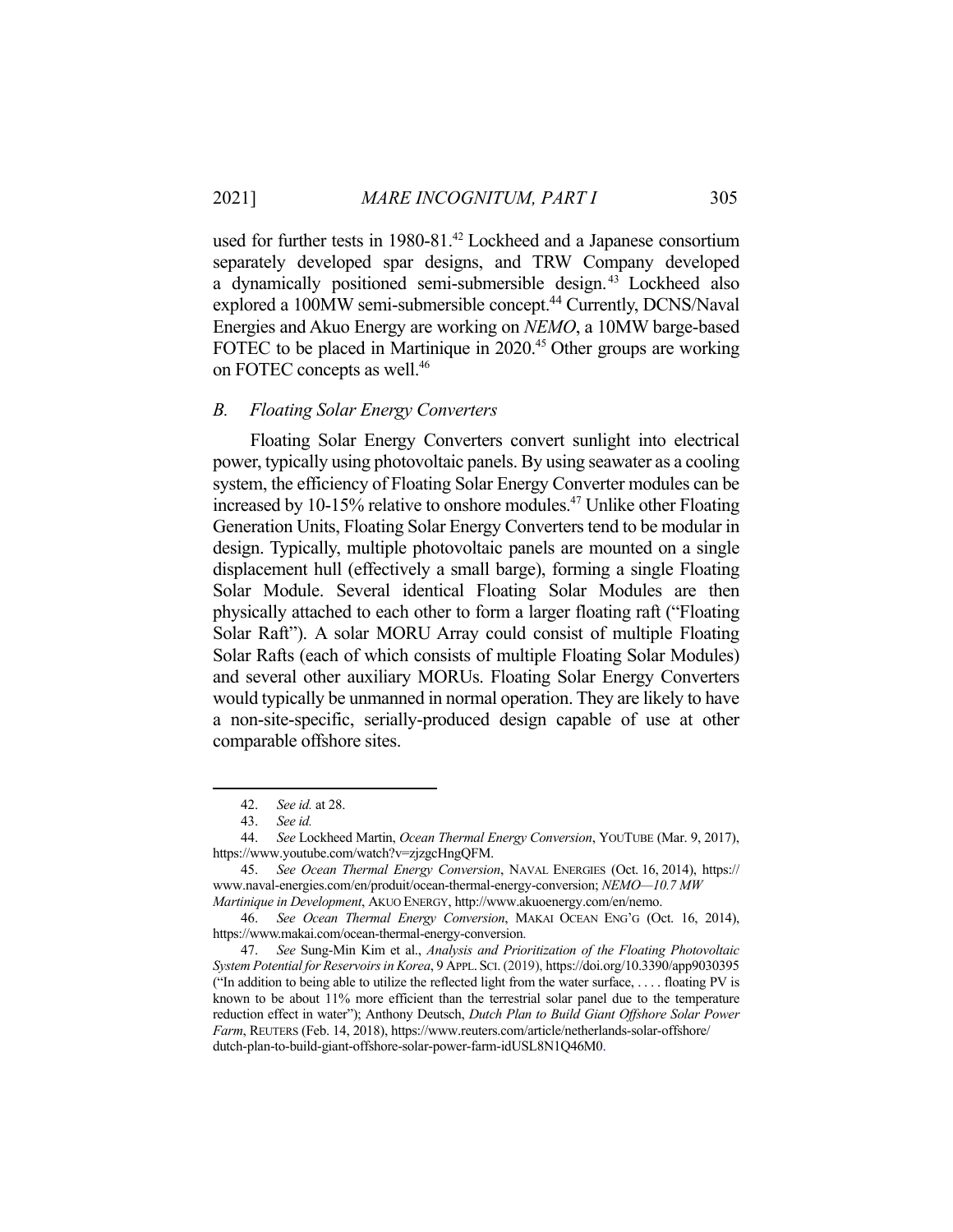The first small-scale, research floating PV system was built in 2007 in Aichi, Japan. It was followed by projects in several other countries, including France, Italy, the Republic of Korea, Spain, and the United States. 48 The first commercial floating solar array was a 175 kWp (kilowatt-peak) system built in California in 2008.49 Floating solar arrays larger than 1 MWp began to emerge in 2013.<sup>50</sup> The first floating solar array larger than 10 MWp was installed in 2016, and in 2018 several utilityscale floating solar arrays were installed, the largest of which is 150  $MWp<sup>51</sup>$  In mid-2018, the global floating solar array installed capacity was approaching 1.1 gigawatt-peak, the same milestone that ground-mounted PV reached in 2000.<sup>52</sup>

 To date, most Floating Solar Energy Converters have been placed on inland waters.53 However, Korea is now planning a 2.7 GW Floating Solar Energy Converter and 300 MW offshore wind complex behind the Saemangeum sea wall.<sup>54</sup> True offshore solar MORU Arrays are also in development, including existing installations off the Netherlands<sup>55</sup> and planned installations in the Straits of Johor between Singapore and Malaysia<sup>56</sup> and potentially in the Persian Gulf off Dubai.<sup>57</sup>

<u>.</u>

 55. *See a World's First: Offshore Floating Solar Farm Installed at the Dutch North Sea*, OCEANS OF ENERGY (Dec. 11, 2019), https://oceansofenergy.blue/2019/12/11/a-worlds-firstoffshore-floating-solar-farm-installed-at-the-dutch-north-sea.

 56. *See* Deutsch, *supra* note 47; Tan, *supra* note 53; *Bright Future for Floating Solar Panels in South-east Asia*, STRAITS TIMES (Feb. 9, 2019), https://www.straitstimes.com/business/ bright-future-for-floating-solar-panels-in-s-e-asia.

 <sup>48.</sup> *See Where Sun Meets Water: Floating Solar Market Report—Executive Summary*, WORLD BANK GRP. 1, 2 (2018), http://documents.worldbank.org/curated/en/579941540407455 831/pdf/131291-WP-REVISED-P161277-PUBLIC.pdf.

 <sup>49.</sup> *See id.* at 2.

 <sup>50.</sup> *See id.* at 3.

 <sup>51.</sup> *See id.* at 4.

 <sup>52.</sup> *See id.*

 <sup>53.</sup> *See* Sue-Ann Tan, *Singapore's Largest Offshore Floating Solar Panel System to be Built Along Straits of Johor*, STRAITS TIMES (Nov. 9, 2018), https://www.straitstimes.com/ business/singapores-largest-offshore-floating-solar-panel-system-to-be-built-along-straits-ofjohor.

 <sup>54.</sup> Bernd Radowitz, *South Korea Plans World's Largest Floating PV Plant with 2.7GW*, RECHARGE (Dec. 6, 2019), https://www.rechargenews.com/transition/south-korea-plans-world-slargest-floating-pv-plant-with-2-7gw/2-1-719765.

 <sup>57.</sup> *See* Dominic Dudley, *Dubai Joins the Race to Develop Offshore Solar Plants*, FORBES (June 12, 2019), https://www.forbes.com/sites/dominicdudley/2019/06/12/dubai-offshore-solarpower/#7d3b08ee79db.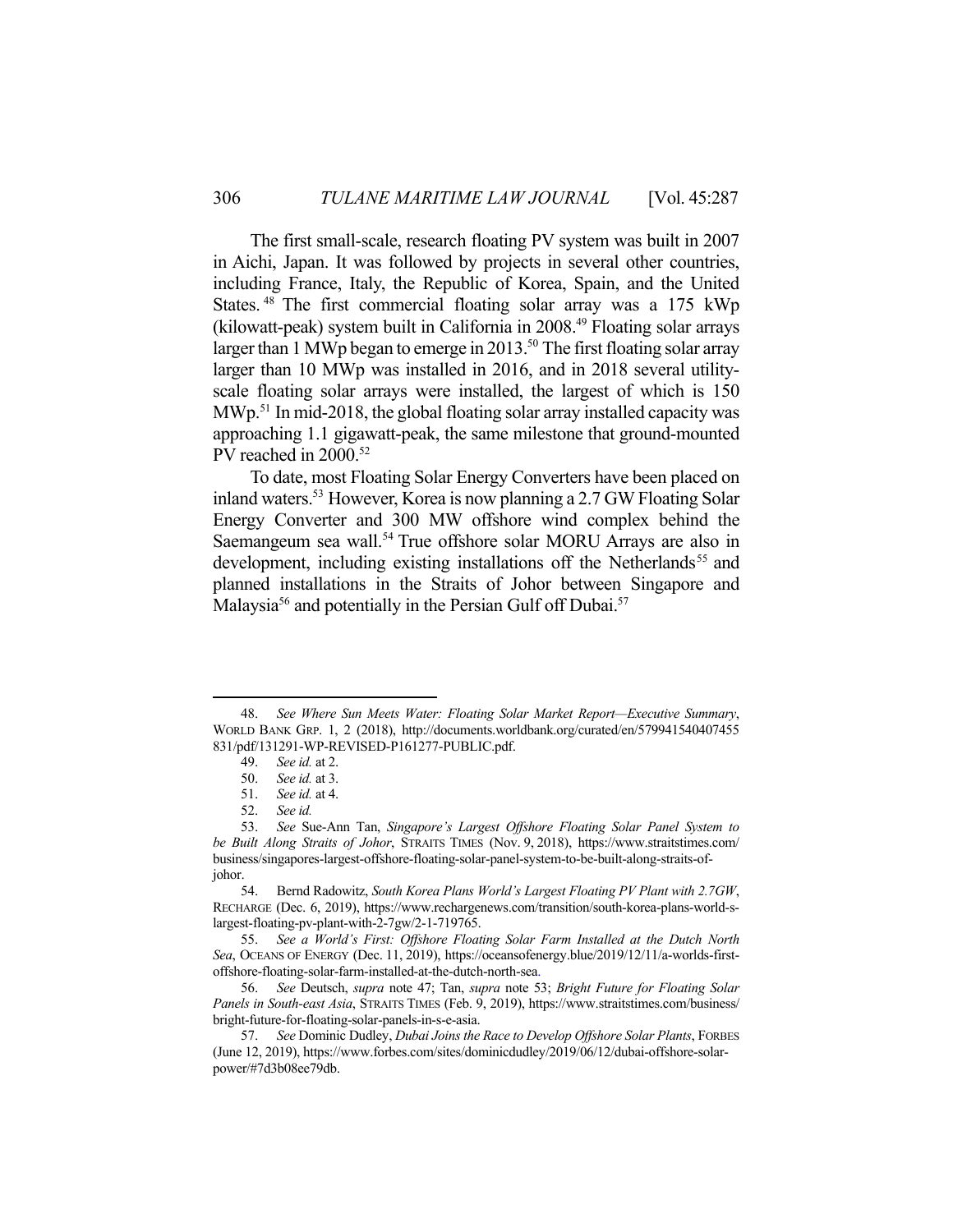### *C. Floating Tidal Energy Converters*

<u>.</u>

 Floating tidal energy converters ("FTECs") convert tidal kinetic energy (or potentially other non-tidal ocean currents like the Gulf Stream<sup>58</sup>) into electrical power. Current FTEC designs typically suspend generating turbines beneath traditional ship-shaped hulls, <sup>59</sup> pontoon barges, or multi-hulls.<sup>60</sup> Variable depth, fully submersible platform designs exist.<sup>61</sup> Modified O&G Hulls are also possible.<sup>62</sup> FTECs typically would be unmanned in normal operation. They are likely to be non-sitespecific designs in serial production.

 Fixed-bottom, submerged tidal stream turbines have been deployed for some time, but several FTECs have also been deployed. A trimaranhulled FTEC, *Plat-I*, was installed in Scotland for testing,<sup>63</sup> before being relocated to Canadian waters.<sup>64</sup> In 2015, a ship-shaped 200kW, singleturbined FTEC, *BlueTEC*, was installed off the Netherlands.<sup>65</sup> In 2019, a

 <sup>58.</sup> *See* Darius Snieckus, *Gulf Stream on Tap for 'World's Largest' Ocean Energy Project*, RECHARGE (May 28, 2019), https://www.rechargenews.com/technology/1793142/gulf-stream-ontap-for-worlds-largest-ocean-clean-energy-project.

 <sup>59.</sup> *See Orbital 02 2MW*, ORBITAL MARINE POWER, https://orbitalmarine.com/technologydevelopment/orbital-o2 (last visited Dec. 20, 2020); *Plat-I Tidal Energy Platform*, SUSTAINABLE MARINE ENERGY, https://sustainablemarine.com/plat-i (last visited Dec. 20, 2020); *BlueTEC Texel Prototype*, BLUEWATER, https://www.bluewater.com/new-energy/texel-project/ (last visited Dec. 20, 2020).

 <sup>60.</sup> *See Current Catcher Pontoon Barge®*, MARINE ENERGY CORP., http://www. marineenergycorp.com/marine-energy/current-catcher-pontoon-barge.shtml (last visited Dec. 20, 2020).

 <sup>61.</sup> *See Plat-I*, SUSTAINABLE MARINE ENERGY, https://sustainablemarine.com/plat-i (last visited Dec. 20, 2020) (describing a fully submersible tidal energy converter); *The Future of Renewable Energy*, MINESTRO, https://minesto.com/our-technology [last visited] (describing a submersible kite tidal energy converter); *Gulf Stream on Tap for 'World's Largest' Ocean Energy Project*, *supra* note 58 (describing submersible Gulf Stream energy converters).

 <sup>62.</sup> *See* OCEANFLOWENERGY, *supra* note 34 (showing semisubmersible *Evopod*™ systems).

 <sup>63.</sup> *See* Chris Green, *Giant Tidal Turbine Hailed as 'Phenomenal' Success*, THE SCOTSMAN (Aug. 22, 2018), https://www.scotsman.com/news/giant-tidal-turbine-hailed-as-aphenomenal-success-1-4787694; *Scotland's Floating Turbine Smashes Tidal Renewable Energy Records*, INDEPENDENT (Aug. 22, 2018), https://www.independent.co.uk/environment/scotlandfloating-turbine-tidal-power-record-sr2000-scotrenewables-ofgem-a8503221.html;

 <sup>64.</sup> *See Canada Tidal Makes Waves*, RENEWS (Feb. 28, 2019), https://renews.biz/51756/ canada-tidal-makes-waves; Alexandra Pope, *Testing the Future of Tidal Energy in Nova Scotia*, CANADIAN GEOGRAPHIC (Aug. 29, 2019), https://www.canadiangeographic.ca/article/testingfuture-tidal-energy-nova-scotia.

 <sup>65.</sup> *See BlueTEC Platform Set to Receive Tocardo's T2 Turbine*, MARINE ENERGY (Nov. 12, 2015), https://marineenergy.biz/2015/11/12/bluetec-platform-set-to-receive-tocardost2-turbine.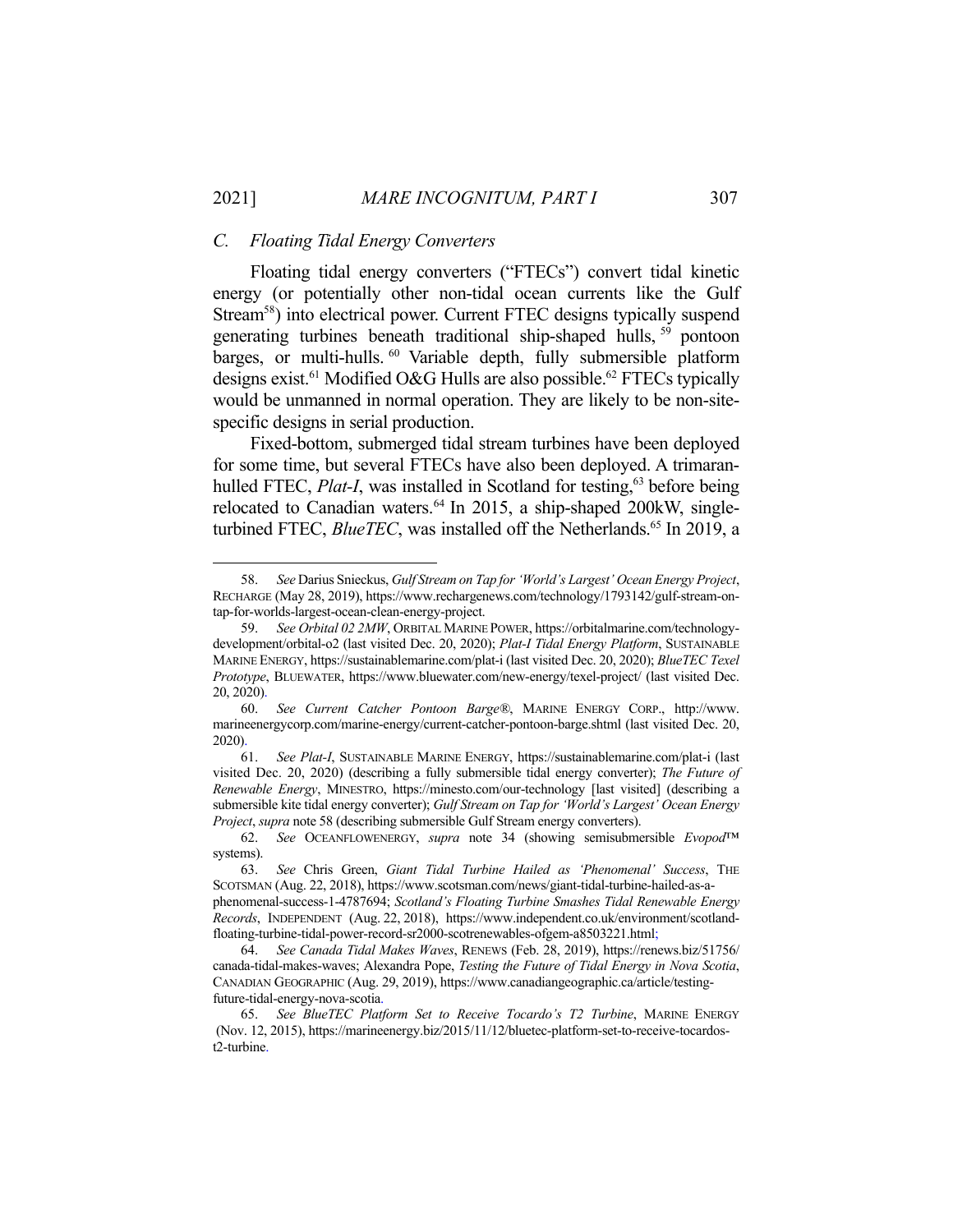2MW ship-shaped FTEC with twin 19m rotors called *Atir* was installed off Orkney.66 A 9 MW project in Canada using the *Plat-I* is now being developed.67 As of 2018, the global nominal capacity of installed fixedbottom and FTEC power was 33.5MW, predominantly in Europe.<sup>68</sup>

#### *D. Floating Wave Energy Converters*

1

 Floating wave energy converters ("FWECs") convert the kinetic energy of waves into electrical power. FWECs designs include traditional ship-shaped hulls,  $^{69}$  modified O&G hulls, smaller buoy concepts,  $^{70}$ barges,  $71$  or non-traditional hull shapes such as the multi-segmented *Pelamis*, 72 the asymmetric-hulled Wello *Penguin*, 73 or the donut-shaped *BOLT Lifesaver*. 74 Floating, fully submersible designs also exist.75

 The first multi-Unit FWEC MORU Array was the 2.25MW Aguaçadoura Wave Farm, consisting of three *Pelamis* FWECs.76 Wello's

 <sup>66.</sup> *See Spanish Tidal Floater Shipshape off Orkney*, RENEWS (Feb. 18, 2019), https:// renews.biz/51551/spanish-tidal-floater-shipshape-off-orkney.

 <sup>67.</sup> *See* Elisa Obermann, *'Right Pieces of Puzzle in Place to Make Tidal a Reality for Canada'*, RECHARGE (Oct. 14, 2019), https://www.rechargenews.com/transition/right-pieces-ofpuzzle-in-place-to-make-tidal-a-reality-for-canada/2-1-687900.

 <sup>68.</sup> *See Ocean Energy Statistics: Europe Holds Strong as World-Leader in 2018, but Revenue Support Needed*, OCEAN ENERGY EUR. (Apr. 25, 2019), https://www.oceanenergyeurope.eu/ocean-energy-statistics-europe-holds-strong-as-world-leader-in-2018-but-revenuesupport-needed/.

 <sup>69.</sup> *See* Kim Nielsen & Jonas Bjerg Thomsen, *KNSwing—On the Mooring Loads of a Ship-Like Wave Energy Converter*, 7 J. MAR. SCI. ENG. 1, 2 (2019), https://doi.org/10.3390/jmse7 020029.

 <sup>70.</sup> *See PB3*, OPT OCEAN POWER TECHNOLOGIES, https://oceanpowertechnologies. com/pb3-powerbuoy/ (describing a buoy-based hybrid FWEC/FESS unit).

 <sup>71.</sup> *See Super Watt Wave Catcher Barges®*, MARINE ENERGY CORP., http://www. marineenergycorp.com/marine-energy/super-watt-wave-catcher-barges.shtml (last visited Dec. 20, 2020).

 <sup>72.</sup> *See Pelamis Wave Power*, EMEC: THE EUR. MARINE ENERGY CTR. LTD., http://www.emec.org.uk/about-us/wave-clients/pelamis-wave-power/ (last visited Dec. 20, 2020).

 <sup>73.</sup> *See Product*, WELLO, https://wello.eu/product/.

 <sup>74.</sup> *See BOLT Lifesaver Technical Introduction*, BOLT SEA POWER, https:// boltseapower.com/bolt-lifesaver-technical-introduction/ (last visited Dec. 20, 2020).

 <sup>75.</sup> *See Marine Power Systems: The Future of Energy*, MARINE POWER SYS., http://marinepowersystems.co.uk/ (last visited Dec. 20, 2020).

 <sup>76.</sup> *See* Alok Jha, *Making Waves: UK Firm Harnesses Power of the Sea . . . in Portugal*, GUARDIAN (Sept. 25, 2008), https://www.theguardian.com/technology/2008/sep/25/greentech. alternativeenergy.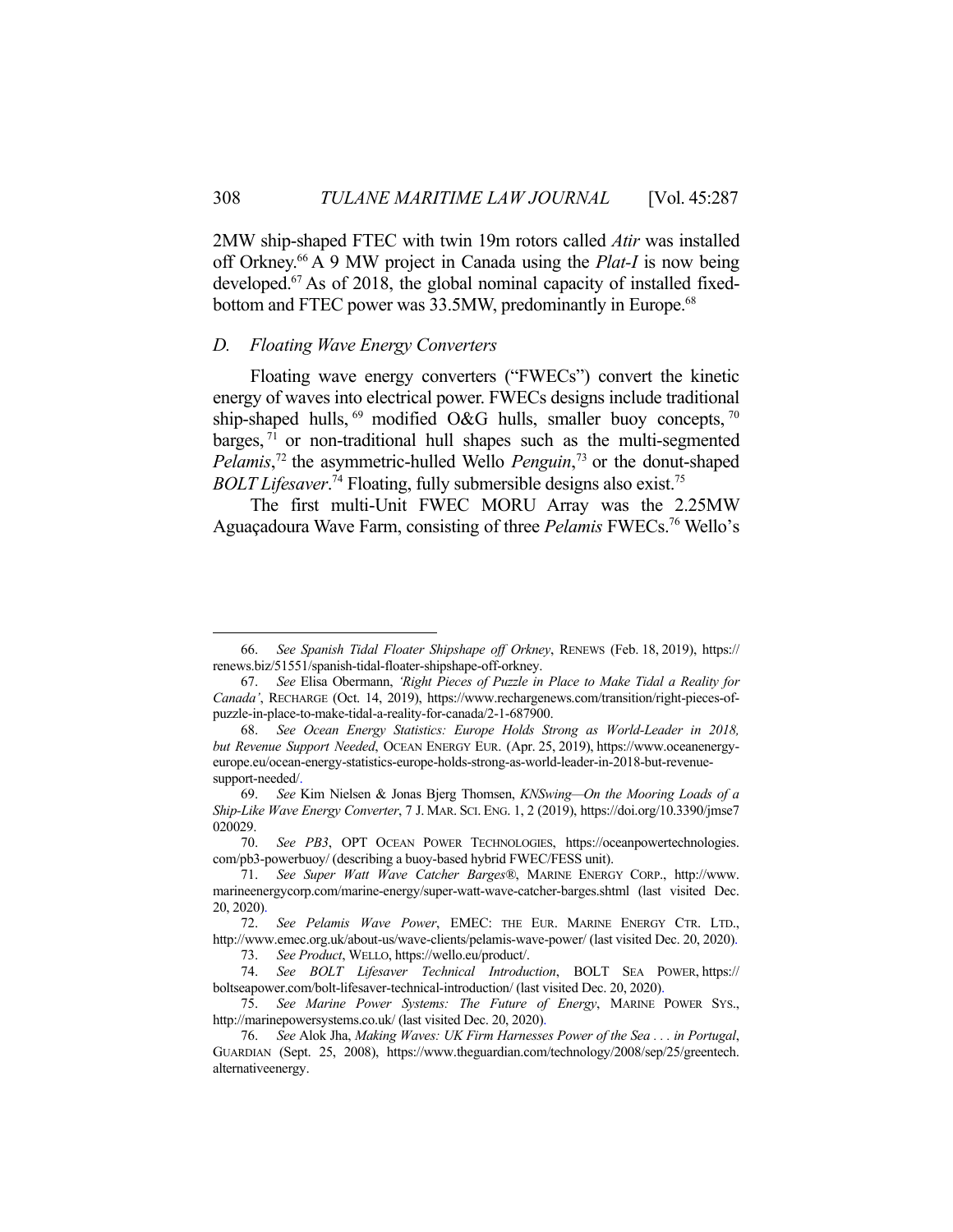1MW *Penguin* was installed in 2017,<sup>77</sup> but subsequently sank in 2019.<sup>78</sup> A 826-ton FWEC barge called *Ocean Energy Buoy* is being built in Oregon for use in Hawaii,79 where a smaller FWEC barge, *Triton C*, also will be tested.<sup>80</sup> Enel Green Power has purchased two hybrid wave/energy storage power buoys to place off Chile.<sup>81</sup> Many other FWEC concepts exist. As of 2018, the nominal capacity of fixed-bottom and FWEC deployed in Europe was 11.3MW.<sup>82</sup> However, ENI is now looking to build utility-scale FWEC MORU Arrays.<sup>83</sup>

## *E. Floating Wind Turbines*

1

 Floating wind turbines (FWTs) convert the kinetic energy of offshore wind into electrical power using one or more<sup>84</sup> hull-mounted vertical or horizontal axis turbines (or in at least one instance, multiple small wind turbines mounted on a moving kite tethered to a spar<sup>85</sup>). FWTs typically

 <sup>77.</sup> *See Green Marine Deploys Wello Wave*, RENEWS (Mar. 6, 2017), https://renews.biz/ 38428/green-marine-deploys-wello-wave/.

 <sup>78.</sup> *See Wello Wave Device Sinks off Scotland*, RENEWS (Mar. 23, 2019), https://renews.biz /52195/wello-wave-device-sinks-off-scotland/.

 <sup>79.</sup> *See 826-ton Ocean Energy Buoy Nearing Completion in Portland*, KPTV FOX 12 OR. (Sept. 26, 2019), https://www.youtube.com/watch?v=SLJxPNuCGqI.

 <sup>80.</sup> *See Project Profile: Demonstration of an Advanced Multi-Mode Point Absorber for Wave Energy Conversion*, OFF. OF ENERGY EFFICIENCY & RENEWABLE ENERGY, https://www. energy.gov/eere/water/project-profile-demonstration-advanced-multi-mode-point-absorber-waveenergy-conversion (last visited Dec. 20, 2020).

 <sup>81.</sup> *See* Alexandre Spatuzza, *EGP Buys Wave Power Buoys to Scope Out Chilean Marine Energy*, RECHARGE (Sept. 19, 2019), https://www.rechargenews.com/transition/1853010/egpbuys-wave-power-buoys-to-scope-chiles-marine-energy.

 <sup>82.</sup> *See* OCEAN ENERGY EUROPE, *supra* note 68.

 <sup>83.</sup> *See* Darius Snieckus, *Eni-led Industrial Group Launches Utility-Scale Wave Power Plans*, RECHARGE (Oct. 28, 2019), https://www.rechargenews.com/transition/1869853/eni-ledindustrial-group-launches-utility-scale-wave-power-plans.

 <sup>84.</sup> *See* Darius Snieckus, *World's First Twin-Headed Floating Wind Unit Raises Sails*, RECHARGE (Apr. 10, 2019), https://www.rechargenews.com/wind/world-s-first-twin-headedfloating-wind-unit-raises-sails/2-1-585279.

 <sup>85.</sup> *See* Will Mathis, *Flying Wind Turbines Make Their First Trip Offshore in Norway*, BLOOMBERG (Aug. 15, 2019), https://www.bloomberg.com/news/articles/2019-08-15/flying-

wind-power-turbine-makes-first-trip-offshore-in-norway; Mark Anderson, *Alphabet's Makani Tests Wind Energy Kites in the North Sea*, IEEE SPECTRUM (Oct. 25, 2019), https://spectrum-ieeeorg.cdn.ampproject.org/c/s/spectrum.ieee.org/energywise/energy/renewables/alphabets-makani-

tests-wind-energy-kites-in-the-north-sea.amp.html; *see also World Intellectual Property Org. Pub. No. WO/2017/218118*, https://patentscope.wipo.int/search/en/detail.jsf?docId=WO2017218118 [last visited or date before https] (describing a Patent Cooperation Treaty application by ExxonMobil in relation to a spar-based, tethered kite concept).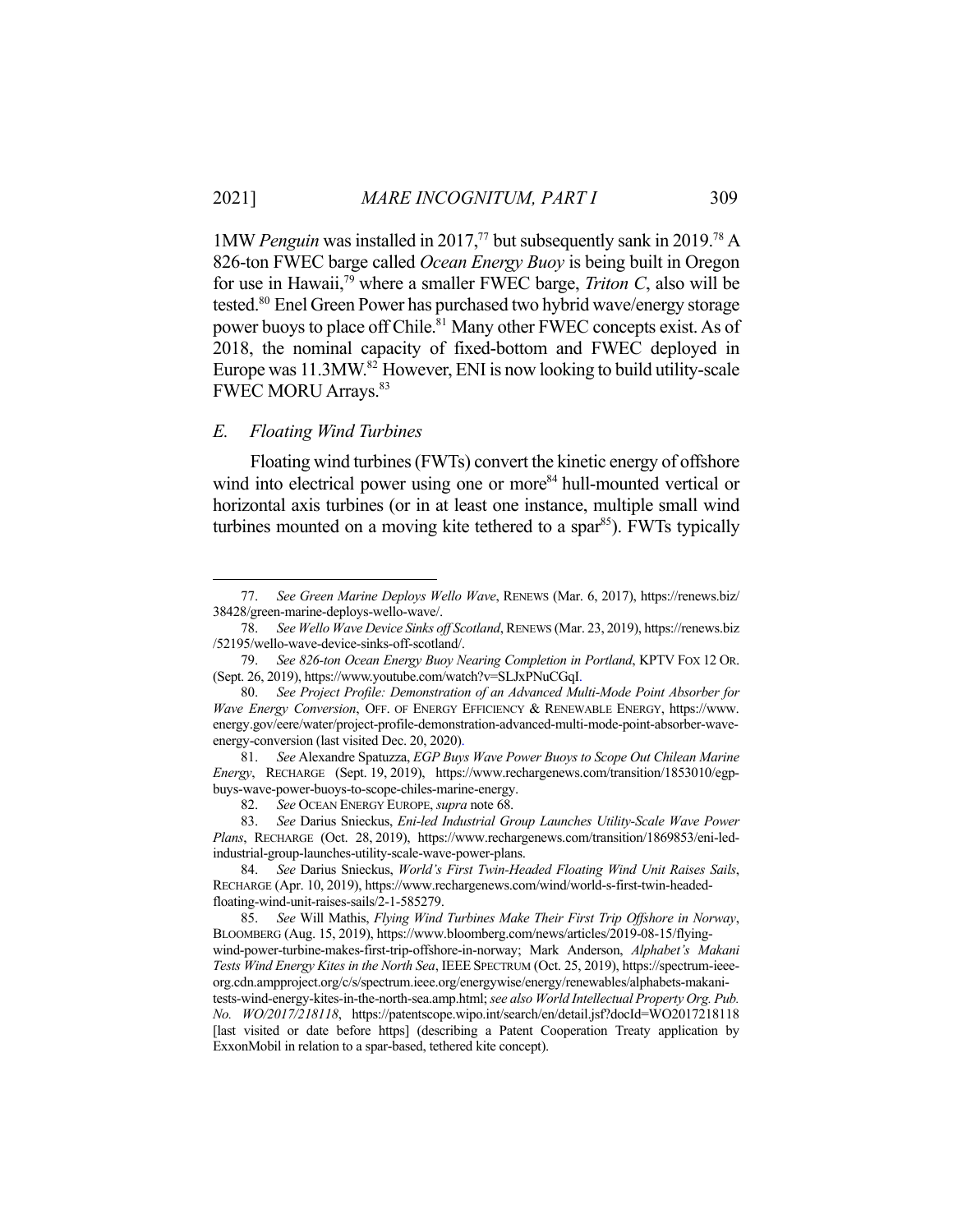are based on modified O&G hulls, but barges<sup>86</sup> and multi-hull shapes<sup>87</sup> also exist. There are also FWTs designs that use detachable pontoons during transit/tow but are sunk at site and operated as gravity-based, fixed-foundation WTGs in operation.<sup>88</sup> FWTs are unmanned in normal operation<sup>89</sup> and are likely to have non-site-specific, serially-produced designs usable at other comparable sites.<sup>90</sup>

 As discussed, fixed-bottom WTGs currently dominate offshore renewables. FWTs made up just 73  $MW<sup>91</sup> -0.25%$  of the 29,136 MWs of installed offshore wind capacity worldwide at the end of 2019.<sup>92</sup> Nonetheless, like other MORUs, FWTs offer a number of potential territorial, technical, economic, and legal advantages over fixed-bottom WTGs and utility-scale FWT deployments are predicted by a number of sources.

 Because fixed-bottom WTG foundation costs increase significantly with water depth, 40m-60m roughly represents the current economic limit for fixed-bottom WTGs.<sup>93</sup> The proportion of a Producing Coastal State's EEZ suitable for economic use of fixed-bottom WTGs may be severely

 <sup>86.</sup> *See An Industry-Transforming Innovation Technology*, IDEOL, https://www.ideoloffshore.com/en/technology (last visited Dec. 20, 2020); Nadja Skopljak, *Hibiki Takes Center Stage*, OFFSHOREWIND.BIZ (May 21, 2019), https://www.offshorewind.biz/2019/05/21/hibikitakes-center-stage-video/?sfns=mo.

 <sup>87.</sup> *See The P-37*, FLOATING POWER PLANT, http://www.floatingpowerplant.com/ products/? sm\_au\_=iVVPZjMT4D4fDqqNTRKNjKHWR8RV1 (last visited Dec. 20, 2020); *SATH Technology*, https://www.saitec-offshore.com/sath/ (last visited Dec. 20, 2020).

 <sup>88.</sup> *See TUV SUD Backs Elisa in Spain*, RENEWS (July 5, 2018), http://renews.biz/111724/ tuv-sud-backs-elisa-in-spain; *Elisa Technology by Esteyco*, YOUTUBE (Sept. 12, 2018), https:// youtu.be/QewinCGGg1g; *The Potential of Offshore Windpower is Enormous*, STIESDAL A/S, https://www.stiesdal.com/offshore-windpower (describing the temporary attachment of pontoons to Stiesdal's TetraBase fixed-bottom concept to tow it to and from site).

 <sup>89.</sup> *See* DNVGL, *supra* note 29, at §§ 2.2.1.2, 2.2.1.3, 7.3.1.11, 10.1.1.4, 10.3.1.1, 10.3.1.3; AM.BUREAU OF SHIPPING, *supra* note 29, at Ch. 3, § 3.

 <sup>90.</sup> *See* DNV GL, *supra* note 29, at §§ 1.1 ("The standard is in principle written for sitespecific design; however, it may be suitable with a view to an expectation of mass production to design a FWT structure not for a specific site but rather for a class of environmental conditions and then, for each application, qualify the structure for the specific location in accordance with this standard.").

 <sup>91.</sup> *See Phase II Summary Report: Floating Wind Joint Industry Project 1*, CARBON TR. (June 2020), https://www.carbontrust.com/resources/floating-wind-joint-industry-project-phase-2-summary-report [Carbon Trust, Phase II Summary Report].

 <sup>92.</sup> GLOBAL WIND ENERGY COUNCIL, *supra* note 2, at 44.

 <sup>93.</sup> *See Floating Offshore Wind: Market and Technology Review*, CARBON TR. 43-48 (2015), https://prod-drupal-files.storage.googleapis.com/documents/resource/public/Floating %20Offshore%20Wind%20Market%20Technology%20Review%20-%20REPORT.pdf. Admittedly, this economic limit is also dependent on the site's wind resource, distance to shore,

seabed conditions, etc.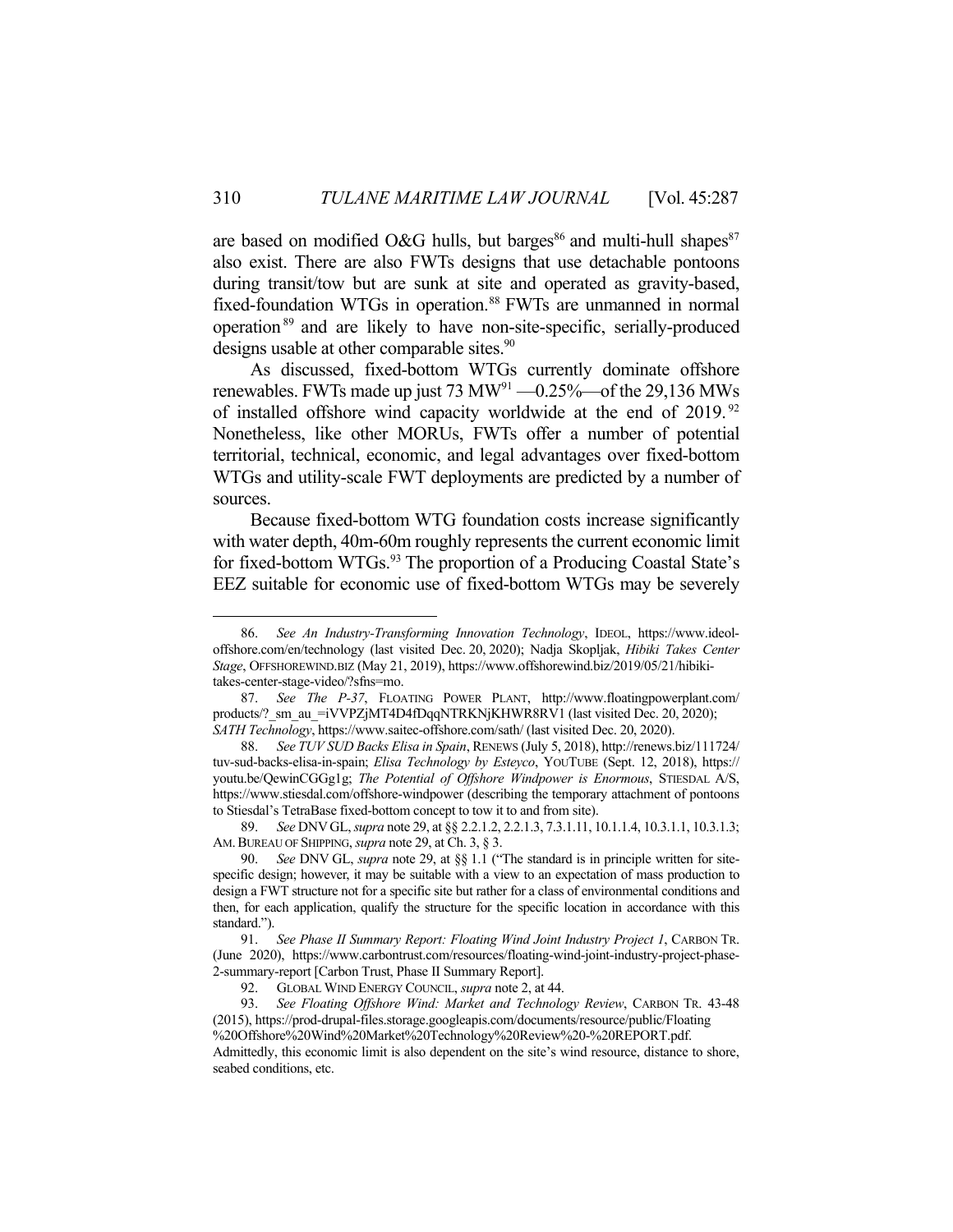limited by, *inter alia*, the extent to which the EEZ consists of waters deeper than 60m.<sup>94</sup> Approximately 80% of Europe's offshore wind resources are located in waters greater than 60m deep.<sup>95</sup> In Japan, the number is also approximately  $80\%$ .<sup>96</sup> In the United States, it is approximately  $60\%$ <sup>97</sup> and off the Pacific coast and Hawaii it can be up to 95%.<sup>98</sup> Because better wind resources are frequently found over deeper waters, FWTs can deliver lower hourly variability<sup>99</sup> and higher average capacity factors (e.g. in some instances approaching 60%, 100 versus approximately 40-50% for new offshore fixed-bottom WTG projects<sup>101</sup>). Globally, the IEA estimates that the theoretical technical potential of offshore wind in waters less than 60m is approximately 1.5 times the current global electricity demand, while FWTs could unlock enough technical potential to meet 11 times the current global electricity demand in 2040.<sup>102</sup> Finally, the replacement of specialized WTG installation and jack-up service vessels $103$  needed for

 <sup>94.</sup> *Floating Wind Joint Industry Project: Policy & Regulatory Appraisal*, CATAPULT OFFSHORE RENEWABLE ENERGY & CARBON TR. (2017), https://www.carbontrust.com/resources/ floating-wind-joint-industry-project-policy-regulatory-appraisal. *See also* David McPhee, *UK Offshore Wind Will 'Likely Remain' in Shallow Waters Without Floating Investment, Report Claims*, ENERGY VOICE (Oct. 17, 2019), https://www.energyvoice.com/otherenergy/210018/ukoffshore-wind-will-likely-remain-in-shallow-waters-without-floating-investment-report-claims.

 <sup>95.</sup> CARBON TRUST, *supra* note 93, at 11.

 <sup>96.</sup> *Id.* at 11.

 <sup>97.</sup> *Id.*

 <sup>98.</sup> *See New Energy Update, Floating Wind Turbines: The Road to Commercialisation*, US OFFSHORE WIND (2016), http://1.newenergyupdate.com/LP=20409?extsource=resources.

 <sup>99.</sup> *See* INTER. ENERGY AGENCY, *supra* note 3, at 12, 22.

 <sup>100.</sup> *See Going Global: Expanding Offshore Wind to Emerging Markets*, *supra* note 7, at 4 (recognizing *Hywind Scotland* for achieving "an impressive 57 percent capacity factor in its first full year of operation"); *Hywind Prospers in Winter Winds*, RENEWS (Feb. 15, 2018), https:// renews.biz/33247/hywind-prospers-in-winter-winds/ (reporting that *Hywind Scotland* had an average capacity factor of 65% in its first three months of operation, significantly exceeding expectations); Keith Findlay, *'Be Bolder' in Going for Contracts, Firms Urged*, THE PRESS & J. (Nov. 2, 2018), https://www.pressandjournal.co.uk/fp/business/north-of-scotland/1600522/bebolder-in-going-for-contracts-firms-urged/ (citing Equinor's Halvor Hoen Hersleth for the statement that *Hywind Scotland* achieved an "annual capacity factor of 56%, which . . . beats the bottom-fixed average of 40%"); Nadja Skopljak, *Floatgen Breaks Record in February*, OFFSHOREWIND.BIZ (Mar. 12, 2020), https://www.offshorewind.biz/2020/03/12/floatgen-breaksrecord-in-february/ (Floatgen FWT had average capacity factor of 66% in Feb. 2020).

 <sup>101.</sup> *See* INTER. ENERGY AGENCY, *supra* note 3, at 12, 21, 39-40, 49; *but see* Darius Snieckus, *Bigger Turbines Powering Offshore Wind to Capacity Factors of 'Over 70%'*, RECHARGE (Feb. 19, 2020), https://www.rechargenews.com/wind/bigger-turbines-poweringoffshore-wind-to-capacity-factors-of-over-70-/2-1-759150.

 <sup>102.</sup> *See* INTER. ENERGY AGENCY, *supra* note 3, at 11.

 <sup>103.</sup> *See* Lars Paulsson et al., *Offshore Wind Will Need Bigger Boats. Much Bigger Boats.*, BLOOMBERG (May 13, 2019), https://www.bloomberg.com/news/features/2019-05-13/offshore-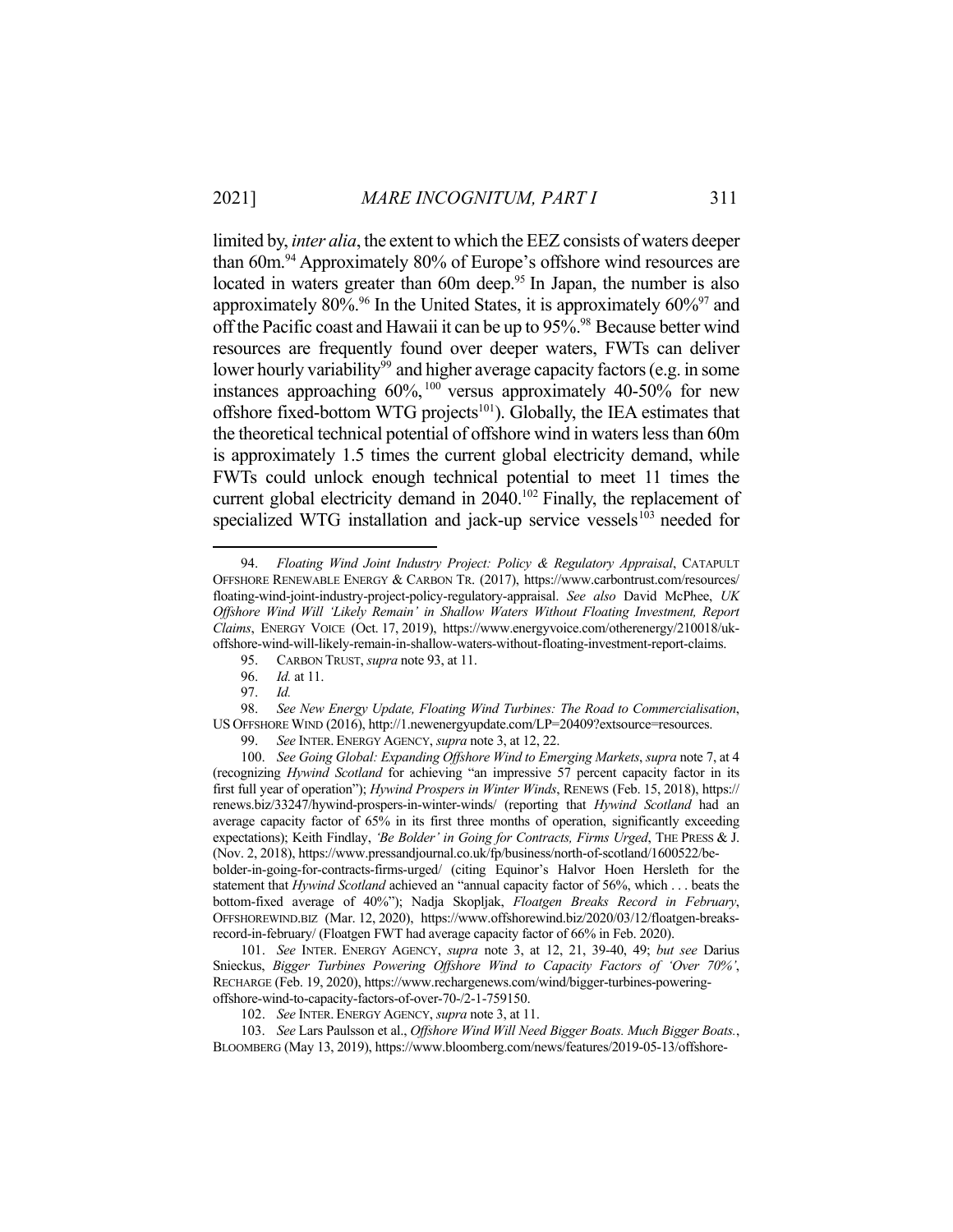fixed-bottom WTGs with cheaper tugs can also contribute to significant installation and O&M cost improvements, further reducing FWTs' LCoE relative to fixed-bottom equivalents.<sup>104</sup>

 In 2009, Equinor mounted a Siemens Gamesa 2.3 MW WTG on a Technip-designed spar, creating the first full-sized FWT, the 5,300-tonne *Hywind Demo*.<sup>105</sup> It was moored 10 km off Norway in 220m of water,<sup>106</sup> where it remains. Subsequently, individual multi-megawatt FWTs were installed in Portugal,  $107$  France,  $108$  and Japan.  $109$  From 2013 to 2015, *Fukushima FORWARD*, a research and development MORU Array consisting of three different FWTs and a Floating Grid Integration System (i.e. a floating substation), was installed 20 km off the coast of Fukushima, Japan.<sup>110</sup> The first commercial MORU Array consisting of multiple identical FWTs, *Hywind Scotland*, was an Equinor-led 30 MW project consisting of five 11,500-ton spar-based  $FWTs$ ,<sup>111</sup> installed in 2017 in

wind-will-need-bigger-boats-much-bigger-boats ("While there are enough [installation] ships to serve the [bottom-fixed offshore wind] industry now, BNEF analyst Tom Harries in London sees a crunch in about four to five years.").

 <sup>104.</sup> *See* CARBON TRUST, *supra* note 93, at 5; Ford, *supra* note 7 (costs of serially produced FWTs could be less than fixed-bottom WTGs); Aldo Chircop & Peter L'Esperance, *Functional Interactions and Maritime Regulation: The Mutual Accommodation of Offshore Wind Farms and International Navigation and Shipping*, 30 OCEAN YEARBOOK 1, 7 (2016), https://ssrn.com/ abstract=2757060 ("Floating substructures have the potential to facilitate the mass production and deployment of offshore wind turbines, reducing reliance on costly offshore installation operations").

 <sup>105.</sup> *See StatoilHydro Inaugurates Floating Wind Turbine*, EQUINOR (Sept. 8, 2009), https:// www.equinor.com/en/news/archive/2009/09/08/InnovativePowerPlantOpened.html. *Hywind* 

*Demo* was voluntarily registered as a floating facility in the Norwegian Ordinary Ship Register in 2020. *See Spennende registrering i NOR*, NORWEGIAN MAR. AUTH. (May 13, 2020), https://www. sdir.no/aktuelt/nyheter/spennende-registrering-i-nor/*.* 

 <sup>106.</sup> *See Spennende registrering i NOR*, NORWEGIAN MAR. AUTH. (May 13, 2020), https:// www.sdir.no/aktuelt/nyheter/spennende-registrering-i-nor/*.*

 <sup>107.</sup> *See WindFloat: Pilot Project Phase*, EDP, https://www.edp.com/en/windfloat (last visited Dec. 20, 2020).

 <sup>108.</sup> *See France's First Offshore Wind Turbine and Ideol's First Demonstrator: Floatgen Demonstrator*, IDEOL, https://www.ideol-offshore.com/en/floatgen-demonstrator (last visited Dec. 20, 2020).

 <sup>109.</sup> *See Ideol's Second Demonstrator: Hibiki*, IDEOL, https://www.ideol-offshore.com/ en/japanese-demonstrator.

 <sup>110.</sup> *See Fukushima Floating Offshore Wind Farm Demonstration Project*, FUKUSHIMA OFFSHORE WIND CONSORTIUM, http://www.fukushima-forward.jp/english/movie03.html (last visited Dec. 20, 2020).

 <sup>111.</sup> *See* RenewableUK, *An Introduction to Floating Offshore Wind*, YOUTUBE (Oct. 29, 2018), https://www.youtube.com/watch?v=okOojvNwaHs.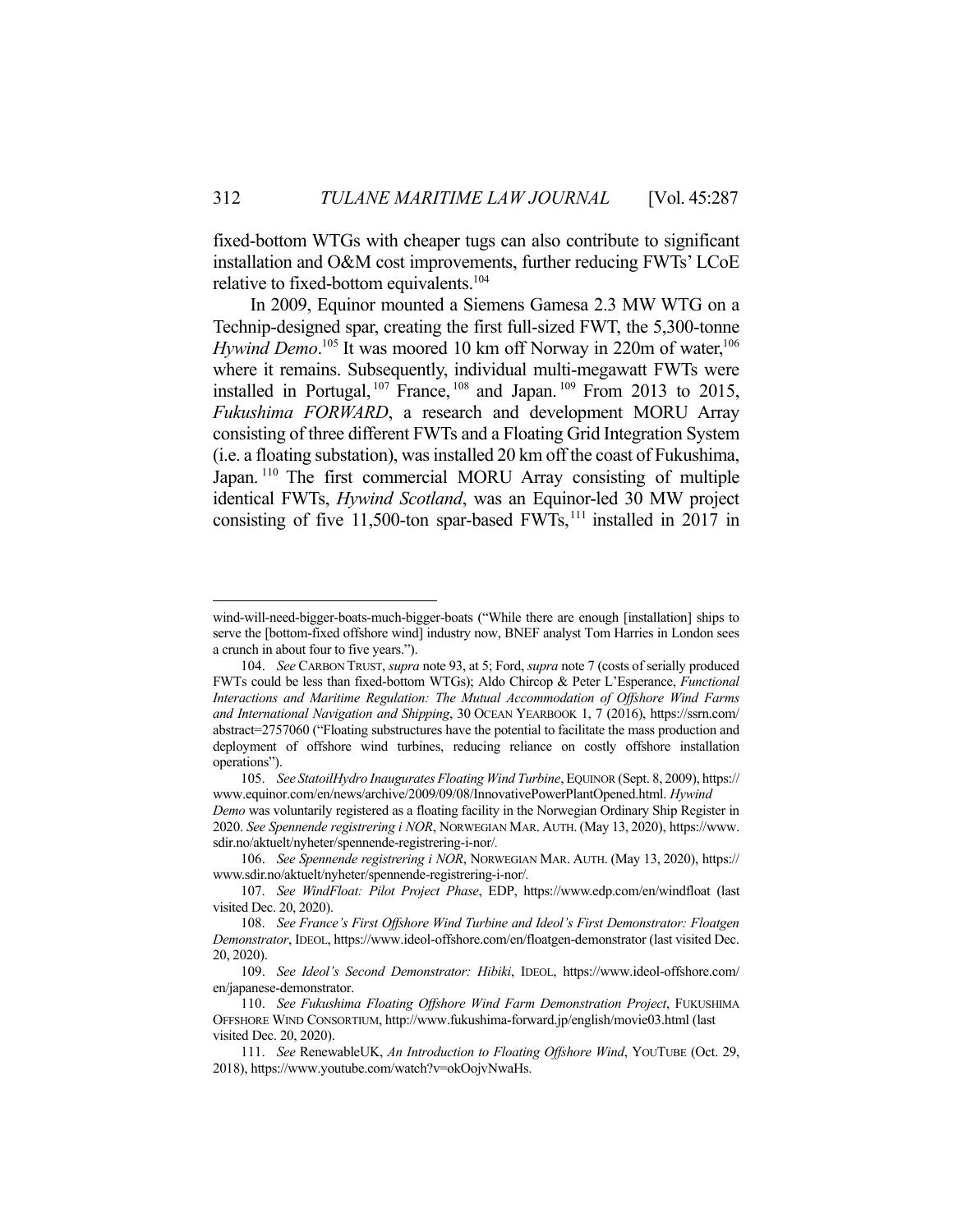105m of water, 24 km off Scotland.112 This will be followed in 2020 by the 50 MW, six FWT *Kincardine Array* floating 15 km off Scotland, combining MHI Vestas WTGs with Principle Power semi-submersible hulls.<sup>113</sup> The first operational commercial FWT MORU Array in the Atlantic Ocean, the 25 MW *WindFloat Atlantic*, consists of three similar FWTs, moored 20 km off Portugal.114 *Hywind Tampen*, a planned 88 MW MORU Array with eleven FWTs consisting of Aker Solutions spars with Siemens Gamesa WTGs, 140 km off Norway in 260-300m of water, is scheduled to export power to Equinor-operated offshore oil and gas platforms at the end of 2022.<sup>115</sup> More than 50 FWT projects are in different stages of development,<sup>116</sup> including MORU Arrays off China,<sup>117</sup> France,<sup>118</sup>

 <sup>112.</sup> *See* Michael J. Coren, *Floating Wind Farms Just Became a Serious Business*, QUARTZ (June 22, 2019), https://qz.com/1650433/hywind-scotland-makes-floating-wind-farms-a-seriousbusiness.

 <sup>113.</sup> *See Kincardine Floating Offshore Wind Farm, Scotland*, NS ENERGY, https://www. nsenergybusiness.com/projects/kincardine-floating-offshore-wind-farm-scotland/ (last visited Dec. 20, 2020).

 <sup>114.</sup> *See* Craig Richard, *WindFloat Atlantic Fully Operational*, WIND POWER MONTHLY (July 27, 2020), https://www.windpowermonthly.com/article/1690362/windfloat-atlantic-fullyoperational.

 <sup>115.</sup> *See Equinor Awarding Hywind Tampen Contracts Worth NOK 3.3 Billion*, EQUINOR (Oct. 31, 2019), https://www.equinor.com/en/news/2019-10-31-hywind-tampen.html.

 <sup>116.</sup> *See* Ilaria Valtimora, *What's Happening in Floating Wind in Europe?*, AWORD ABOUT WIND (July 3, 2019), http://membership.awordaboutwind.com/blog/whats-happening-in-floatingwind-in-europe?utm\_medium=social&utm\_source=email.

 <sup>117.</sup> *See* Yuki Yu, *China Poised for Floating Wind Leap with Trio of Pilots*, RECHARGE (July 5, 2019), https://www.rechargenews.com/wind/china-poised-for-floating-wind-leap-withthree-projects/2-1-633670; Yuki Yu, *China's First Floating Wind Tender Wants Turbine in Water by Next Summer,* RECHARGE (May 27, 2020), https://www.rechargenews.com/wind/chinas-firstfloating-wind-tender-wants-turbine-in-water-by-next-summer/2-1-815542.

 <sup>118.</sup> Adnan Durakovic, *EU Nods to Four French Floating Wind Farms*, OFFSHOREWIND. BIZ (Feb. 25, 2019), https://www.offshorewind.biz/2019/02/25/eu-nods-to-four-french-floatingwind-farms.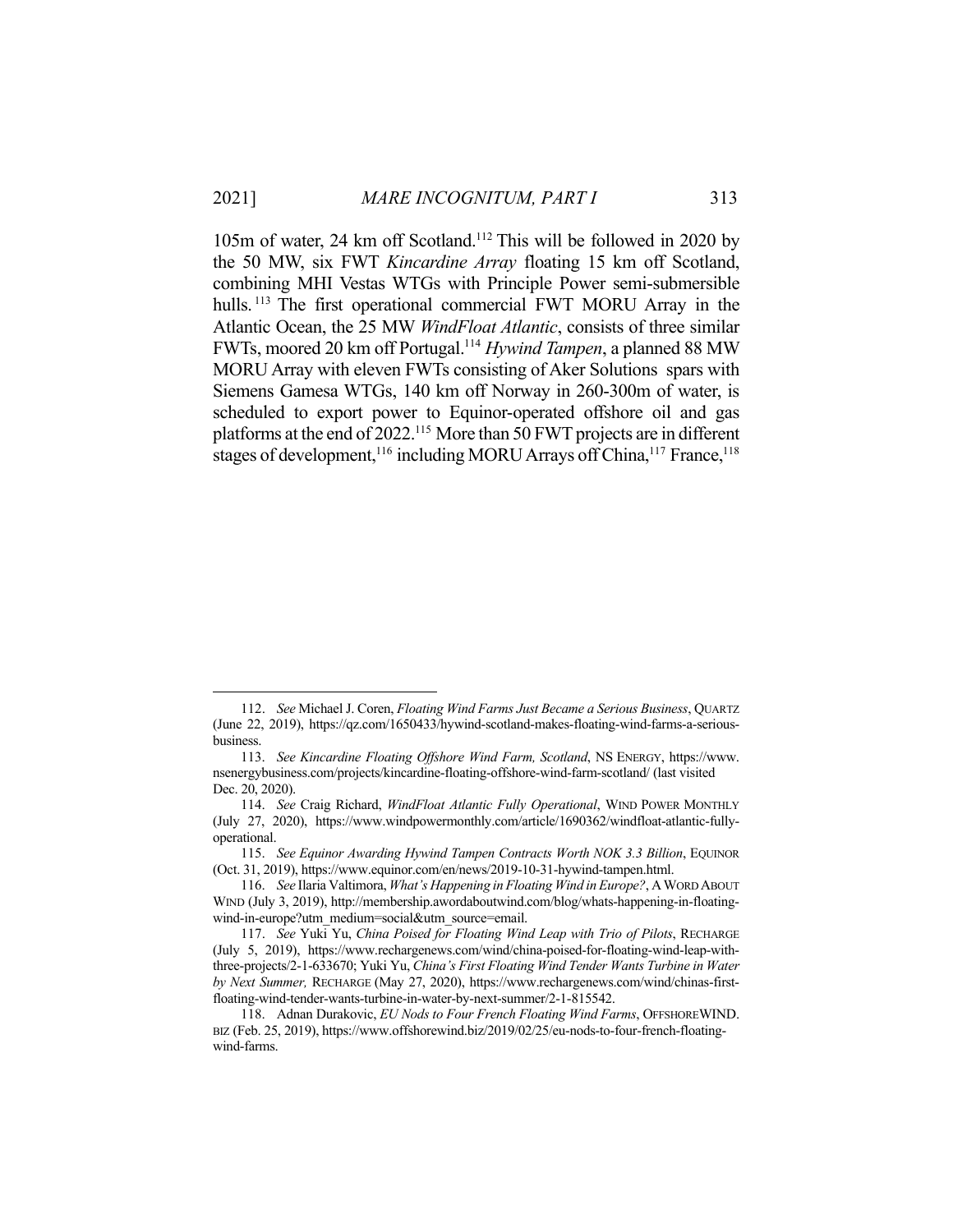Greece, <sup>119</sup> Ireland, <sup>120</sup> Italy, <sup>121</sup> Japan, <sup>122</sup> Korea, <sup>123</sup> Norway, <sup>124</sup> Saudi Arabia, 125 the Spanish Canary Islands, 126 Taiwan, 127 and the United States.<sup>128</sup>

 121. *See* Darius Snieckus, *First Floating Wind Farm off Italy 'in Four to Five Years' as Sicily Project Raises Sails,* RECHARGE (June 22, 2020), https://www.rechargenews.com/wind/firstfloating-wind-farm-off-italy-in-four-to-five-years-as-sicily-project-raises-sails/2-1-830005.

 122. Joshua Hill, *Macquarie Signs up to Co-develop Japanese Floating Wind Farm*, RENEW ECON. (May 1, 2018), https://reneweconomy.com.au/macquarie-signs-co-develop-japanesefloating-wind-farm-70385/; Darius Snieckus, *Hitachi Zosen Joins up with Naval Energies for Floating Wind off Japan*, RECHARGE (July 8, 2019), https://www.rechargenews.com/wind/hitachizozen-and-naval-energies-tie-up-for-japanese-floating-wind/2-1-634858; Darius Snieckus, *Japanese Industrial Giant Taisei Ties up for Floating Wind Build-out*, RECHARGE (Oct. 10, 2019), https://www.rechargenews.com/wind/japanese-industrial-giant-taisei-ties-up-for-floating-windbuild-out/2-1-685022; Andrew Lee, *Floating Project on Pole to be First Japan Offshore Wind Auction: Law Firm*, RECHARGE (June 10, 2020), https://www.rechargenews.com/wind/floatingproject-on-pole-to-be-first-japan-offshore-wind-auction-law-firm/2-1-823109; Darius Snieckus, *International Industrial Group Launches Massive Fast-Track Floating Wind Plan*, RECHARGE (June 22, 2020), https://www.rechargenews.com/wind/international-industrial-group-launchesmassive-fast-track-floating-wind-plan/2-1-830030.

 123. *Equinor Lines up Floating Wind Power Development in South Korea*, REUTERS (Feb. 15, 2019), https://www.reuters.com/article/us-equinor-southkorea-windpower/equinor-lines-upfloating-wind-power-development-in-south-korea-idUSKCN1Q41DW; *Macquarie Floats 1GW Korea Plan*, RENEWS (June 4, 2018), https://renews.biz/46821/macquarie-floats-1gw-korea-plan/; Darius Snieckus, *Offshore Heavyweights Launch Giant Floating Wind Project off Korea*, RECHARGE (Oct. 18, 2019), https://www.rechargenews.com/wind/offshore-heavyweights-launchgiant-floating-wind-project-off-korea/2-1-691046.

 124. Bernd Radowitz, *Floating Wind Power 'Could Be Worth \$13bn' to Norway*, RECHARGE (Sept. 17, 2019), https://www.rechargenews.com/wind/1851589/norway-could-seeusd-13bn-in-value-creation-through-floating-wind. *See Norway Proposes Areas for Floating Offshore Wind*, MAR.EXEC. (June 19, 2019), https://www.maritime-executive.com/article/norwayproposes-areas-for-floating-offshore-wind (describing Norway's 500-1500MW Utsira Nord project).

 125. *See* Darius Snieckus, *First Full-Scale Floating Wind Plant in Asia Lifts Off*, RECHARGE (June 27, 2019), https://www.rechargenews.com/wind/first-full-scale-floating-wind-plant-offasia-lifts-off/2-1-628699; *Saipem to Build a Floating Offshore Wind Farm in Saudi Arabia*, SAIPEM (July 17, 2019), https://www.saipem.com/en/media/news/2019-07-17/saipem-buildfloating-offshore-wind-farm-saudi-arabia.

 126. Bernd Radowitz & Darius Snieckus, *Spain Grants Equinor Ok for World's Biggest Floating Wind Farm*, RECHARGE (June 4, 2019), https://www.rechargenews.com/wind/spaingrants-equinor-ok-for-worlds-biggest-floating-wind-farm/2-1-615375.

 127. *See* Darius Snieckus, *Eolfi and Cobra Join Forces for 2.5GW of Taiwan Floating Wind*, RECHARGE (Dec. 22, 2017), https://www.rechargenews.com/wind/1403287/eolfiand-cobra-join-forces-for-25gw-of-taiwan-floating-wind. With the acquisition of Eolfi by Shell, this is now also a Shell project. *See* Darius Snieckus, *Oil Supermajor Shell Buys French Floating* 

 <sup>119.</sup> Tasos Kokkinidis, *Energy Giant Proposes Massive Floating Wind Farm in the Aegean*, GREEK REP. (Mar. 22, 2019), https://greece.greekreporter.com/2019/03/22/energy-giant-proposesmassive-floating-wind-farm-in-the-aegean/.

 <sup>120.</sup> *See Inis Ealga Marine Energy Park*, DP ENERGY, http://dpenergy.info/inisealga/ (last visited Dec. 20, 2020); *Emerald*, SIMPLY BLUE ENERGY, https://simplyblueenergy.com/emerald/ (last visited Dec. 20, 2020).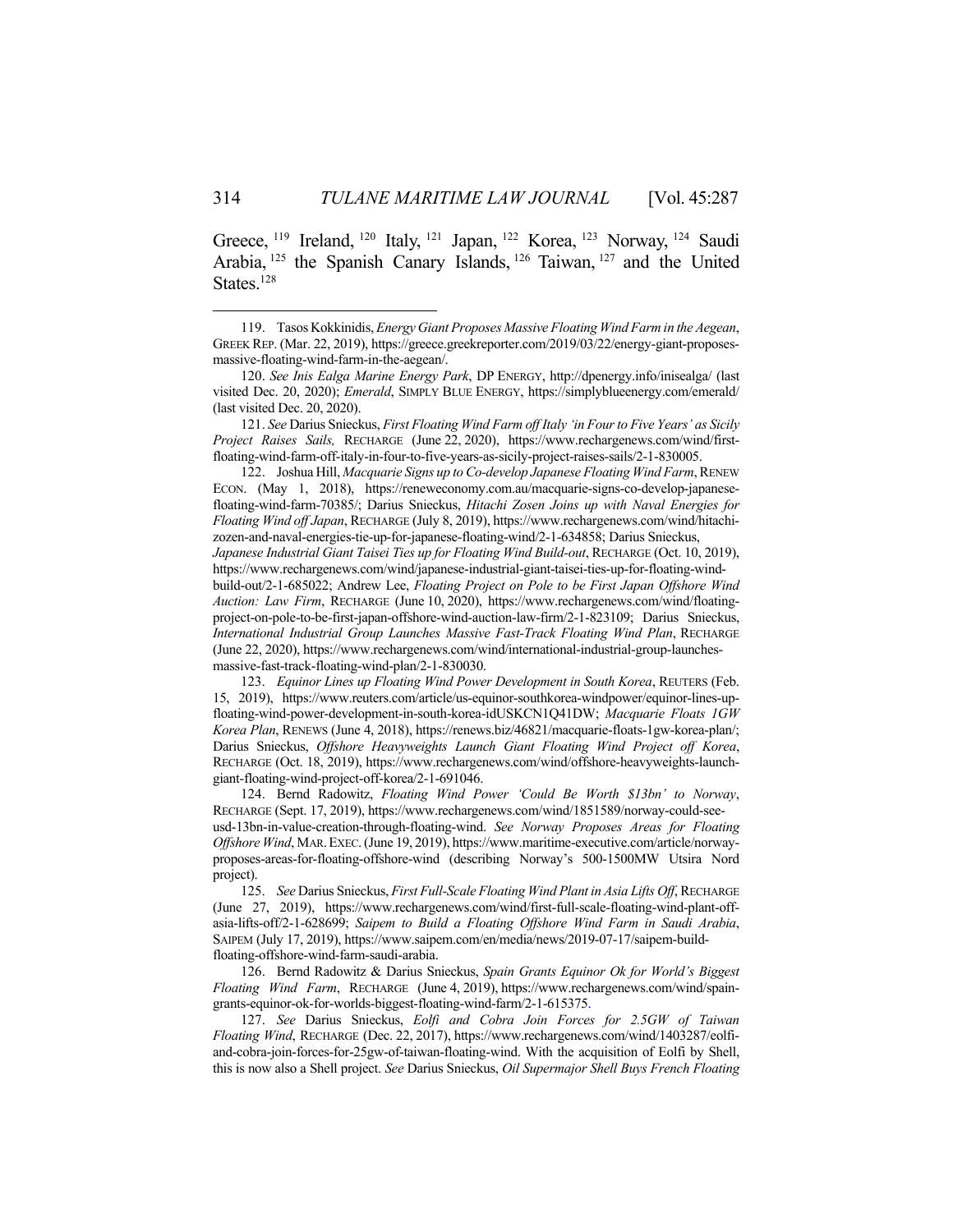Although market predictions should be taken with a grain of salt, installed FWT capacity has been predicted to grow to 73.8MW by the end of  $2019$ ,<sup>129</sup> an annual market of 175 MW by  $2020$ ,<sup>130</sup> and in Europe over 300 MW in installed capacity by 2022.131 The first GW of installed FWT capacity might be reached as early as 2025.132 A consultancy has estimated that U.S. \$32 billion are being set aside for FWT projects proposed or under development between 2020 and 2025, including fifteen U.S. \$1 billion projects.<sup>133</sup> While one study estimates up to 4.3 GW of installed FWT capacity globally by 2030, <sup>134</sup> another study estimates up to 12 GW.135 The UK's Carbon Trust has estimated 70 GW's of FWTs by 2040 (a thousand-fold increase valued at £195 billion) and DNV GL has predicted 250 GW's of FWTs by 2050.<sup>136</sup>

<u>.</u>

 130. *See Global Trends in Renewable Energy Investment 2018*, FRANKFURT SCHOOL,UNEP CTR. & BLOOMBERG NEW ENERGY FIN., 75 (2018), http://www.fs-unep-centre.org.

*Wind Pioneer Eolfi*, RECHARGE (Nov. 5, 2019), https://www.rechargenews.com/wind/1873416/ oil-supermajor-shell-buys-french-floating-wind-pioneer-eolfi.

 <sup>128.</sup> *See Maine Floater Secures PPA Approval*, RENEWS (Nov. 6, 2019), https://renews.biz/ 56244/maine-floater-secures-ppa-approval/; Nadja Skopljak, *14 Answer California Offshore Wind Call*, OFFSHOREWIND.BIZ (Apr. 26, 2019), https://www.offshorewind.biz/2019/04/26/14-answercalifornia-offshore-wind-call/; Nadja Skopljak, *New California Offshore Wind Coalition Calls for 10GW by 2040 Goal*, OFFSHOREWIND.BIZ (Oct. 2, 2019), https://www.offshorewind.biz/2019/10/ 02/new-california-offshore-wind-coalition-calls-for-10gw-by-2040-goal/ (a coalition which

includes Equinor, Ørsted, Northland Power, Principle Power, Aker Solutions, Magellan Wind, and Mainstream Renewable Power); Richard A. Kessler, *Hawaii Offshore Wind Opportunities Draw Another Developer*, RECHARGE (Sept. 28, 2017), https://www.rechargenews.com/wind/hawaiioffshore-wind-opportunities-draw-another-developer/2-1-175885.

 <sup>129.</sup> *See* Daniel Fraile, *How Can We Move Beyond Shallow Waters? Floating Wind Turbines*, EUR. COMM'N (June 17, 2019), https://webgate.ec.europa.eu/maritimeforum/en/system/ files/2 windeurope fraile.pdf.

 <sup>131.</sup> *See* Ford, *supra* note 7; WINDEUROPE, *supra* note 5, Table 1.

 <sup>132.</sup> *See Global Offshore Wind Report 2019*, WORLD F. OFFSHORE WIND 1, 8 (Feb. 2020), https://wfo-news.de/wp-content/uploads/2020/02/WFO\_Global-Offshore-Wind-Report-2019.pdf.

 <sup>133.</sup> *See* Neil Ford, *Floating Wind Groups Lure Heavyweight Backers in Race for Scale*, NEWENERGYUPDATE BY REUTERS EVENTS (Sept. 25, 2019), https://analysis.newenergyupdate. com/wind-energy-update/floating-wind-groups-lure-heavyweight-backers-race-scale.

 <sup>134.</sup> *See* Darius Snieckus, *Floating Wind Growth Could Be 'Far Slower' than Hoped: Study*, RECHARGE (Oct. 17, 2019), https://www.rechargenews.com/wind/1865313/floating-windgrowth-could-be-far-slower-than-hoped-study.

 <sup>135.</sup> *See* Darius Snieckus, *Powering Floating Wind into the Future*, RECHARGE (Mar. 15, 2018), http://www.rechargenews.com/wind/1453789/powering-floating-wind-into-the-future; RENEWS, *supra* note 7.

 <sup>136.</sup> *See Phase II Summary Report*, *supra* note 91, at 1; *Floating Wind: The Power to Commercialize*, DNV GL 4 (DEC. 2020), https://www.dnvgl.com/focus-areas/floating-offshorewind/commercialize-floating-wind-report.html.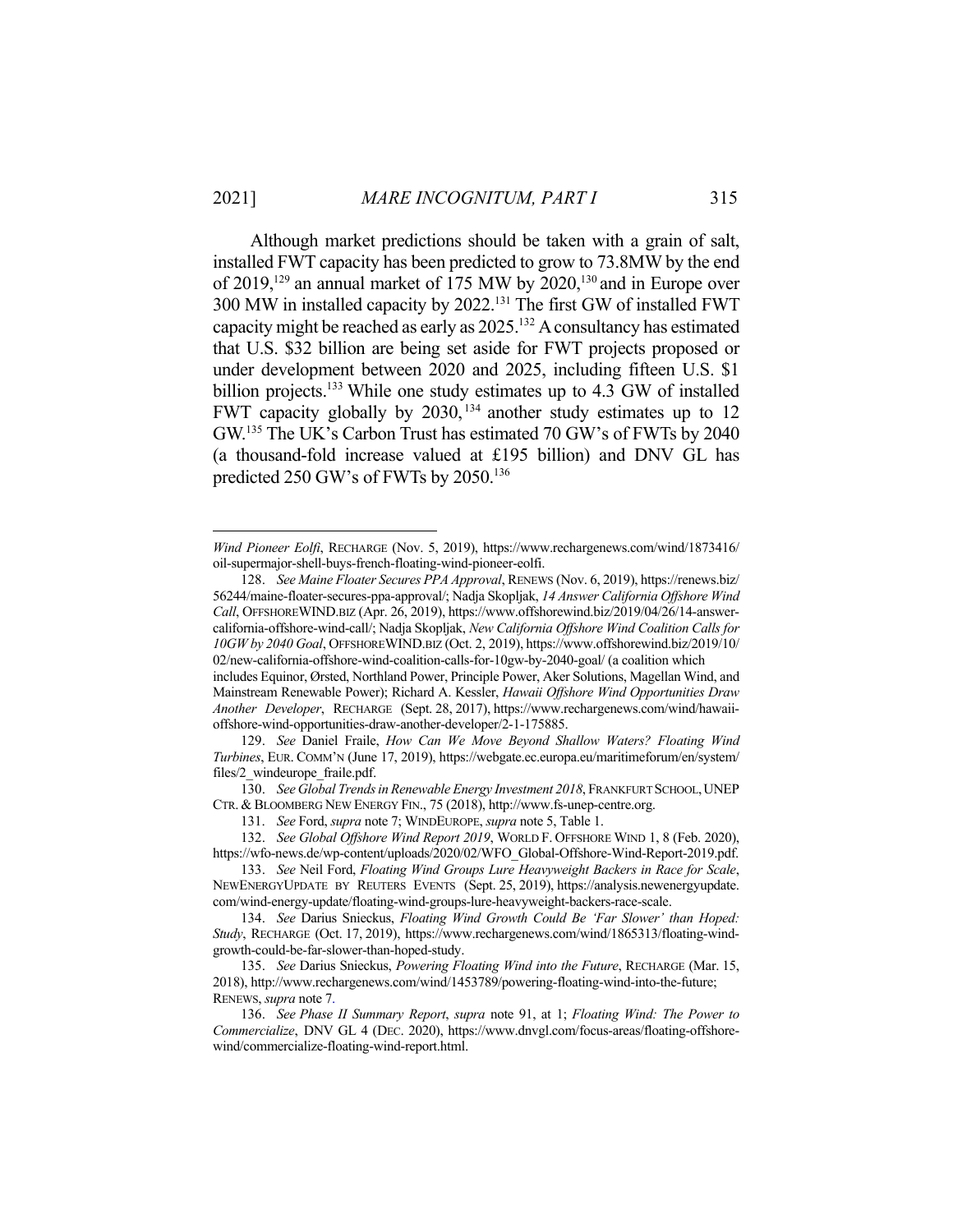Assuming a future average nameplate capacity of 10 MW-20 MW<sup>137</sup> per FWT, this represents hundreds if not thousands<sup>138</sup> of large, multimillion-dollar FWTs and Floating Auxiliary Units in coastal states' waters over the next two decades.

 Although these numbers might seem high, they also could be low. The IEA has predicted that, under current investment plans and policies, offshore wind power capacity added per year will reach 20 GW by 2030, increase 15-fold by 2040 (expanding by 13% per year), and will require investments of U.S. \$840 billion to do so.<sup>139</sup> It also estimates that actual achievement of global climate and sustainability goals would require offshore wind capacity added per year to reach 40 GW by 2030 and cumulative investments of U.S. \$1.2 trillion over two decades.<sup>140</sup> If, as predicted, FWTs achieve a lower LCoE than equivalent fixed-bottom WTGs at some point in the late 2020s, FWTs' share of the roughly U.S. \$1 trillion prize is likely to be much larger.<sup>141</sup>

## *F. Floating Energy Storage Systems*

 A floating energy storage system (FESS) would temporarily store generated power, providing baseload power backup to balance renewables' intermittency or power services such as load-leveling and frequency regulation. FESS concepts are diverse, including traditional ships and barges packed with electrochemical batteries,<sup>142</sup> floating platforms storing

 <sup>137.</sup> Andrew Lee, *Floating Wind Joins 10MW-Turbine Era with MHI Vestas French Win*, RECHARGE (Nov. 18, 2019), https://www.rechargenews.com/wind/1878188/floating-wind-joins-10mw-turbine-era-with-mhi-vestas-french-win; Adnan Durakovic, *GE Global Research to Develop Controls for 12MW Floating Wind Turbine*, OFFSHOREWIND.BIZ (Sept. 30, 2019), https://www.offshorewind.biz/2019/09/30/ge-global-research-to-develop-controls-for-12mwfloating-wind-turbine/?sfns=mo; Darius Snieckus, *Offshore Wind Turbine 20MW Generator Ready 'Within Three Years'*, RECHARGE (Nov. 22, 2019), https://www.rechargenews.com/wind/ offshore-wind-turbine-20mw-generator-ready-within-three-years/2-1-711845.

 <sup>138.</sup> *See* GustoMSC, *Unlocking Massive Energy Potential*, 31 INSIDE 11 (May 2019), https://www.gustomsc.com/sites/default/files/Downloads/Inside/GustoMSC-InSide31-web%5 B1%5D.pdf?utm\_source=offshorewind.biz&utm\_medium=OffshoreWindBiz%20728x90&utm\_ campaign=Inside%2031&utm\_term=Inside%2031.

 <sup>139.</sup> *See* INTERNATIONAL ENERGY AGENCY, *supra* note 3, at 13.

 <sup>140.</sup> *See id*.

 <sup>141.</sup> *See* CARBON TRUST, *supra* note 91, at 1; Darius Snieckus, *Floating Wind Power Will be 'Gigawatts and Billions of Dollars' Play for Iberdrola,* RECHARGE (Apr. 9, 2020), https://www. rechargenews.com/wind/floating-wind-power-will-be-gigawatts-and-billions-of-dollars-play-foriberdrola/2-1-790561.

 <sup>142.</sup> *See* Daniel Liang, *Floating Energy Storage for Grid and Maritime Applications*, DNV GL (Apr. 21, 2015), https://blogs.dnvgl.com/energy/floating-energy-storage-for-grid-andmaritime-applications.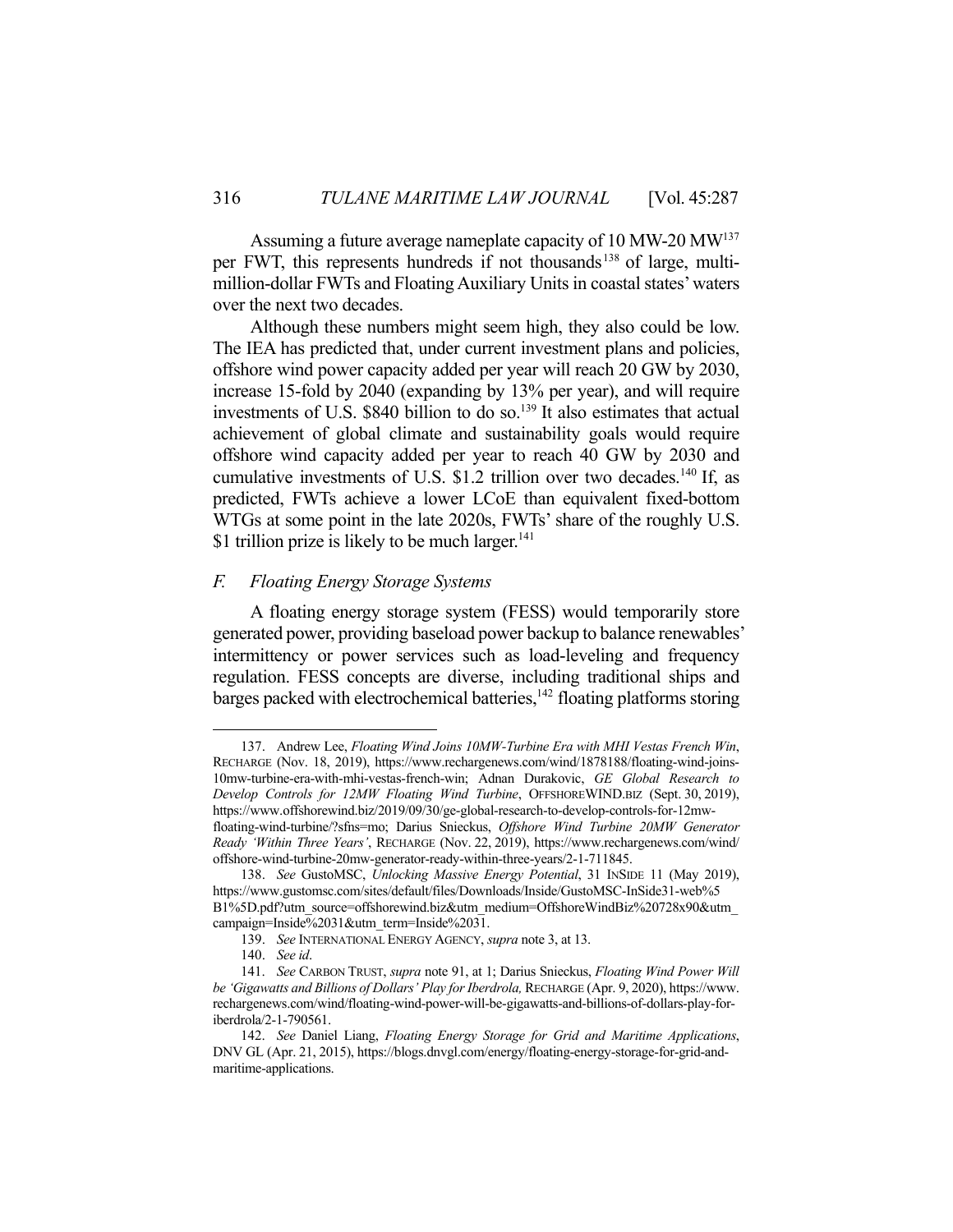electrical power as gravitational potential energy in lifted and lowered weights,<sup>143</sup> and floating platforms using pressurized water and compressed air to store energy. 144 Conversion of renewable electric power into chemically stored energy (e.g. hydrogen or ammonia) is also being explored, <sup>145</sup> including potential deployment of such technology on offshore floating platforms (functionally resembling FPSOs in some senses).<sup>146</sup> FESSs might be manned or unmanned. Each might be a sitespecific design requiring modification before re-use or a serially-produced design usable at comparable offshore sites.

 At least one FWT MORU Array already has a dedicated onshore energy storage system.<sup>147</sup> Glosten has presented a hybrid energy storage concept combining a floating substation with compressed air and rock heat-bed thermal technologies.<sup>148</sup> HydroWing has developed a floating tidal energy and hydrogen production, storage, and offtake concept called THyPSO. 149 The author is unaware of any current FESS deployment within MORU Arrays.

## *G. Floating Grid Integration Systems*

 Like other power plants, most MORU Arrays will require some form of dedicated grid integration system to convert produced power into a more easily transmitted form and stabilize the grid by *inter alia* collecting

 <sup>143.</sup> *See MGH—Stockage D'Énergie en Mer*, MGH ENERGY, http://www.mghenergy.com/#mgh-stockage-d-energie-en-mer; *Our Technology*, SINKFLOATSOLUTIONS, http:// sinkfloatsolutions.com/?page\_id=1005 (last visited Dec. 20, 2020).

 <sup>144.</sup> *The Technology*, FLASC, https://www.offshoreenergystorage.com/ (last visited Dec. 20, 2020); *Maltese Start-up Developing Floating Energy Storage*, OFFSHOREWIND.BIZ (Feb. 5, 2018), https://www.offshorewind.biz/2018/02/05/maltese-start-up-developing-floating-energystorage/.

 <sup>145.</sup> *'Green' Ammonia Is the Key to Meeting the Twin Challenges of the 21st Century*, SIEMENS, https://new.siemens.com/uk/en/company/topic-areas/sustainable-energy/greenammonia.html; Andrew Lee, *Floating Wind-to-Hydrogen Plan to Heat Millions of UK Homes*, RECHARGE (Sept. 13, 2019), https://www.offshorewind.biz/2019/10/02/tractebel-unveilshydrogen-producing-offshore-platform/.

 <sup>146.</sup> *See* Lee, *supra* note 145.

 <sup>147.</sup> *See Equinor has Installed Batwind—the World's First Battery for Offshore Wind*, EQUINOR (June 27, 2018), https://www.equinor.com/en/news/26june2018-equinor-has-installedbatwind.html.

 <sup>148.</sup> *See* Darius Snieckus, *Glosten Launches Floating Wind Hybrid Energy Storage Concept*, RECHARGE (July 31, 2019), https://www.rechargenews.com/wind/1830631/glostenlaunches-floating-wind-hybrid-energy-storage-concept.

 <sup>149.</sup> *See HydroWing Unveils Tidal Power-Hydrogen Platform,* RENEWS (May 6, 2020), https://renews.biz/60118/hydrowing-unveils-tidal-hydrogen-platform/.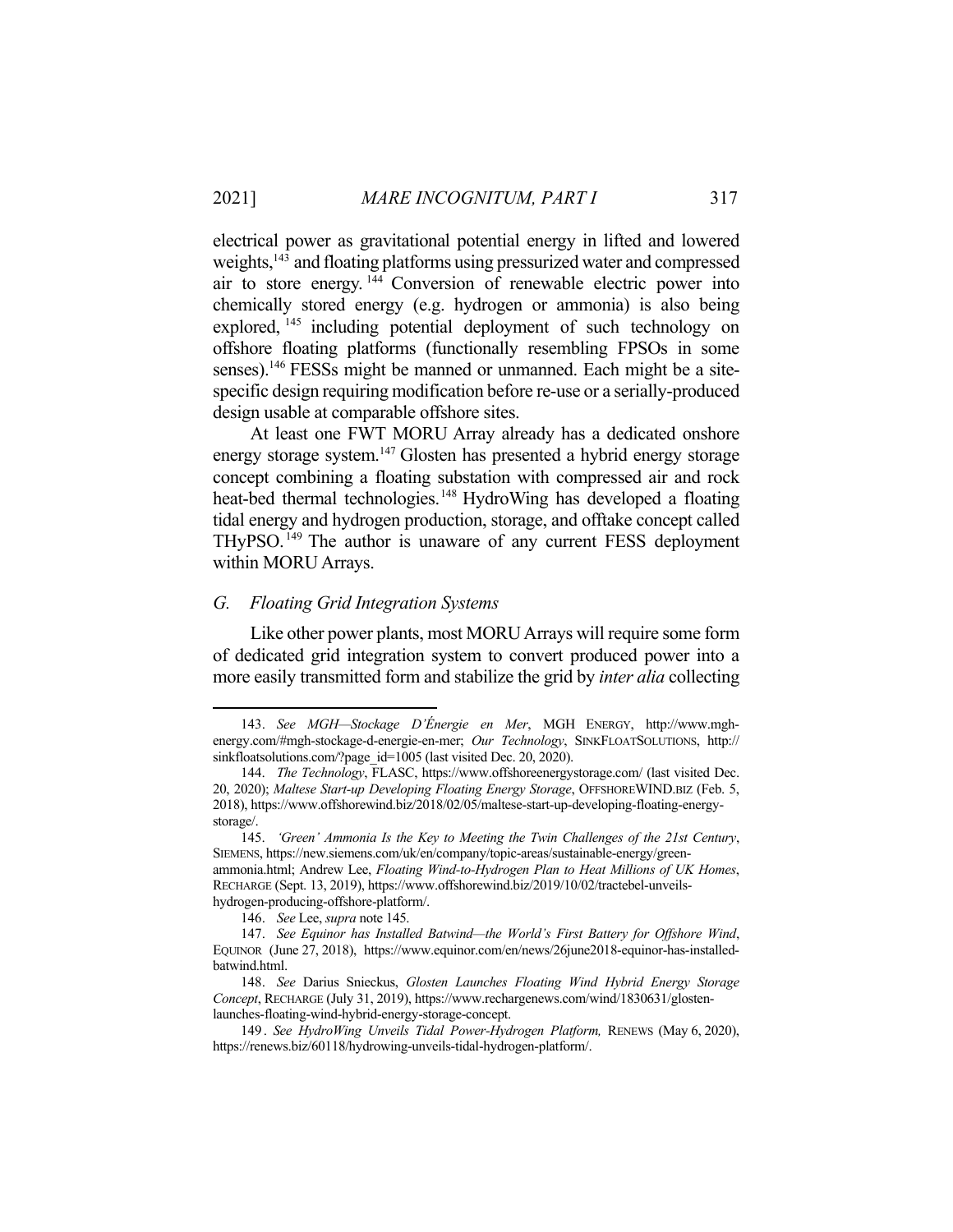power from multiple Units, transforming the voltage of the power to be transmitted, changing the frequency of current, converting alternating and direct current, switching current to alternate cables or paralyzing a line following a failure, or compensating for reactive power.<sup>150</sup> Floating Grid Integration Systems would provide one or more of those services. Floating Grid Integration Systems concepts could include modified O&G hulls,<sup>151</sup> traditional ship-shaped hulls, and barges.152 They might be manned or unmanned in normal operation. Floating Grid Integration Systems might include site-specific or serially-produced designs.

 At least one Floating Grid Integration System has been installed: the floating substation spar, *Fukushima KIZUNA*, which connects the *Fukushima FORWARD* FWTs to shore.<sup>153</sup> A number of fixed-bottom WTG wind farms already use submersible Floating Grid Integration System concepts, which are floated to site and submerged until they rest on the seabed<sup>154</sup> or mounted on a floating and self-installing system before being mounted on a pre-installed jacket foundation.<sup>155</sup> Other groups are working on other offshore Floating Grid Integration Systems concepts as well.<sup>156</sup>

1

station).

 <sup>150.</sup> *See Hornsea Project One Welcomes World's First Offshore RCS*, OFFSHOREWIND.BIZ (June 29, 2018), https://www.offshorewind.biz/2018/06/29/hornsea-project-one-welcomesworlds-first-offshore-rcs/ (describing a fixed-bottom offshore reactive power compensation

 <sup>151.</sup> *See Ideol and STX Bringing Substations to Floating Realm*, OFFSHOREWIND.BIZ (May 22, 2018), https://www.offshorewind.biz/2018/05/22/ideol-and-stx-bringing-substations-tofloating-realm.

 <sup>152.</sup> *A Floating Barge for Offshore Substations*, IDEOL, https://www.ideol-offshore.com/en/ technology (last visited Dec. 20, 2020).

 <sup>153.</sup> *See Fukushima Floating Offshore Wind Farm*, POWER TECHNOLOGY, https://www. power-technology.com/projects/fukushima-floating-offshore-wind-farm/ (last visited Dec. 20, 2020).

 <sup>154.</sup> *See Dolwin Beta on the Move*, ABB (Aug. 3, 2015), http://www.abb.com/cawp/seitp 202/7334a312604850a7c1257e960034063c.aspx.

 <sup>155.</sup> *See* Michelle Froese, *Making of the Modern Offshore Substation*, WINDPOWER (Oct. 16, 2016), https://www.windpowerengineering.com/making-modern-offshore-substation/.

 <sup>156.</sup> *See French Duo Unveil Floating Substation*, RENEWS (June 4, 2019), https://renews. biz/53544/french-duo-unveil-floating-substation/; OFFSHOREWIND.BIZ, *supra* note 151; Froese, *supra* note 155.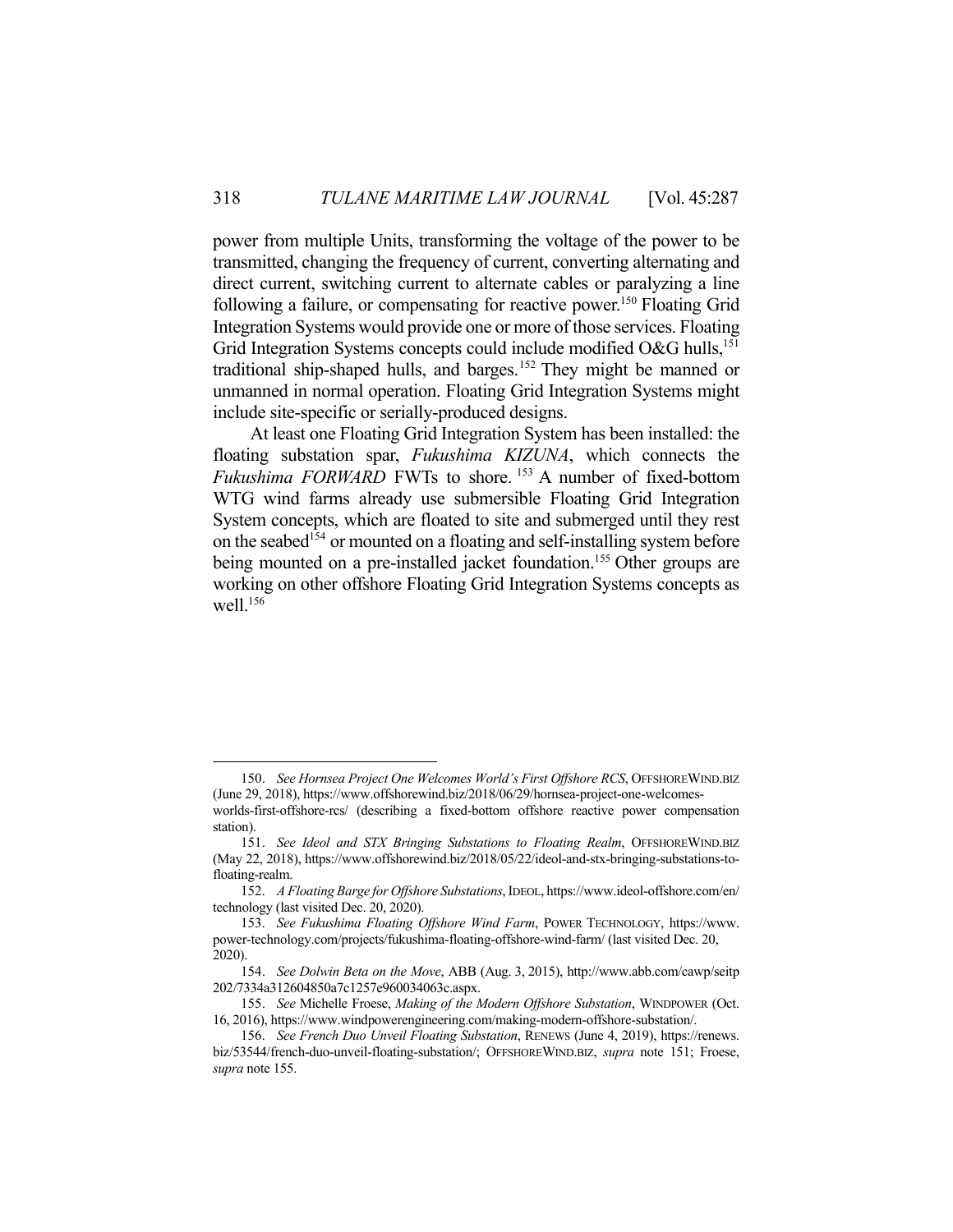### *H. Floating Measurement Units*

 Floating measurement units (FMUs) are used to detect and measure various meta-ocean conditions. Floating meteorological masts<sup>157</sup> and light imaging, detection, and ranging (i.e. floating LIDAR) technology has been used for several years in the offshore wind industry to measure wind speeds and estimate wind resources at site.<sup>158</sup> Other FMUs measure the height, periods, and direction of waves, currents, air temperatures and pressure, water depths, water temperatures, and other relevant metocean data. 159 Typically, FMUs are deployed for shorter periods than other MORUs (e.g., for pre-investment resource analysis), but as costs decline, FMUs might be deployed for longer periods. FMU hulls include buoys,<sup>160</sup> smaller modified O&G hulls, or traditional ship-shaped hulls.<sup>161</sup> FMUs are typically unmanned and have a non-site-specific design capable of use at other offshore sites.

## *I. Floating Offshore Maintenance and Accommodation Facilities*

 Shore-based maintenance crews become less affordable the further MORUs are from shore, due to weather risks, costs of transit, and increased unproductive time. Fixed-bottom offshore operations and maintenance and accommodation facilities supporting fixed-bottom wind farms have already been built<sup>162</sup> but may not be practical for MORUs in deeper waters. Depending on the site, distance from shore, and other factors, floating offshore maintenance and accommodation facilities

 <sup>157.</sup> Adnan Durakovic, *Floating Met Mast Starts Operating Offshore Greece*, OFFSHOREWIND.BIZ (July 26, 2019), https://www.offshorewind.biz/2019/07/26/floating-met-mast -starts-operating-offshore-greece/.

 <sup>158.</sup> *See* Equinor, *Equinor Launches High-Tech Buoy in New York Bight*, YOUTUBE (Feb. 7, 2019), https://www.youtube.com/watch?v=a9pP9LIibg8&app=desktop; *Seawatch Metocean Buoys and Sensors*, FUGRO, https://www.fugro.com/about-fugro/our-expertise/technology/ seawatch-metocean-buoys-and-sensors.

 <sup>159.</sup> *See Products*, AXYS TECHNOLOGIES, http://axystechnologies.com/ (last visited Dec. 21, 2020).

 <sup>160.</sup> *See FLiDAR WindSentinel*, AXYS TECHNOLOGIES, http://axystechnologies.com/ products/flidar-windsentinel/ (last visited Dec. 21, 2020).

 <sup>161.</sup> *Id.*

 <sup>162.</sup> *See Fred Olsen Unveils 'Gamechanger'*, RENEWS (Nov. 19, 2015), https://renews.biz/ 45203/fred-olsen-unveils-gamechanger/; *Fred Olsen Plans Offshore Heliport*, RENEWS (June 18, 2016), https://renews.biz/42328/fred-olsen-plans-offshore-heliport/.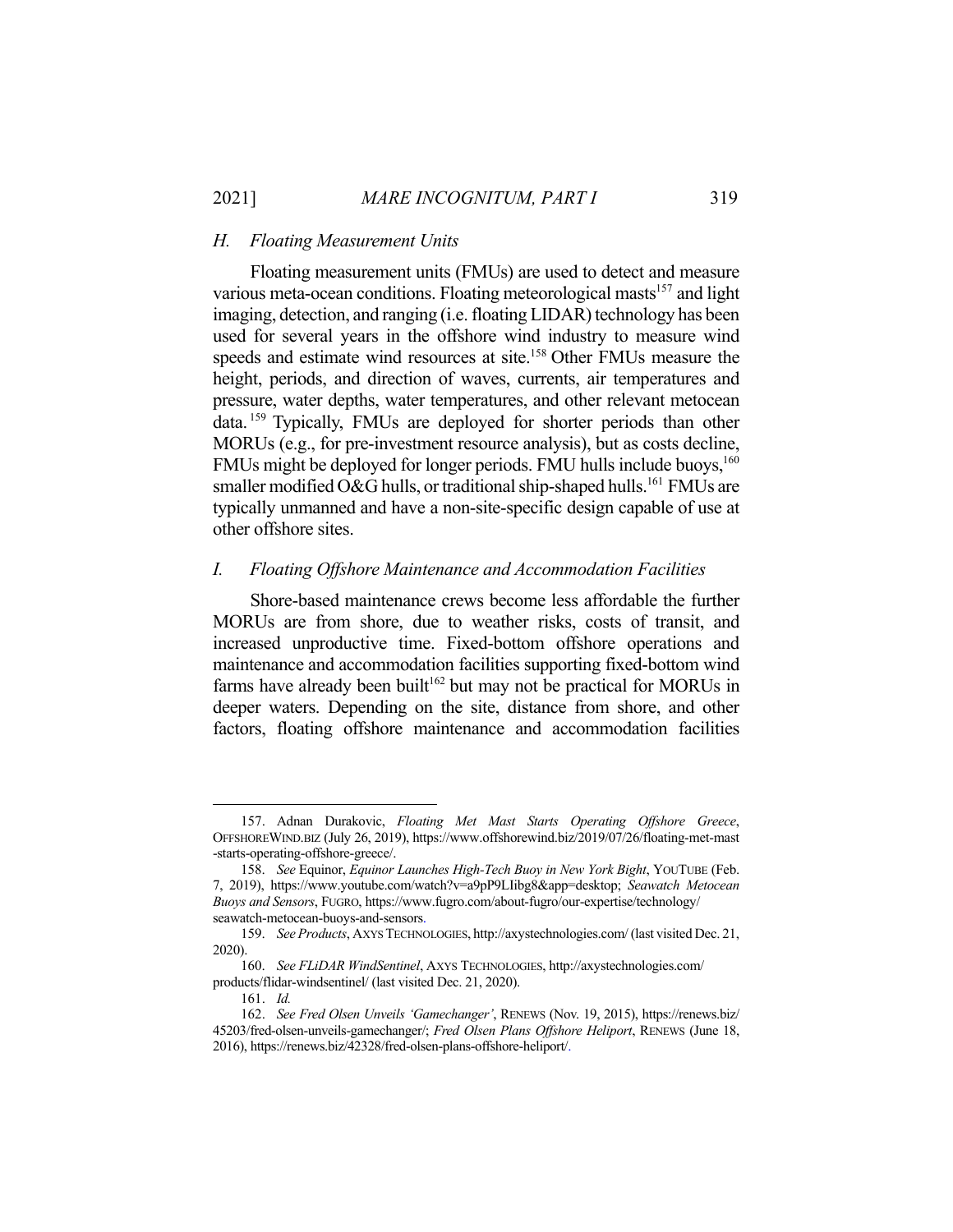("FOMA Facilities") might make economic sense for MORU Arrays as well. $163$ 

 FOMA Facilities would likely use modified O&G hulls, but traditional ship-shaped hulls are also possible. Unlike most other MORUs, FOMA Facilities would be manned for extended periods, including normal operation. FOMA Facilities might, or might not, have a non-sitespecific design or be capable of use at other offshore sites with roughly equivalent needs. FOMA Facilities have been used for offshore oil and gas development,<sup>164</sup> but the author is unaware of existing FOMA Facilities at a MORU Array.

### *J. Hybrids*

1

 Floating Hybrid Unit concepts are only limited by the designer's creativity. MORUs combining multiple generation technologies exist.<sup>165</sup> Combining generation technology and auxiliary equipment (e.g., generation with energy storage) in one MORU is possible.166 Similarly, combining auxiliary activities (e.g., grid integration systems, energy storage, and measurement technologies) is possible. As vessel technology evolves, hull types which combine the characteristics of more than one existing hull type also could be created.<sup>167</sup> A floating hybrid wind and tidal current generation unit, *SKWID*, was deployed off Japan, but in 2014 it sank,<sup>168</sup> resulting in another MORU loss.

 <sup>163.</sup> *See Is the Market Ready for–and Willing to Invest–In a Floating O&M Platform?*, RIVIERA (Jan. 18, 2018), https://www.rivieramm.com/opinion/is-the-market-ready-for--andwilling-to-invest--in-a-floating-om-platform-25980.

 <sup>164.</sup> *See Our Fleet*, PROSAFE, https://www.prosafe.com/fleet/ (last visited Mar. 1, 2021); *Offshore Floatels for Harsh Environments*, FLOATEL INT'L, http://www.floatel.se/offshorefloatels-harsh-environments (last visited Mar. 1, 2021).

 <sup>165.</sup> *Id.; See* Nadja Skopljak, *UK Marine Energy Developer Enters Floating Wind Market*, OFFSHOREWIND.BIZ (Apr. 4, 2019),https://www.offshorewind.biz/2019/04/04/uk-marine-energydeveloper-enters-floating-wind-market/?sfns=mo (describing FWT/FWEC hybrid unit); Darius Snieckus, *Excipio Floats Hybrid Offshore Energy Design*, RECHARGE (Jan. 17, 2019), https:// www.rechargenews.com/wind/1677863/excipio-floats-hybrid-offshore-energy-design

<sup>(</sup>combining wind power and other generation technologies on a multi-spar platform); RECHARGE, *supra* note 148; *Floating Power Plant*, FLOATING POWER PLANT A/S, http://www. floatingpowerplant.com/ (last visited Dec. 21, 2020); *Orpheo*, ENEROCEAN, http://enerocean.com/ orpheo/ (last visited Dec. 21, 2020).

 <sup>166.</sup> *See* OPT OCEAN POWER TECHNOLOGIES, *supra* note 70 (a hybrid FWEC/FESS unit).

 <sup>167.</sup> *See* STIESDAL A/S, *supra* note 88. *HydroWing Unveils Tidal Power-Hydrogen Platform*, *supra* note **Error! Bookmark not defined.**.

 <sup>168.</sup> *See SKWID Sinks Off Japan*, OFFSHOREWIND.BIZ (Dec. 18, 2014), https://www. offshorewind.biz/2014/12/18/skwid-sinks-off-japan/.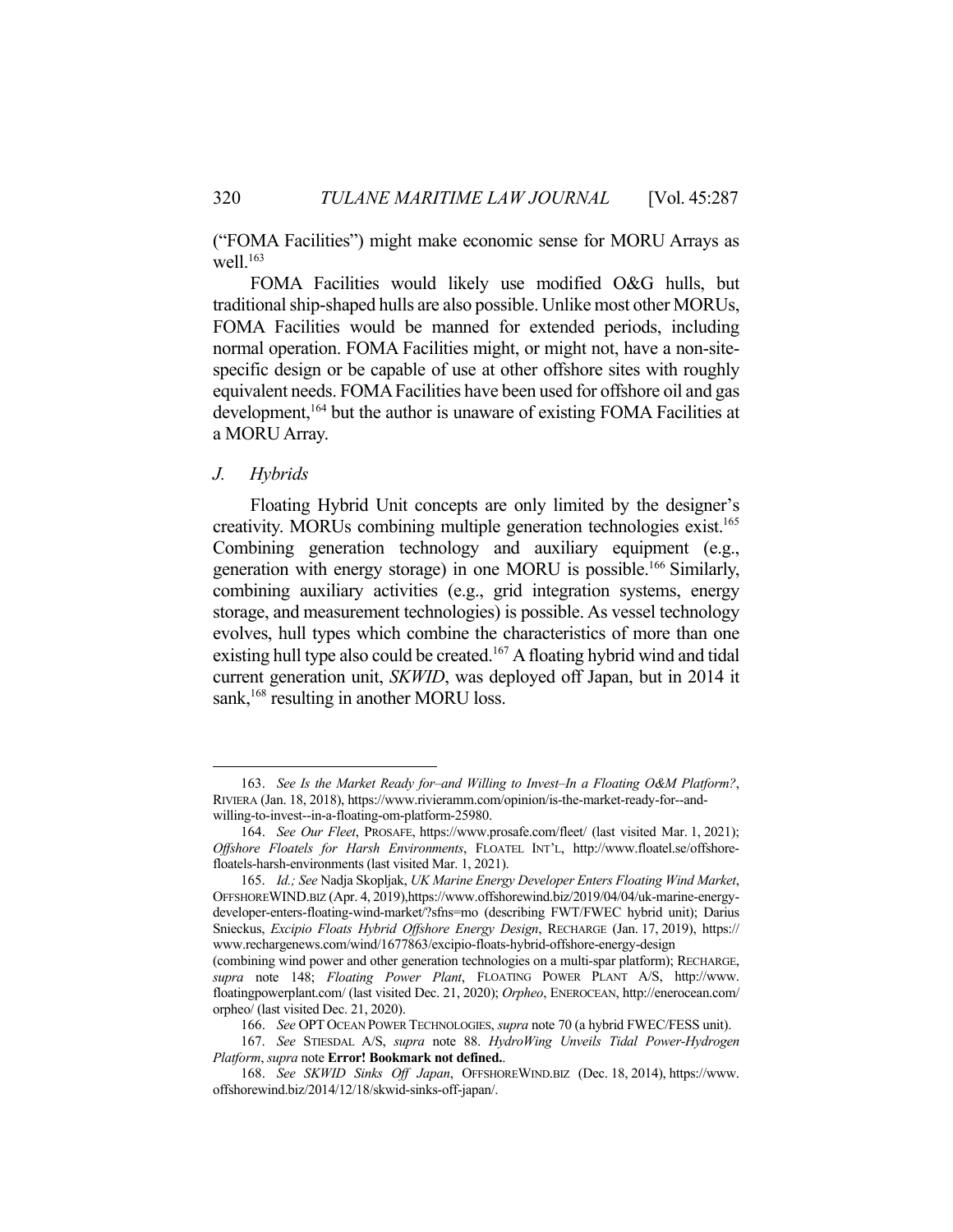### *K. Mooring, Umbilicals, and Cables*

 Like some O&G MOUs, MORUs depend on permanently installed subsurface mooring systems to remain on location. Various subsurface umbilical lines, including cables for the export of electrical power and transmission of data will hang from MORUs. However, MORUs' mooring systems and umbilicals tend to be smaller and less complex than O&G MOUs', allowing for easier detachment of MORUs for offsite maintenance or permanent relocation. Mooring systems and umbilicals raise legal issues of their own, described briefly in Part III.B.k below.

## III. LIKELY MORU-RELATED DISPUTES, AND THE LEGAL STATUS QUO

 Any affirmative answer to Professor Goode's first question ("Is there a problem?") should identify likely sources of MORU-related disputes and identify those that are not likely to be effectively addressed under existing international conventions and agreements.

## *A. Sources of Mobile Offshore Renewables Unit Disputes*

 Any *ab initio* effort to identify any and all international disputes that might arise in relation to a developing sector is perilous at best, but there are obvious places to look. A few MORU-related incidents have already occurred. The experiences of the offshore oil and gas industry with O&G MOUs provide useful reference points for identifying potential MORU legal issues. In certain circumstances, lessons also might be learned from industries reliant on other movable assets such as traditional ships or aircraft.

 Lenders to MORU owner/operators might move away from the corporate or project finance contractual structures used for fixed-bottom offshore renewables projects to ship or moveable asset-based finance structures addressing lender concerns specific to mobile maritime assets. A shift from an offshore renewable energy owner/operator paradigm in which the asset owner and the operator are the same or related entities to a model where the owner/lessor and operator/lessee are separate, unrelated entities also might be possible.<sup>169</sup> In some circumstances, this could

 <sup>169.</sup> *See Eni Signs Up OPT Wave*, RENEWS (Mar. 19, 2018), https://renews.biz/32707/enisigns-up-opt-wave/ (Eni intends to lease for 18 months, with an option to extend or buy, an FWEC to power Adriatic subsea installations).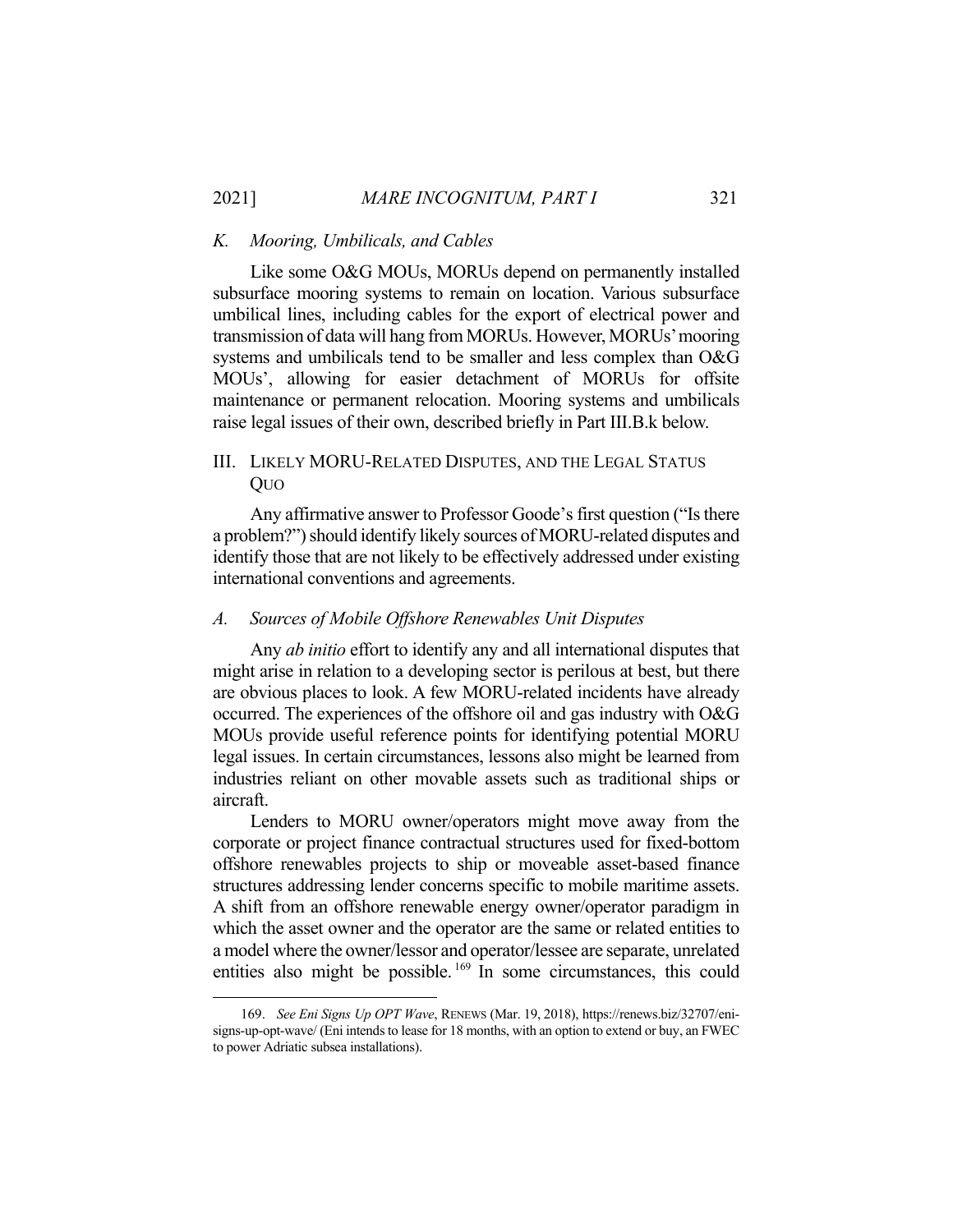include a shift from an owner's capex driven economic model to an operating lessee's opex driven model, potentially changing the operator's accounting or tax treatment.170 Lessors might include owner/operators leasing underutilized MORUs to another owner/operator, or, as has happened with traditional ships and aircraft, large dedicated financing companies owning and leasing a fleet of MORUs on short- or long-term contract to lessee/operators as a business.171 Such leasing structures might allow developers/operators to finance the entirety of the MORU's cost, conserve credit lines, and respond quickly to fluctuations in demand. Different forms of offtake contracts might be possible as well.<sup>172</sup>

 With this flexibility comes new issues. MORUs' relative mobility (e.g. the ease with which they can be detached and removed from site) when compared to fixed-bottom or onshore facilities could impact the representations and warranties demanded by lenders from debtors and lessors from lessees, particularly in the absence of binding international conventions providing legal certainty in relation to specific topics.<sup>173</sup> Conversely, MORU mobility gives lessors and lenders more potential levers against a lessee or borrower in default—lessors and lenders would not be forced to renegotiate with a MORU counterparty in default in the same way they could be when assets are permanently affixed to the seabed and dependent on revenue from a particular Producing Coastal State offshore lease or concession (hereinafter "concession").174 Instead, lessors or lenders taking possession of MORUs from a counterparty in default could re-lease or sell them to third parties for use elsewhere,<sup>175</sup> creating a

 <sup>170.</sup> This depends on, inter alia, the accounting standards of the jurisdiction (e.g. FAS 13 or IFRS 16), the term of the lease, the size of the loan relative to value, and the existence of a purchase option.

 <sup>171.</sup> *Compare* Francis X. Nolan, III, *The Last Half Century of Financing Vessels*, 91 TUL. L.REV. 927, 928 ("Many traditional vessel operators have withdrawn from vessel ownership, and vessel ownership has experienced consolidation").

 <sup>172.</sup> One could look at the commercial offerings of existing fossil-fueled powership and powerbarge fleets like Karpower for inspiration. *See Powership in 10 Questions*, KARPOWERSHIP, http://www.karpowership.com/en/powership-in-10-questions (last visited Dec. 21, 2020) ("6- What are the contract types? .... Electricity Generation Services Contracts, Power Rental Contracts, Energy Conversion Works Contracts or Power Purchase Agreements").

 <sup>173.</sup> *See* Juan Pablo Rodriguez Delgado, *Security Interests over Ships: From the Current Conventions to a Possible Shipping Protocol to the UNIDROIT Convention-Lege Data and Lege Ferenda*, 49 (2) J. MAR. L. & COM. 239, 260 (2018) [hereinafter Delgado, *Security Interests over Ships*] (mentioning explicit trading limitations on charter parties prohibiting a ship from entering ports where the law of the flag would not be respected).

 <sup>174.</sup> *See* Severance & Sandgren, *supra* note 9, at 4.

 <sup>175.</sup> *See id.*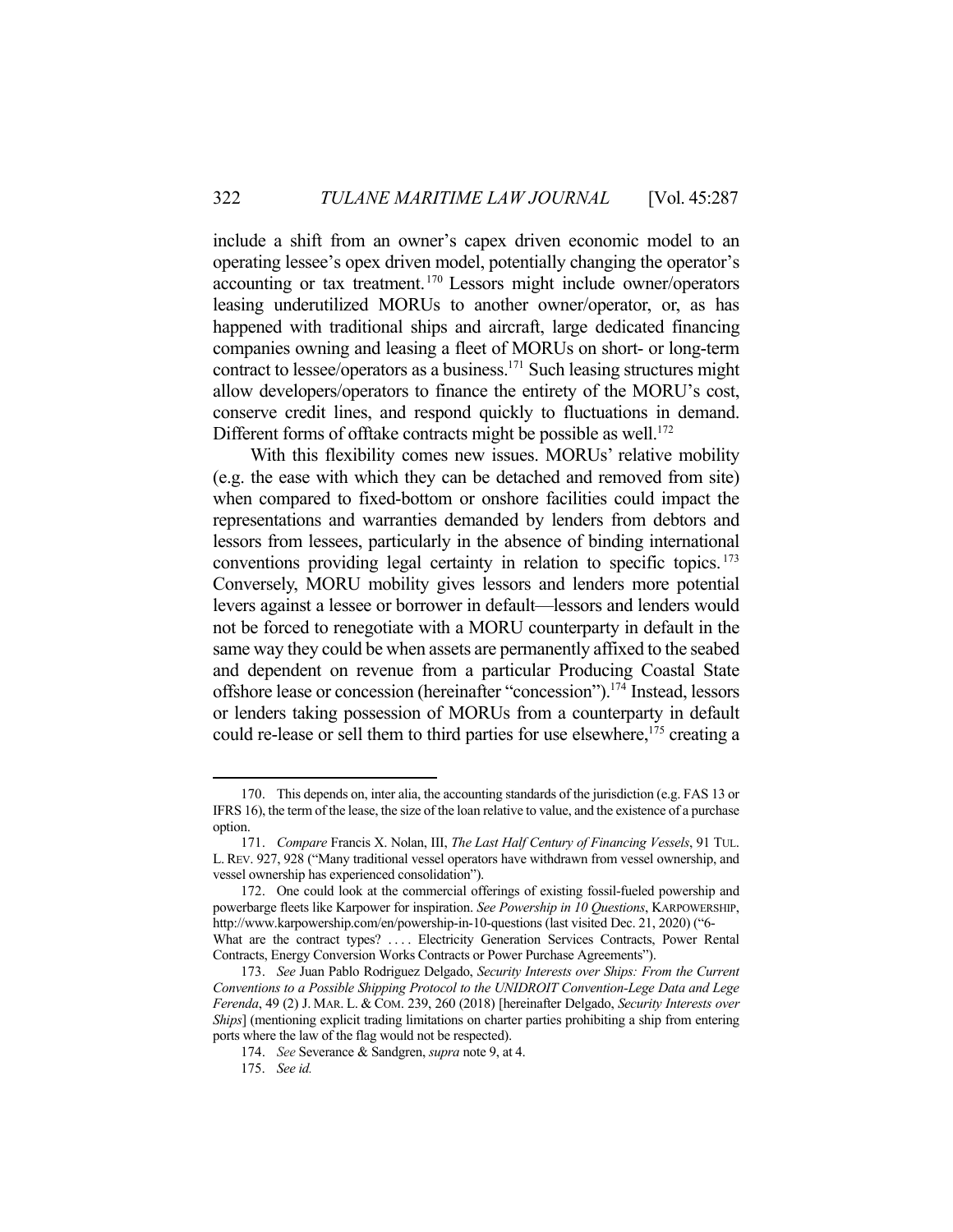secondary market for MORUs. This might justify a reduction of contingencies set aside for counterparty default, local market, and political risks when compared to equivalent fixed-bottom facilities. These contracts might resemble the wet and dry leasing arrangements of the aircraft leasing industry, the bareboat and time charters of the shipping industry,<sup>176</sup> or something else.177

 Self-evidently, MORU owners will seek to prevent competing ownership claims and clouds on title by public registration of their MORU ownership. Borrowers will seek to secure loans with MORUs offered as collateral, and lenders will demand priority against other creditors through public registration of their security interest. Equipment manufacturers and shipyards might go bankrupt $178$  during construction, resulting in multiple creditors seeking to take possession of, and enforce any security interests over, incomplete MORUs and hulls.

 Borrowers will default on loans or enter bankruptcy. MORU lessors will seek to take possession from lessees in breach. Labor disputes and injuries in relation to MORUs will result in claims.179 Inevitably, disputes over criminal and civil jurisdiction over the MORU itself or the people thereon will arise from events occurring in coastal states' waters, and regulatory authority will be asserted and contested. Various parties will assert the existence of maritime liens. Arrests of MORUs will be attempted in Port States.

<u>.</u>

 <sup>176.</sup> *See* John Gallagher, *FTUs Float into Deeper Legal Issues*, IHS MARITIME FAIRPLAY (Apr. 23, 2015), https://www.akd.nl/Downloads/PublicatiesPDF-EN/1780686\_2015-04-24\_ cvlynden\_fairplay.pdf (citing a partner of a Dutch maritime firm for the proposition that the Dutch ship registry would register an FWT as a ship and allow a bareboat charter of the same).

 <sup>177.</sup> *See generally* Nolan, *supra* note 171, at 928, 954-61 (outlining the evolution of alternative sources of capital financing of traditional vessels, including public equity and debt markets, specialized shipping banks, private equity, finance leasing, and fintech, each of which could also play a role in future MORU finance).

 <sup>178.</sup> *See, e.g.*, *Where's the Money Coming From?: Financing Offshore Wind Farms*, EWEA 1, 43 (Nov. 2013), http://www.ewea.org/fileadmin/files/library/publications/reports/ Financing Offshore Wind Farms.pdf ("Up to 2011, no [fixed-bottom] offshore wind project was fully completed without a contractor going bankrupt"); *Jobs Lost as Wave Energy Firm Aquamarine Power Folds*, BBC (Nov. 23, 2015), https://www.bbc.com/news/uk-scotlandscotland-business-34901133; *Wave Power Firm Pelamis Calls in Administrators*, BBC NEWS (Nov. 21, 2014), https://www.bbc.com/news/uk-scotland-scotland-business-30151276; *Tocardo Tidal Power declared Bankrupt*, RENEWS (Oct. 11, 2019), https://renews.biz/55791/tocardo-tidalpower-declared-bankrupt/.

 <sup>179.</sup> *See* Adnan Durakovic, *Three Injured after CTV Hits Wind Turbine at German Offshore Wind Farm*, OFFSHOREWIND.BIZ (Apr. 24, 2020), https://www.offshorewind.biz/2020/04/24/threeinjured-after-ctv-hits-wind-turbine-at-german-offshore-wind-farm/.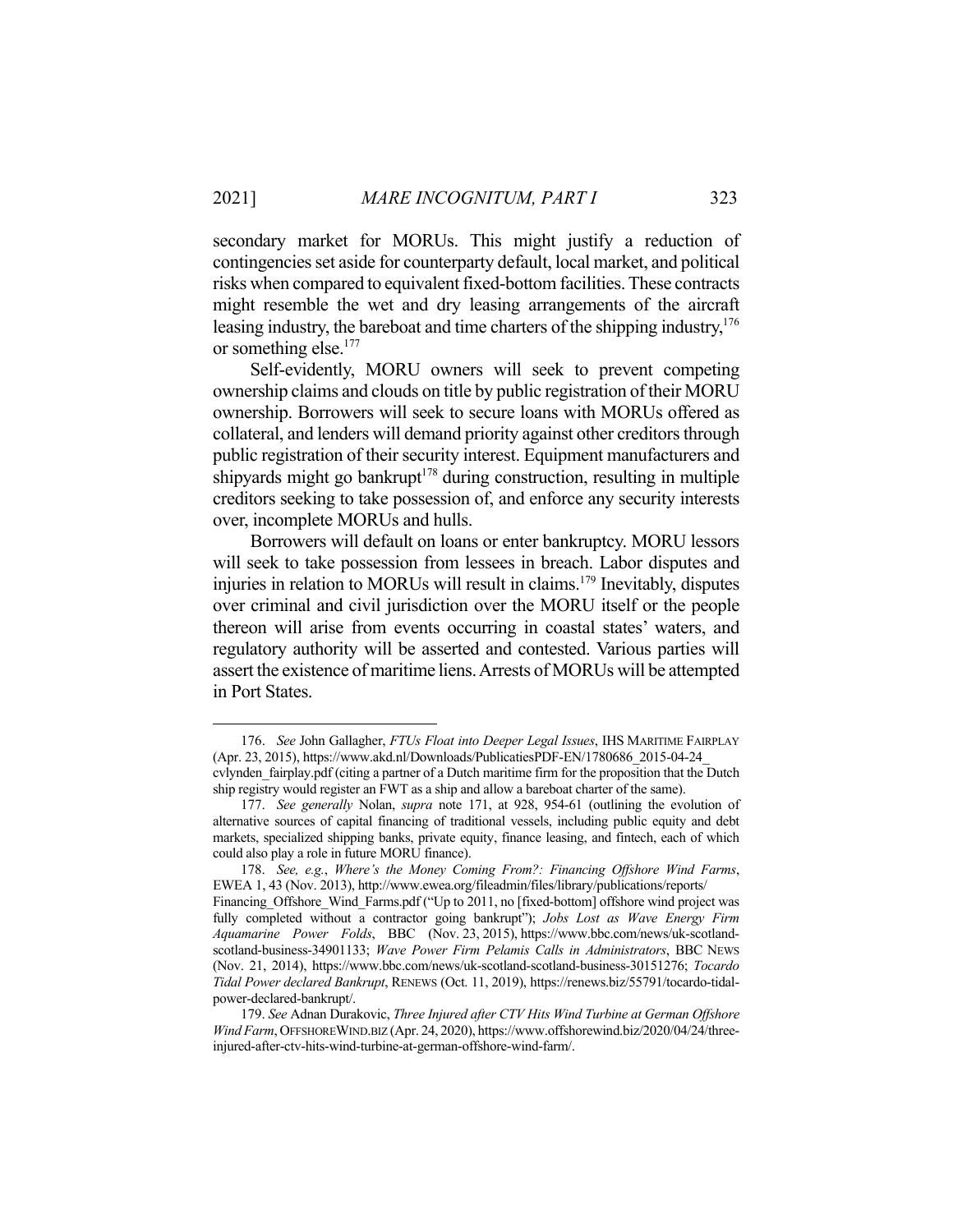MORU tow lines will snap during transit through Affected State waters. Mooring will be lost during operation in Producing Coastal State waters.<sup>180</sup> Uncontrolled contact<sup>181</sup> between MORUs and between MORUs and other vessels flying various flags will occur in Producing Coastal States', Port States', and Affected States' waters,<sup>182</sup> resulting in a multitude of possible international collision or allision claims.183 Given that several MORUs have already been lost,<sup>184</sup> salvage and wreck removal claims seem inevitable. Unfortunately, in the future liabilities related to abandoned MORUs might need to be allocated.

 Competing ocean and coastal users might seek to restrain the deployment of MORUs. Environmental incidents might occur. Selfevidently, increasing numbers of MORUs at sea will increase the number of MORU-related international maritime disputes.

## *B. Legal Status Quo: Maritime Conventions and Mobile Units*

#### 1. Sailing into *Mare Incognitum*: The Question of Applicable Law

 Is the legal *status quo* sufficient to address international maritime disputes when they relate to MORUs? Clearly, allowing large numbers of MORUs to operate offshore without some juridical connection to a state

 <sup>180.</sup> *See DNV GL Algorithm Could Prevent FPSOs from Floating Away*, OFFSHORE ENERGY (May 10, 2019), https://www.offshoreenergytoday.com/dnv-gl-algorithm-could-preventfpsos-from-floating-away/ ("Over the past two decades, more than 20 incidents have been reported globally involving failure of permanent mooring systems on floating structures. In the most severe cases, vessels drifted, . . . . causing extended field shutdown and risk to life, property, and the environment, DNV GL said.").

 <sup>181.</sup> *See* Mike Schuler, *Standby Vessel Damaged in Collision with Wind Turbine Pile Off England*, GCAPTAIN.COM (Aug. 14, 2014), https://gcaptain.com/standy-vessel-damaged-incollision-with-wind-turbine-pile-off-england/; *Ship Collides with Wind Farm Due to Master's Poor Judgement*, SAFETY4SEA (July 29, 2018), https://safety4sea.com/ship-collides-with-windfarm-due-to-masters-poor-judgement/ (describing a vessel collision with a fixed-bottom transition piece); *Real Life Accident: Wind Farm Vessel Collides with Turbine Tower*, MARINE INSIGHT (Aug. 13, 2020), https://www.marineinsight.com/case-studies/wind-farm-vessel-collides-with-turbinetower/.

 <sup>182.</sup> The Norwegian Petroleum Safety Authority counted 26 collisions between vessels and offshore platforms from 2000-2010. *See* Zhang Pengfei et al., *Research on Prevention of Ship Collisions with Oil Rigs*, 6 J. SHIPPING & OCEAN ENG'G 279, 281 (2016), http://ssudl.solent.ac.uk/ 3452/1/3-JSOE-E%200600710-2-Research%20on%20Prevention%20of%20Ship%20Collisions %20with%20Oil%20Rigs.pdf.

 <sup>183.</sup> *See* Chircop & L'Esperance, *supra* note 104, at 9.

 <sup>184.</sup> *See* Takahashi, *supra* note 39, at 18 (loss of a FOTEC); RENEWS, *supra* note 78 (loss of a FWEC); OFFSHOREWIND.BIZ, *supra* note 168 (loss of a Hybrid FWT/FTEC); Martin Foster, *Floating Platform Keels Over in Japan—Updated*, WIND POWER MONTHLY (May 12, 2016), https://www.windpoweroffshore.com/article/1394760/floating-platform-keels-japan-updated.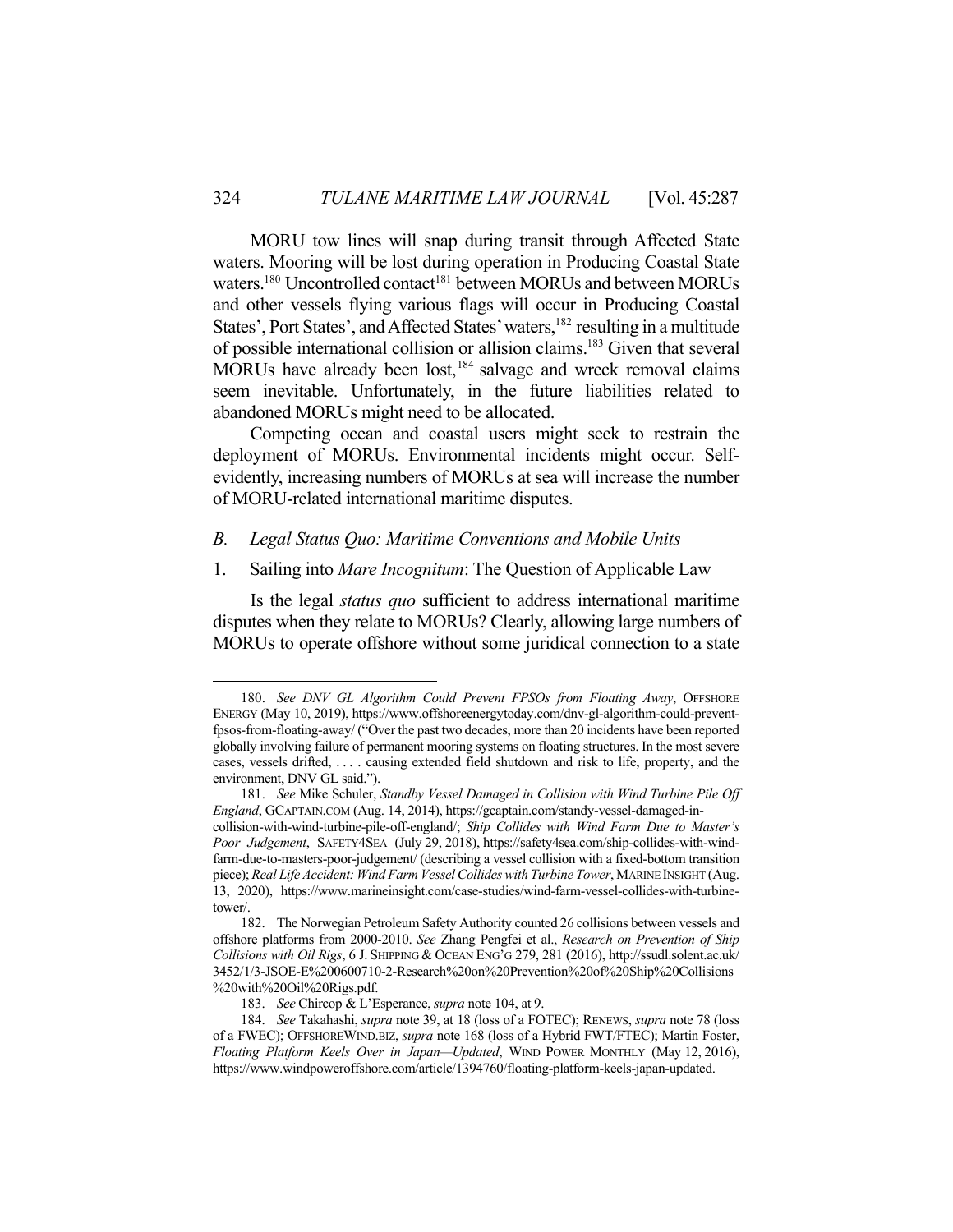and its legal system would be undesirable.<sup>185</sup> Both MORUs and people thereon should be under a settled system of law.186 The stakeholders in current smaller pilot and pre-commercial MORU projects have deployed MORUs in a few Producing Coastal States' waters and have entered other coastal states' waters infrequently, limiting stakeholders' actual exposure to international legal uncertainties to an acceptable level. Smaller Array size, balance-sheet financing, and a limited number of parties and coastal states involved act as natural hedges against broader international legal uncertainty and risks. For such projects, domestic law solutions have been found sufficient.

 However, global deployment of internationally financed, utility-scale MORU Arrays dependent on a global supply chain will change that. Like traditional merchant ships and O&G MOUs, such MORUs will be inherently cosmopolitan things. In its lifetime, a MORU might be: (i) built of globally sourced materials and components<sup>187</sup> in the shipyards of one state and its hull registered therein;<sup>188</sup> (ii) upon completion, re-registered in a second, open-register Flag State open to MORUs; (iii) towed through the territorial sea and EEZ of a third state;<sup>189</sup> (iv) moored and operated by its owner in a fourth state's  $EEZ<sub>i</sub><sup>190</sup>$  (v) serviced by offshore workers from fifth and sixth states; (vi) towed to a seventh state's port for repairs before

 <sup>185.</sup> *See* White, *supra* note 9, at 23 (in relation to O&G MOUs).

 <sup>186.</sup> *See id.*

 <sup>187.</sup> *See* Cees Verburg & Jaap Waverijn, *Liberalizing the Global Supply Chain of Renewable Energy Technology: The Role of International Investment Law in Facilitating Flows of Direct Investment and Trade*, 2 BRILL OPEN L., 101 (2019), https://doi.org/10.1163/23527072- 00201001 (describing wind and photovoltaic global supply chains).

 <sup>188.</sup> *See Convention Relating to Registration of Rights in Respect of Vessels Under Construction*, art. 1, (May 27, 1967), *reprinted in* TRANSPORT LAWS OF THE WORLD, SEA I/E/14 (Malcolm Evans & Martin Stanford eds., 1983) (not in force) [hereinafter Vessel Construction Rights Convention], https://www.jus.uio.no/english/services/library/treaties/07/7-04/vesselsconstruction.xml.

 <sup>189.</sup> *See* RENEWS, *supra* note 64 (FTEC towed from Scotland to Canada); Adam Vaughan, *World's First Floating Windfarm to Take Shape off Coast of Scotland*, GUARDIAN (June 27, 2017), https://www.theguardian.com/business/2017/jun/27/hywind-project-scotland-worlds-first-

floating-windfarm-norway (five FWTs towed from Norway to Scotland); *see also Penguin Primed for Tallinn Departure*, RENEWS (Apr. 24, 2019), https://renews.biz/52772/penguin-primed-fortallinn-departure/ (describing an Estonian-built FWEC, to be towed through multiple Baltic states' waters, and the North Sea, before deployment off Scotland).

 <sup>190.</sup> Some Producing States presumably will allow or encourage foreign-registered MORUs to be deployed in their waters. This is particularly true where the Producing State's primary focus is obtaining a sustainable source of energy or reducing reliance on imported energy, and foreign Flag State registration of ownership and mortgages offers a viable and bankable alternative to domestic solutions. Self-evidently, other Producing States will not.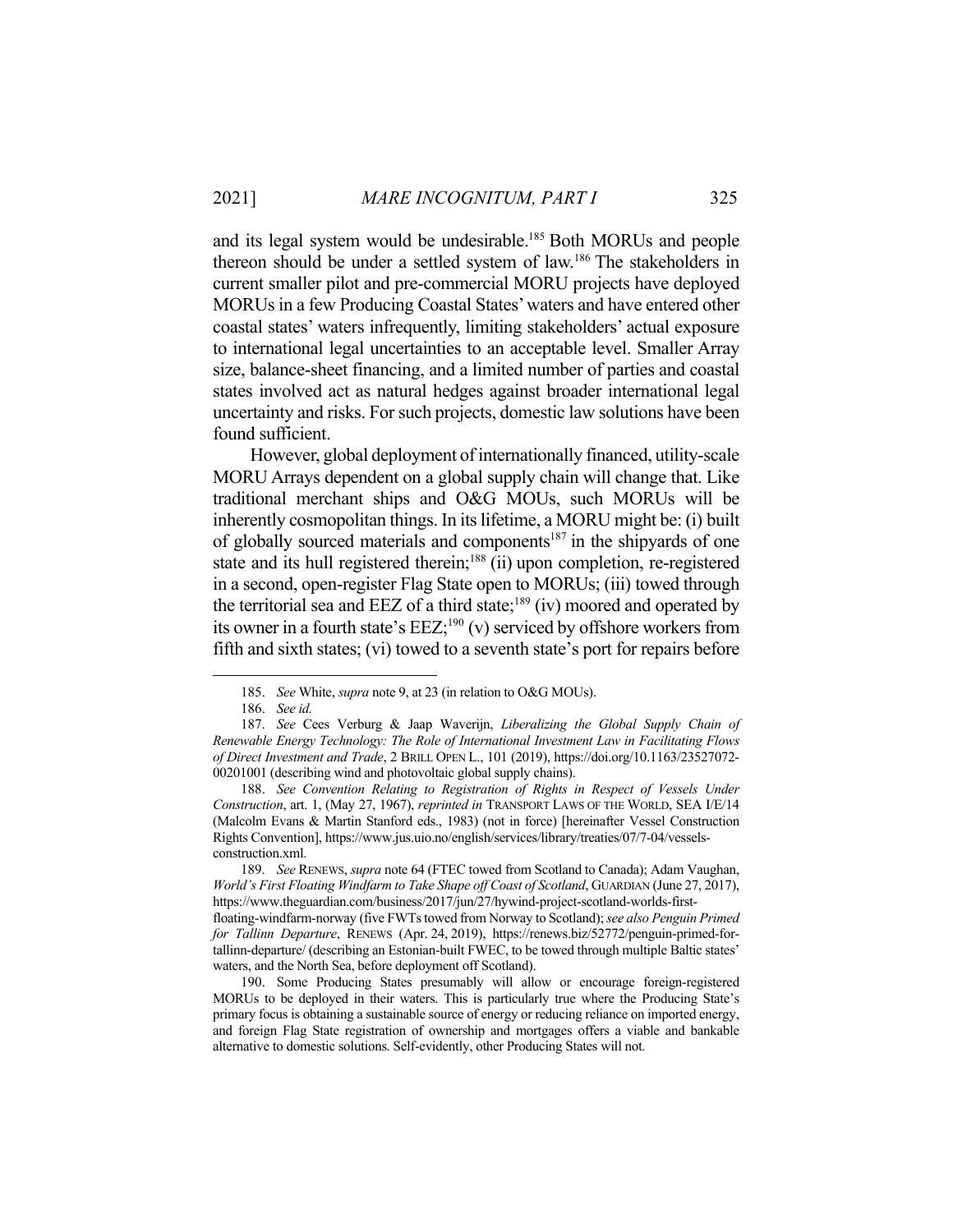being returning to the fourth state's EEZ to resume operation;<sup>191</sup> (vi) sold to a new owner,<sup>192</sup> who repowers the MORU with updated generating equipment, $193$  prior to reflagging it in an eighth state; (vii) leased by that owner to an offshore developer/lessee, who deploys and operates the MORU in a ninth state's waters for the remainder of its operational life; and (viii) decommissioned and broken up in a tenth state.<sup>194</sup> Conversely, MORUs will likely remain moored in place for extended periods (i.e. years) during normal operation. In short, the relative mobility of MORUs within the world of floating maritime assets sits somewhere between that of traditional merchant ships endlessly traversing the seas and MODUs moving from drilling job to job on one hand, and de facto permanent hydrocarbon-producing O&G MOUs spending their entire operational lifetime tied by their bespoke design and complex mélange of umbilicals to specific oil or gas reservoirs on the other. With financing from international banks in an eleventh state and credit support provided by the government of a twelfth state, potential international issues and stakeholders only increase.

 Unfortunately, but almost axiomatically, technological innovation precedes well-conceived and tailored international regulation.<sup>195</sup> Once they leave the safety of home waters, MORUs sail into a legal *mare incognitum*: in relation to a particular international dispute involving a MORU, what is the applicable law? To the extent that two sophisticated private parties engaged in MORU-related transactions have the legal

 <sup>191.</sup> *See* Jan Dodd, *Devising O&M strategies for floating offshore*, WIND POWER MONTHLY (May 31, 2019), https://www.windpowermonthly.com/article/1585415/devising-o-m-strategiesfloating-offshore.

 <sup>192.</sup> *See World's First Floating Wind Turbine Finds New Calling*, OFFSHOREWIND.BIZ (Jan. 8, 2019), https://www.offshorewind.biz/2019/01/08/worlds-first-floating-wind-turbine-finds-newcalling/.

 <sup>193.</sup> *See Opera Poised for Re-tune*, RENEWS (June 14, 2018), https://renews.biz/46669/ opera-poised-for-re-tune/; WINDEUROPE, *supra* note 5, at § 1.1 (after decommissioning, the WindFloat Atlantic FWT semi-submersible hull was prepared for reuse at a pre-commercial project off Scotland); MARINE ENERGY, *supra* note 65 (describing a repowering of a FTEC).

 <sup>194.</sup> *See* Severance & Sandgren, *supra* note 9, at 5 n.6. The first FWT was decommissioned in 2016. *See Floating Offshore Wind Energy: A Policy Blueprint for Europe*, *supra* at § 1.1 n.5.

 <sup>195.</sup> *See* Maria Gavouneli, *Energy Installations in the Marine Environment*, ENERGY AT SEA, 1-2, 4, 9, 14 (2015), http://www.energyatsea.law.uoa.gr/uploads/media/Gavouneli\_BIICL. pdf ("As a result, offshore structures erected for the generation of energy from renewable sources remain virtually unregulated by international law"); Darius Snieckus, *Renewable Energy Boom 'Not Closing Gap' on Climate Change*, RECHARGE (Sept. 11, 2019), https://www.rechargenews. com/transition/1848959/renewable-energy-boom-not-closing-gap-on-climate-change ("It is important to differentiate between the progress we are making on technology and the progress we are making on regulation").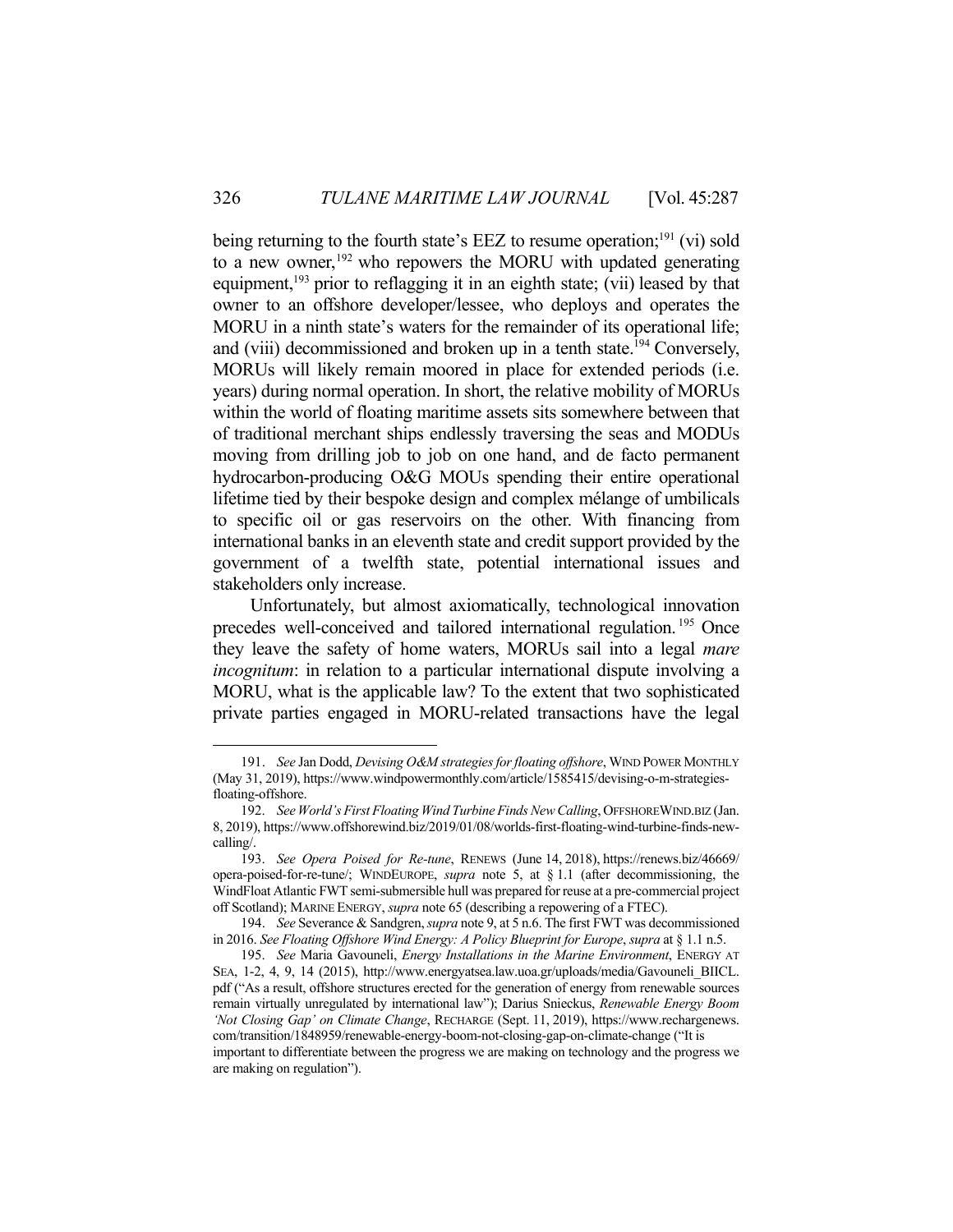autonomy to do so, their contractually agreed choice of law and forum generally should be respected.<sup>196</sup> However, this choice of law between two private parties, even if respected, is limited in scope to certain topics where this is possible. It still leaves unanswered MORU-related questions of public international law, particularly where a state seeks to impose a mandatory legal regime on MORUs. It also leaves unanswered questions of private international law when claims arise from and against third parties who have agreed to neither a choice of law nor a forum.

 The law of the sea presents a natural starting point. Ambassador Tommy Koh of Singapore, at that time president of the Third U.N. Conference on the Law of the Sea, described UNCLOS as "a Constitution for the Oceans."197 UNCLOS distinguishes between "ships" on one hand and "artificial islands, installations, and structures" on the other (albeit without defining any of those terms).<sup>198</sup> Article 60 grants the Producing Coastal State the exclusive right to construct and to authorize and regulate the construction, operation, and use of "installations and structures" for the purposes of the production of energy from the water, currents, and winds,<sup>199</sup> and, furthermore, grants the Coastal State exclusive jurisdiction over such installations and structures, including jurisdiction over customs, fiscal, health, safety, and immigration laws and regulations. Given that, a Producing Coastal State would likely consider MORUs installations or structures subject to its exclusive jurisdiction. Furthermore, Producing Coastal States will exercise a *de jure* monopoly on offshore concessions, and, unless energy storage or transnational subsea grids allow MORUs to export energy produced to other states, a de facto monopoly on the purchases of energy produced, giving MORU developers and operators a

 <sup>196.</sup> *Convention on Offshore Units, Artificial Islands and Related Structures Used in the Exploration for and Exploitation of Petroleum and Seabed Mineral Resources*, COMITÉ MAR.INT'L (CMI) 3 (2004) https://comitemaritime.org/wp-content/uploads/2018/06/2004-1.pdf [hereinafter Vancouver Draft].

 <sup>197.</sup> Tommy Koh, *A Constitution for the Oceans*, UNITED NATIONS (Dec. 1982), https://www.un.org/depts/los/convention\_agreements/texts/koh\_english.pdf (Remarks of the President of the Third United Nations Conference on the Law of the Sea at the Conference at Montego Bay). *See also* Elisabeth Mann Borgese, *A Constitution for the Oceans: Comments and Suggestions Regarding Part XI of the Informal Composite Negotiating Text*, 15 SAN DIEGO L.REV. 371 (1977-1978); John R. Stevenson, *Lawmaking for the Seas*, 61 A.B.A.J. 185 (1975).

 <sup>198.</sup> *Compare* UNCLOS, *supra* note 14, at art. 17-28 (which apply to "ships") *with id.* at art. 56(1)(b)(i), 60 (regulation of "artificial islands, installations, and structures").

 <sup>199.</sup> *See id.* at art. 56(1). Query whether offshore production from solar energy is also covered by UNCLOS.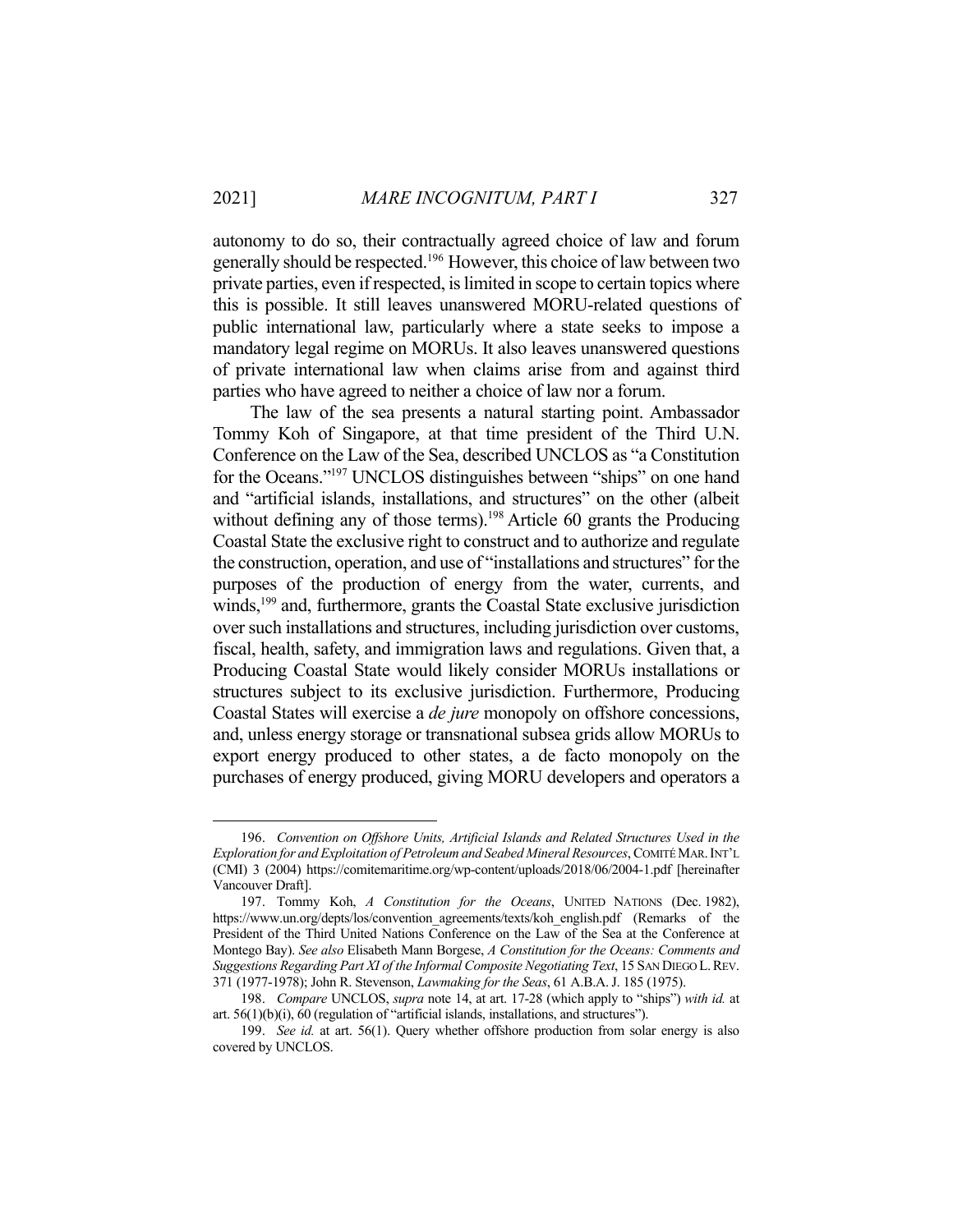strong commercial incentive to tacitly consent to (or at least not challenge) broader assertions of jurisdiction or authority by a monopolistic Producing Coastal State in its EEZs, even if such Producing Coastal State assertions exceed the bounds of commonly accepted public international law.

 However, while Article 60 gives Producing Coastal States a general right of regulation of activities within their EEZ in relation to "installations and structures" for the production of energy from the water, currents, and winds, Article 56 states that these rights must be exercised with regard to the rights of other states and UNCLOS.<sup>200</sup> Under Article 91, each state has the right to determine the conditions for registration of "ships" under its flag.<sup>201</sup> As indicated previously, it seems quite possible that some Flag States would be willing to register MORUs as "ships" or "vessels"<sup>202</sup> or as an "installation" (as contemplated under Articles 109(3)(b) and 209(2)), even if that MORU is ultimately meant for use in the waters of a foreign Producing Coastal State. Under Article 94, Flag States (to the extent MORUs are "ships" under UNCLOS) would be obliged to exercise jurisdiction over administrative, technical, and social matters onboard those MORUs/"ships," including jurisdiction under its internal law over the MORU/"ship" (and, if manned, its master, officers, and crew).

 Clearly, a potential jurisdictional conflict could arise under different provisions of UNCLOS where the mobility of the object is somewhere between a traditional "ship" and a permanent "installation," and the determination of whether a MORU legally is considered either a "ship" or an "installation" sits in the hands of multiple states (i.e. a Producing Coastal State and a Flag State or under UNCLOS). When a MORU registered as a "ship," "vessel," or "installation" by a foreign Flag State is then used in a Producing Coastal State's EEZ, does the Flag State or the Producing Coastal State have jurisdiction over, e.g., the internal law concerning administrative, technical and social matters on that MORU (and, if manned, its master, officers and crew) under UNCLOS?<sup>203</sup> More broadly, under UNCLOS Article 56, what rights do non-producing states (whether Flag States, Port States, or Affected States) retain and when can

 <sup>200.</sup> White, *supra* note 9, at 24; UNLCOS, *supra* note 14, at art. 58(3); Vancouver Draft, *supra* note 196, at 6.

 <sup>201.</sup> M/V Saiga (No. 2) (St. Vincent v. Guinea), Case No. 2, Judgment of July 1, 1999, 2 ITLOS.

 <sup>202.</sup> *See* Gallagher, *supra* note 176; NORWEGIAN MAR. AUTH., *supra* note 105.

 <sup>203.</sup> *See* Fair Work Ombudsman v. Pocomwell Ltd. (No. 2) [2013] FCA 1139, ¶¶ 10-11, 15-16, 30-33, 35-36, 48, 43-53, 57-60, 63-64, 66, 68, 70-77, 79-82, 86-105, 107, 155, 188-89, 246, 249, 258-62, 280. http://www6.austlii.edu.au/cgi-bin/viewdoc/au/cases/cth/FCA/2013/1139. html.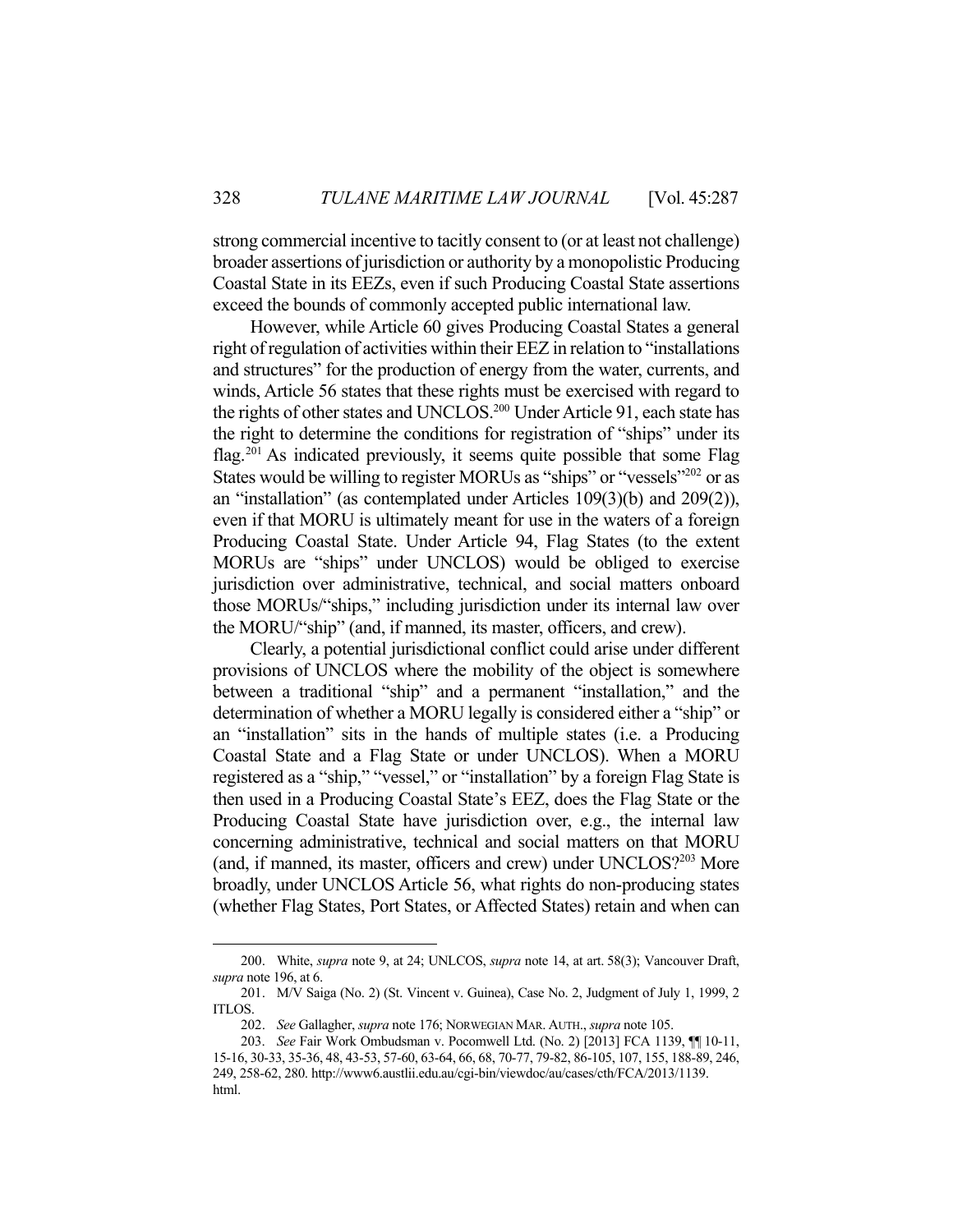those states exert jurisdiction in relation to MORUs, or the people thereon, for events occurring in Producing Coastal State waters? Separately, which state has jurisdiction, and when, if a claim arises when a MORU is in the waters of a coastal state that is not a Producing Coastal State? Is it the Flag State, the Port State, or the Affected State? Two parties in dispute might resort to the dispute resolution process described in UNCLOS Part XV. Alternatively, in the absence of clear answers under UNCLOS, international maritime conventions may provide some guidance in relation to the interpretation of portions of UNCLOS and specific areas of the law, and the relevant jurisdictional competence to issue binding decisions in relation to any disputes thereunder.<sup>204</sup>

### 2. Topical International Maritime Conventions, Generally

 Over several centuries, a mixture of topical international maritime conventions have been developed to bring uniformity to specific questions of maritime law.205 Under some maritime conventions, a new, uniform substantive supranational law in relation to a particular issue is imposed, to be enforced domestically by the party states.<sup>206</sup> In others, procedural uniformity (but not necessarily substantive uniformity) is achieved by allocating exclusive jurisdiction to a particular category of state (e.g. the Flag State) for the settlement of specific types of maritime disputes. The latter is a private international law approach that provides certainty in terms of exclusive jurisdiction but not uniformity in terms of substance,  $207$ creating a multitude of possible (but hopefully predictable) outcomes for the same type of event depending on, *inter alia*, the nature and circumstances of the incident and the particular domestic laws of the relevant Producing Coastal State, Flag State, Port State, Affected State, etc., to which jurisdiction has been allocated.<sup>208</sup>

 <sup>204.</sup> *See* UNCLOS, *supra* note 14, at art. 282.

 <sup>205.</sup> *See* Griggs, *supra* note 1, at 193.

 <sup>206.</sup> *Id.*

 <sup>207.</sup> *See* Juan Pablo Rodriguez Delgado, *Is the Preparation of a Future Protocol to the Convention on International Interests in Mobile Equipment Concerning Ships and Maritime Affairs a Good Idea?*, 24 J. INT'L MAR. L. 213, 217 (2018) (contrasting the Cape Town Convention's substantive law approach to security interests with the conflict-of-laws approach taken in existing maritime conventions governing ship mortgages and liens).

 <sup>208.</sup> *See* Ole Böger, *The Case for a New Protocol to the Cape Town Convention Covering Security Over Ships*, 5 CAPE TOWN CONVENTION J. 73, 94-95 (2016), https://doi.org/10.1080/2049 761X.2016.1256432 ("Under the conflicts-of-law approach, secured creditors may rely on the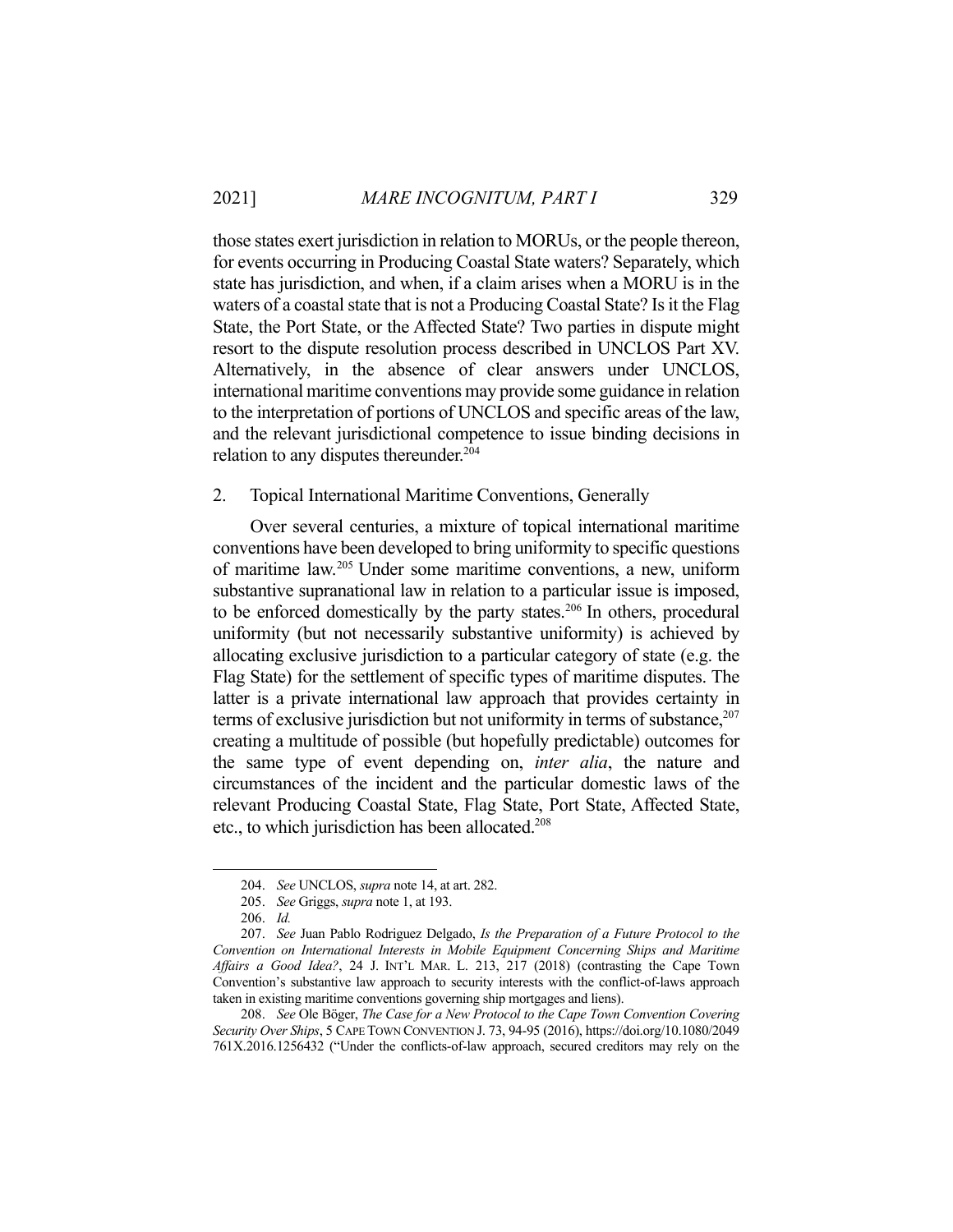Unfortunately, even where the subject matter of a dispute is of the type nominally covered by a topical international maritime convention, there are two potential obstacles to the application of that convention to a MORU-related dispute. The first obstacle is uneven acceptance: Is the convention accepted by a sufficient number of relevant states to conclude (for purposes of this discussion) that a respectable level of international uniformity within the maritime community on the procedural or substantive solution to the particular problem exists? The second obstacle is one of scope: Are MORUs objects to which the convention even applies?209

 Self-evidently, the relevant states must be parties to an international convention for it to apply. Unfortunately, acceptance of international maritime conventions is anything but uniform. <sup>210</sup> Some maritime conventions, such as the Convention for the Unification of Certain Rules of Law with Respect to Collisions Between Vessels (Collision Convention  $1910$ <sup>211</sup> the Convention on the International Regulations for Preventing Collisions at Sea, 1972, as amended  $(COLREG 1972);^{212}$  International Convention for the Prevention of Pollution from Ships (as amended by the Protocol of 1978);<sup>213</sup> the International Convention on Load Lines, 1966 (LL 1966); $^{214}$  the International Convention for the Safety of Life at Sea 1974 (SOLAS); 215 and the International Convention on Standards of Training, Certification and Watchkeeping for Seafarers, 1978, as amended

application of the law of the flag, but . . . the substantive content . . . will vary as between the legal systems of the various flag States").

 <sup>209.</sup> *Compare* Shaw, *supra* note 9, at 83.

 <sup>210.</sup> *See generally* Griggs, *supra* note 1, at 193-98.

 <sup>211.</sup> International Convention for the Unification of Certain Rules of Law with Respect to Collision Between Vessels, Sept. 23, 1910, 212 Consol. T.S. 178 *reprinted in* 6 BENEDICT ON ADMIRALTY Doc. 3-2, 3-11 to 3-14 (Frank L. Wiswall, Jr. ed., 7th ed. rev. 2007) [hereinafter Collision Convention].

 <sup>212.</sup> Convention on the International Regulations for Preventing Collisions at Sea, *opened for signature* Oct. 20, 1972, 1050 U.N.T.S. 16 [COLREGS 1972].

 <sup>213.</sup> International Convention for the Prevention of Pollution from Ships, Nov. 2, 1973, 12 I.L.M. 1319, *amended by* Protocol of 1978 Relating to the International Convention for the Prevention of Pollution from Ships, Feb. 17, 1978, 1340 U.N.T.S. 61 [MARPOL 1973/1978].

 <sup>214.</sup> International Convention on Load Lines, 1966, Apr. 5, 1966, 640 U.N.T.S. 133 (applying only to ships on international voyages).

 <sup>215.</sup> International Convention for the Safety of Life at Sea, 1974, Nov. 1, 1974, 32 U.S.T. 47, 1184 U.N.T.S. 278 [SOLAS].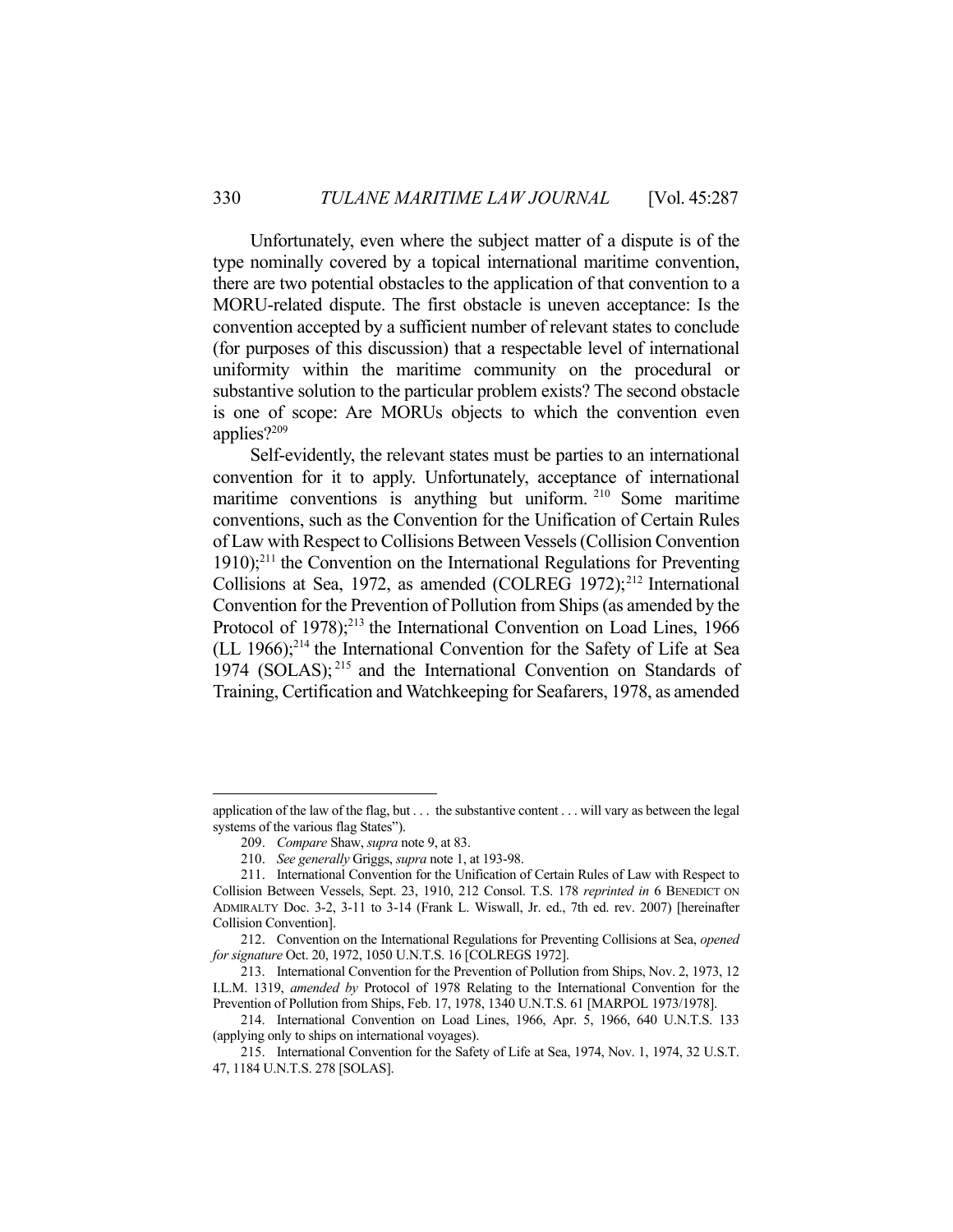in 1995 and  $2010$ <sup>216</sup> are broadly accepted.<sup>217</sup> Others struggle to even enter into force, let alone become generally accepted. Although the current number of states adopting each of the conventions discussed below has been indicated, this is only intended to illustrate uneven levels of maritime convention acceptance—in relation to any actual dispute, a member state check must be performed to determine whether the litigants are subject to that convention. To the extent they are, a second, fundamental question of scope arises.

 Unfortunately, the endless legal and academic debate over whether, when, and in which contexts, non-traditional, non-propelled watercraft are considered "ships" or "vessels" 218 only begs the question of whether, when, and in which contexts a MORU would be a "ship" or "vessel" within the scope of otherwise relevant maritime conventions.<sup>219</sup> The answer to this question can be seen largely, but not exclusively, as a further expansion of the "What is a 'ship'?" debates.

 There is no uniform definition of "ship" or "vessel," with considerable variety between the conventions.220 As detailed below, some maritime conventions leave the terms undefined, others define the terms in different ways, and many conventions then explicitly include or exclude certain categories of floating objects from the generally applicable definition or certain provisions of the convention.<sup>221</sup> As a consequence, the possible applicability of each international maritime convention to MORUs needs to be analyzed in isolation.

 If MORU stakeholders, in relation to a particular international maritime dispute, conclude that:

 <sup>216.</sup> International Convention on Standards of Training, Certification and Watchkeeping for Seafarers, 1978, July 7, 1978, 1361 U.N.T.S. 2 [STCW].

 <sup>217.</sup> *See CMI Yearbook 2016*, COMITÉ MAR. INT'L (CMI) 368-70 (2016), https:// comitemaritime.org/wp-content/uploads/2018/05/Status-of-the-Ratifications-of-and-Accessionsto-the-Brussels-International-Maritime-Law-Conventions.pdf (listing the parties as of 2016 to Collision Convention 1910); *Status of IMO Treaties*, INT'L MAR. ORG., 17, 98, 115, 205, 410 (2021), https://wwwcdn.imo.org/localresources/en/About/Conventions/StatusOfConventions /Status%20-%202021.pdf [hereinafter STATUS OF TREATIES] (as of 2021, there were 161 parties to

COLREG 1972, 158 parties to MARPOL 1973/1978, 163 parties to LL 1966, 165 parties to SOLAS, and 165 parties to STCW).

 <sup>218.</sup> *See supra* note 9.

 <sup>219.</sup> *See* White, *supra* note 9, at 22 ("The development of offshore techniques and practices since 1977 has produced a wider range of new craft which have made the legal position more confused."); *see also* Shaw, *supra* note 9, at 81 (". . . the CMI…adopted texts which attempted to apply established legal concepts to the strange new craft generated by the offshore oil industry.").

 <sup>220.</sup> *See* Severance & Sandgren, *supra* note 9, at 27.

 <sup>221.</sup> *See id.* at 15-19, 27-28.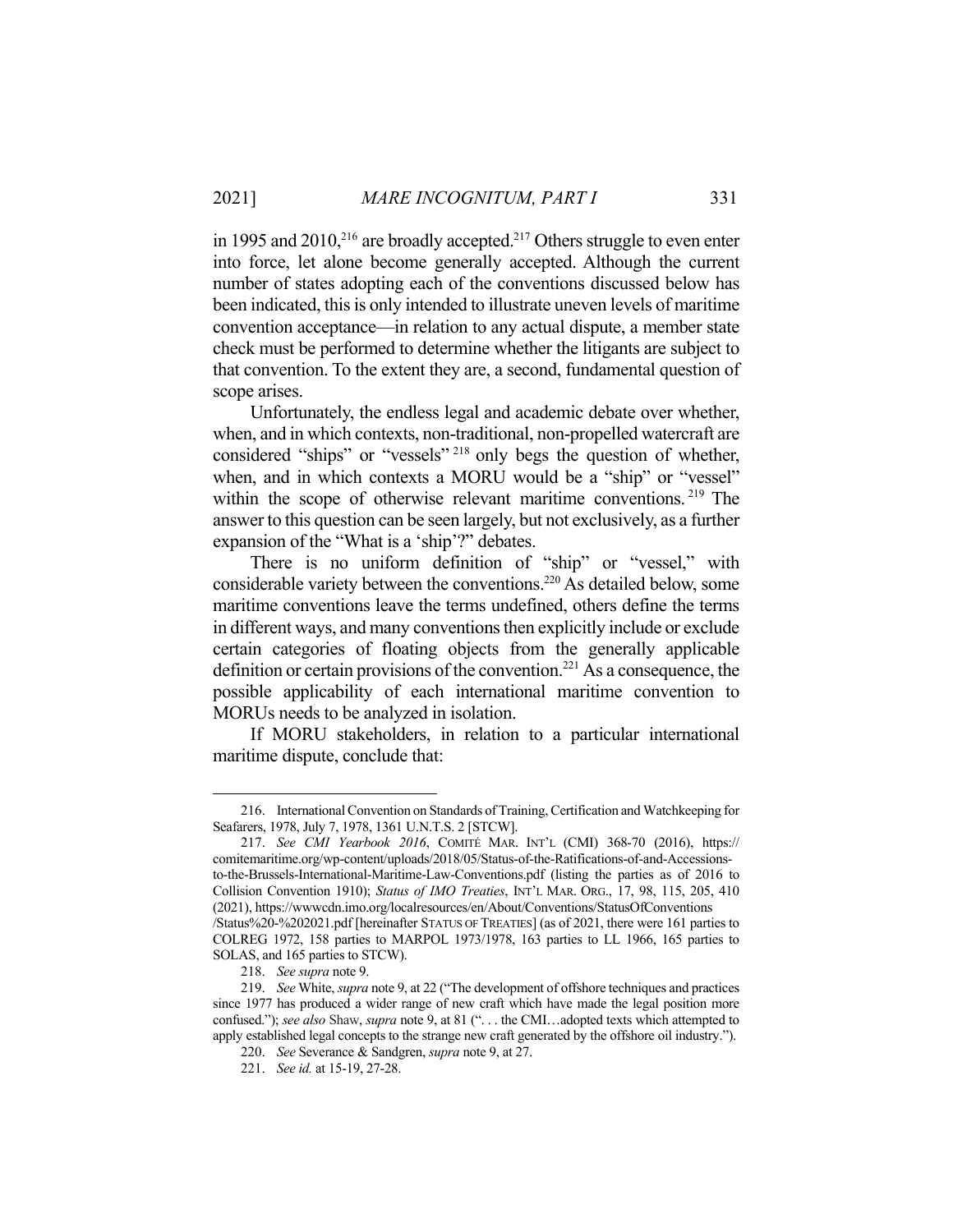- a. either:
	- 1. the relevant states are not party to an otherwise applicable international maritime convention; or
	- 2. the otherwise applicable convention does not apply to MORUs; and
- b. the collective body of domestic law(s) of the relevant Producing Coastal State, Flag State, Port State(s), and/or Affected State(s) do not provide consistent rules in relation to conflict of laws, jurisdiction, and (in a state with jurisdiction) adequate substantive treatment and procedural due process of the particular maritime issue for both foreign and domestic parties.

Those stakeholders enter uncharted waters. As in any age of exploration, there will be those brave souls who dare to enter the *mare incognitum*. However, there will be many, many more who, fearing monsters, wait for fair winds, following seas, and a decent map before venturing beyond the safety of home waters.

3. Applicability of Specific Topical International Maritime Conventions

 Together with UNCLOS, various topical international maritime conventions are described below, focusing on levels of convention acceptance and whether the MORU is clearly an object to which those conventions apply. The conventions are grouped by category: (a) freedoms of the high seas and rights of innocent and transit passage (b) default civil jurisdiction in the absence of other regulation; (c) interrelated topics of registered ownership, *in rem* non-possessory collateral rights, and maritime liens; (d) arrests; (e) collisions and allisions; (f) safety at sea; (g) end of life issues, such as salvage, wreck removal, and decommissioning; (h) limitations of liability; (i) environmental impact and pollution; and (j) criminal jurisdiction. In addition, MORUs raise specific legal issues not addressed by existing topical maritime conventions in relation to: (k) allocation of  $CO<sub>2</sub>$  reduction obligations; and (l) marine spatial planning.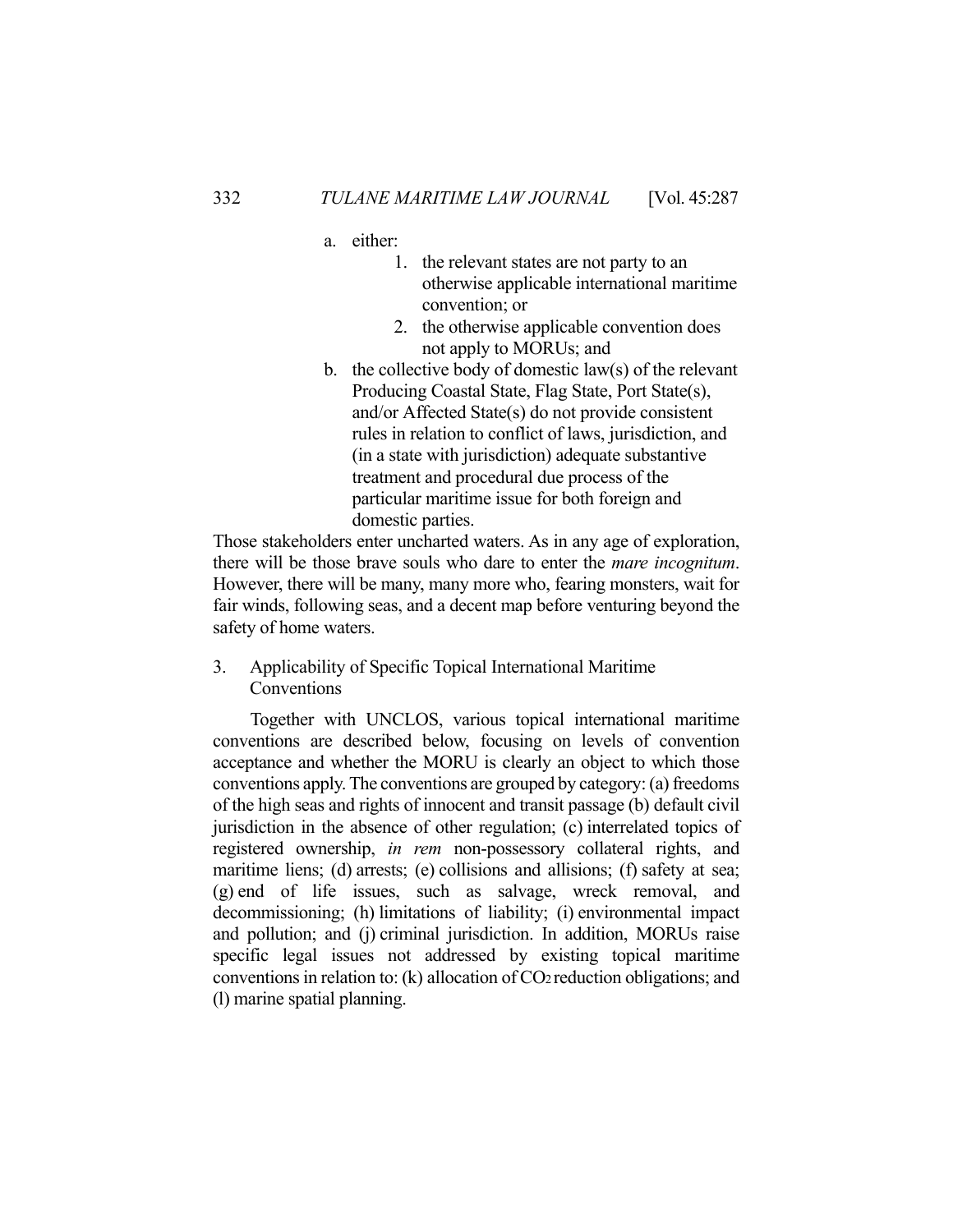# a. Freedoms of the High Seas and Rights of Innocent and Transit Passage

 Do MORUs in transit have internationally recognized freedoms of the high seas and right to innocent or transit passage in the superjacent waters of a coastal state? Before UNCLOS's effective date, a similar question arose in the *Great Belt* case in the International Court of Justice in relation to an assertion of a right of innocent passage for Finnish-built MODUs intending to pass through Danish waters,<sup>222</sup> but was not resolved by the ICJ as the parties reached a settlement prior to any decision.<sup>223</sup> UNCLOS Articles 17, 21-28, 38-45, 52-54, and 211 largely frame rights of innocent passage or transit passage and coastal state limitations on those rights either directly or, in the case of Articles 18-19, 44-45, and 54, indirectly, in the context of a "ship." Articles 90-92, 94, and 97-98 do the same in relation to the freedom of the high seas and the right to sail "ships" flying a nation's flag on the high seas. This again begs the question of whether a MORU (particularly if the MORU is not registered as a ship under domestic law) would be recognized as a "ship," if only for purposes of freedom of the high seas, or rights of innocent or transit passage under the law of the sea.

### b. Default Civil Jurisdiction

 While UNCLOS acknowledges Producing Coastal States' sovereign right to produce energy from water, currents and winds and jurisdiction in relation to, *inter alia*, the establishment and use of artificial islands, installations, and structures to do so in their EEZs, it is also clear that these rights must be exercised with regard to the rights of *other* States and the remaining provisions of UNCLOS.<sup>224</sup> As noted above, under UNCLOS Art. 91 each state has the right to determine the conditions for registration of "ships" under its flag, and a Flag State might be willing to register

 <sup>222.</sup> *See* Passage through the Great Belt (Fin. v. Den.), Provisional Measures, 1991 I.C.J. 12 (July 29, 1991), https://www.icj-cij.org/public/files/case-related/86/086-19910729-ORD-02-00- EN.pdf.

 <sup>223.</sup> *See* Passage through the Great Belt (Fin. v. Den.), Discontinuance Order, 1992 I.C.J. 348, 348-49 (Sept. 10, 1992), https://www.icj-cij.org/public/files/case-related/86/086-19920910-ORD-01-00-EN.pdf.

 <sup>224.</sup> White, *supra* note 9, at 24; UNCLOS, *supra* note 14, art. 56 & 58.3; Vancouver Draft, *supra* note 196, Commentary 6.1.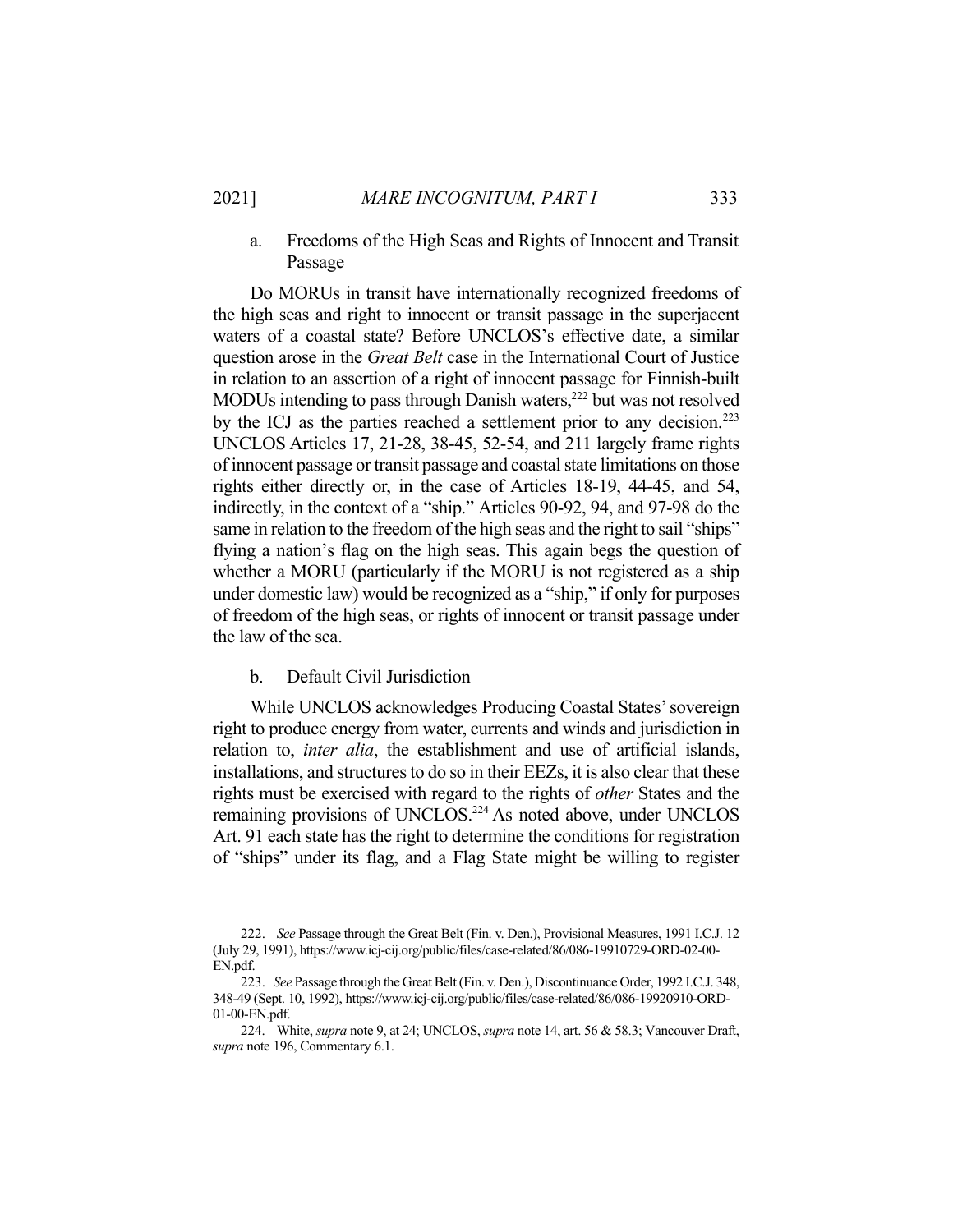MORUs destined for foreign Producing Coastal State waters as Flag State "ships" or, under UNCLOS Art. 109(3) and 209(2), as "installations."

In contrast to constantly moving traditional merchant ships, <sup>225</sup> MORUs resemble O&G MOUs insofar as both might remain in stationary operation within Producing Coastal States' waters for extended periods<sup>226</sup> and be serviced or manned by a multinational workforce. As has happened with O&G MOUs, some will assert that foreign-flagged MORUs should be considered jurisdictional enclaves within Producing Coastal State's waters.227 If a Producing Coastal State licenses a foreign-registered or serviced MORU to operate within its EEZ, there may be a conflict of the laws of the Producing Coastal State and the Flag State<sup>228</sup> or an Affected State providing offshore workers. Which state has jurisdiction over civil claims arising from events that are not directly related to either the production of energy from the water, current, or winds or the establishment and use of the MORU: for example, a civil claim by an Affected State offshore worker against the operator of a foreign-flagged MORU operator for back pay or wrongful dismissal related to work performed in a Producing Coastal State EEZ?

 When a MORU is not moored and operating in a Producing Coastal State's EEZ, the waters are even murkier. UNCLOS Art. 28 limits coastal states' exercise of civil jurisdiction over a foreign "ship" or the people thereon when the "ship" is simply moving through a state's  $EEZ^{229}$  Is a foreign-flagged MORU moving through an EEZ a "ship" for purposes of innocent passage under UNCLOS Art. 28?

 Under UNCLOS Art. 59, in the event that UNCLOS "does not attribute rights or jurisdiction to the [Producing] [c]oastal State or to other States within the [EEZ] and a conflict arises between the interests of the [Producing] [c]oastal State and any other State or States, the conflict should be resolved on the basis of equity and in the light of all the relevant circumstances, taking into account the respective importance of the interests involved to the parties as well as to the international community as a whole." However, states may settle disputes concerning UNCLOS interpretation or application in several forums,  $230$  if they are unable to

 <sup>225.</sup> *See* UNCLOS, *supra* note 14, at art. 28.

 <sup>226.</sup> White, *supra* note 9, at 24.

 <sup>227.</sup> *Id.*

 <sup>228.</sup> *Id.* 

 <sup>229.</sup> *See* UNCLOS, *supra* note 14, at art. 28 (limiting a coastal State's exercise of civil jurisdiction over foreign *ships* passing through its EEZ to certain circumstances).

 <sup>230.</sup> *See* UNCLOS, *supra* note 14, art. 286 & 287.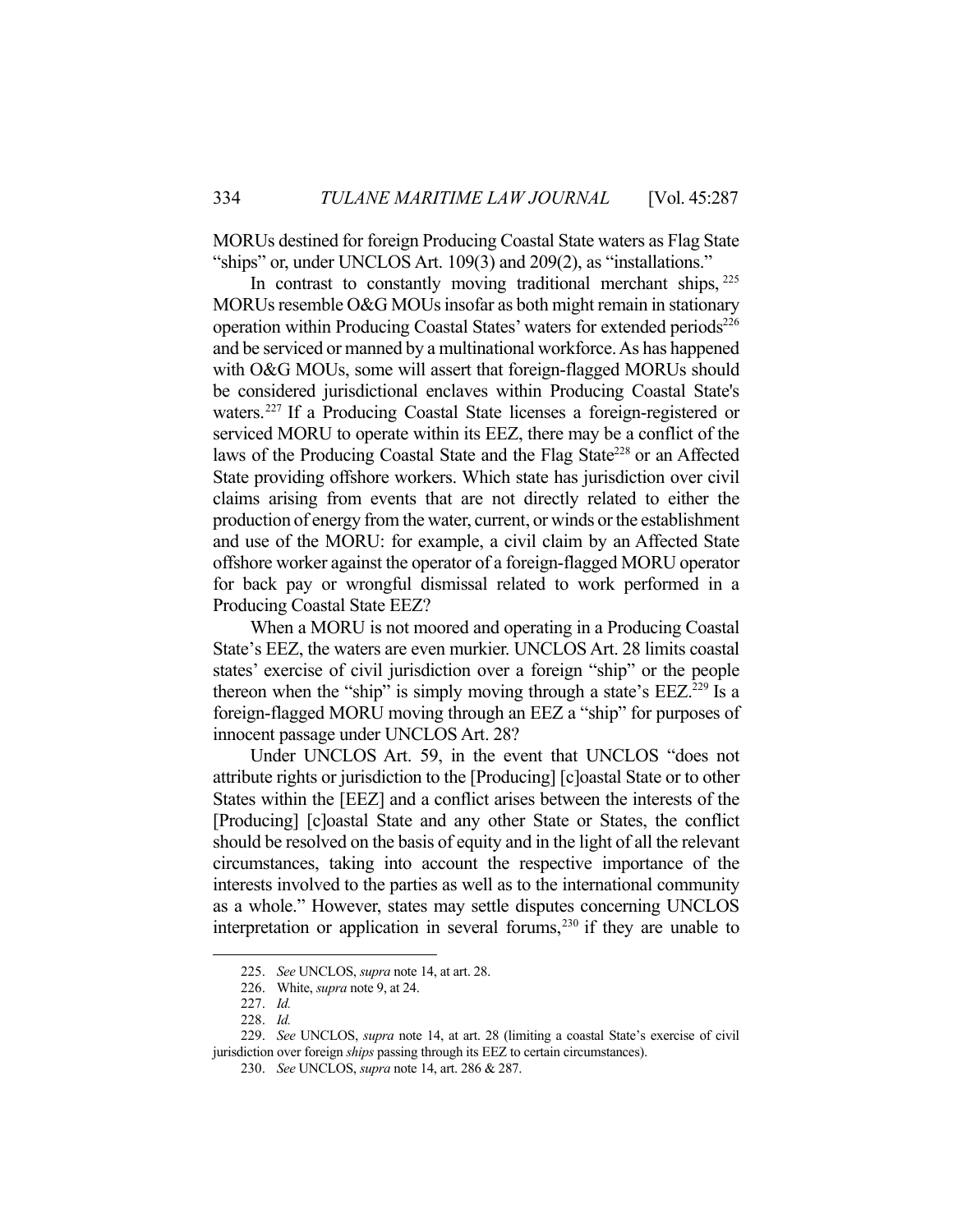settle the dispute by peaceful means of their own choice.<sup>231</sup> Article 59's formulation offers little certainty as to probable outcome where there are competing claims of jurisdiction. Given the uncertainty with regard to the rights retained by other states under UNCLOS Art. 56 and the uncertainty of whether a MORU would be a "ship" under UNCLOS Art. 28, some mechanism is needed to clarify which state has jurisdiction in a number of circumstances.

 Assuming the relevant states are parties, UNCLOS acknowledges that jurisdiction for particular types of civil claims might already be agreed in an applicable topical international maritime convention (discussed below).  $232$  In the absence of such, the limitations on each coastal state's sovereignty in its EEZ and the ambiguity of rights retained by other states under UNCLOS suggest the need for international agreement on allocation of default jurisdiction for resolution of civil claims, particularly in relation to third party civil claims (in tort or negligence) not otherwise addressed.<sup>233</sup>

c. Registered Ownership, *In rem* Collateral Rights, and Maritime Liens

 Clear international rules in relation to ownership, use of movable assets as collateral under non-possessory *in rem* security interests, registration of various security interests, priority of claims, and remedies in the event of a default can significantly improve international banks' willingness to finance movable assets and increase the level of capital available for cross-border finance.<sup>234</sup> Unfortunately, that is not yet the case for MORUs. Finally, some mechanism of providing an internationally recognized clean title to the purchaser in the event of a judicial sale is needed.

 <sup>231.</sup> *See id.* at art. 281-283; *see also* The M/T "San Pedro Pio" Case (Switz. v. Nig.), Case No. 27, Order of July 6, 2019, https://www.itlos.org/fileadmin/itlos/documents/cases/case\_no\_27/ Orders/C27\_Order\_06.07.2019\_rev.pdf.

 <sup>232.</sup> *See* UNCLOS, *supra* note 14, at art. 282, 288(2).

 <sup>233.</sup> Vancouver Draft, *supra* note196, Commentary 6.5-8.

 <sup>234.</sup> *See* Rainer F.H. Haselmann et al., *How Law Affects Lending*, 23 REV. FIN. STUD. 549 (2010) ("Results show that collateral law seems to have a statistically significant effect on bank lending, while improvements in bankruptcy do not . . . . we find a strong positive effect of Collateral on multinational banks' lending decisions, and . . . . in particular foreign banks, benefit more from legal change [to collateral law] by expanding their lending volume to a greater extent than incumbent domestic banks.").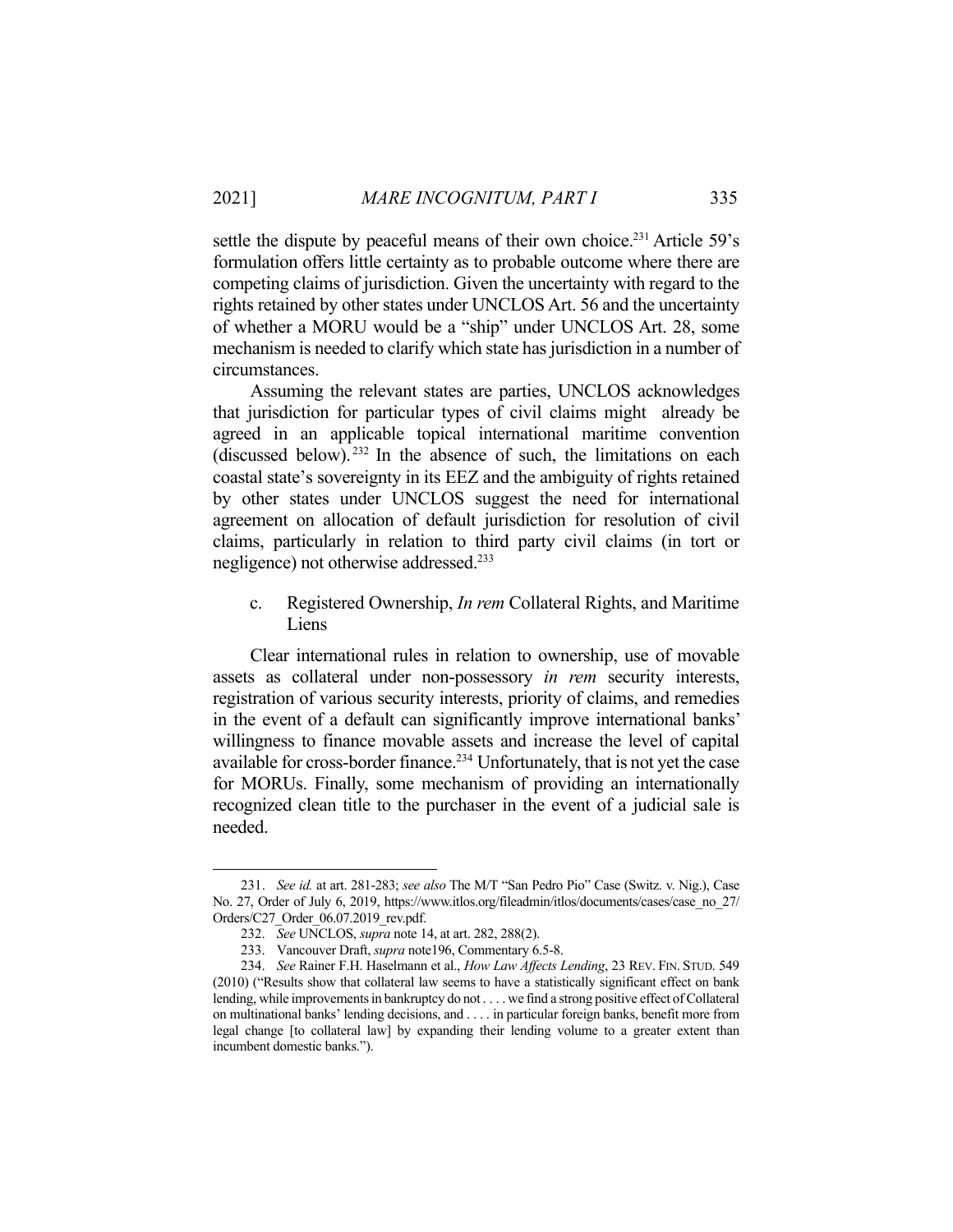### i. Recognition of Flag State Registration of Ownership

 Efficient secured finance of any maritime asset capable of crossborder relocation requires, *inter alia*, international recognition of ownership and title registered by the Flag State.<sup>235</sup> Unfortunately, there is no broad international or domestic legal consensus with regard to the treatment of MORUs as a particular form of registerable, moveable floating property, whether as a "ship," "vessel," "installation," or otherwise, an uncertain position not unlike that of O&G MOUs and other non-traditional watercraft.236

 Under the law of the sea, every state has the right to a merchant fleet under its flag and is entitled to use the high seas.<sup>237</sup> As noted above, UNCLOS Art. 91 gives states the right to fix the conditions for granting nationality to ships, registering ships in its territory, and flying its flag.<sup>238</sup> UNCLOS takes no position as to what is registerable as a ship, leaving it to the Flag State to determine whether a MORU should be registered as such, and thereby both accepting responsibility for it and acquiring authority over it.<sup>239</sup>

 Neither the United Nations Convention on Conditions for Registration of Ships, 240 (Ship Registration Convention) nor the Convention Relating to Registration of Rights in Respect of Vessels under Construction, 1967 (Vessel Construction Rights Convention, 1967) have entered into force.<sup>241</sup> Even if the Ship Registration Convention enters into force, it would not apply to MORUs: it defines a "ship" as "any selfpropelled sea-going vessel used in international seaborne trade for the transport of goods, passengers, or both, with the exception of vessels of less than 500 gross registered tons."242 If the Vessel Construction Rights Convention, 1967 entered into force, it is unclear whether it would apply

 <sup>235.</sup> *See* Souichirou Kozuka & Naoe Fujisawa, *Old Ideas Die Hard?: An Analysis of the 2004 Reformation of Secured Transactions Law in Japan and its Impact on Banking Practices*, 31 T. JEFFERSON L. REV. 294, 299-01 (2009) (discussing efficiency and inefficiency issues facing secured commercial finance of movables).

 <sup>236.</sup> *See* White, *supra* note 9, at 23; *see also* NORWEGIAN MAR. AUTH., *supra* note 105.

 <sup>237.</sup> *See* UNCLOS, *supra* note 14, at art. 90; Severance & Sandgren, *supra* note 9, at 15.

 <sup>238.</sup> *See* Severance & Sandgren, *supra* note 9, at 15.

 <sup>239.</sup> *See* Alexander P. Higgens & Constantine J. Colombos, THE INTERNATIONAL LAW OF THE SEA 201 (2d ed. 1951).

 <sup>240.</sup> United Nations Convention on Conditions for Registration of Ships, Feb. 7, 1986, 26 I.L.M. 1229, https://unctad.org/en/PublicationsLibrary/tdrsconf23\_en.pdf [hereinafter Ship Registration Convention].

 <sup>241.</sup> *See* COMITÉ MAR.INT'L (CMI), *supra* note 217, at 411, 490.

 <sup>242.</sup> *See* Ship Registration Convention, *supra* note 240, at art. 2.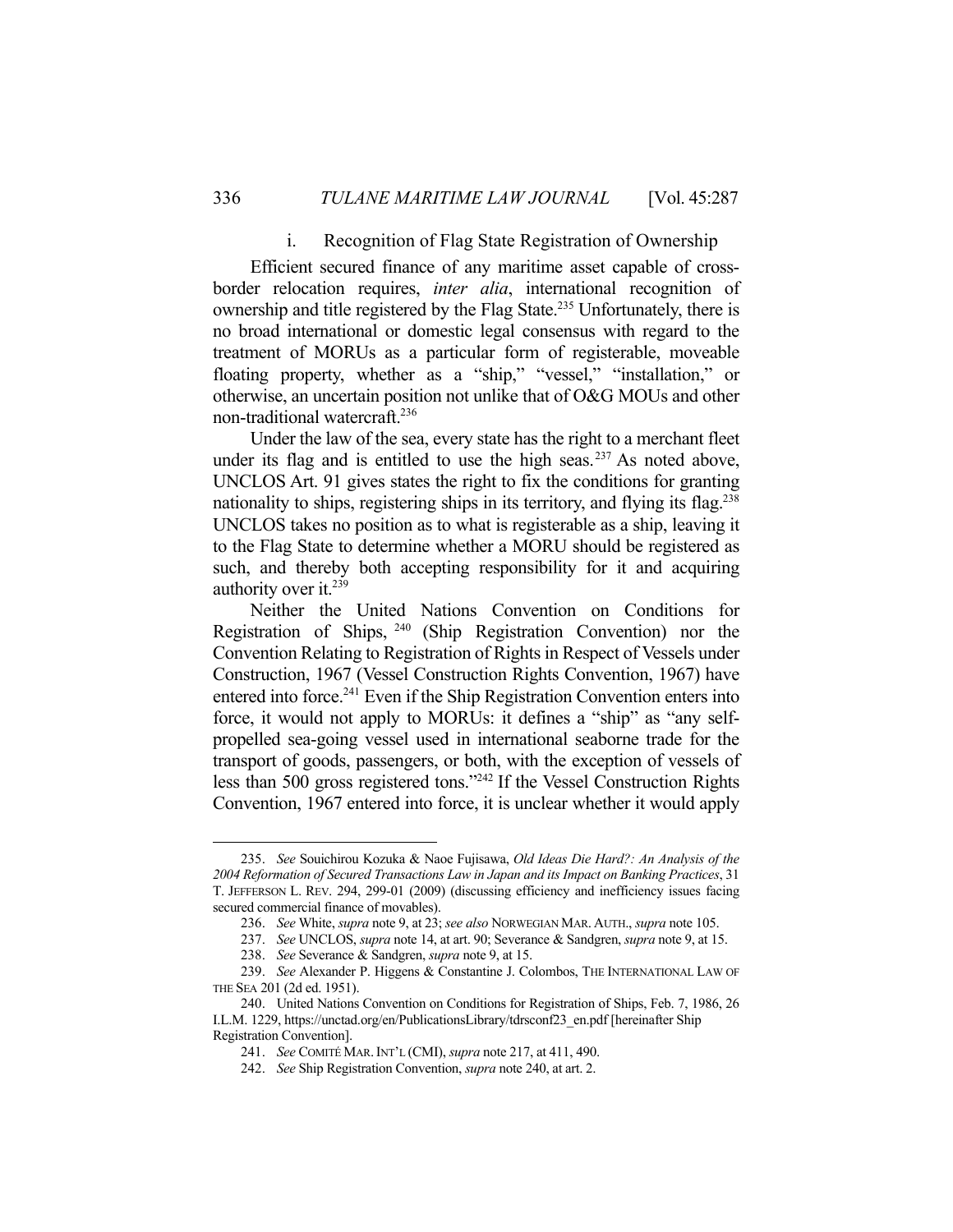to MORUs, as that convention limits its application to the registration of constructions which, when completed, would be registerable as "seagoing vessels" in the relevant contracting state.<sup>243</sup>

Given the right of each state to determine what it registers as a "ship" and the absence of any other international convention on point, many Flag States might conclude that MORUs are generally considered "ships" or "vessels" under their domestic law and register them as such.<sup>244</sup> Some Flag States might conclude that MORUs are "ships" or "vessels" for purposes of registration of ownership, but not for other purposes.<sup>245</sup> However, other Flag States might conclude that MORUs are not registerable "ships" or "vessels" under their domestic law. For example, it is not inconceivable that the Japanese government concludes that MORUs are not "ships" under Japanese law but are movable equipment under the Japanese Construction Machinery Mortgage Law, and any true transfer of ownership should be registered as a transfer of movable equipment<sup>246</sup> with the Nakano Ward Legal Assistance Bureau in Tokyo.<sup>247</sup> This potential diversity of domestic law asset characterization in the context of ownership presents a legal problem for maritime assets likely to cross borders in their lifetime.<sup>248</sup>

 <sup>243.</sup> *See* Construction Rights Convention, *supra* note 188, art. 1.

 <sup>244.</sup> *See* Gallagher, *supra* note 176; Severance & Sandgren, *supra* note 9, at 71-73; *see also* Merchant Shipping Act 1973, § 2(1) (U.K.); Merchant Shipping Act 1995, § 311 (U.K.) (stating that in the United Kingdom, the Secretary of State could use his authority under section 311 of the MSA 1995 to decide that an object designed or adapted for use at sea is or is not to be treated as a "ship" for purposes of the Act).

 <sup>245.</sup> *See* Norwegian Mar. Code of 24 June 1994, No. 39, LOV OM SJØFARTEN § 33(2), https:// lovdata.no/dokument/NL/lov/1994-06-24-39/KAPITTEL\_1-2#KAPITTEL\_1-2 (allowing the registration under section 33 of "such other floating constructions as the King shall decide"); 42 U.S.C. § 9118(e)(3) (deeming ocean thermal energy conversion facilities and plantships (i.e. FOTECs) to be vessels—notwithstanding the fact that ocean thermal energy conversion facilities may be standing, fixed, or moored in place—and, if documented, vessels of the United States specifically for the purposes of the Ship Mortgage Act); *see also* 42 U.S.C. § 9141(a) (deeming ocean thermal energy conversion facilities and plantships (i.e. FOTEC) to be vessels operated in the foreign commerce of the United States for purposes of Chapter 535 (Capital Construction Funds) of Title 46 of the U.S. Code); Severance & Sandgren, *supra* note 9, at 73-75.

 <sup>246.</sup> *See* Kozuka & Fujisawa, *supra* note 235, at 304 (indicating ships are exempt from the Law on Special Rules to the Civil Code Concerning the Perfection of the Transfer of Movables and Assignment of Receivables).

 <sup>247.</sup> *See* Taro Awataguchi & Yuki Kohmaru, *Ch. 3.3(3) Machinery and Equipment*, LENDING & SECURED FIN. 2019: JAPAN (2020), https://iclg.com/practice-areas/lending-andsecured-finance-laws-and-regulations/japan.

 <sup>248.</sup> *See generally* Nolan, *supra* note 171, at 971-74.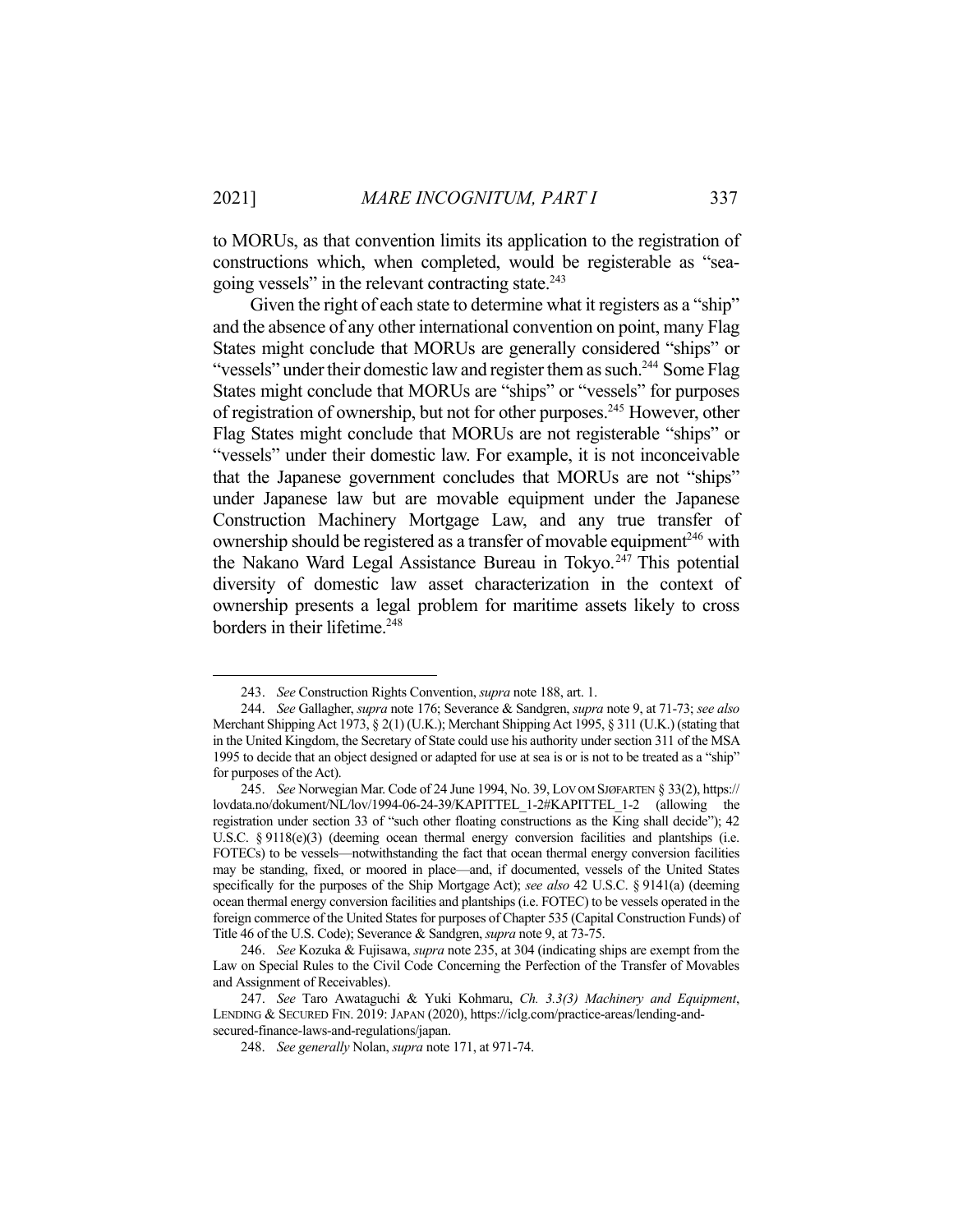MORU owners seeking to prevent competing ownership claims and possible clouds on title will seek Flag States that are able to achieve international recognition of the Flag State's public registration of MORU ownership. However, in the absence of legally binding agreements to do so, Producing Coastal States, Port States, and Affected States are not bound to recognize that foreign Flag State's registration of MORU ownership.249 Indeed, a Producing Coastal State, Port State, or Affected State might determine (under its own domestic law) that MORUs whose ownership is registered as something other than a "ship" by the foreign Flag State (e.g., registered as movable equipment by Japan in the hypothetical above) should be treated as unregistered, stateless, or flagless "ships" or "vessels" under its own domestic law. <sup>250</sup> Conversely, a Producing Coastal State, Port State, or Affected State might determine (under its domestic law) that MORUs whose ownership is registered as a "ship" or "vessel" by a foreign Flag State nonetheless should be treated as something other than a flagged "ship" or "vessel" (e.g., an "installation"). From a Flag State perspective, to the extent that its flagged MORUs will move through the waters of any foreign coastal state (be it a Producing Coastal State, Port State, or Affected State), some acknowledgement by those states of the Flag State's registration of MORU ownership (whatever its form) would be highly desirable.<sup>251</sup>

 A publicly accessible Flag State MORU register would also be of great benefit to creditors of any other coastal state in the waters of which a foreign flagged MORU of unknown provenance might appear.

 <sup>249.</sup> *See id.* at 972 (raising the inverse corollary of this proposition: "There is also a divergence among [responding NMLAs] as to whether their national courts would allow seizure and foreclosure proceedings against property which their courts do not recognize as 'vessels' or 'ships' when such property is registered as a vessel in another flag jurisdiction"); Böger, *supra* note 208, at 81-82 (describing the heavily criticized decision in The Ship 'Betty Ott' v. General Billsin where a New Zealand Court gave priority over an previously registered Australian ship mortgage to a later security interest arising under New Zealand law, and the remedy of that error with the enactment of Section 70 of New Zealand's Ship Registration Act 1992. The Sao Paulo Court of Appeal's failure to recognize a Liberian ship mortgage issued in favor of a Norwegian mortgagee on an FPSO, the OSX-3, used in Brazil's EEZ, on the basis that there was no international agreement between Brazil and Liberia providing for the mutual recognition of ship mortgages); Delgado, *Security Interests over Ships*, *supra* note 173, at 260-64 (discussing similar problems in Thailand, Turkey, Venezuela, South Africa, Argentina and Brazil).

 <sup>250.</sup> *See* White, *supra* note 9, at 23; Naim Molvan v. Attorney General of Palestine (The "Asya") [1948] Lloyd's List LR 277 (UK); United States v. Marino-Garcia, 679 F.2d 1373 (11th Cir. 1982); United States v. Trinidad, 839 F.3d 112 (1st Cir. 2016);Allyson Bennet, *That Sinking Feeling: Stateless Ships, Universal Jurisdiction, and the Drug Trafficking Vessel Interdiction Act*, 37 YALE J. INT'L L. 433 (2012).

 <sup>251.</sup> *See* White, *supra* note 9, at 23 (in relation to O&G MOUs).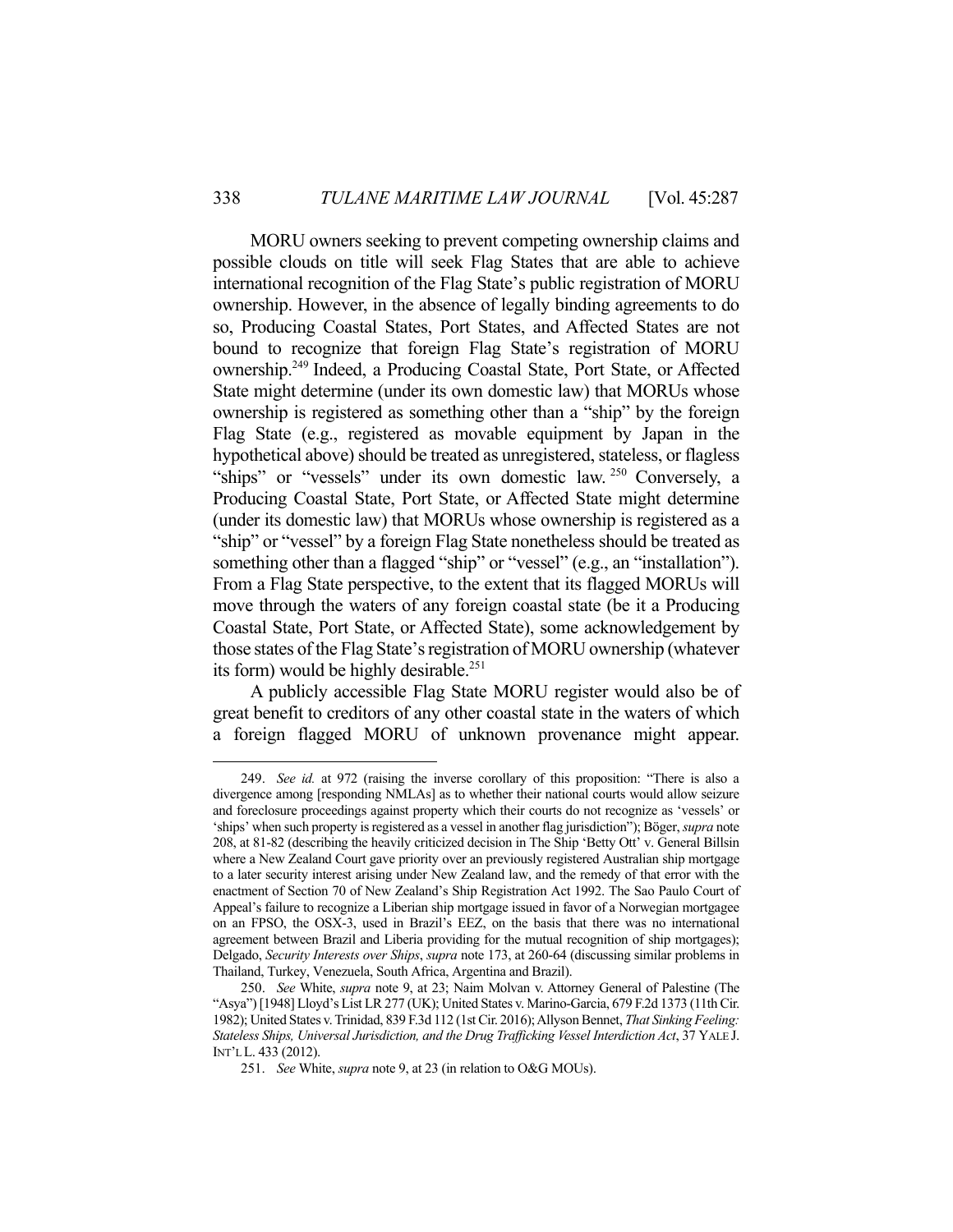Consequently, Port States and Affected States have an incentive to require Flag States' agreement to provide a publicly accessible register of ownership of Flag State MORUs. However, any such acknowledgement of Flag State ownership by other states might depend in part on that Flag State's commitment to a competent maritime administration enforcing international safety and pollution prevention standards on its MORUs.<sup>252</sup> An international agreement requiring both public registration of MORU ownership by all contracting states and contracting state recognition of all other contracting states' public registration of MORU ownership is needed.

### ii. *In Rem* Non-Possessory Collateral Rights

 In addition to clear title, secured finance of any movable asset also requires international recognition of security interests over that asset and a clear first-ranking priority over other claims (albeit potentially subject to specific exceptions like maritime liens) established by its public registration.<sup>253</sup> In that context, other states' acknowledgement of a Flag State's registration and ranking of security interests over a MORU would be highly desirable prior to the MORU entering that state's waters.<sup>254</sup> This is even more important if the lender, the borrower/owner/lessor, and the operator/lessee are not the same entities. Lenders would presumably require unambiguous recognition of their registered, *in rem* security interests over a MORU by any coastal state into whose waters the MORU might be taken, before they would consent to the borrower/lessor transferring possession of the MORU to an operator/lessee.<sup>255</sup> Without

 <sup>252.</sup> *See id.* at 23 (in relation to O&G MOUs); *see also* UNCLOS, *supra* note 14, at art. 94.

 <sup>253.</sup> *See* Kozuka & Fujisawa, *supra* note 235, at 299-301 (discussing efficiency and inefficiency issues facing secured commercial finance of movables); Haselmann et al., *supra* note 234, at 1 ("[w]e find that law does in fact promote lending. The overall level of formal creditor rights protection is positively associated with the lending volume, and so is legal change with increases in lending volume over time."), 4, 5-6, 13; Anthony Saunders et al., *Innovation in International Law and Global Finance: Estimating the Financial Impact of the Cape Town Convention,* NYU Working Paper No. FIN-06-001, 3-6 (2008), https://ssrn.com/abstract=1300 774.

 <sup>254.</sup> *See* White, *supra* note 9, at 23 (in relation to O&G MOUs).

 <sup>255.</sup> *See* Nolan, *supra* note 1711, at 971 ("the lender must have certainty under the laws of the registry state that the pledged property collateral will be eligible for registration and mortgaging during the entire term of the loan. The lender must also be comfortable in its belief that wherever the collateral travels in the world it will be recognized as a proper subject of such a mortgage and that the mortgage will thus be enforceable in foreign courts."); Delgado, *Security Interests over Ships*, *supra* note 173, at 246, 258 (a satisfactory security must be enforceable wherever the asset is found).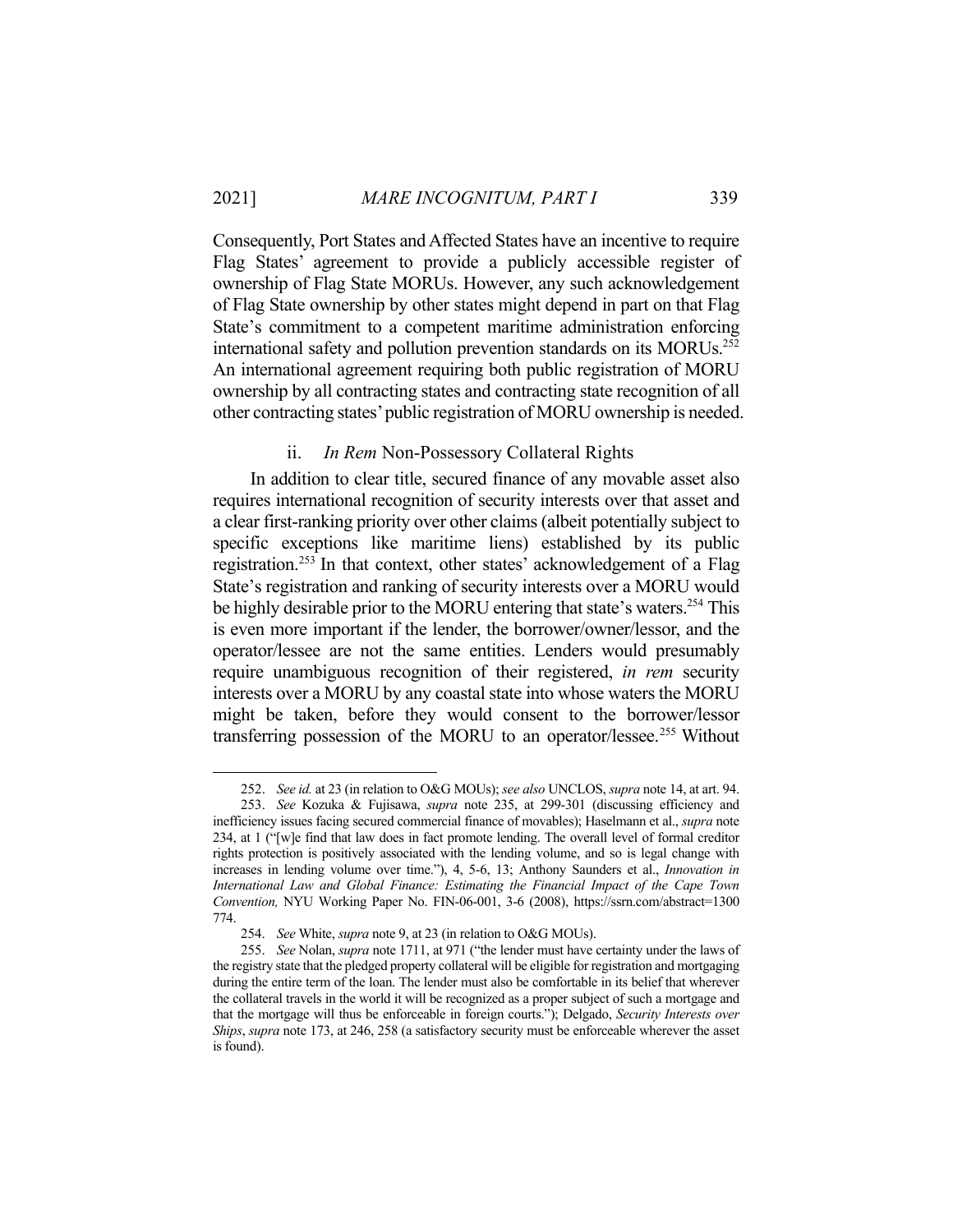unambiguous recognition by those states of registered security interests (whatever their forms) and applicability of Flag State law governing them, MORU financial structures could become unnecessarily complex and uncertain.256

 Two internationally recognized forms of registered security interests over movable assets are potentially relevant to MORUs: (i) the international security interest created by the Convention on International Interests in Mobile Equipment<sup>257</sup> (Cape Town Convention) and its Protocols; and (ii) a registered ship mortgage, hypothecation, or the like (hereinafter, a "ship mortgage") arising under the domestic law of a Flag State.<sup>258</sup> Both forms are potentially problematic in the context of MORUs.

There are currently eighty parties to the Cape Town Convention,<sup>259</sup> but there is no shipping or maritime protocol to it, let alone one that unambiguously includes MORUs.<sup>260</sup> In principle, a new maritime protocol to the Cape Town Convention could create a uniform international security interest (as opposed to a security interest under the domestic law of the Flag State) covering MORUs that would be broadly recognized by many other states. However, prior discussions of a shipping/maritime protocol to the Cape Town Convention were scuttled by IMO resistance, primarily in relation to maritime liens (discussed below) and the IMO's desire to give MLM 1993 a chance.<sup>261</sup>

The venerable ship's mortgage is also a possibility.<sup>262</sup> In relation to traditional ships, almost all legal systems have replaced the application of *lex situs* with the application of Flag State law in relation to the perfection of security rights over ships and their recognition and effectiveness vis-àvis third party foreign security rights, providing cross-border certainty in

 <sup>256.</sup> *See* White, *supra* note 9, at 23 (in relation to O&G MOUs).

 <sup>257.</sup> Convention on International Interests in Mobile Equipment, Nov. 16, 2001, 118 Stat. 1095, 2307 U.N.T.S. 285 (entered into force Apr. 1, 2004).

 <sup>258.</sup> *See generally* Severance & Sandgren, *supra* note 9.

 <sup>259.</sup> *See Current Lists of Parties to Multilateral Air Law Treaties*, INT'L CIVIL AVIATION ORG., https://www.icao.int/secretariat/legal/lists/current%20lists%20of%20parties/allitems.aspx (last visited Feb. 6, 2021).

 <sup>260.</sup> *See* Delgado, *Security Interests over Ships*, *supra* note 173, at 300, 302 (mentioning the possible inclusion of "maritime mobile equipment," "maritime equipment," and "offshore platforms" in a future Shipping Protocol).

 <sup>261.</sup> Delgado, *supra* note 207, at 223.

 <sup>262.</sup> *See generally* Severance & Sandgren, *supra* note 9.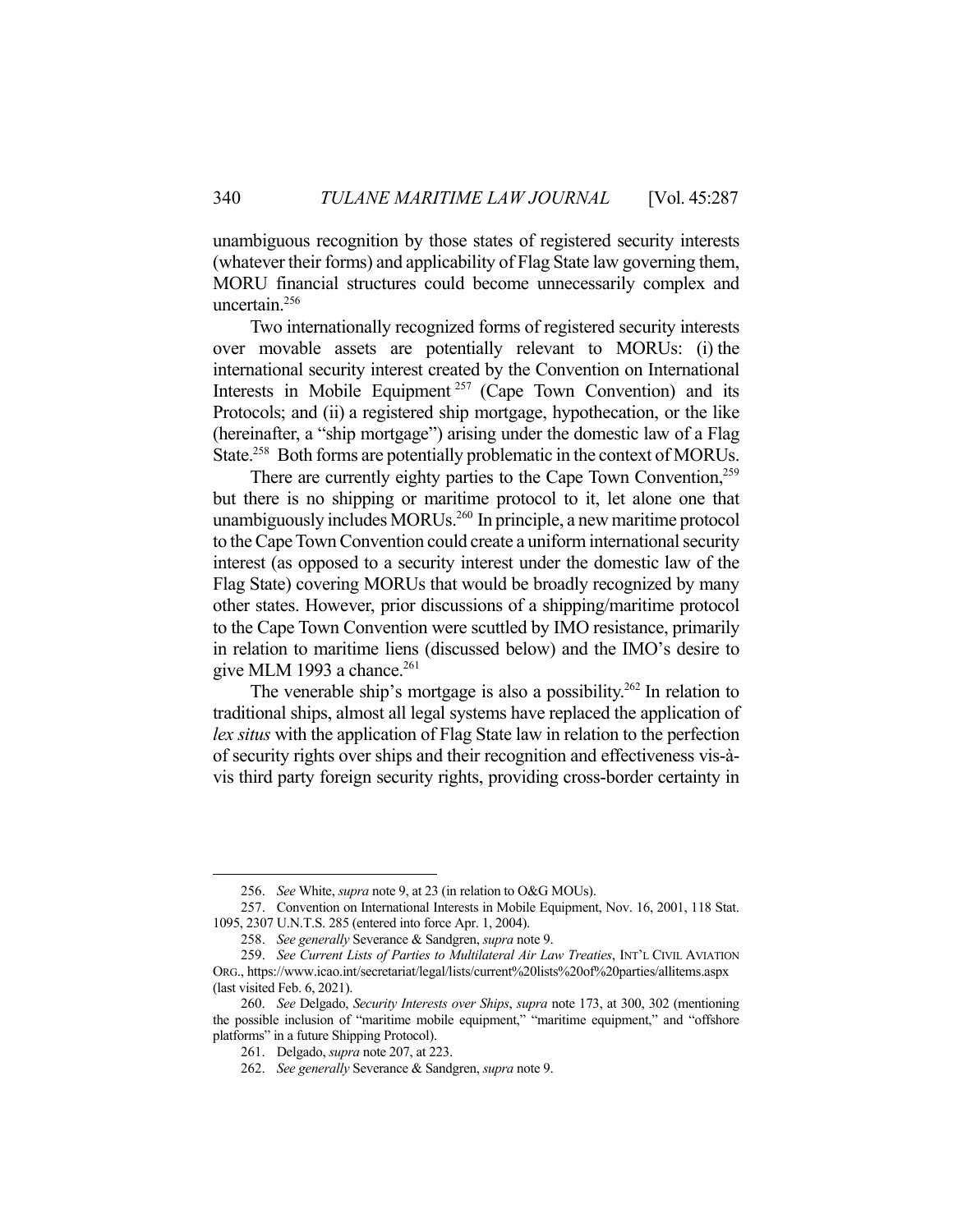relation to priority.<sup>263</sup> However, this might not always be true, particularly for unusual vessels like MORUs.264

 As a general rule, the *sine qua non* of a domestic law ship mortgage would be an object recognized as a registerable "ship" or "vessel" under Flag State law.<sup>265</sup> As with ownership, Flag States might conclude that MORUs are "ships" or "vessels" under their domestic law for purposes of ship mortgages over them.<sup>266</sup> At the same time, it cannot be assumed that traditional ship mortgages would be available under every Flag State's domestic law to provide lenders with a registerable, first-ranking security interest on MORUs.267 As with ownership, a diversity of domestic law approaches and forms of security interests over MORUs might be possible. As above, it is not inconceivable that the Japanese government concludes that "ship mortgages" on its MORU fleet are not permitted under Japanese law but a corporate transfer by way of security of a MORU could be registered 268 in the Nakano Ward Legal Assistance Bureau office in Tokyo. 269 A diversity of domestic law approaches to security interest characterization is problematic for lenders financing assets likely to cross borders, $270$  given that one of the essential features of an effective security interest is the possibility of enforcement wherever the asset might be found.271

 Other states could voluntarily elect to recognize foreign Flag State ship mortgages on MORUs. However, this cannot be taken for granted. Even if the characterization of the MORU as a "ship" is respected, in the

<u>.</u>

 <sup>263.</sup> *See* Delgado, *supra* note 207, at 216; Böger, *supra* note 208, at 81.

 <sup>264.</sup> *See* Nolan, *supra* note 171, at 972; *see also* Böger, *supra* note 208, at 81-83; Delgado, *Security Interests over Ships*, *supra* note 171, at 260-64.

 <sup>265.</sup> *See* Severance & Sandgren, *supra* note 9, at 5.

 <sup>266.</sup> Gallagher, *supra* note 176; *see* Severance & Sandgren, *supra* note 9, at 72-73; *see* Merchant Shipping Act 1973, § 2(1) (U.K.); Merchant Shipping Act 1995, § 311 (U.K.) (stating that in the United Kingdom, the Secretary of State could use his authority under section 311 of the MSA 1995 to decide that an object designed or adapted for use at sea is or is not to be treated as a "ship" for purposes of the Act).

 <sup>267.</sup> *See generally* Severance & Sandgren, *supra* note 9, at 78.

 <sup>268.</sup> *See* Kozuka & Fujisawa, *supra* note 235, at 304 (indicating ships are exempt from the Law on Special Rules to the Civil Code Concerning the Perfection of the Transfer of Movables and Assignment of Receivables).

 <sup>269.</sup> *See* Awataguchi & Kohmaru, *supra* note 247.

 <sup>270.</sup> *See generally* Nolan, *supra* note 171, at 971-74.

 <sup>271.</sup> *See* Delgado, *Security Interests over Ships*, *supra* note 173, at 245-46 (referring to comments by Prof. Francesco Berlingieri to that effect in *The 1993 Convention on Maritime Liens and Mortgages*, LLOYD'S MAR.COM. L. Q. 57–77 (1995)).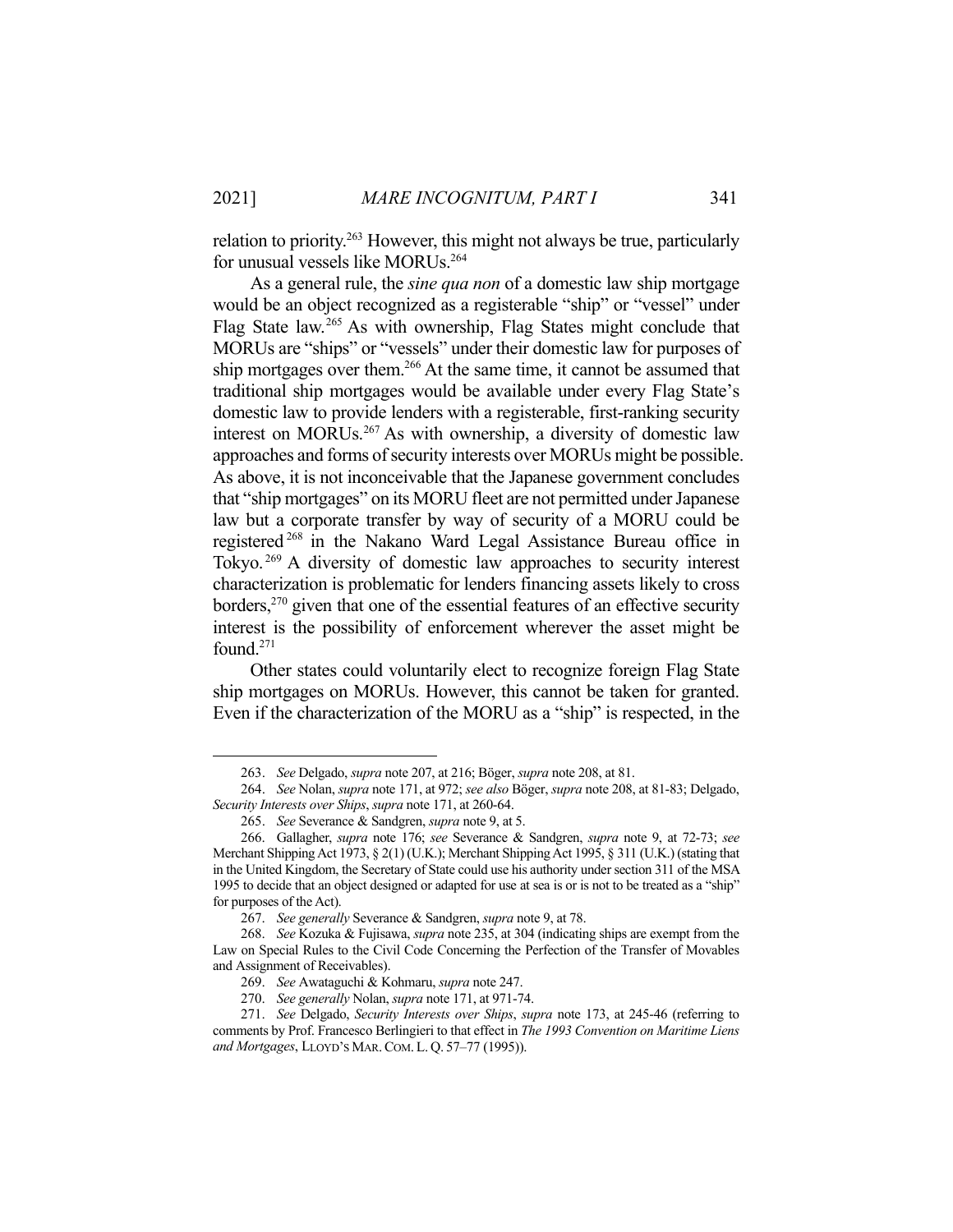absence of an applicable international convention, domestic law limitations on recognition of other states' ship mortgages or their priority may exist or come into existence.<sup>272</sup>

 Following denunciations, by 2016 there were only twenty-one parties to the International Convention for the Unification of Certain Rules of Law relating to Maritime Liens and Mortgages*, 1926* (MLM 1926).273 For those parties, MLM 1926 provides mutual recognition of domestic law mortgages, hypothecations, and other similar charges upon "vessels" that are duly effected in accordance of the law of a contracting State to which the "vessel" belongs and publicly registered at the port of registry or a central office.<sup>274</sup> The term "vessels" is undefined in MLM 1926, and it is unclear whether MORUs would qualify as "vessels."

 MLM 1926's first proposed replacement, the International Convention for the Unification of Certain Rules of Law relating to Maritime Liens and Mortgages, 1967, never entered into force, having only been signed by six parties.<sup>275</sup> All six subsequently joined the second effort to replace MLM 1926, the *International Convention on Maritime*  Liens and Mortgages, 1993 (MLM 1993).<sup>276</sup> Unfortunately, there are currently only nineteen parties to MLM 1993, illustrating limited international acceptance of MLM 1993 as well. 277 It provides mutual recognition of mortgages, hypothecations, and other similar charges upon "sea-going vessels" that are effected in accordance of the law of a party state where the "sea-going vessel" is registered, the register or instruments are open to public inspections and abstracts obtainable, and the register or instruments deposited specify the name and address of the beneficiary, or that it has been issued to bearer, (if required) the maximum amount secured and the date and other particulars necessary to determine

<u>.</u>

 <sup>272.</sup> *See* Böger, *supra* note 208, at 85 (describing Flag State exemptions from registration of smaller ships and security interests over them).

 <sup>273.</sup> CMI YEARBOOK 2016, *supra* note 217, at 384.

 <sup>274.</sup> International Convention for the Unification of Certain Rules of Law relating to Maritime Liens and Mortgages, 1926, art. 1, reprinted at 27 AM.J.INT'L L. 28-38 (Supp. 1933), in 6E BENEDICT ON ADMIRALTY, as Doc. No. 15-6 [MLM 1926].

 <sup>275.</sup> *Id.* at 411.

 <sup>276.</sup> International Convention on Maritime Liens and Mortgages, art. 1, May 6, 1993, 2276 U.N.T.S. 39 [MLM 1993].

 <sup>277.</sup> *See Chapter XI (Transport and Communications), D. Water Transport, 4 (International Convention on Maritime Liens and Mortgages, 1993)*, UNITED NATIONS TREATY COLLECTIONS, https://treaties.un.org/Pages/ViewDetails.aspx?src=TREATY&mtdsg\_no=XI-D-4&chapter=11&clang=\_en (last visited Feb. 6, 2021).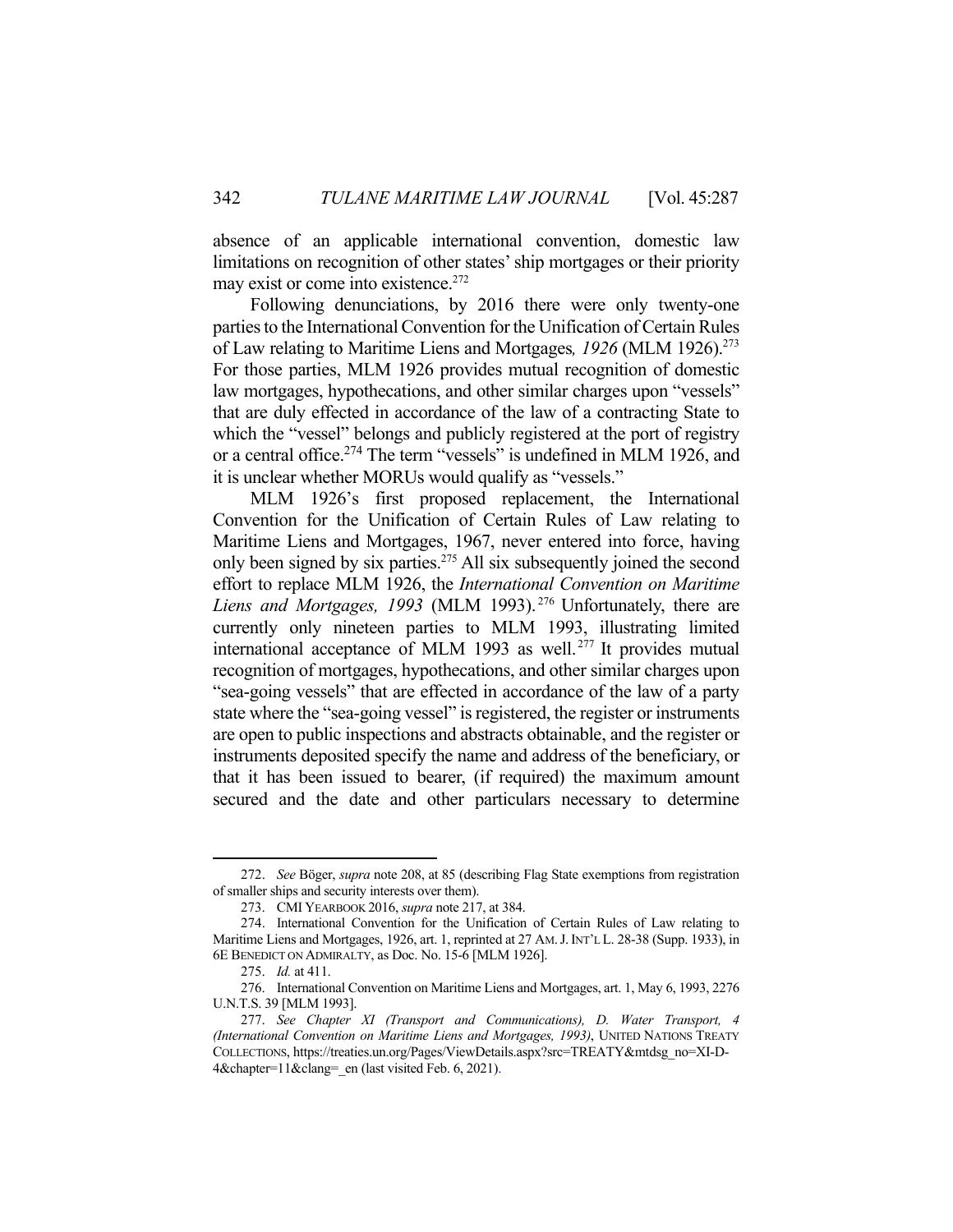ranking.<sup>278</sup> Whether a MORU would be considered a "seagoing vessel" under MLM 1993 is apparently untested.

#### iii. *In rem* Maritime Liens

 Because MORUs are movable maritime assets, stakeholders from Port States and Affected States supplying offshore workers to MORUs will likely assert *in rem* maritime liens against MORUs and their priority over ship mortgages. Although their acceptance is limited and applicability to MORUs questionable, both MLM 1926 and MLM 1993 recognize *in rem* maritime liens and establish a system of priorities for maritime liens and ship mortgages.<sup>279</sup>

 Conversely, stakeholders from Flag States and Producing Coastal States will have a clear interest in obtaining the prompt release of an arrested MORU sitting in a Port State upon posting of a bond against maritime liens. This is discussed in sub-part (c) below.

# iv. Ownership, Security Interests, and Liens for Floating Solar Energy Converters

 In the context of registration of ownership, security interests, and maritime liens, Floating Solar Energy Converters present an interesting legal question peculiar to the technology. Assuming a Floating Solar Raft consists of multiple interlinked, identical Floating Solar Modules, what is the "Unit" for purposes of registration of Floating Solar Energy Converter ownership, security interests, or maritime liens claim? Should registration of ownership, security interests, and assertion of maritime liens on modular Floating Solar Energy Converters be implemented at the Floating Solar Module or the Floating Solar Raft level? Neither approach is entirely satisfactory.

## v. Recognition of Judicial Sales

 UNCITRAL is currently working on a draft instrument (the "Beijing Draft") providing for international recognition of the judicial sale of

 <sup>278.</sup> MLM 1993, *supra* note 276, at art. 1, 5.

 <sup>279.</sup> *See* White, *supra* note 9, at 24 (in relation to O&G MOUs); *see also* MLM 1993, *supra* note 276, at art. 4.1; MLM 1926, *supra* note 274, at art. 2 (enumerating a slightly different list of *in rem* maritime liens against "vessels").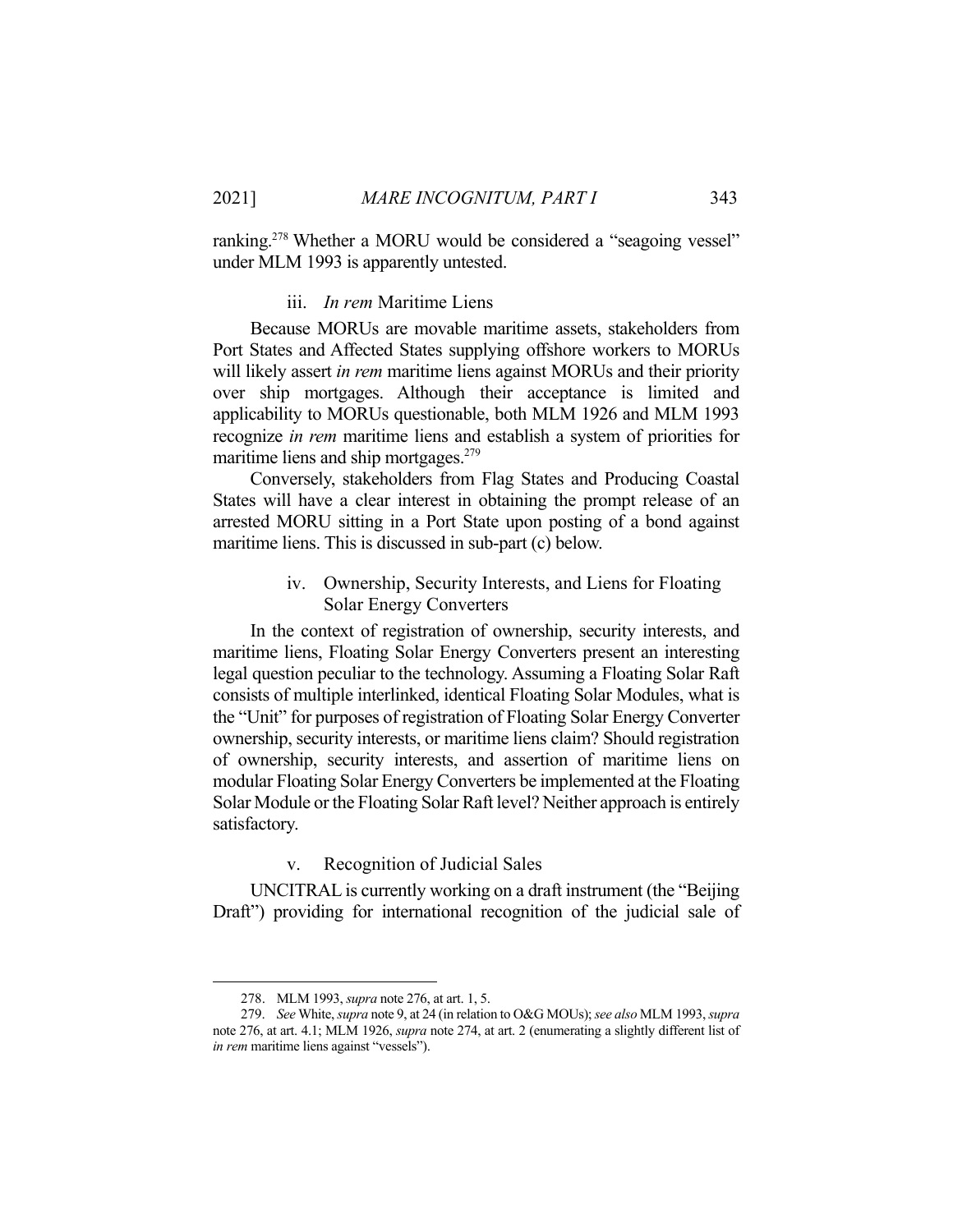ships.<sup>280</sup> As a draft instrument, it has by definition not been accepted by any state. The Beijing Draft would define a "ship" as "any ship or other vessel [capable of being subject of a judicial sale under the law of the State of judicial sale]."281 The initial section of that definition would seem to be broad enough to include MORUs, but the acceptance of the bracketed text would make coverage of MORUs a matter of domestic law, muddying the waters.

## d. Arrests

 Given MORUs' cross-border mobility, a creditor (whether a lender or otherwise) might seek to detain a MORU from leaving port until its claim is satisfied or security for the claim provided. If MORUs are to be subject to the existing maritime practice of vessel arrest, the consent of Flag States to arrest of their MORUs for certain claims following a determination by Coastal or Port State courts<sup>282</sup> would be desirable. Conversely, an agreed mechanism mandating the release of arrested MORUs upon delivery of sufficient security covering such claims (thereby allowing them to return to productive use and earn income to pay the claim) is also desirable. $283$ 

*The International Convention for the Unification of Certain Rules relating to Arrest of Sea-going Ships, 1952* ("Arrest Convention 1952") is widely adopted.<sup>284</sup> It allows for the arrest ships flying the flag of Party States in the jurisdiction of a party state for certain maritime claims, and their release on bail in certain circumstances. 285 It applies to "ships" without defining that term,<sup>286</sup> again begging the question of whether it extends to the arrest of MORUs.

 <sup>280.</sup> *See* U.N. Com. on Int'l Trade Law Working Group VI (Judicial Sale of Ships), Draft Instrument on the Judicial Sale of Ships: Annotated First Revision of the Beijing Draft (Sept. 10, 2019), U.N. Doc. A/CN.9/WG.VI/WP.84, https://undocs.org/en/A/CN.9/WG.VI/WP.84

 <sup>281.</sup> *See id.* at 8.

 <sup>282.</sup> International Convention Relating to the Arrest of Seagoing Ships art. 2, 4, May 10, 1952, 439 U.N.T.S. 193 [hereinafter Arrest Convention 1952]; International Convention on Arrest of Ships art. 2, U.N. Doc. A/CONF.188/L.2 (Mar. 12, 1999) [hereinafter Arrest Convention 1999].

 <sup>283.</sup> Arrest Convention 1952, *supra* note 282, art. 5; Arrest Convention 1999, *supra* note 282, art. 4; *see* White, *supra* note 9, at 24 (in relation to O&G MOUs).

 <sup>284.</sup> CMI YEARBOOK 2016, *supra* note 217, at 397-98.

 <sup>285.</sup> Arrest Convention 1952, *supra* note 282, at art. 2, 5.

 <sup>286.</sup> *Id.*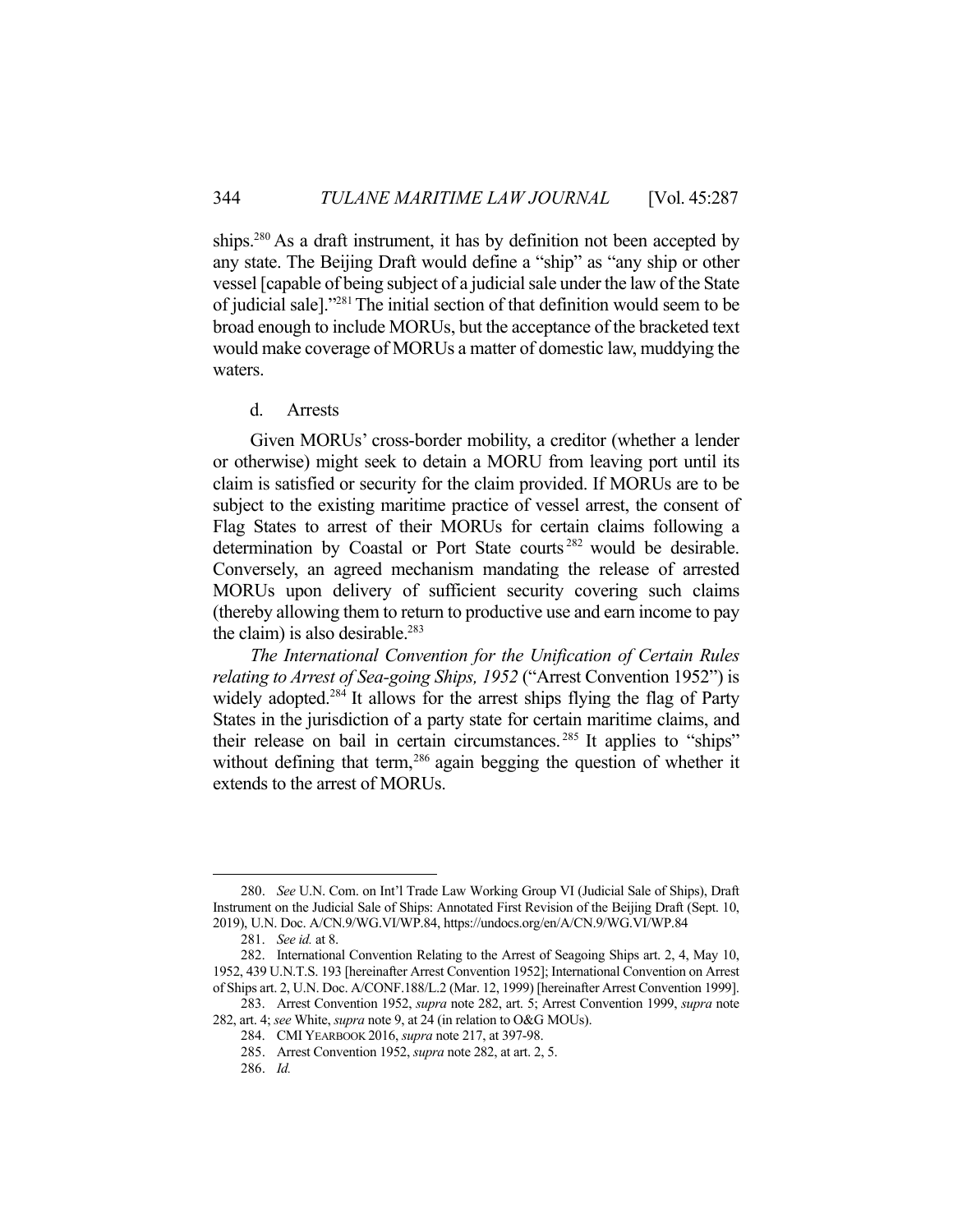<u>.</u>

*The International Convention on Arrests of Ships, 1999* ("Arrest Convention 1999") currently has only twelve parties.<sup>287</sup> It also allows for the arrest of ships for certain maritime claims, and their release on bail, in certain circumstances.<sup>288</sup> It applies to "ships" but leaves the term "ship" undefined, again leaving it uncertain whether that convention would apply to MORUs.<sup>289</sup>

 During their lifetimes, MORUs are likely to visit ports more often than "permanent" production O&G MOUs but considerably less often than MODUs, let alone traditional merchant ships. The arrest of a specific MORU may be impracticable if it is rarely in a port where it can be arrested.<sup>290</sup> However, unlike stand-alone O&G MOUs, MORUs are much more likely to be part of a multi-Unit MORU Array in common ownership. One approach could be to allow the arrest of "sister ship" MORUs with common ownership, as provided under Arrest Convention 1952<sup>291</sup> and Arrest Convention  $1999$ <sup>292</sup> It could be debated whether a right of arrest should be extended to MORUs not in common ownership, but in common operation as part of a single MORU Array.<sup>293</sup>

# e. Collisions and Allisions

 Uncontrolled contact between a MORU and another MORU or a traditional merchant ship might occur when the MORU is in transit (i.e. under tow), properly moored and in normal operation, or is adrift. The *Collision Convention 1910* remains broadly accepted by many nations.<sup>294</sup> It refers to "sea-going vessels" and "vessels of inland navigation," without defining those terms.<sup>295</sup> This again begs the question of whether MORUs

 <sup>287.</sup> *See Chapter XII (Navigation), 8 (International Convention on Arrest of Ships, 1999)*, UNITED NATIONS TREATY COLLECTIONS, https://treaties.un.org/pages/ViewDetails.aspx?src=

TREATY&mtdsg\_no=XII-8&chapter=12&clang=\_en (last visited Feb. 6, 2021).

 <sup>288.</sup> Arrest Convention 1999, *supra* note 282, at art. 2, 4.

 <sup>289.</sup> *See* Arrest Convention 1999, *supra* note 282.

 <sup>290.</sup> *See* White, *supra* note 9, at 24 (in relation to O&G MOUs).

 <sup>291.</sup> Arrest Convention 1952, *supra* note 282, at art. 3(1).

 <sup>292.</sup> Arrest Convention 1999, *supra* note 282, at art. 3(2), 3(3).

 <sup>293.</sup> If MORUs were owned by different owners but chartered by a common MORU Array developer/operator, query whether each MORU should be subject to arrest for claims against the common developer/operator. *See id.*; Arrest Convention 1952, *supra* note 282, at art. 3(2).

 <sup>294.</sup> *See* CMI YEARBOOK 2016, *supra* note 217, at 368-70.

 <sup>295.</sup> *See* Collision Convention, *supra* note 211, at art. 1 ("Where a collision occurs between sea-going vessels or between sea-going vessels and vessels of inland navigation . . . ."); Severance & Sandgren, *supra* note 9, at 17.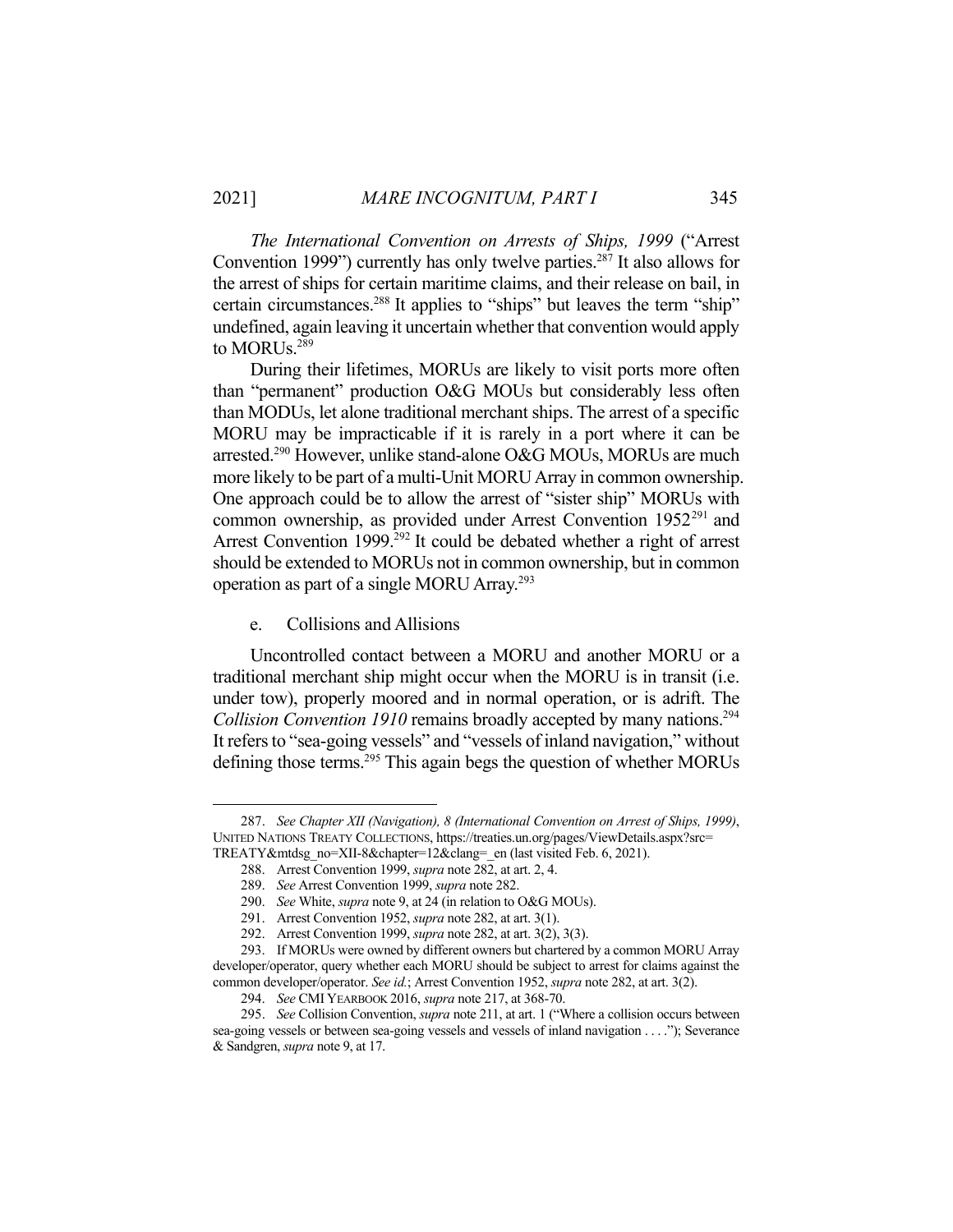are "seagoing vessels" for purposes of *Collision Convention 1910*, whether in transit, moored, or adrift.

*The International Convention for the Unification of Certain Rules Relating to Civil Jurisdiction in Matters of Collision* (May 10, 1952) also has been adopted by a large number of countries.<sup>296</sup> It gives a collisionaction plaintiff a choice of forum of the place of the defendant's habitual residence or business, the place of the collision, or a place at which the ship or a "sister ship" may be arrested.<sup>297</sup> Under its own terms it applies only to "seagoing vessels," without defining that term. This begs the question whether MORUs are "seagoing vessels" for purposes of the convention.

One of the most important and widely adopted<sup>298</sup> regulatory maritime conventions,299 COLREG 1972, interprets "vessel" broadly: "the word 'vessel' includes every description of water craft, including nondisplacement craft and seaplanes, used or capable of being used as a means of transportation on water."300 Under Rule 1(a), COLREG 1972 applies to all seagoing vessels, but there are various defined $301$  subcategories of "vessel" (e.g. "vessel not under command," "vessel restricted in her ability to manoeuvre," and "vessel constrained by her draught") that are subject to special provisions and are particularly relevant to MORUs. Conversely, there are other defined<sup>302</sup> subcategories of "vessel" (e.g. "power-driven") vessel," "sailing vessel," "vessel engaged in fishing," "vessel engaged in laying, servicing or picking up a navigation mark, submarine cable or pipeline") subject to special provisions, which would not apply to MORUs. As a consequence, some elements of COLREG 1972 likely apply to MORUs while others clearly do not.<sup>303</sup>

 <sup>296.</sup> *See* CMI YEARBOOK 2016, *supra* note 217, at 387-89.

 <sup>297.</sup> White, *supra* note 9, at 24.

 <sup>298.</sup> STATUS OF TREATIES, *supra* note 217 (161 parties to COLREG 1972).

 <sup>299.</sup> *See* Gauci, *supra* note 9, at 479.

 <sup>300.</sup> COLREG 1972, *supra* note 212, art. 3(a).

 <sup>301.</sup> *Id.* 

 <sup>302.</sup> *Id.* 

 <sup>303.</sup> *See, e.g.*, COLREG 1972, *supra* note 212, Rule 10(k)-(l) (concerning vessels restricted in their ability to maneuver in traffic separation schemes), Rule 27 (concerning vessels not under command or restricted in their ability to maneuver), Rule 28 (concerning vessels constrained by their draught), Rule 35(c) (concerning sounds to be signaled in restricted visibility by vessels not under command, vessels restricted in their ability to maneuver, vessels constrained by their draught). *Compare id.*, Rule 3(e) (describing circumstances of less than full compliance by "vessels of special construction or purpose").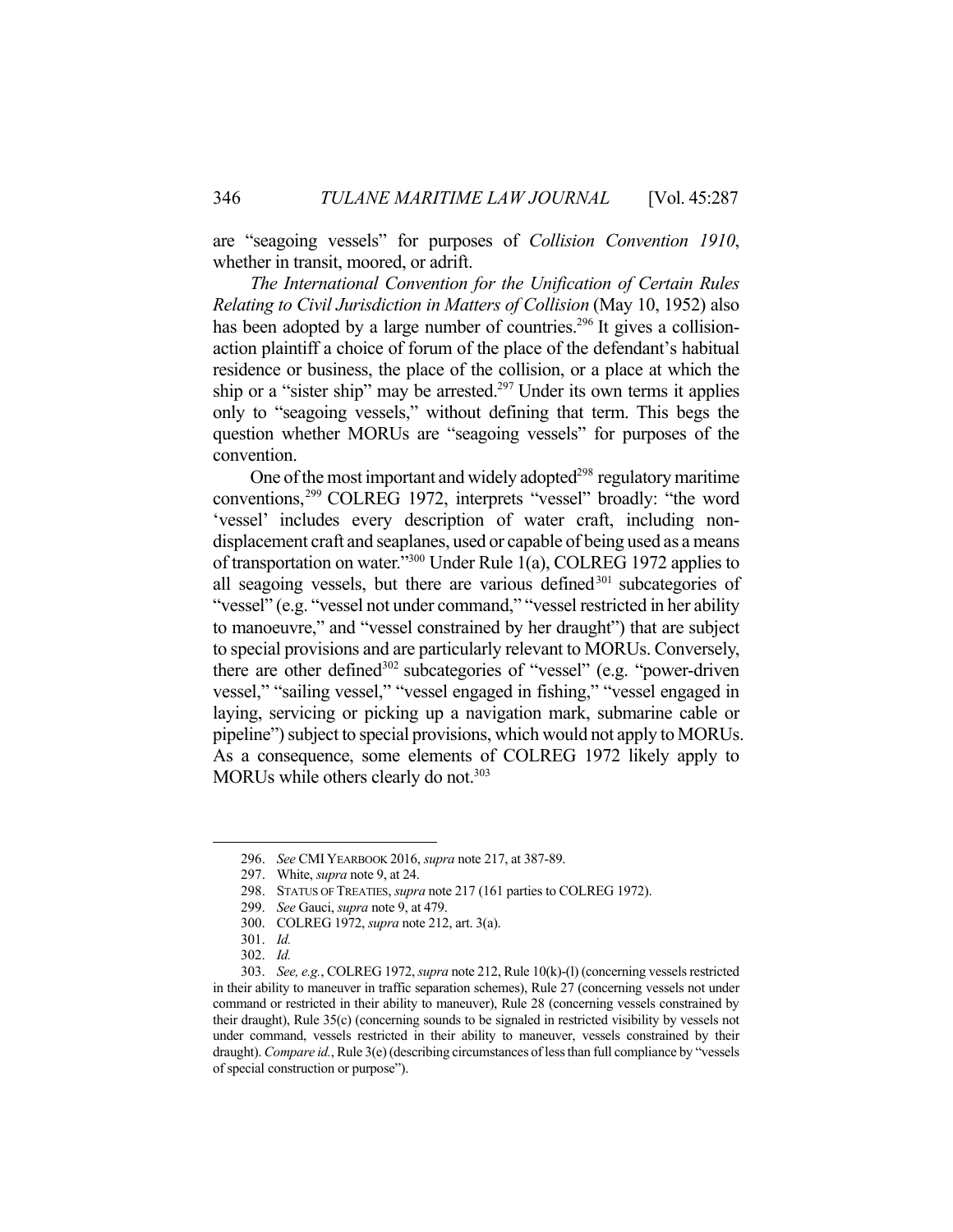# f. Safety at Sea

SOLAS applies to ships entitled to fly the flag of member states.<sup>304</sup> The term "ship" is not defined under SOLAS,<sup>305</sup> leaving it to the relevant states to determine what is a "ship." However, unless expressly stated otherwise, the provisions of SOLAS do not apply to ships not on "international voyages," which might exclude MORUs towed to offshore sites and moored indefinitely<sup>306</sup> or be subject to a Flag State exemption to the extent that such MORUs are not regularly engaged in "international voyages." 307 Further, unless expressly stated otherwise, ships without mechanical propulsion are excluded from the application of SOLAS.<sup>308</sup> This would seem to exclude or exempt MORUs from most, if not all, of SOLAS.

 However, Chapter V (Safety of Navigation) applies to all ships (including non-propelled vessels) on any voyage (international or not) unless otherwise provided in that chapter<sup>309</sup> or granted a Flag State exemption. This implies a number of obligations that include informing other ships of severe weather, icebergs, or other dangers, 310 and responding to distress messages (to the extent able). 311 The question remains: how and to what extent SOLAS Chapter V would (or could) be applied to non-propelled manned, and unmanned, MORUs?

 Likewise, Chapter IX of SOLAS, implementing the International Safety Management Code (the "ISM Code"), is limited in scope to passenger ships, oil tankers, chemical tankers, gas carriers, bulk carriers, various high-speed crafts, cargo ships, and mobile offshore *drilling* units. 312 The ISM Code itself does not define the term "vessel," but strongly urges parties to implement the ISM Code, giving priority to vessels that were passenger ships, tankers, gas carriers, bulk carriers, and mobile offshore *drilling* units that are flying an adopting party's flag.<sup>313</sup>

 <sup>304.</sup> SOLAS, *supra* note 215, at art. 1.

 <sup>305.</sup> *See* Severance & Sandgren, *supra* note 9, at 16.

 <sup>306.</sup> *See* SOLAS, *supra* note 215, annex, ch. I, pt. A, reg. 5(a).

 <sup>307.</sup> *See id.* at ch. I, reg. 1(a).

 <sup>308.</sup> *See id.* at ch. I, reg. 3(a)(iii).

 <sup>309.</sup> *See id.* at annex, ch. V, reg. 1.

 <sup>310.</sup> *See id.* at ch. V, reg. 2, 3.

 <sup>311.</sup> *See id.* ch. V, reg. 10.

 <sup>312.</sup> *See id.* at annex, ch. IX, reg. 2(1) and 3(1).

 <sup>313.</sup> *See* Int'l Mar. Org. [IMO], A. 741(18), *International Management Code for the Safe Operation of Ships and for Pollution Prevention* (Nov. 4, 1993); Severance & Sandgren, *supra* note 9, at 19.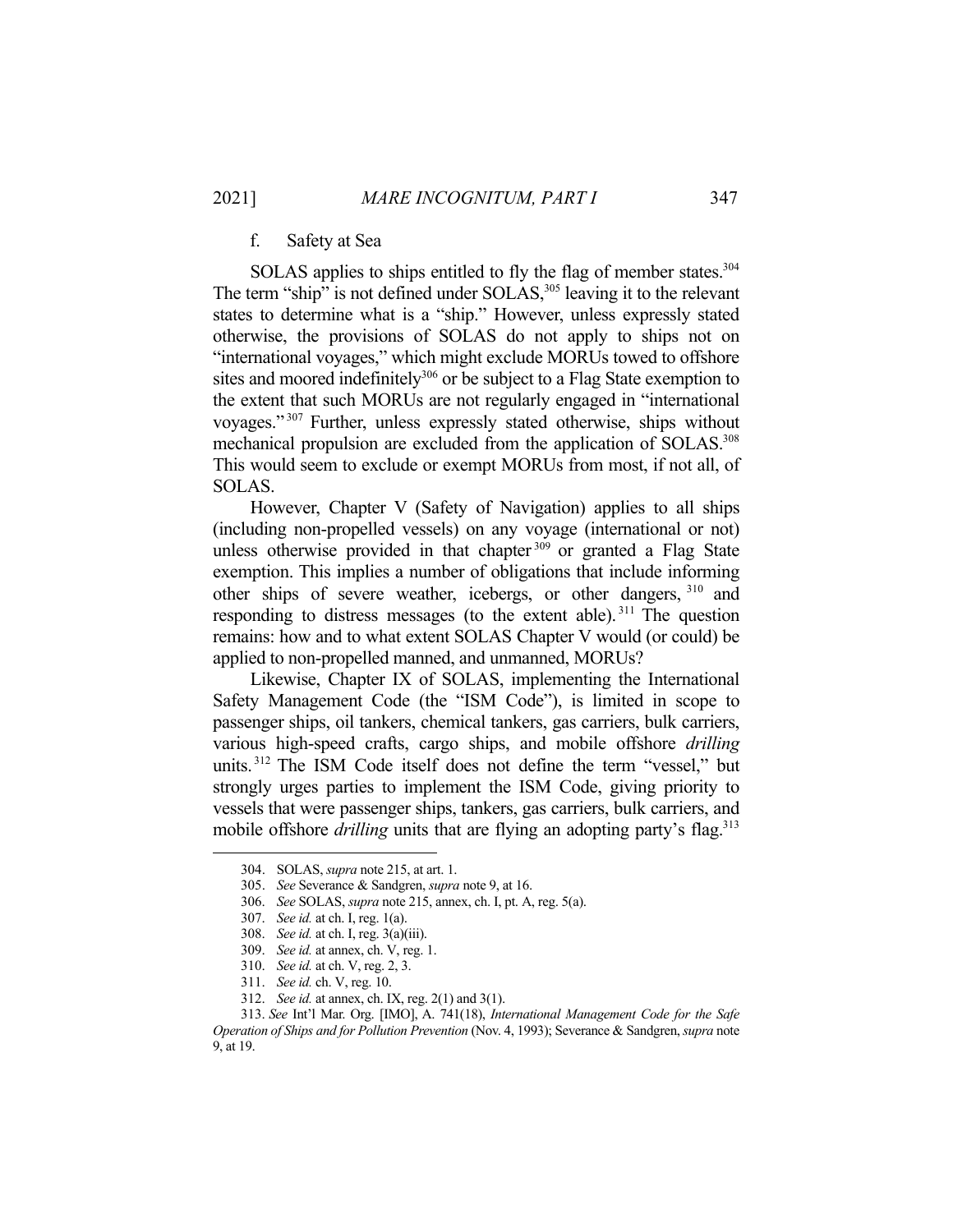Similarly, the adoption in 1979 of the MODU Code, $314$  and subsequent amendments on the application of LL 1966 and SOLAS to mobile offshore *drilling* units,<sup>315</sup> are not applicable to MORUs.<sup>316</sup> However, the existence of the MODU Code begs the question of whether and to what extent LL 1966 and SOLAS should be extended to MORUs.

 Similarly, the International Ship and Port Facility Security Code (ISPS Code)<sup>317</sup> forming part of Chapter XI-2 of SOLAS includes MODUs within the meaning of the term "ship," but does not mention MORUs.<sup>318</sup> Query whether ISPS Code coverage should not be explicitly extended to MORUs.

# g. End of Life Issues: Salvage, Wreck Removal, and Decommissioning

 Much like O&G MOUs, a major MORU incident might require salvage skills.<sup>319</sup> However, O&G MOUs have traditionally been excluded from the class of recognized subjects of salvage.<sup>320</sup> This practice was continued in the widely accepted<sup>321</sup> International Convention on Salvage, 1989 (Salvage Convention 1989). 322 Its broad definition of "vessel" extends to any "craft, or structure capable of navigation" which arguably would include MORUs (if it covers any other non-propelled vessels).<sup>323</sup> Salvage Convention 1989 expressly excludes its application to "fixed or floating platforms or to [MODUs] when such platforms or units are on location engaged in the exploration, exploitation, or production of sea-bed

<u>.</u>

 <sup>314.</sup> Int'l Mar. Org. [IMO], A. 1023(26), *Code for the Construction and Equipment of Mobile Offshore Drilling Units* (Dec. 2, 2009) [MODU Code 2009].

 <sup>315.</sup> *See* White, *supra* note 9, at 22.

 <sup>316.</sup> *See* MODU Code 2009, *supra* note 314, at §§ 1.2.1, 1.3.40.

 <sup>317.</sup> Int'l Mar. Org. [IMO], *Resolutions of the Conference of Contracting Governments to the International Convention for the Safety of Life at Sea 1974*, (Dec. 12, 2002), https://www. classnk.or.jp/hp/pdf/activities/statutory/isps/IMO/SOLAS-CONF.5-32.pdf [hereinafter ISPS Code].

 <sup>318.</sup> *See id.* at art. 2.2.

 <sup>319.</sup> White, *supra* note 9, at 25; *See* OFFSHOREWIND.BIZ, *supra* note 168 (outlining salvage of a sunk Hybrid FWT/FTEC); Foster, *supra* note 184 (near loss of FWT hull).

 <sup>320.</sup> White, *supra* note 9, at 25.

 <sup>321.</sup> STATUS OF TREATIES, *supra* note 217, at 476.

 <sup>322.</sup> International Convention on Salvage, 1989, (Apr. 28, 1989), 1953 U.N.T.S. 165 [hereinafter Salvage Convention 1989].

 <sup>323.</sup> *Id.* at art. 1(c).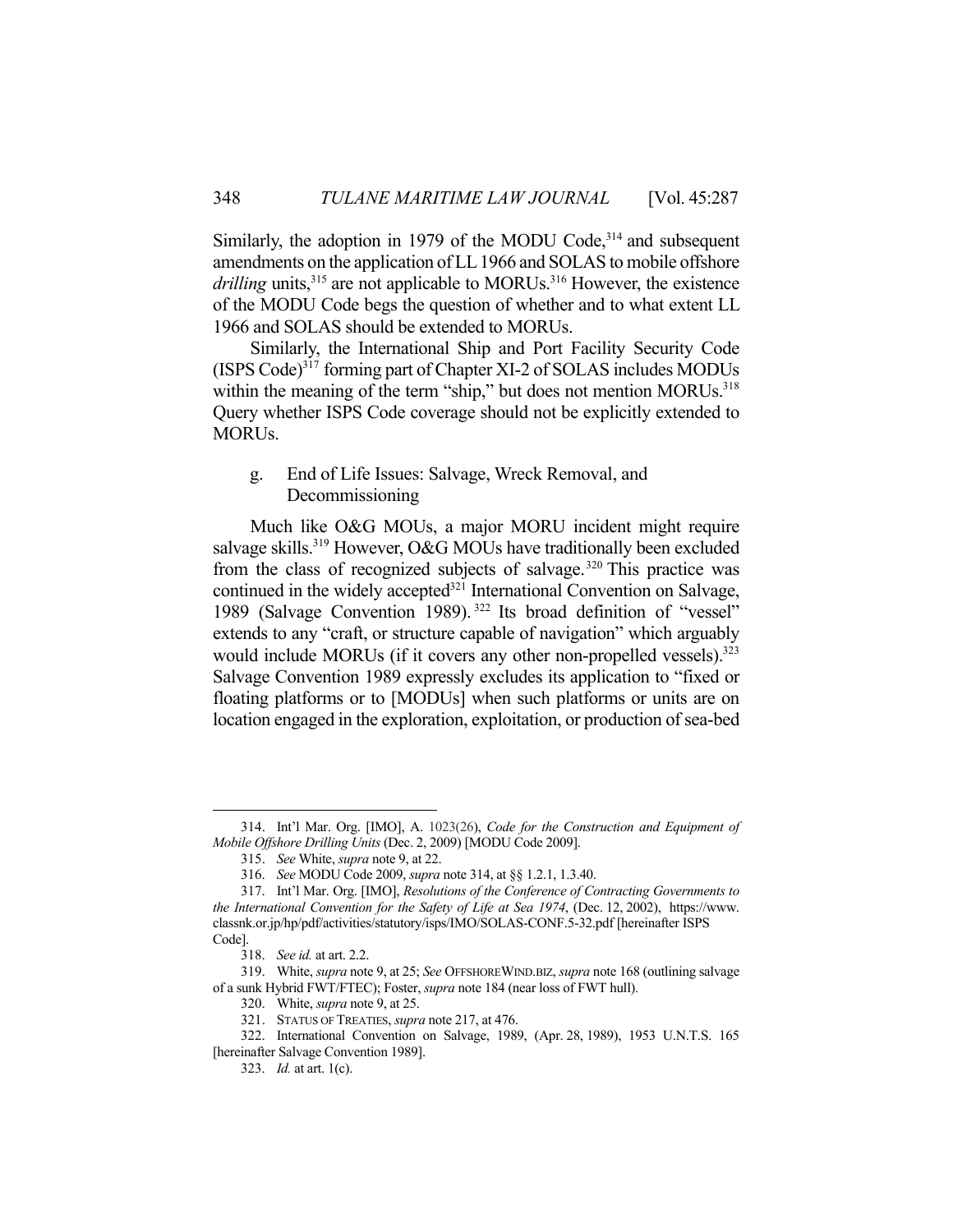mineral resources,"<sup>324</sup> but the exclusion would not cover MORUs as they are not "engaged in the exploration, exploitation, or production of sea-bed mineral resources." Unlike O&G MOUs on location, it would seem that *Salvage Convention 1989* would apply to MORUs.

Several MORUs were recently decommissioned.<sup>325</sup> Removal of disused or abandoned MORUs could become a problem with time,<sup>326</sup> becoming navigation or environmental hazards.<sup>327</sup> Given that MORUs are easily towed across boundaries, international rules governing abandonment and decommissioning of MORUs are warranted.

 As of 2019, there were fifty-five parties 328 to the *Nairobi International Convention on the Removal of Wrecks, 2007* ("Wreck Removal Convention").<sup>329</sup> The Wreck Removal Convention's definition of "ship" includes any "floating platform, except when such platforms are on location engaged in the exploration, exploitation, or production of seabed mineral resources."330 Given that MORUs are not "engaged in the exploration, exploitation, or production of sea-bed mineral resources," it seems that the Wreck Removal Convention also applies to MORUs, whether in transit or operation.

 As of 2019, the Hong Kong International Convention for the Safe and Environmentally Sound Recycling of Ships, 2009 (Hong Kong

 <sup>324.</sup> *Id.* at art. 3; White, *supra* note 9, at 25; Violeta S. Radovich, *Offshore Activity-New Regulations,* CMI YEARBOOK 2013, COMITÉ MAR. INT'L 539, 546 (2013), https://comitemaritime. org/publications-documents/cmi-yearbook/.

 <sup>325.</sup> *See Principle Power Announces the Successful Completion of Its Windfloat 1 Pilot*, PRINCIPLE POWER (Sept. 28, 2016), http://www.principlepowerinc.com/en/news-press/pressarchive/2016/09/28/principle-power-announces-the-successful-completion-of-its-windfloat-1 pilot; *OceanTec Wave Energy Device Decommissioning*, COREMARINE (June 25, 2019), https:// www.core-marine.com/news/2019/6/25/oceantec-wave-energy-device-decommissioning; Nadja Skopljak, *7 MW Fukushima Turbine Starts Final Voyage*, OFFSHOREWIND.BIZ (June 24, 2020), https://www.offshorewind.biz/2020/06/24/7-mw-fukushima-turbine-starts-final-voyage/.

 <sup>326.</sup> *See* UNCLOS, *supra* note 14, at art. 194.3(a), 210, 216; White, *supra* note 9, at 26 (in relation to O&G MOUs); Emma Davie, *Idle Turbine to Stay Put This Winter, No Word on Who Will Pay to Retrieve It*, CBC NEWS (Dec. 13, 2018), https://www.cbc.ca/news/canada/nova-scotia/ minas-passage-idle-turbine-to-stay-put-this-winter-1.4943339 (describing a fixed-bottom tidal turbine abandoned in Canada following developer bankruptcy).

 <sup>327.</sup> *See* White, *supra* note 9, at 26 (in relation to O&G MOUs).

 <sup>328.</sup> STATUS OF TREATIES, *supra* note 217, at 532.

 <sup>329.</sup> Int'l Mar. Org. [IMO], IMO No. 55565, *Nairobi International Convention on the Removal of Wrecks* (May 23, 2007), http://folk.uio.no/erikro/WWW/Wreck%20Removal%20 Convention.pdf [hereinafter Wreck Removal Convention].

 <sup>330.</sup> *Id.* at art. 1.2.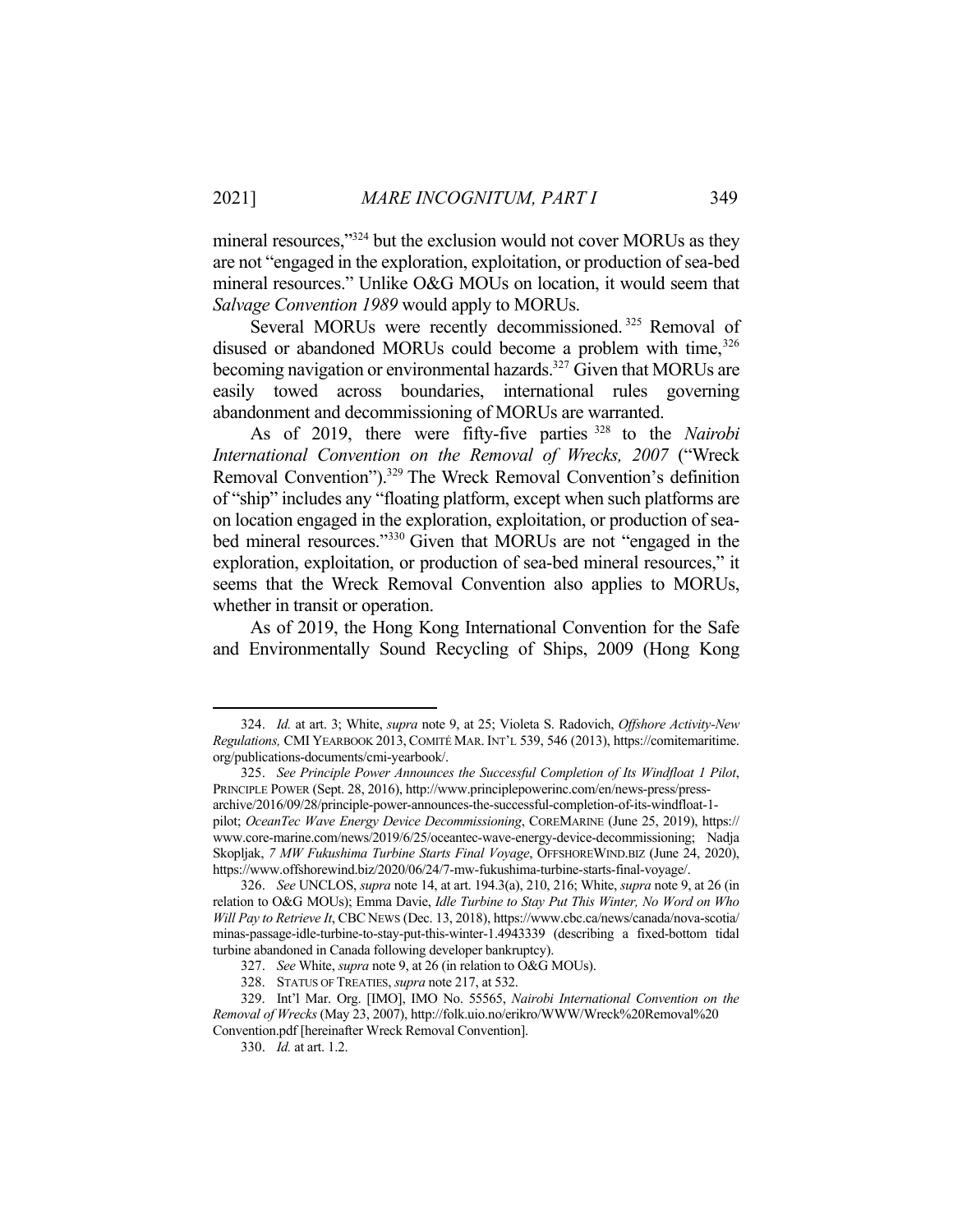Convention)331 had only been accepted by fifteen parties, had not entered into force, and cannot yet be considered generally accepted.332 The Hong Kong Convention term "ship" means "a vessel of any type whatsoever operating or having operated in the marine environment and includes submersibles, floating craft, floating platforms, self-elevating platforms, ..., including a vessel stripped of equipment or being towed."333 It would seem that the Hong Kong Convention, if it enters into force, would also apply to MORUs above 500 GWT, provided their operational life was not spent exclusively in their Flag State's waters.334

### h. Limitations of Liability and Financial Responsibility

 Traditional ship owners have long had the ability to limit their liability.335 Underpinning the modern understanding of this limitation of liability has been a compromise: shipowners had to accept that their liability would be calculated on a pre-casualty tonnage basis, and in exchange received a limit of liability which has become "virtually unbreakable."<sup>336</sup> This has allowed insurers and P&I clubs to provide commercially workable and affordable insurance and indemnity protection on the basis of a known maximum risk.<sup>337</sup> Indeed, it would make little sense to not provide for a limitation of liability for MORUs: unlimited liability for an owner/operator whose only asset is the MORU destroyed by the casualty would be a hollow victory, and unlimited liability would likely make the MORU un-bankable to the extent that financiers require the asset to be fully insured against these liabilities on a commercially reasonable basis.<sup>338</sup> It would seem that MORU Flag States and Producing Coastal States would likely seek recognition of ship-like limitations of liability for their flagged MORUs by Port States and Affected States, in part to facilitate the availability of commercially

 <sup>331.</sup> Int'l Mar. Org. [IMO], *Hong Kong International Convention for the Safe and Environmentally Sound Recycling of Ships* (May 15, 2009), https://ec.europa.eu/environment/ waste/ships/pdf/Convention.pdf [hereinafter Hong Kong Convention].

 <sup>332.</sup> STATUS OF TREATIES, *supra* note 217, at 536, 539.

 <sup>333.</sup> Hong Kong Convention, *supra* note 331, at art. 2.7.

 <sup>334.</sup> *See id.* at art. 3.3.

 <sup>335.</sup> Rares, *supra* note 3, at 357.

 <sup>336.</sup> *See id.* at 357.

 <sup>337.</sup> *See id.*

 <sup>338.</sup> *See id.*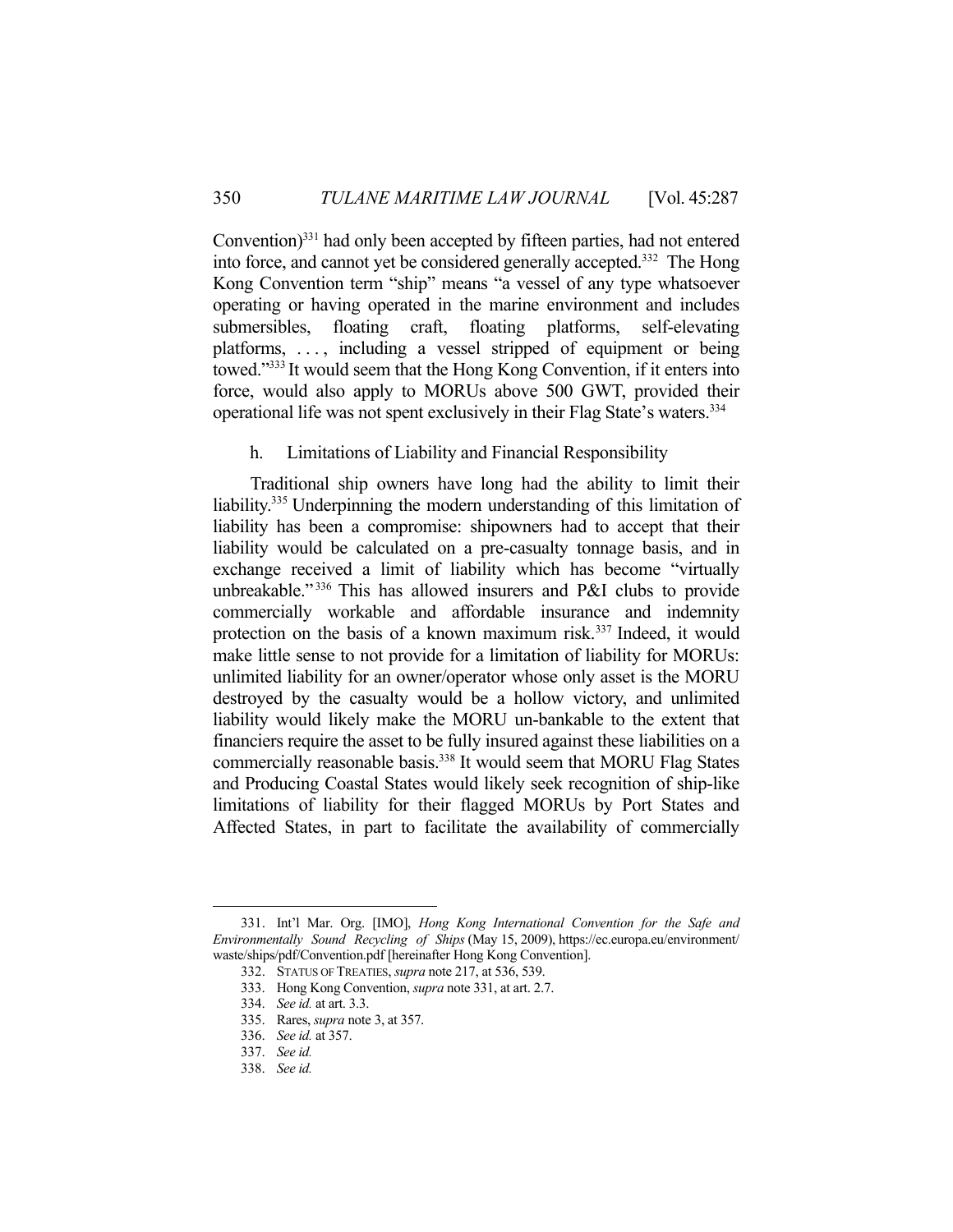workable and affordable insurance and indemnity protection for their MORUs (and, indirectly, MORU bankability).<sup>339</sup>

 The modern law of limitations of liability is set out in the *1976 Convention on Limitation of Liability for Maritime Claims* (LLMC 1976), $340$  as amended by the 1996 Protocol and the 2012 amendment thereto. LLMC 1976 expanded the definition of "shipowner," and, by doing so, the parties, which can limit their liability, to include charterers, managers, and operators of a seagoing ship.<sup>341</sup> Following a number of denunciations, as of 2021 there were fifty-six parties to LLMC 1976 and sixty-one parties to the 1996 Protocol.<sup>342</sup> LLMC 1976 expressly excludes "floating platforms constructed for the purpose of exploring or exploiting the natural resources of the sea-bed or the subsoil thereof" (e.g., O&G MOUs) from its application. 343 Unfortunately, the exclusion of O&G MOUs from application of LLMC 1976 only begs the question of whether that Convention would (or should) apply to MORUs, which were almost *res nulla* when those documents were drafted (but were not when the 2012 amendment entered into force).<sup>344</sup> One might argue that, in light of the uncertainty and importance of insurability to commercial MORU deployment across borders, explicit international agreement to limit the liability of MORU owners, charterers, managers, and operators is needed.

 As with ownership, security interests, and maritime liens, modular Floating Solar Energy Converters again present an interesting legal question: What would be the proper "Unit" for purposes of determining any Floating Solar Energy Convert limitations of liability? Should it be determined at a Floating Solar Module or Floating Solar Raft level? Again, neither approach is entirely satisfactory.

i. Environmental Conventions

 Under UNCLOS, a Producing Coastal State is generally entitled to regulate under its own domestic law the environmental impact of, and

 <sup>339.</sup> *See id.*

 <sup>340.</sup> International Convention on Limitations of Liability for Maritime Claims (Nov. 19, 1976) *reprinted in* 8 J. MAR. L. & COM. 533 (1976) [hereinafter LLMC 1976]; Richard Shaw, *Offshore Craft and Structures*, CMI YEARBOOK 1998 145, 158 (1998) (noting the same *in re* O&G MOUs in 1998).

 <sup>341.</sup> LLMC, *supra* note 340, at art. 1(2).

 <sup>342.</sup> *See* STATUS OF TREATIES, *supra* note 217, at 381, 394.

 <sup>343.</sup> White, *supra* note 9, at 25; *see* LLMC, *supra* note 340, at art. 15.5(b).

 <sup>344.</sup> *Id.*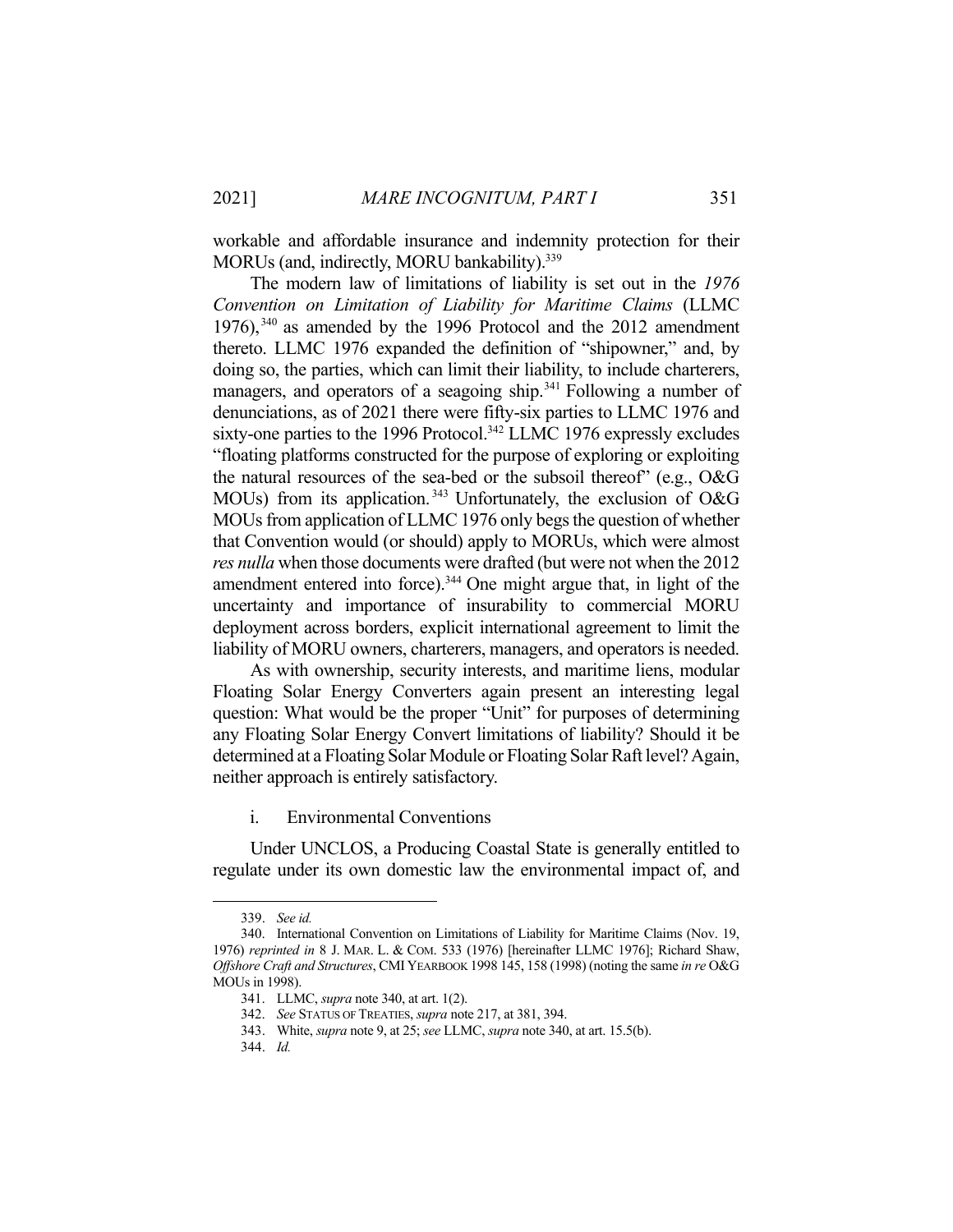environmental damages originating from, any MORU licensed to operate in that state's waters.345 However, environmental damage originating from MORUs also could occur in the waters of a non-producing coastal state. From the 1970s, the general approach to offshore pollution damage has been one of strict liability for the vessel owner (and, under LLMC 1976, a charterer, manager, or operator), with direct action against his insurer, but (as mentioned above) a finite limit of liability calculation by reference to tonnage of the vessel and the availability of insurance for such liabilities.<sup>346</sup>

Although MORUs do not carry petroleum in bulk as cargo,  $347$  almost all will hold some amount of petroleum products, whether lubricants,  $348$ oil in transformers, or, in manned MORUs, bunker oil for diesel generators. The International Convention on Civil Liability for Bunker Oil<sup>349</sup> (the "Bunker Oil Convention") defines "bunker oil" as "any hydrocarbon mineral oil, including lubricating oil, used or intended to be used for the operation or propulsion of the ship, and any residues of such oil"350 and defines a "ship" as "any seagoing vessel and seaborn craft, of any type whatsoever."<sup>351</sup> MORUs would seem to fall within the meaning of "seaborn craft," if not "seagoing vessel" and therefore potentially within the scope of the Bunker Oil Convention. The Bunker Oil Convention imposes strict liability<sup>352</sup> on the "shipowner" (including registered owners, bareboat charterers, managers, and operators of the ship<sup>353</sup>) for pollution damage caused by any bunker oil on board or originating from the ship. The Bunker Oil Convention does not have its own limitations of liability, but Art. 6 refers to limitations of liability "under any applicable national

<u>.</u>

 <sup>345.</sup> *See* UNCLOS, *supra* note 14, at art. 193, 208, 209, 214. Query whether art. 211 should also be included in this list in relation to MORUs.

 <sup>346.</sup> Shaw, *supra* note 340, at 157 (noting the same *in re* O&G MOUs in 1998).

 <sup>347.</sup> *See* International Convention on Civil Liability for Oil Pollution Damage (Nov. 29, 1969) *reprinted in* 1 J.MAR.L.&COM. 373 (1969); International Convention on the Establishment of an International Fund for Compensation for Oil Pollution Damage, Dec. 18, 1971, 110 U.N.T.S. 57, *reprinted in* 3 J. MAR. L. & COM. 624 (1971).

 <sup>348.</sup> *See* OFFSHOREWIND.BIZ, *supra* note 168 (highlighting governmental concern in relation to potential spillage of lubricating oils from a sunk Hybrid FWT/FTEC).

 <sup>349.</sup> International Convention on Civil Liability for Bunker Oil Pollution Damage, Mar. 27, 2001, 40 I.L.M. 1493 (entered into force Nov. 21, 2008) [hereinafter Bunker Oil Convention].

 <sup>350.</sup> *Id.* at art. 1(5).

 <sup>351.</sup> *Id.* at art. 1(1).

 <sup>352.</sup> *See id.* art. 3(1); *but see id.* at art. 3(3)-(5) (providing various defences and rights of recourse against other parties at fault).

 <sup>353.</sup> *Id.* at art. 1(3).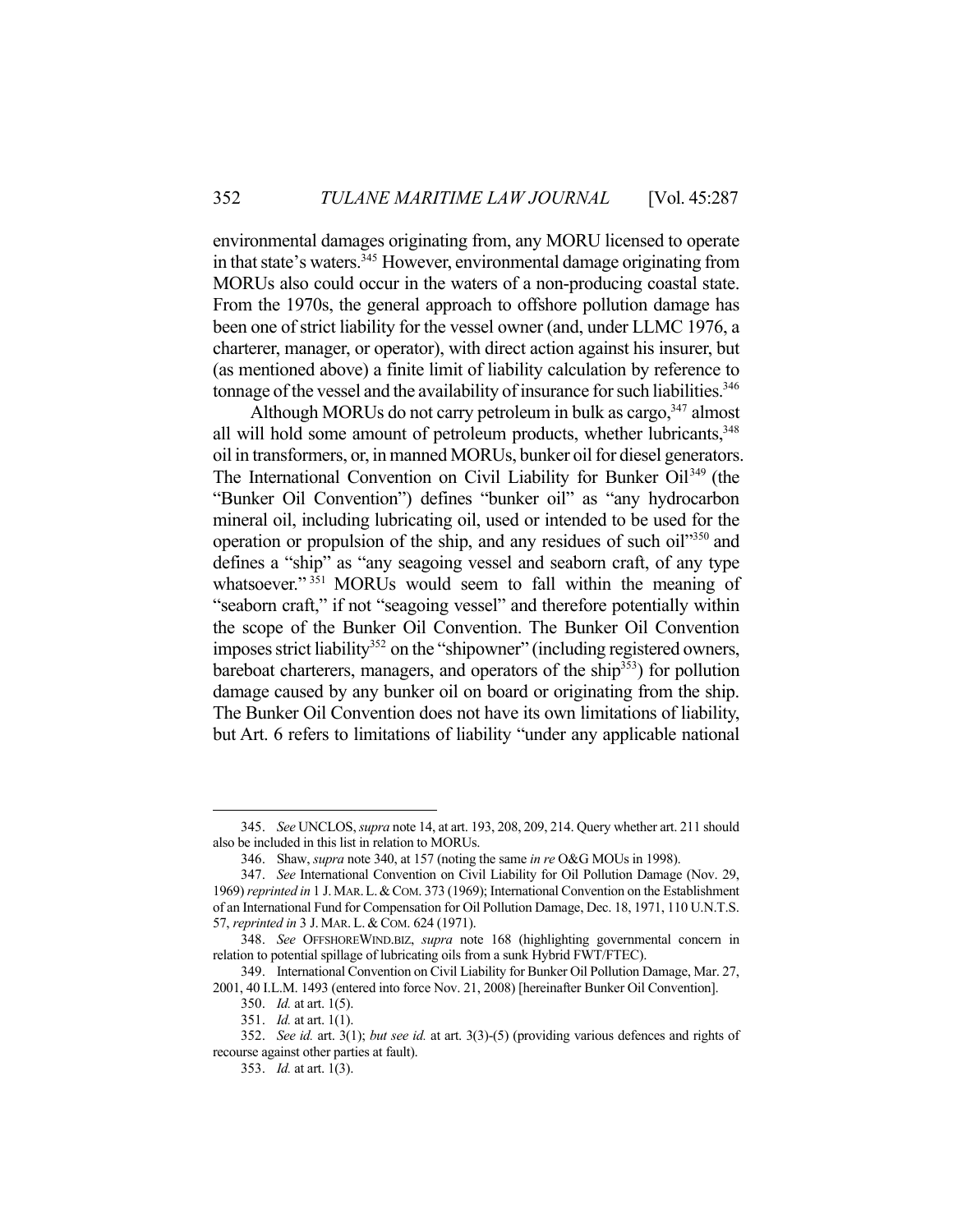or international regime, such as the [LLMC 1976, as amended]."354 Given that the Bunker Oil Convention likely applies to many MORUs, but the application of LLMC 1976 to those MORUs is at least questionable,<sup>355</sup> it is possible that MORUs are subject to unlimited strict liability under the Bunker Oil Convention, 356 which would seem to be contrary to that Convention's preamble, which links shipowner strict liability to appropriate limitations of liability.357 In that context, explicit international agreement on limitations of liability for bunker oil pollution originating from MORUs seems warranted.

Non-petroleum hazardous materials might also be present, 358 including chemicals used to produce and store energy in some FOTEC and FESS concepts. Reasonable limitations of liability for environmental damage proportionate to the volumes of the chemicals carried might be warranted. Although not yet in force, the *International Convention on Liability and Compensation for Damage in Connection with the Carriage of Hazardous and Noxious Substances by Sea 1996* and the 2010 Protocol thereto defines "ship" as "any seagoing vessel and seaborne craft, of any type whatsoever."359 Such a broad definition would include MORUs once the convention enters into force, but the definition of "hazardous and noxious substances" is limited to a specified list of materials "carried on board ship *as cargo* [emphasis added]."360 This cargo limitation would seem to exclude the chemicals used in, e.g., FOTECs to convert thermal differences into electrical power. Although some future FESS concepts converting electrical power into chemical potential energy might create, store, and export covered chemicals, query whether those substances

 <sup>354.</sup> *See id.* at art. 6; Konstaninos Bachxevanis, *Bunker Pollution Convention 2001*, REED SMITH LLP 2, 15 (2009), https://www.reedsmith.com/-/media/files/perspectives/2009/09/thebunker-pollution-convention-2001/files/the-bunker-pollution-convention-2001/fileattachment/ the-bunker-pollution-convention-2001--k-bachxevani.pdf; *but see* Patrick Griggs, *International Convention on Civil Liability for Bunker Oil Pollution Damage*, BRIT. MAR. L. ASSOC. (2001), https://www.bmla.org.uk/documents/imo-bunker-convention.htm (describing possible limitations of this approach).

 <sup>355.</sup> *See* para 0 *infra*.

 <sup>356.</sup> *See* BACHXEVANIS, *supra* note 354, at 2.

 <sup>357.</sup> *See id.* at 2, 3.2, 3; LLMC 1976, *supra* note 340, at art. 15(5).

 <sup>358.</sup> *See* Shaw, *supra* note 340, at 160 (noting in section 8.9-8.11 the same *in re* O&G MOUs in 1998).

 <sup>359.</sup> International Convention on Liability and Compensation for Damage in Connection with the Carriage of Hazardous and Noxious Substances by Sea 1996, 35 I.L.M. 1415, *superseded* by the 2010 Protocol art. 1(1) [hereinafter HNS Convention].

 <sup>360.</sup> *See id.* at art. 1(5)(a).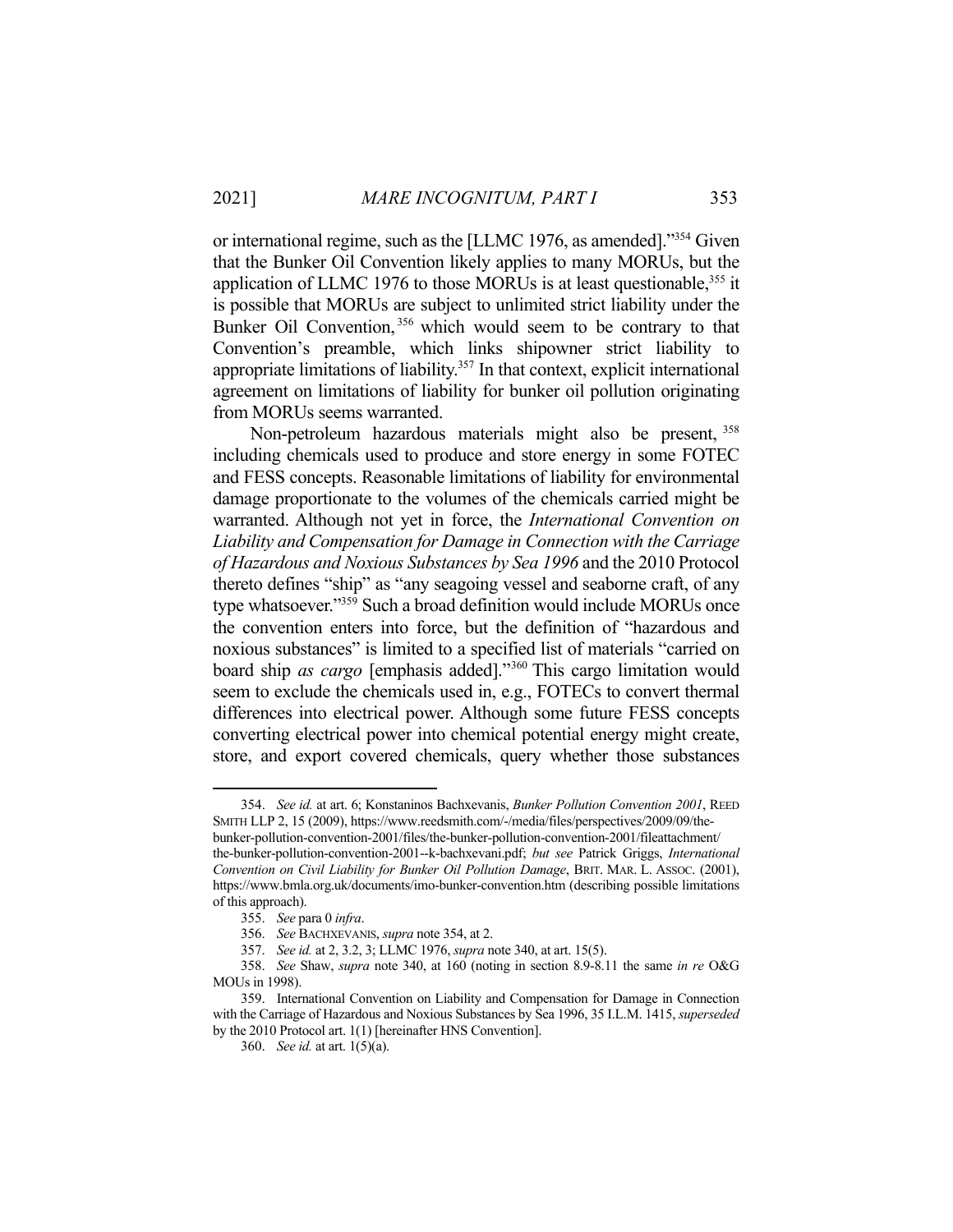would be considered a stationary FESS's *cargo* (as opposed to a FESS's *product* to be exported via pipeline or transport vessel).

 It would appear that, with the possible exception of bunker oil leaks, there is no legal regime in force to impose on the owner, charterer, manager, or operator of a MORU liability for environmental damages incurred by a non-producing coastal Affected State.<sup>361</sup> If a strict liability regime with direct action against insurers for pollution damages were to be imposed on MORUs, query whether LLMC 1976 would provide adequate comfort to insurers. In the context of O&G MOUs, insurers have previously expressed a reluctance to offer cover with direct action by claimants without some realistic limitation of liability for damages.<sup>362</sup> Although it might be argued that a ship-like, tonnage-based limitation of liability is inappropriate for O&G MOUs,  $363$  such a limitation might very well be a feasible and appropriate measure in relation to MORUs (given the different risk profiles of the two classes of Units), and a prerequisite for financiers looking to fully insure the asset against this risk on a commercially acceptable basis.<sup>364</sup>

j. Criminal Jurisdiction

 UNCLOS limits coastal state criminal jurisdiction on a foreign "ship" transiting the coastal state's territorial sea to certain categories.<sup>365</sup> However, while the bulk of criminal jurisdiction would generally be left to the Flag State,<sup>366</sup> the positioning of MORUs (as with O&G MOUs) for long

 <sup>361.</sup> *See* Shaw, *supra* note 340, at 157 (noting the same *in re* O&G MOUs in 1998); Rares, *supra* note 3, at 352 (noting the same). *Compare* Shaw, *supra* note 17, at 305 (questioning the legal basis for such transboundary claims filed in U.S. Federal Courts in relation to the Deepwater Horizon incident); *see also* Radovich, *supra* note 324, at 539 (describing the Protocol for the Protection of the Mediterranean Sea against Pollution from the Exploration and Exploitation of the Continental Shelf and the Seabed and its Subsoil, the first international legal instrument devoted entirely to O&G MOUs, which did not itself establish cross-border liability, but required state parties to impose liability for pollution emanating from covered activities under art. 27 thereto).

 <sup>362.</sup> Shaw, *supra* note 340, at 157-58 (noting the same *in re* O&G MOUs in 1998).

 <sup>363.</sup> White, *supra* note 9, at 25.

 <sup>364.</sup> *Compare* Rares, *supra* note 3, at 352-56 (describing the challenges in insuring the same in re O&G MOUs in 2013).

 <sup>365.</sup> *See* UNCLOS, *supra* note 14, at art. 27; *see also* Mariya Anton Vijay v. State, (2015) 9 SCC 294 (India) (holding UNCLOS art. 27 recognized the 'floating island theory' and provided that the criminal jurisdiction of the coastal state should not be exercised on board a foreign ship passing through the territorial sea save in specified circumstances); UNCLOS, *supra* note 14, at art. 97 (which further limits the jurisdiction of any state (other than the Flag State for events on the high seas)).

 <sup>366.</sup> *See* UNCLOS, *supra* note 14, at art. 27, 97.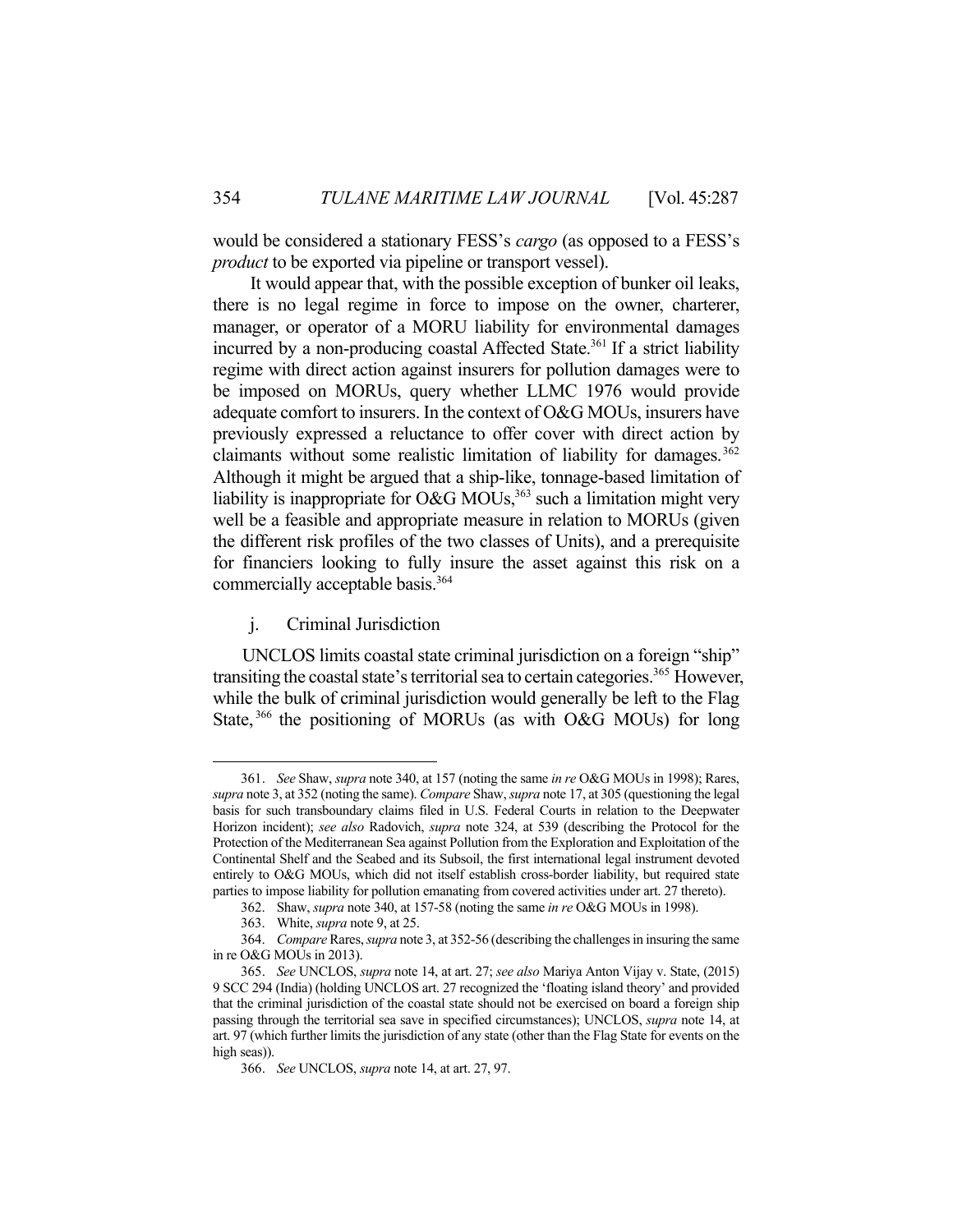periods in the waters of a Producing Coastal State gives rise to important public interests of that state.<sup>367</sup> This is partially reflected in UNCLOS, which provides an exception for violations of laws adopted by a coastal state in relation to its EEZ under UNCLOS Part V.<sup>368</sup> Unfortunately, UNCLOS leaves open questions of criminal jurisdiction for events in the territorial sea, which are not included in the exclusive list under Article 27 or in a coastal state EEZ, which are not covered by the exception in Article  $27(5)$ .<sup>369</sup> Whether a foreign MORU would be considered a "ship" for purposes of Article 27 is unclear.

 Extended operation at site was not contemplated in earlier international maritime conventions, such as the 1952 International Convention for the Unification of Certain Rules Relating to Penal Jurisdiction in Matters of Collision or Other Incidents of Navigation.<sup>370</sup> Any allocation of penal jurisdiction should address multinational work forces operating and servicing manned and unmanned MORUs and the different interests of Flag States, Producing Coastal States, Port States, and Affected States (including MORU workers' state of domicile).<sup>371</sup> Given the potential for conflicts of law, States' interests must be prioritized in some way, an accused's exposure to double jeopardy eliminated, and the accused's right to the defense of compulsory compliance preserved.372 At the same time, most MORUs are unmanned during normal operation, reducing the risk (or frequency) of many personal criminal offences more likely to occur between workers or occupants onboard manned MORUs and O&G MOUs.

 Although vessels permanently attached to the sea-bed are specifically excluded from its application, piracy and politically motivated offences are regulated under the Convention for the Suppression of Unlawful Acts against the Safety of Maritime Navigation, 1988 (SUA

 <sup>367.</sup> White, *supra* note 9, at 24.

 <sup>368.</sup> *See* UNCLOS, *supra* note 14, at art. 27(5); *but see id.* at art. 73(3) (prohibiting-unless otherwise agreed-imprisonment, or corporal punishment in relation to violations of a Producing State's regulations).

 <sup>369.</sup> *See* United States v. Beyle, 782 F.3d 159, 165-66, 2015 AMC 1099, 1109 (4th Cir. 2015).

 <sup>370.</sup> White, *supra* note 9, at 24.

 <sup>371.</sup> *Id.*

 <sup>372.</sup> *See* Vancouver Draft, *supra* note 196, at 7.1-7.8 (in relation to O&G MOUs).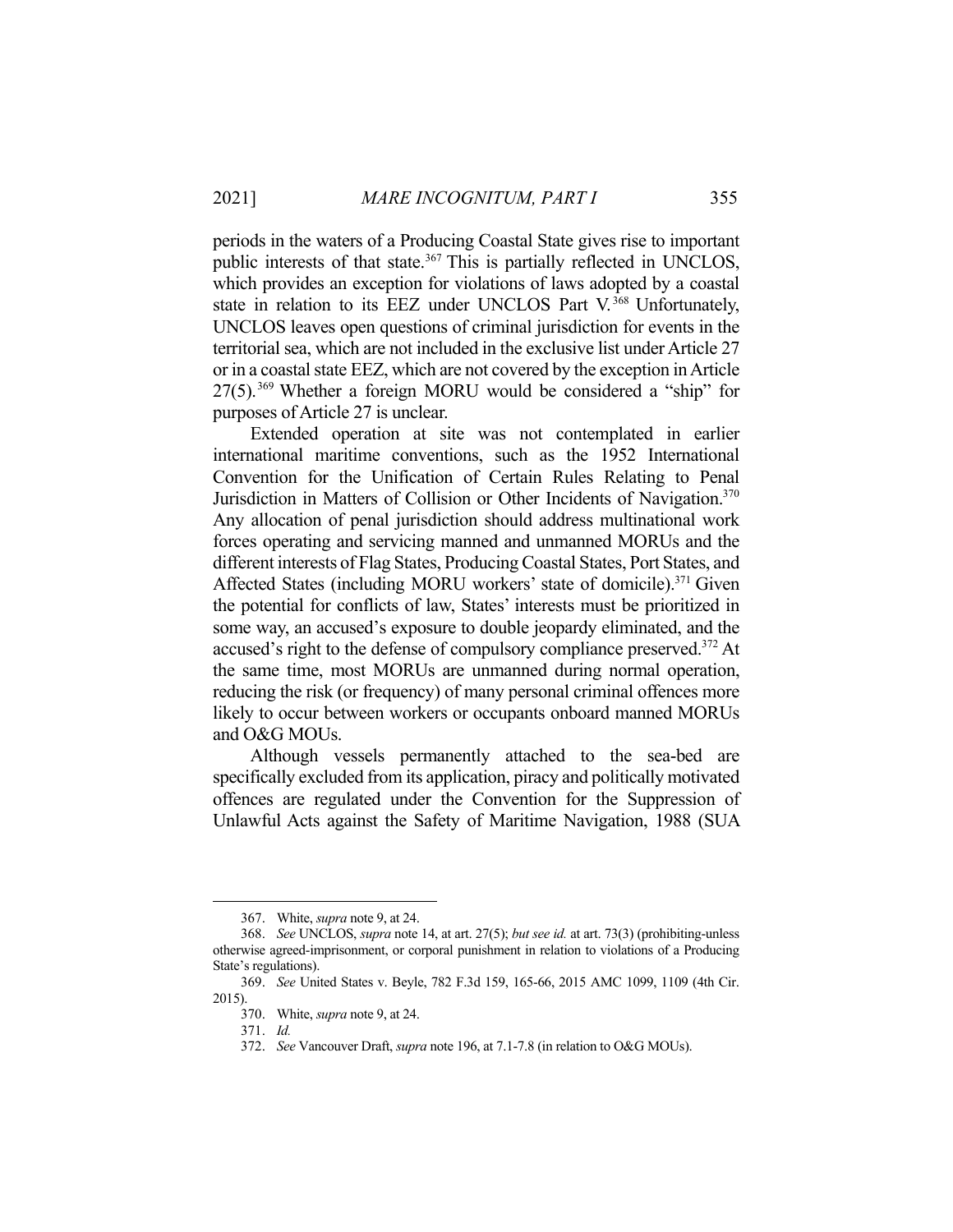1988). 373 At the same time, fixed platforms already come under the Protocol for the Suppression of Unlawful Acts against the Safety of Fixed Platforms located on the Continental Shelf, 1988 (SUA PROT 1988).<sup>374</sup> Depending on whether MORU attachment to the seabed is "permanent" or "fixed," it seems that MORUs would fall under either SUA 1988 or SUA PROT 1988, or could be regulated consistent with those agreements.375

### k. CO2 Reduction Obligations

 In 2015, the UN General Assembly set out seventeen Sustainable Development Goals (SDGs),<sup>376</sup> of which four are most relevant to MORU discussions: SDG 7 (ensuring access to affordable, reliable, sustainable, and modern energy for all); $377$  SDG 9 (building resilient infrastructure, promoting sustainable industrialization, and fostering innovation); 378 SDG 13 (taking urgent action to combat climate change and its impacts); $379$  and SDG 14 (conserving and sustainably using the oceans, seas, and marine resources for sustainable development).380 *The United Nations Framework Convention on Climate Change* (UNFCCC)<sup>381</sup> is the primary international and intergovernmental forum for negotiating the global response to climate change and achieving SDG 13. 382 Under Article 3 of the *Paris Agreement* adopted by the Twenty-first Conference of Parties to the UNFCCC (the "Paris Agreement"), almost all nations<sup>383</sup>

 <sup>373.</sup> White, *supra* note 9, at 25; *see also* Convention for the Suppression of Unlawful Acts against the Safety of Maritime Navigation, art. 1, Mar. 10, 1998, 1678 U.N.T.S. 201 [hereinafter SUA 1988] (excluding vessels "permanently" attached to the sea-bed from the definition of "ship").

 <sup>374.</sup> Protocol for the Suppression of Unlawful Acts against the Safety of Fixed Platforms located on the Continental Shelf, Mar. 10, 1998, 1678 U.N.T.S. 201 [hereinafter SUA PROT 1988]; *see* White, *supra* note 9, at 25.

 <sup>375.</sup> White, *supra* note 9, at 25.

 <sup>376.</sup> *Transforming Our World: The 2030 Agenda for Sustainable Development*, SUSTAINABLE DEVELOPMENT UNITED NATIONS, G.A. Res. 70/1, A/RES/70/1, 14 (Sept. 25, 2015) [hereinafter 2030 Agenda for Sustainable Development].

 <sup>377.</sup> *See id.* at 14, 19 (SDG 7, and Targets 7.2, 7.a, and 7.b).

 <sup>378.</sup> *See id.* at 14, 20 (SDG 9, and Targets 9.1 and 9.a).

 <sup>379.</sup> *See id.* at 14, 23 (SDG 13, and Targets 13.2 and 13.a).

 <sup>380.</sup> *See id.* at 13, 23-24.

 <sup>381.</sup> United Nations Framework Convention on Climate Change, May 9, 1992, 1771 U.N.T.S. 107 [hereinafter UNFCCC].

 <sup>382.</sup> *2030 Agenda for Sustainable Development*, *supra* note 376, at 14.

 <sup>383.</sup> *Chapter XXVII (Environment), 7.d (Paris Agreement)*, UNITED NATIONS TREATY COLLECTIONS (Nov. 4, 2016), https://treaties.un.org/pages/ViewDetails.aspx?src=TREATY& mtdsg\_no=XXVII-7-d&chapter=27&clang=\_en (making almost every nation a stakeholder in the

discussion) [hereinafter UNITED NATIONS TREATY COLLECTIONS]; *see also* U.N. Secretary-General,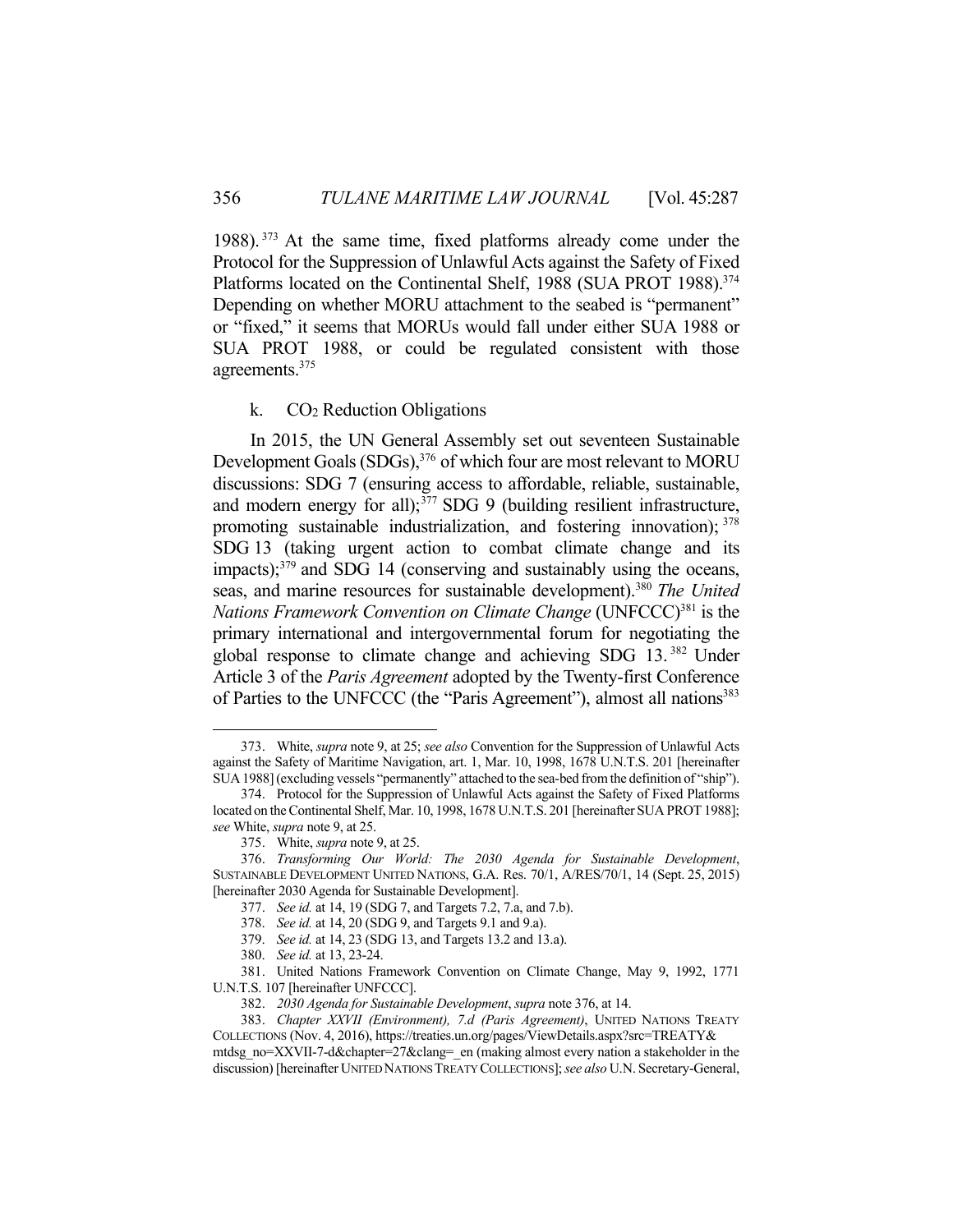have self-determined, mandatory greenhouse gas emissions reduction targets called nationally determined contributions (or NDCs).

 As previously indicated, it is entirely possible that MORU ownership might be registered in a Flag State other than the Producing Coastal State. It also seems entirely possible that MORUs might be leased from a thirdparty owner by the developer. Paris Agreement parties may enter into cooperative agreements to achieve their respective NDCs,  $384$  including international transfers of mitigation outcomes (e.g. between a Flag State and a Producing Coastal State).<sup>385</sup> However, in the absence of such an agreement, should MORU-based  $CO<sub>2</sub>$  reductions be included in Producing Coastal States' or Flag States' NDCs? What is the impact on NDCs if MORUs are relocated to another Producing Coastal State earlier than anticipated?

l. Marine Spatial Planning

 Hugo Grotius's statement in *Mare Liberum* that "the navigation of rivers is easily lessened and impeded by constructions placed therein, but this is not true of the sea<sup>1386</sup> may no longer be as true as it was in 1608. The surface footprint of each MORU includes the MORU itself and all associated safety zone belts, which are typically allocated on an exclusive and long-term basis.<sup>387</sup> The surface footprint of fixed-bottom offshore renewables sites can be quite large: Hornsea Project One, a British 1.2 GW plant consisting of 174 fixed-bottom WTGs and, as of 2019, the world's largest offshore wind farm, is spread over approximately  $407 \text{ km}^2$ . 388 Presumably, gigawatt-scale FWT-based MORU Arrays<sup>389</sup> would require a

Depositary Notification (Nov. 4, 2019), https://treaties.un.org/doc/Publication/CN/2019/CN.575. 2019-Eng.pdf (U/N. Secretary General's acknowledgment of U.S. withdrawal from the Paris Agreement); U.N. Secretary-General, Depositary Notification (Jan. 20, 2021) (U.N. Secretary General's acknowledgment of U.S. subsequent reentry into the Paris Agreement).

 <sup>384.</sup> *Id.* at art. 6(1).

 <sup>385.</sup> *Id.* at art. 6(3).

 <sup>386.</sup> HUGO GROTIUS, THE FREEDOM OF THE SEAS, 58 (Oxford Univ. Press 1916).

 <sup>387.</sup> Chircop & L'Esperance, *supra* note 104, at 1.

 <sup>388.</sup> *See The World's Biggest Offshore Wind Farm, Hornsea 1, Generates First Power*, ORSTED (Feb. 15, 2019), https://orsted.com/en/Media/Newsroom/News/2019/02/The-worldsbiggest-offshore-wind-farm-Hornsea-one-generates-first-power.

 <sup>389.</sup> *See* Darius Snieckus, *South Korea Plans for Flagship 1 GW Floating Wind Complex*, RECHARGE (Jan. 25, 2019), https://www.rechargenews.com/wind/1684755/south-korea-in-plansfor-flagship-1gw-floating-wind-complex.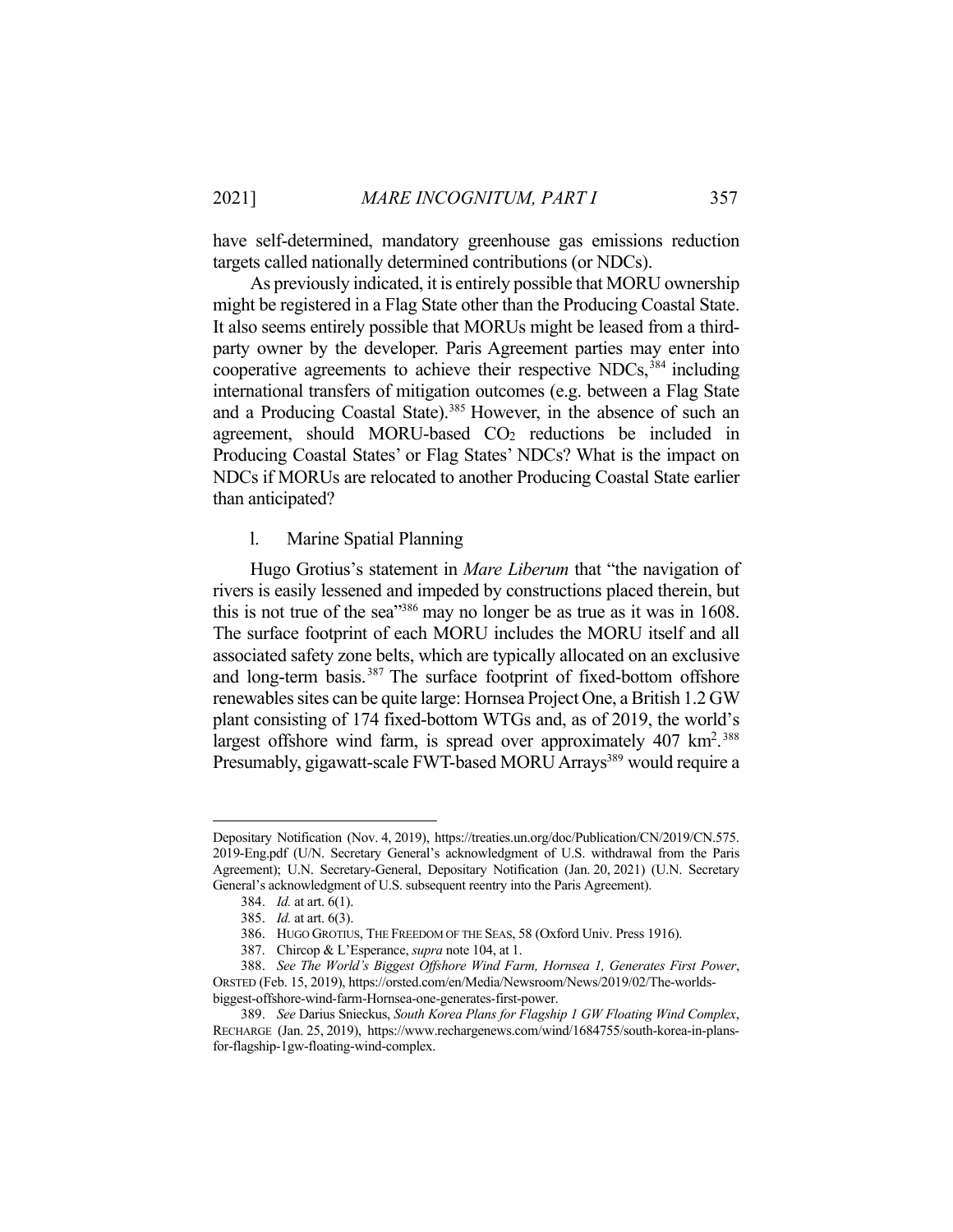comparable number of FWTs  $(\pm 100)$  occupying a comparable surface footprint.

 Traditional merchant vessel navigation can be impacted by such large exclusionary zones. MORU Arrays might encroach on existing deepwater sea lanes, increasing the risk of collisions/allisions between MORUs and traditional vessels within MORU Arrays,<sup>390</sup> traditional vessels forced into more confined spaces by Array safety zones,<sup>391</sup> and vessels restricted in their ability to maneuver.<sup>392</sup>

 Below the surface, the sub-surface vertical and sea-bed footprints of MORUs qualitatively and quantitatively differ from those of other offshore facilities. Individual fixed-bottom foundations (whether for renewables or oil and gas installations) tend to be relatively compact, rigid vertical structures with correspondingly small sea-bed and sub-surface vertical spatial footprints. Although some MORU mooring concepts (e.g. TLP or tower mooring systems) would also create almost vertical subsurface obstacles with a small sea-bed footprint, other mooring concepts (e.g. single point-, turret-, spread-, or taut leg-mooring systems) would create a pyramidal or cone-shaped sub-surface obstacle. MORU subsurface and subsea cables and data transmission lines create additional conflicts.<sup>393</sup> MORU Array submarine inter-array and export cables are likely to run for longer distances than nearshore fixed-bottom facilities. Cables might not be buried in the subsoil immediately beneath a MORU. The scale and complexity of the aggregate sub-surface vertical and seabed footprints increases with MORU Array size, quantitatively

 <sup>390.</sup> *See* Jeremy Firestone & Willet Kempton, *Regulating Offshore Windpower and Aquaculture: Messages from Land and Sea*, 14(1) CORNELL J.L. & PUB. POL. 71, 92 (Jan. 2004), https://www.researchgate.net/publication/265101201\_Regulating\_Offshore\_Wind\_Power\_and\_ Aquaculture\_Messages\_from\_Land\_and\_Sea (". . . the potential for navigational hazards exists anytime a facility or structure is erected in the open ocean, whether it arises from an oil and gas platform, a wind turbine support structure, or an aquaculture net pen); *DNVGL-ST-0119: Floating Wind Turbine Structures*, *supra* note 29, § 4.5.2.7 (describing boat load impact considerations for FWTs).

 <sup>391.</sup> Chircop & L'Esperance, *supra* note 104, at 9. Conversely, the navigational impact of MORU Arrays far from shore might be less than comparable fixed-bottom WTG arrays closer to port shipping lanes.

 <sup>392.</sup> *Id.*

 <sup>393.</sup> *See id.* at 11 ("The development of floating wind turbines displaying umbilical electrical cables which span the water column creates an increased potential for conflict with other marine users."); *see also* UNCLOS, *supra* note 14, art. 79 ("Nothing in this Part affects the right of the coastal State to establish conditions for cables or pipelines entering its territory or territorial sea, or its jurisdiction over cables and pipelines constructed or used in connection with the exploration of its continental shelf or exploitation of its resources or the operations of artificial islands, installations and structures under its jurisdiction.").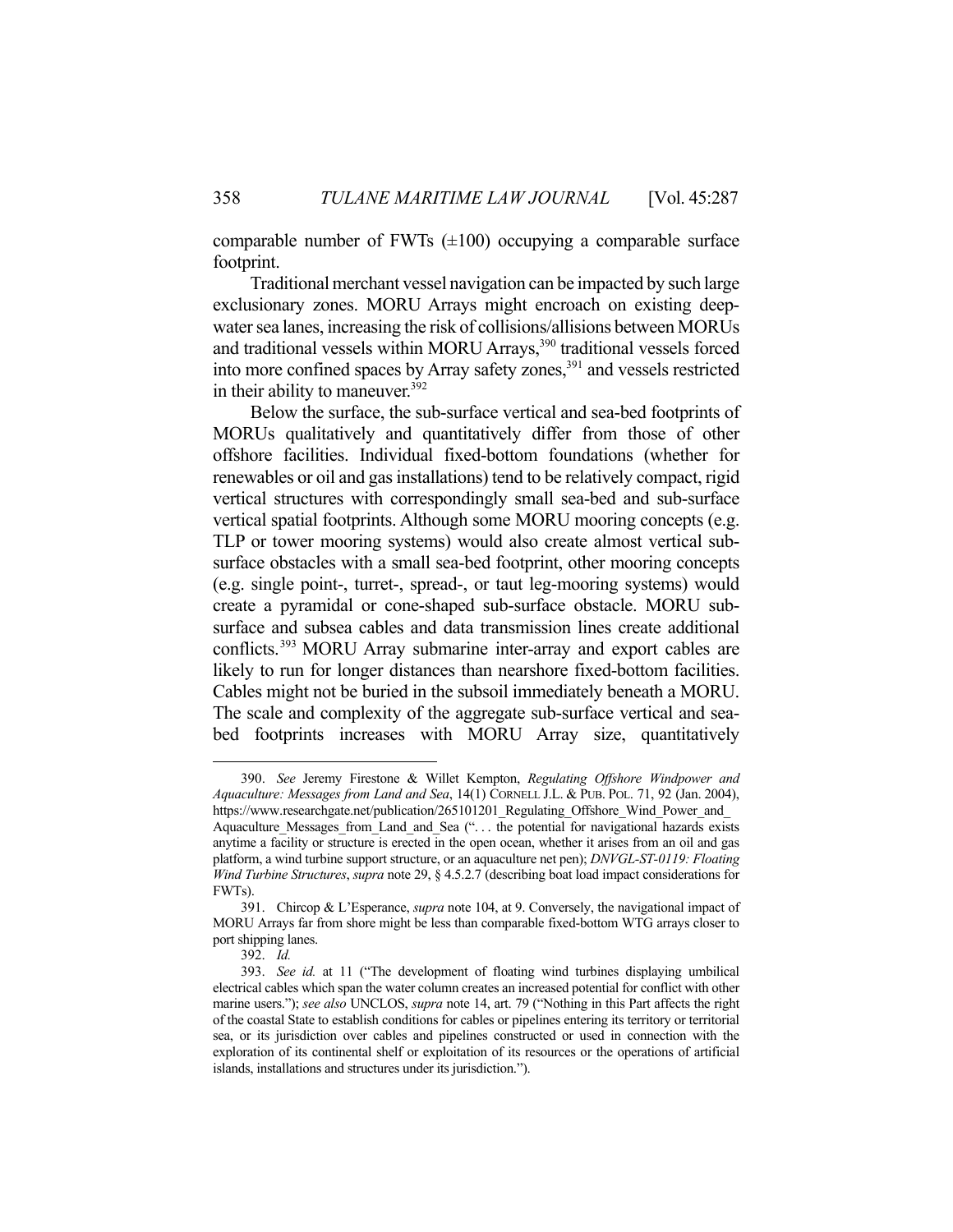distinguishing them from those of standalone MORUs and O&G MOUs: the 11 FWT *Hywind Tampen* Array (including mooring systems) will have a total surface footprint of 11 km<sup>2</sup> and a seabed footprint of 22.5 km<sup>2</sup>.<sup>394</sup>

 More MORUs and MORU Arrays are likely a source of future disputes with other ocean users.<sup>395</sup> Where its concession, its cables, umbilicals, and mooring lines preclude fishing within a MORU Array, it acts as a de facto marine protected area for some species and a source of conflict with local and foreign fishermen.<sup>396</sup> Its cables and umbilicals could be a source of conflict with users of other subsea cables and pipelines as well.<sup>397</sup> Conversely, Producing Coastal States might issue overlapping, concurrent concessions for non-conflicting sustainable activities<sup>398</sup> (e.g. combining MORU Arrays with sustainable

 <sup>394.</sup> *See Hywind Tampen PL050-PL057-PL089 PUD del II-Konsekvensutredning Mars*, EQUINOR, 9 (2019), https://www.equinor.com/no/how-and-why/impact-assessments.html.

 <sup>395.</sup> *See* Chircop & L'Esperance, *supra* note 104, at 1, 9-12.

 <sup>396.</sup> *See* Olivia Langhamer, *Artificial Reef Effect in Relation to Offshore Renewable Energy Conversion: State of the Art*, 2012 SCI. WORLD J. 1, 2-3 (2012) http://dx.doi.org/10.1100/2012/ 386713.

 <sup>397.</sup> *See* UNCLOS, *supra* note 14, at art. 79(1), (2), (5); *but see id.* at art. 79(4).

 <sup>398.</sup> *See generally* Ian Boisvert, *Lifting the Looking Glass: Tradable Occupation Could Facilitate Ocean Renewable Energy*, 15 N.Z. J. ENV'T L. 1 (2011); Robin Kundis Craig, *It's Not*  Just an Offshore Wind Farm: Combining Multiple Uses and Multiple Values on the Outer *Continental Shelf*, 39 PUB. LAND & RES. L. REV. 59 (2018); *Bombora and ORE Catapult Collaborate to Develop Co-Located Floating Wave and Wind Technology*, CATAPULT (May 12, 2020), https://ore.catapult.org.uk/press-releases/bombora-ore-catapult-collaborate-to-develop-colocated-floating-wave-and-wind-technology/.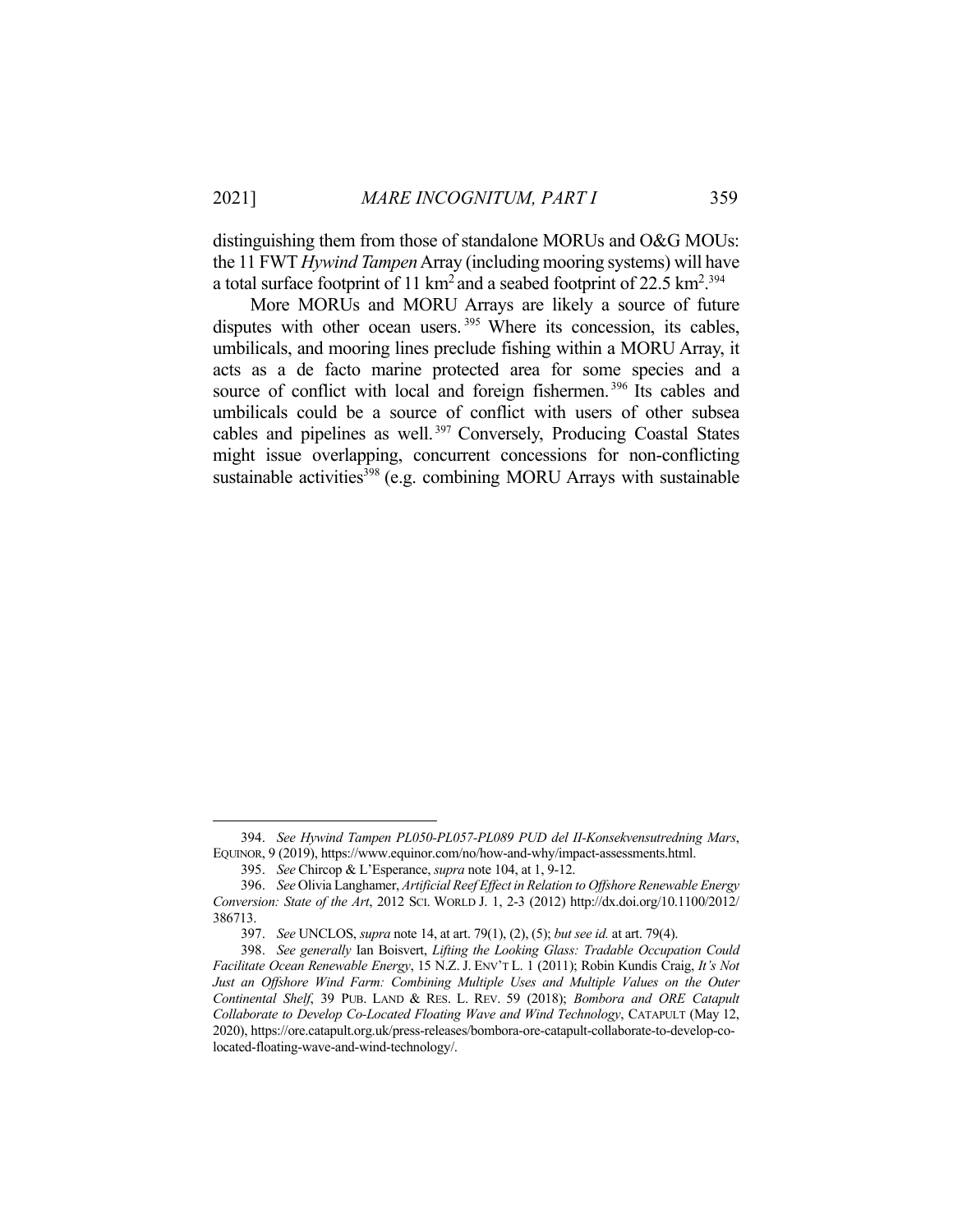aquaculture, $399$  artificial oyster bed installations, $400$  coral reef restoration, $401$ or transnational subsea grids in one site).402

 To a large degree, these issues require an international solution balancing the rights of the Producing Coastal States, Flag States, and other Affected States.

## IV. THE FINANCIAL IMPACT OF LEGAL UNCERTAINTY AND THE **OPPORTUNITY**

#### *A. The Funding Required*

 Article 2.1 of the *Paris Agreement* declares that one of the objectives of the 190 parties thereof is "to strengthen the global response to the threat of climate change, in the context of sustainable development and efforts to eradicate poverty, including by: (a) [h]olding the increase in the global average temperature to well below 2°C above pre-industrial levels and to pursue efforts to limit the temperature increase to 1.5°C above preindustrial levels, recognizing that this would significantly reduce the risks and impacts of climate change."403 There is general consensus that the consequences of future climate-related risks are even greater if global warming exceeds 1.5°C before returning to that level by 2100, especially if the peak temperature is high (i.e. about  $2^{\circ}$ C).<sup>404</sup>

 <sup>399.</sup> *See generally* Firestone & Kempton, *supra* note 390; Bela Hieronymus Buck et al., *Extensive Open Ocean Aquaculture Development within Wind Farms in Germany: The Prospect of Offshore Co-management and Legal Constraints*, 47 OCEANS & COASTAL MGMT. 95, 97 (2004), https://www.researchgate.net/publication/235938669\_Extensive

open\_ocean\_aquaculture\_development\_within\_wind\_farms\_in\_Germany\_The\_prospect\_of\_offsh ore\_co-management\_and\_legal\_constraints; Langhamer, *supra* note 396, § 6 (Aquaculture and Offshore Energy Installations); Wylie Spicer & Melanie Gillis, *Go Deep: How International Legal Reform Can Prevent Legal Uncertainty from Hindering Offshore Wind & Aquaculture Growth*, MCINNES COOPER, https://www.mcinnescooper.com/publications/go-deep-how-international-legalreform-can-prevent-legal-uncertainty-from-hindering-offshore-wind-aquaculture-growth/.

 <sup>400.</sup> *See Artificial Reef Installed at Eneco Luchterduinen OWF*, WIND ENERGY MAG. (Nov. 6, 2018), https://www.windenergie-magazine.nl/artificial-reef-installed-at-eneco-luchterduinenowf/.

 <sup>401.</sup> *See* Langhamer, *supra* note 396, at § 5.3 (Alternative Designs to Enhance Biomass and Diversity).

 <sup>402.</sup> *See generally* Hannah Katharina Müller, *A Legal Framework for a Transnational Offshore Grid in the North Sea*, University of Groningen (2015), https://www.rug.nl/research/ portal/files/23245539/Complete\_thesis.pdf.

 <sup>403.</sup> *See* UNITED NATIONS TREATY COLLECTIONS, *supra* note 383 (showing the number of signatories and Parties as of 2019).

 <sup>404.</sup> *Global Warming of 1.5°C*, INTERGOVERNMENTAL PANEL ON CLIMATE CHANGE 1, 7, 9- 12, 20 (2018), https://report.ipcc.ch/sr15/pdf/sr15\_spm\_final.pdf.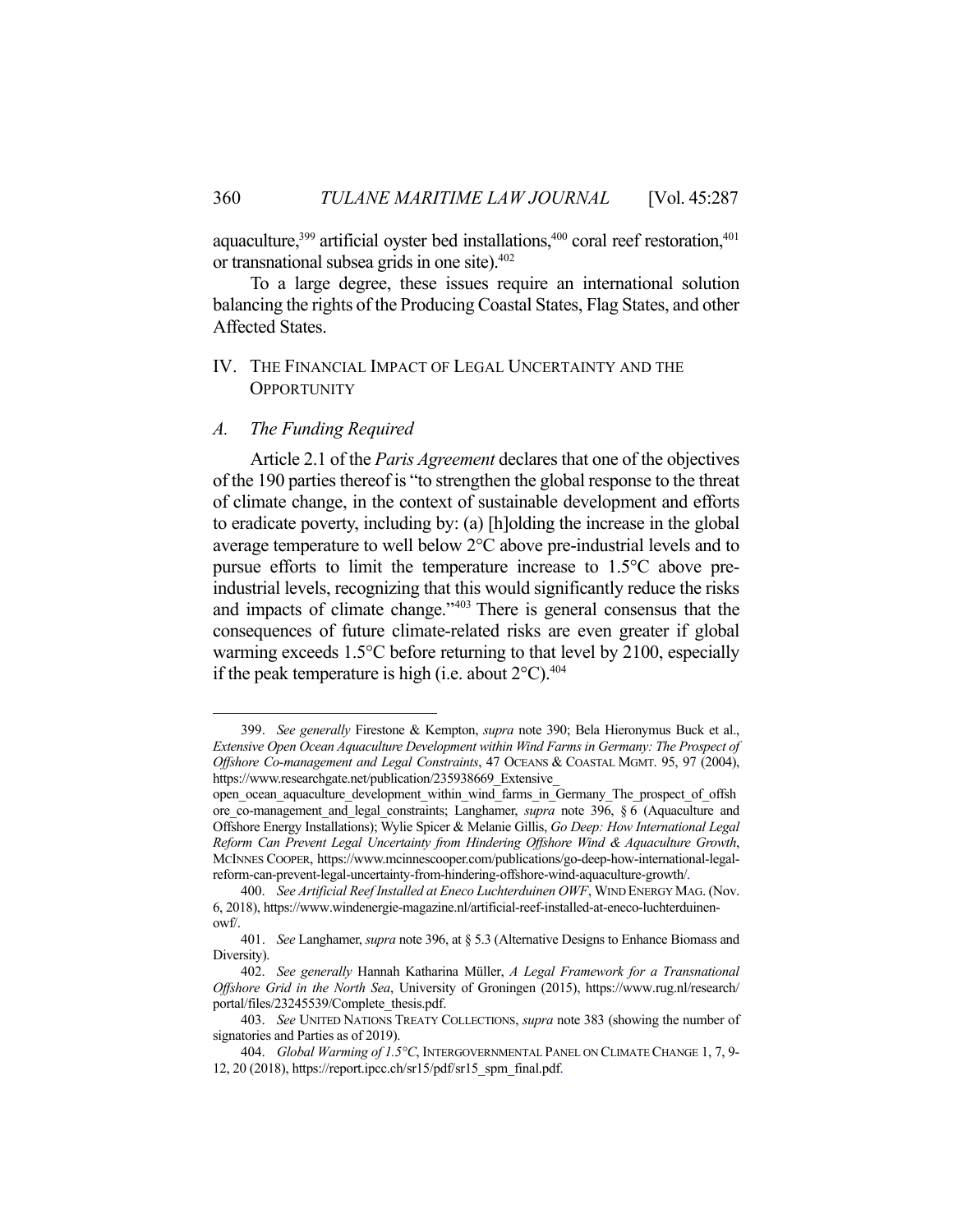1

 The International Energy Agency (IEA) and the International Renewable Energy Agency (IRENA) have prepared an analysis of the investment needs for a low-carbon energy system which would have a 66% chance of keeping global warming below 2°C above pre-industrial levels (the "REmap scenario").<sup>405</sup> IEA and IRENA have stated that even this risk-tolerant scenario 406 requires a "fundamental reorientation of energy-supply investments and a rapid escalation in low-carbon demand side investments . . . "<sup>407</sup> The IEA estimates that it would require around on average U.S. \$3.5 trillion of combined demand-side and supply-side investments in the energy sector each year between 2016 and 2050, compared to an annual U.S. \$1.8 trillion investment in 2015.<sup>408</sup> Although natural gas continues to play an important role in this scenario, fossil fuel investments would decline overall, largely offset by a 150% increase in renewable energy supply-side investments between 2015 and 2050.<sup>409</sup> IRENA found that the share of renewable energy in this scenario would need to rise from 15% of the primary energy supply in 2015 to 65% by 2050.410 To achieve this, IRENA estimates that an additional investment of U.S. \$16 trillion in the aggregate on and offshore renewable energy supply (beyond those already included in existing Paris Agreement parties' NDCs) would be required in that period.<sup>411</sup>

 <sup>405.</sup> *See Perspectives for the Energy Transition—Investment Needs for a Low-Carbon Energy System*, OECD/IEA&IRENA, 5-6, 124 (2017), https://www.iea.org/publications/insights/ insightpublications/PerspectivesfortheEnergyTransition.pdf.

 <sup>406.</sup> This scenario allows a one in three chance that society would fail to achieve the goals of the Paris Agreement and global warming would exceed 2°C above pre-industrial levels, with all the consequences that such warming implies.

 <sup>407.</sup> *See* OECD/IEA & IRENA, *supra* note 406, at 8; *Perspectives for the Energy Transition*, INT'L ENERGY AGENCY 1, 51 (2017), https://www.irena.org/-/media/Files/IRENA/ Agency/Publication/2017/Mar/Perspectives\_for\_the\_Energy\_Transition\_2017.pdf.

 <sup>408.</sup> *See* OECD/IEA &IRENA, *supra* note 405, at 8.

 <sup>409.</sup> *See id.* at 8, 9; *see also* Andrew Lee, *Renewables to Grow 50% by 2024—But It's Still Not Enough: IEA*, RECHARGE (Oct. 21, 2019), https://www.rechargenews.com/transition/1866219/ renewables-to-grow-50-percent-by-2024-but-its-still-not-enough-iea.

 <sup>410.</sup> *See* OECD/IEA &IRENA, *supra* note 405, at 10.

 <sup>411.</sup> *See Chapter 3: Global Energy Transition Prospects and the Role of Renewables*, *Perspectives for the Energy Transition—Investment Needs for a Low-Carbon Energy System*, IRENA, 125, 141 (2017), https://www.iea.org/publications/insights/insightpublications/

PerspectivesfortheEnergyTransition.pdf; *Compare Global Energy Transformation: A Roadmap to 2050*, IRENA, 8 (2019), https://irena.org/-/media/Files/IRENA/Agency/Publication/2019/Apr/ IRENA\_Global\_Energy\_Transformation\_2019.pdf (setting the additional investment required at U.S. \$15 trillion).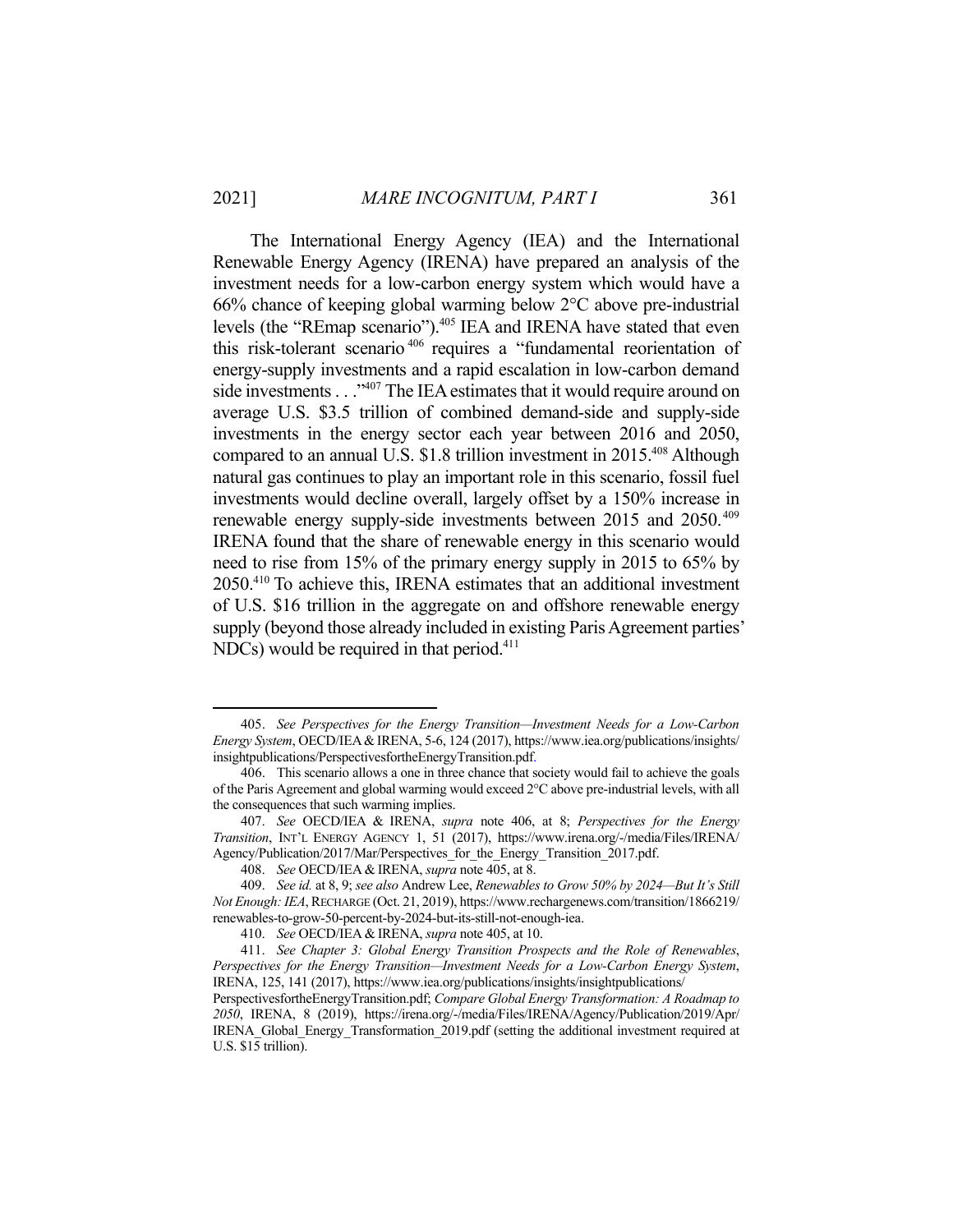Offshore wind power, making up the vast majority of the world's current installed offshore renewable energy capacity, currently provides only 0.3% of global electricity generation. 412 In 2018, the most commercially advanced MORUs, FWTs, made up less than 0.3% of that. Nonetheless, the IEA sees fixed-bottom and floating offshore wind as increasingly important and predicts that current investment plans and policies would result in offshore wind capacity expanding at least 15-fold worldwide by 2040,<sup>413</sup> requiring estimated capital investments of U.S. \$840 billion over the next two decades.<sup>414</sup> In order to achieve global climate and sustainability goals, the IEA's "Sustainable Development Scenario" estimates that cumulative investment in offshore wind would need to increase to over U.S. \$1.2 trillion during that period.<sup>415</sup>

 Admittedly, MORUs currently play a very small role in renewables investment and will continue to do so in the immediate future. However, if and when the LCOE of MORUs falls below that of fixed-bottom and onshore facilities, the share of MORUs relative to competing renewable energy technologies will rapidly increase.<sup>416</sup> IRENA estimates that FWTs alone could capture a 5-15% share of an almost 1,000 GW global offshore wind market by 2050.<sup>417</sup>

 This will require a tremendous amount of capital. Financing just 1% of IRENA's estimated U.S. \$16 trillion *additional* investment in on- and offshore renewable energy required in the next three decades to achieve the REmap scenario requires U.S. \$160 billion. Shifting 10% of the IEA's estimated two-decade capital spend of U.S. \$840 billion under current offshore wind investment plans and policies from fixed-bottom WTGs to MORUs represents a reallocation of U.S. \$84 billion. Similarly, each 10% of the estimated U.S. \$1.2 trillion in offshore wind investments over the next 20 years required to achieve IEA's Sustainable Development Scenario represents U.S. \$120 billion in potential investment in MORUs.

 As discussed, current research and pre-commercial MORUs and MORU Arrays tend to be smaller, low-leverage, or self-financed projects structurally exposed to an acceptable amount of international legal uncertainty. However, this will not always be the case—the number and

 <sup>412.</sup> *See* INTER. ENERGY AGENCY, *supra* note 3, at 11.

 <sup>413.</sup> *See id.* at 13.

 <sup>414.</sup> *See id.*

 <sup>415.</sup> *See id.*

 <sup>416.</sup> *See* QUEST FLOATING WIND ENERGY, *supra* note 7.

 <sup>417.</sup> *See* FUTURE OF WIND: DEPLOYMENT, INVESTMENT, TECHNOLOGY, GRID INTEGRATION AND SOCIO-ECONOMIC ASPECTS, IRENA, 11 (2019), https://www.irena.org/-/media/Files/IRENA/ Agency/Publication/2019/Oct/IRENA\_Future\_of\_wind\_2019.pdf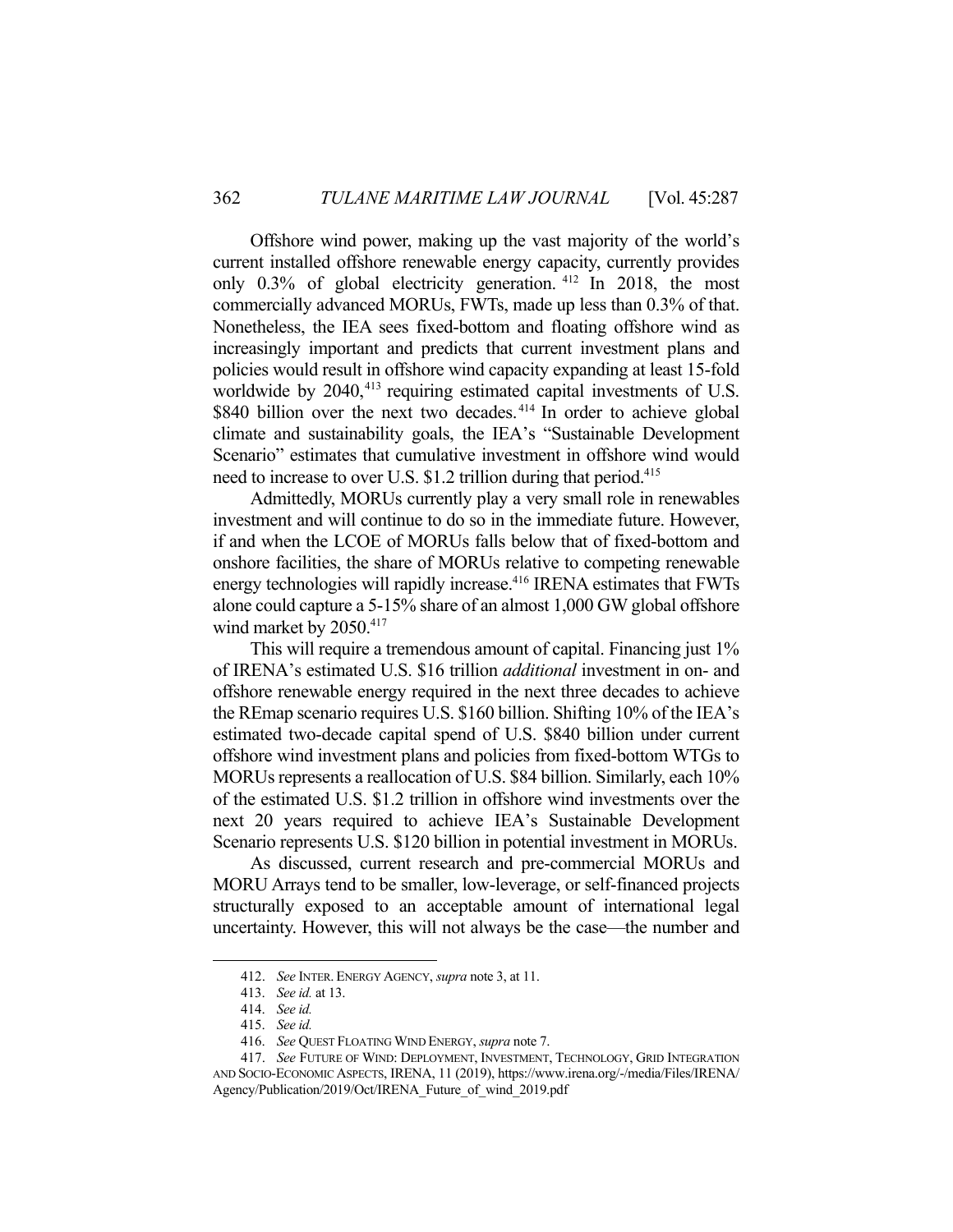size of MORUs and MORU Arrays, global supply chain complexity, international finance, and movement of MORUs between jurisdictions are all likely to increase over time. Most offshore developers will simply not be able to consistently deliver large numbers of utility-scale MORU Arrays in multiple developed and developing jurisdictions without reliable sources of outside capital.

 In the right legal regime, MORUs might permit the use of different business, debt, and ownership models, and different accounting and tax treatments than those traditionally used in renewables finance. Moveable asset-based finance structures might replace fixed-facility project finance. Both short-term and long-term leasing by owner/operators with underutilized MORU capacity and by dedicated financing companies owning and leasing a fleet of MORUs to a variety of lessee/operators seem possible. Like financing for traditional ships, necessary capital will likely come from many sources, including long-term commercial debt,<sup>418</sup> public equity and debt markets, specialist green investment or shipping banks, private equity, finance leasing, and fintech.<sup>419</sup> This could be supported by export credit agencies.<sup>420</sup> Climate change is a global problem requiring global solutions, in which the whole financial sector has a crucial role to play,421 and in the end the majority of the massive amount of capital required in the next few decades will need to come from the private sector.<sup>422</sup>

<u>.</u>

 <sup>418.</sup> *But see* Nolan, *supra* note 171, at 928 ("[t]he classic marriage of closely held equity with traditional long-term bank debt has faded. Demand for capital has grown enormously to fuel the shipping industry growth  $\dots$ .").

 <sup>419.</sup> *See id.* at 954-61. This Article's author, however, is of the belief that some categories of fintech have a decent chance of rendering Plutarch's characterization of bottomry as "the most disreputable form of money lending" obsolete.

 <sup>420.</sup> *See id.* at 969.

 <sup>421.</sup> Mark Carney et al., *The Financial Sector Must be at the Heart of Tackling Climate Change*, GUARDIAN (Apr. 17, 2019), https://www.theguardian.com/commentisfree/2019/apr/17/ the-financial-sector-must-be-at-the-heart-of-tackling-climate-change.

 <sup>422.</sup> *See UN Chief Urges Action to Avert Climate Change 'Catastrophe'*, RFI (June 30, 2019), http://www.rfi.fr/en/contenu/20190630-un-chief-urges-action-avert-climate-changecatastrophe-0 ("What we have to do is mobilise more private capital and instead of having private money invested in coal projects . . . . it should be invested in renewable energy"); *Corporate, Investment Leaders Review SDG Impact Plans*, UNITED NATIONS DEVELOPMENT PLAN (July 1, 2019), https://www.undp.org/content/undp/en/home/stories/corporate--investment-leadersreview-sdg-impact-plans-.html ("Achieving the SDGs will require investment on an unprecedented scale—which we cannot afford not to make. That means unlocking private capital by helping enterprises and investors identify and report on SDG-aligned business opportunities."). However, this does not mean that state funds have no role in MORU finance.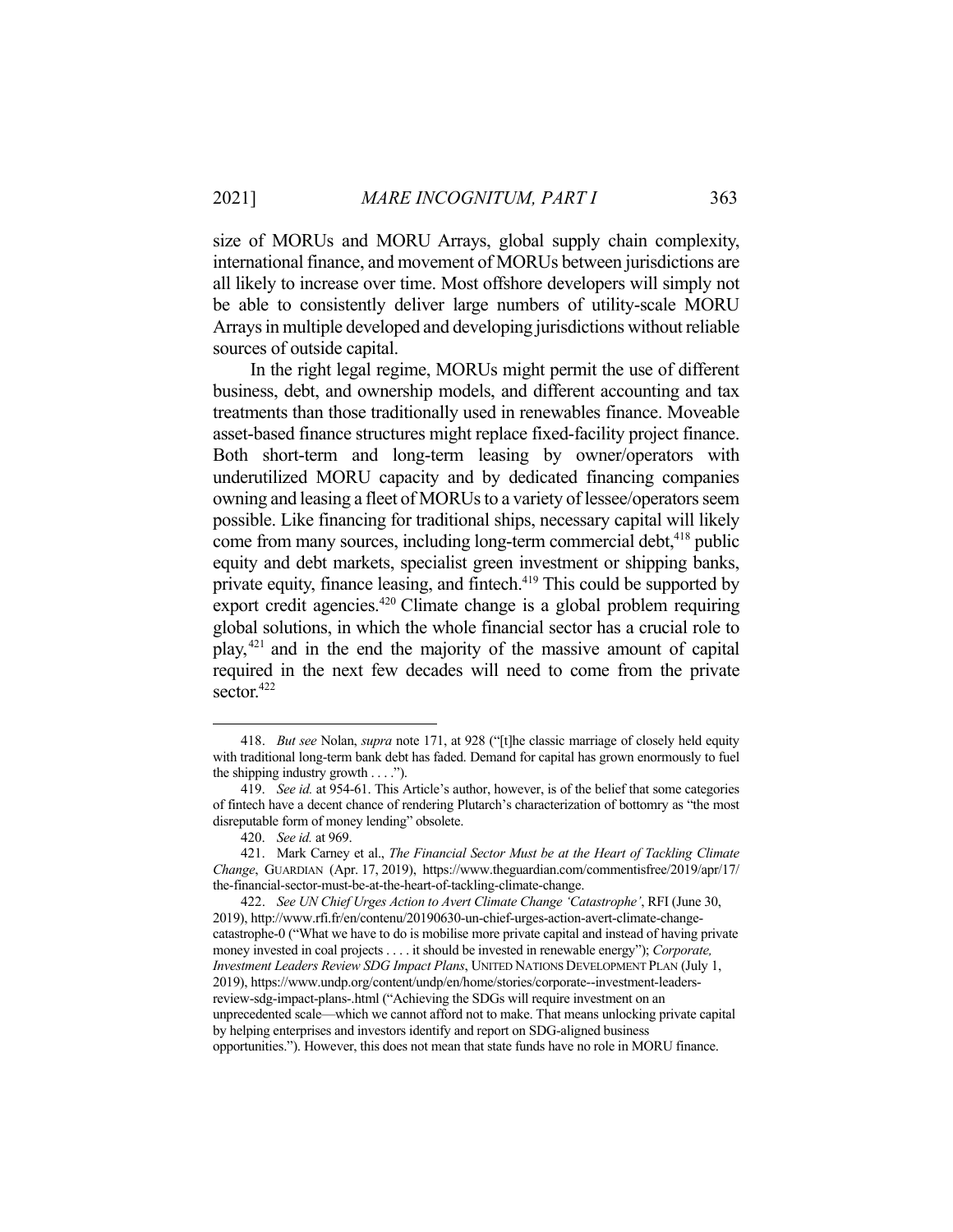# *B. The Negative Impact on Lending of Legal Uncertainty and the Opportunity*

 Self-evidently, an efficient capital market supported by a clear legal regime is a prerequisite to mobilization of these volumes of capital, $423$ particularly when moving foreign capital into countries with uncertain or inadequate domestic legal regimes. Conversely, legal uncertainty *per se* is weak evidence of a compelling need for a new international maritime convention. Concrete evidence that removal of such legal uncertainties and their deterrent effects would have (or is very likely to have) a material, positive impact on stakeholder participation, which is needed.

 With so little data to establish a baseline, determining *a priori* the precise long-term magnitude of the global negative impact of international legal uncertainties on MORU finance in the absence of a convention would be difficult, if not impossible. However, an understanding of why legal uncertainty impacts decisions to provide finance, combined with indicative *ex post facto* data of an international convention's positive impact on lending in an analogous industry, would provide anecdotal evidence of how international legal uncertainties facing MORUs are likely to have a material, negative *ex ante* impact on their efficient financing, and conversely, the material, positive impact that a convention removing certain international legal uncertainties could create.

#### 1. The Impact on Lending of Legal Uncertainty

 In a well-developed and efficient legal environment for investment, each risk is clearly allocated to one party or another, and that party able to set aside acceptable contingencies or purchase insurance to cover that risk.424 Conversely, in an inefficient legal environment, multiple parties are potentially exposed to the same risk(s), with each incentivized to set aside its own contingencies or purchase insurance against that unallocated risk,

*See* McPhee, *supra* note 94 ("in order for the UK to meet its highly ambitious 2050 net-zero carbon target, it is essential its offshore wind sector continues to expand over the next 30 years . .... Our report highlights how UK and Scottish government must act now to safeguard their market lead. Actions include reinstating government funds to de-risk floating wind projects and retaining strong trade links with Europe post-Brexit."); Delgado, *Security Interests over Ships*, *supra* note 173, at 244-46.

 <sup>423.</sup> *See* Verburg & Waverijn, *supra* note 187**Error! Bookmark not defined.**, at 1-2.

 <sup>424.</sup> *See id.* at 7 ("Roughly speaking, identified risks can be dealt with in three ways: they can be obtained by the investor, transferred to counterparties or transferred to insurers."); *see also EDF Seeks Floating Insurance in France*, RENEWS (May 27, 2019), https://renews.biz/53390/edfseeks-floating-insurance-in-france.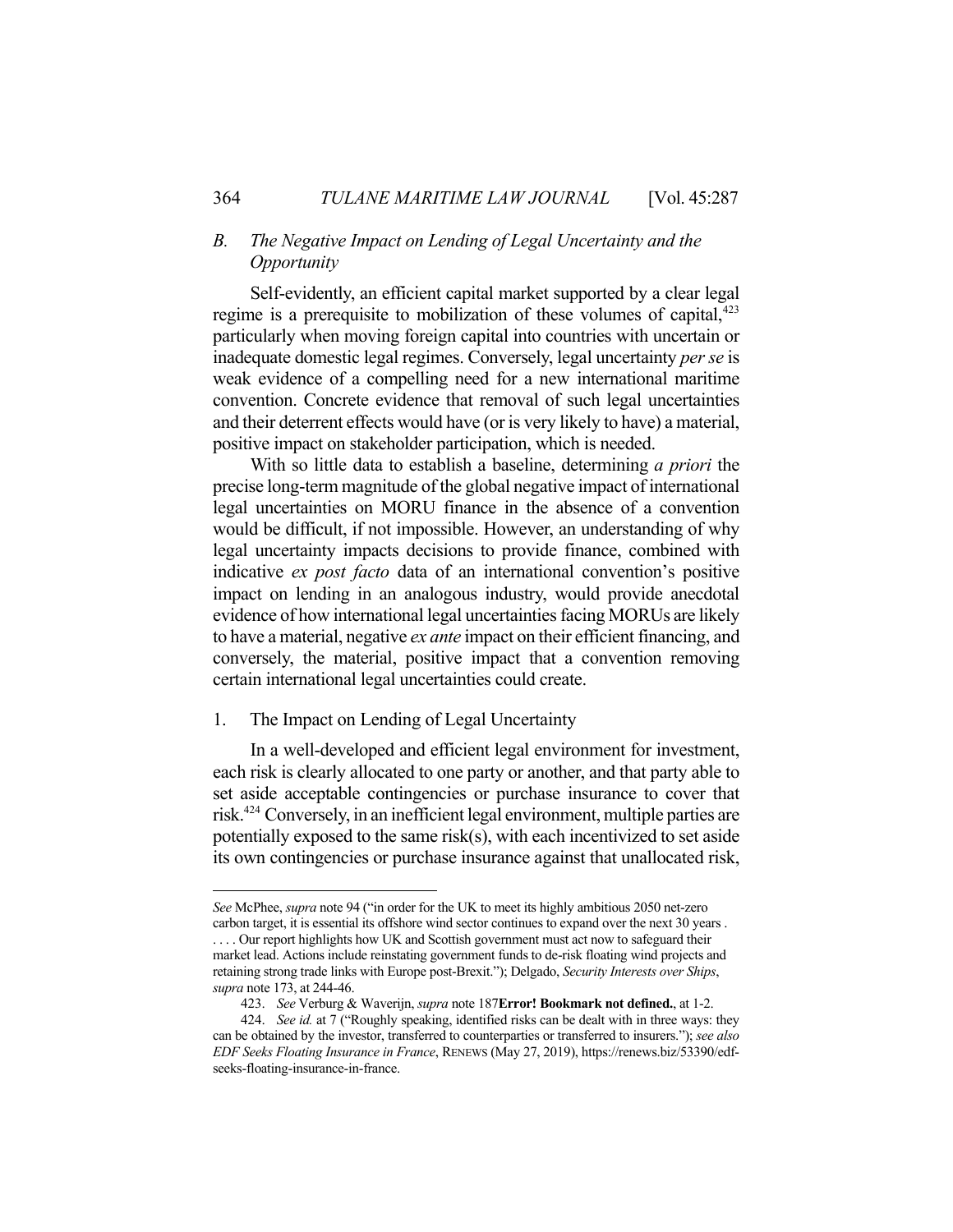or avoid an otherwise profitable activity altogether, resulting in inefficient risk mitigation and/or project selection. Not surprisingly, all exposed parties contemplating the activity will demand a higher rate of return from that activity to reflect the (inefficiently) higher capital they employ to cover the unallocated risk,<sup>425</sup> resulting in lower project viability<sup>426</sup> and, in the context of this Article, fewer MORUs deployed.

 Conversely, when a legal change removes legal uncertainty, there can be a positive impact on lending.<sup>427</sup> Not surprisingly, some changes in law will have a greater impact on lending than others: strengthening legal rules protecting individual creditors' claims outside bankruptcy (i.e. the ability to pledge assets as non-possessory collateral) have been found to be more important (and statistically significant) for credit supply decisions of banks in emerging and transition economies than the collective enforcement regime bankruptcy establishes.<sup>428</sup> Lending market entrants, in particular foreign banks, respond strongly to such legal changes by increasing their lending volume. <sup>429</sup> Taking the issue of international recognition of registerable non-possessory security interests and priority of claims in isolation, the potential for the provisions of a broadly accepted international convention to lower the costs of borrowing and increase the funds available for different classes of borrowers by providing greater international legal certainty can be seen.

### 2. The Cape Town Convention and Aircraft Finance

 The Cape Town Convention and its Aircraft Protocol address international legal uncertainties in relation to collateral rights in two specific types of high-value movable assets (airframes and aircraft engines) by establishing a non-possessory international security interest

 <sup>425.</sup> *See* Verburg & Waverijn, *supra* note 187, at 7.

 <sup>426.</sup> *Financing and Investment Trends: The European Wind Industry in 2018*, WIND EUR. 1, 18 (2019), https://windeurope.org/wp-content/uploads/files/about-wind/reports/Financing-and-Investment-Trends-2018.pdf ("National energy policies and lack of a stable regulatory environment have affected both the level of investment and financial commitments in half of EU Member states. Closely tied to policy and regulatory stability is the cost of capital. Future political uncertainty is factored in as a risk premium. Higher risks lead to a higher cost of capital and negative impacts on the economic viability of wind projects.").

 <sup>427.</sup> *See* Haselmann et al., *supra* note 234 at 1 ("[w]e find that law does in fact promote lending. The overall level of formal creditor rights protection is positively associated with the lending volume, and so is legal change with increases in lending volume over time").

 <sup>428.</sup> *See id.* at 2, 5-6, 12.

 <sup>429.</sup> *See id.* at 2.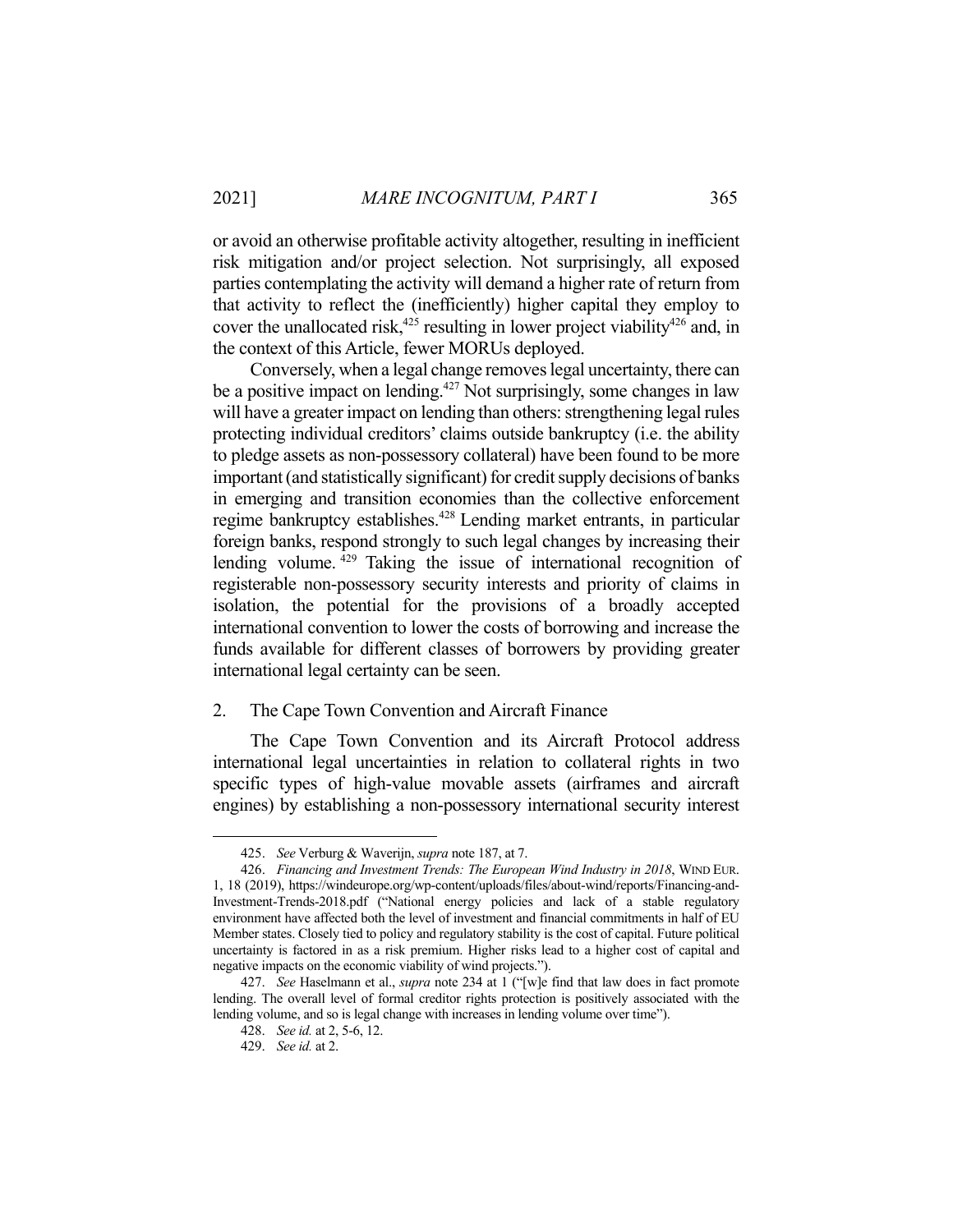over them. They give creditors access to an international registry establishing priority of claims, $430$  and in the event of default, rights to deregister and export the aircraft, take possession or control of the aircraft, sell or grant a lease in the aircraft, and collect and receive income arising from the management or use of the aircraft. $431$  It also gives designated courts of contracting states, and courts where the aircraft is situated, jurisdiction to grant orders to preserve, immobilize, regulate use in the interim, or take possession, control and custody of the aircraft.432 The Protocol extends the Convention to outright sales and insolvency and specifies remedies in default or insolvency.<sup>433</sup> The objective was to reduce the barriers arising from a variety of local legal systems' approaches to security interests over aircraft and thereby reduce creditors' uncertainty by providing an internationally recognized and readily enforceable collateral right in aircraft and related equipment.<sup>434</sup>

 In less developed legal systems, the absence of, or legal uncertainty in relation to the application of, such broad non-possessory collateral rights can result in international lenders treating such debt as unsecured.<sup>435</sup> The Cape Town Convention and Protocol gives airlines in markets with uncertain collateral rights over aircraft, access to global secured debt markets on a commercial basis, avoiding some of the conventional country-risk premium associated with that legal uncertainty. 436 One analysis has estimated the difference in such secured and de facto unsecured lending for aircraft to be as high as 250 basis points.<sup>437</sup> Based on assumptions about the Convention's impact on airlines' credit ratings and their secured and unsecured interest costs,<sup>438</sup> loan tenors of 12 years (with and without a final bullet payment), $439$  average discount rate before and after Convention ratification, $440$  and the calculation method chosen, $441$ 

 <sup>430.</sup> *See* Saunders et al., *supra* note 253, at 3-4.

 <sup>431.</sup> *See id.* at 4.

 <sup>432.</sup> *See id.*

 <sup>433.</sup> *See id.*

 <sup>434.</sup> *See id.* at 3.

 <sup>435.</sup> *See id.* at 9.

 <sup>436.</sup> *See id.* at 7, 9.

 <sup>437.</sup> *See id.* at 13, 18, 31; Delgado, *Security Interests over Ships*, *supra* note 173, at 288 ("the airlines of States that adopt the Convention and Protocol may receive a . . . 10% discount on export credit premiums").

 <sup>438.</sup> *See* Saunders, *supra* note 253, at 8-9.

 <sup>439.</sup> *See id.* at 10.

 <sup>440.</sup> *See id.*

 <sup>441.</sup> *See id.* at 10-12.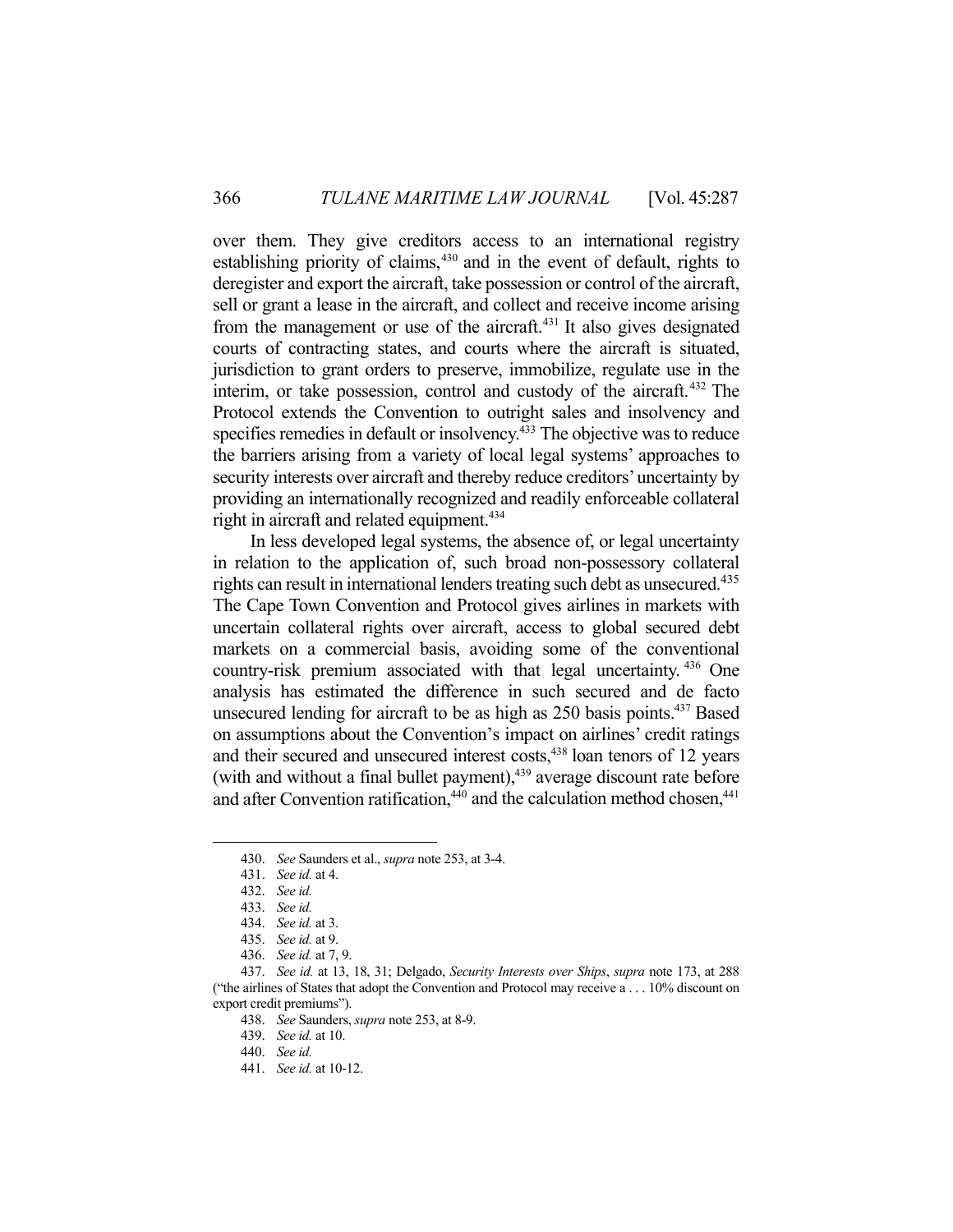that analysis indicated that Convention accession yielded an interest savings of between 13% and 20% per principal dollar borrowed for aircraft financings in jurisdictions which were not already covered by domestic collateral right protection comparable in strength to those provided by the Cape Town Convention and Protocol.442 This reduction in debt costs was then linked to an increase in the stock market valuation of publicly traded airlines of approximately 10%.443 It estimated a 20-year global cost savings attributable to Cape Town Convention and Protocol at between U.S. \$267 billion and U.S. \$299 billion for the airline industry or 10-15% of Boeing's 2003 forecasted U.S. \$2 trillion 20-year global demand for aircraft.<sup>444</sup>

 In short, accession gave member states' airlines greater legal certainty and better credit ratings, and consequently greater access to international capital at more competitive rates, 445 resulting in a huge reduction in the cost of debt for that industry. Importantly, the Cape Town Convention's positive impact on aircraft lending costs and availability of funds was greatest in countries where the previously applicable domestic collateral right protections were weakest when compared to the Cape Town Convention and the Protocol.<sup>446</sup> By inverse reasoning, the absence of a convention eliminating previous legal uncertainties in relation to collateral rights in aircraft and aircraft engines had a material, negative *ex ante* impact on lending, profits, and shareholder value for that same industry.

### 3. The Risk of Extrapolation

 Would a MORU Convention resolving international uncertainties in relation to non-possessory security interests (and other legal uncertainties for good measure) have the same positive impact on MORU lending as the analysis indicated that the Cape Town Convention had on aircraft finance? Can we now safely assume a MORU Convention would yield an estimated interest savings of between 13-20% per principal dollar borrowed, stock market valuation bumps of 10% for publicly traded

 <sup>442.</sup> *See id.* at 31.

 <sup>443.</sup> *See* Saunders, *supra* note 253, at 32.

 <sup>444.</sup> *See id.* at 19.

 <sup>445.</sup> *See id.* at 30; Delgado, *Security Interests over Ships*, *supra* note 173, at 289.

 <sup>446.</sup> *See* Saunders, *supra* note 253, at 14, 19, 31; Delgado, *Security Interests over Ships*, *supra* note 173, at 288.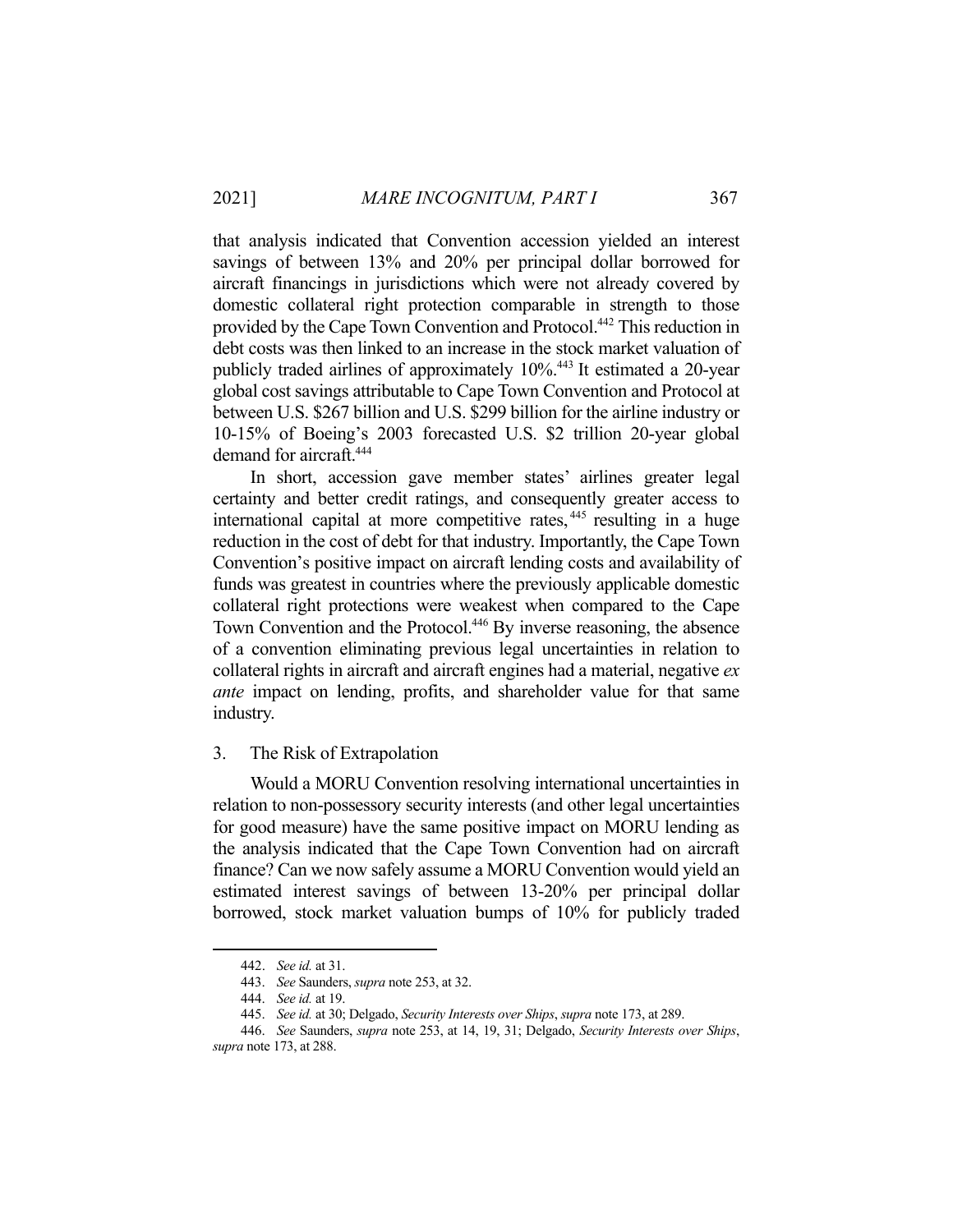MORU owner/operators, and a 20-year global cost savings approaching of 10-15% of estimated global MORU demand?447

 Although back-of-the-envelope calculations can be extremely entertaining, a simple pro rata extrapolation of these results to MORUs would be crude at best. Estimates of the values of the 20-year global demand for MORUs vary. MORUs are not aircrafts and both have legal and economic risks particular to their sector. Loan tenors, political risk premiums, and commercial terms and conditions demanded by lenders, and the underlying creditworthiness of borrowers in each industry, might vary significantly. Baseline domestic collateral rights existing for aircraft in some countries pre-Cape Town and the same for MORUs now differ. For better or worse, a MORU Convention might not offer the same collateral rights protections as the Cape Town Convention. 448 As a consequence, the economic values of legal protections pre- and postconvention will differ for MORUs relative to aircraft. These factors suggest simple extrapolation is unwise.<sup>449</sup>

 In short, the Cape Town Convention's success offers no guarantee that a MORU Convention would have an identical impact on MORU finance. However, it would not be unreasonable to conclude that the absence of a MORU Convention covering comparable non-possessory security interests (and other international legal uncertainties as well) will have a long-term material and negative impact on MORU finance costs (whatever the precise magnitude), with a larger impact in countries where existing legal uncertainties are greatest.

#### V. CONCLUSION

<u>.</u>

 MORUs offer potential spatial, technical, commercial, and legal advantages over competing technologies and the potential to supply renewable energy at lower LCOEs than competing offshore technologies in the mid-term. The pilot and pre-commercial MORUs and small MORU Arrays that exist today are likely to be joined globally by hundreds, and potentially thousands, of MORUs in utility-scale MORU Arrays in the next two decades.

 <sup>447.</sup> Delgado, *Security Interests over Ships*, *supra* note 173, at 243.

 <sup>448.</sup> For example, a hypothetical MORU Convention might provide collateral rights protections more akin to those under MLM 1926 or MLM 1993 than under the Cape Town Convention.

 <sup>449.</sup> A robust, retrospective analysis of the estimated global financial impact of a MORU Convention is best left to future practitioners of the dismal science.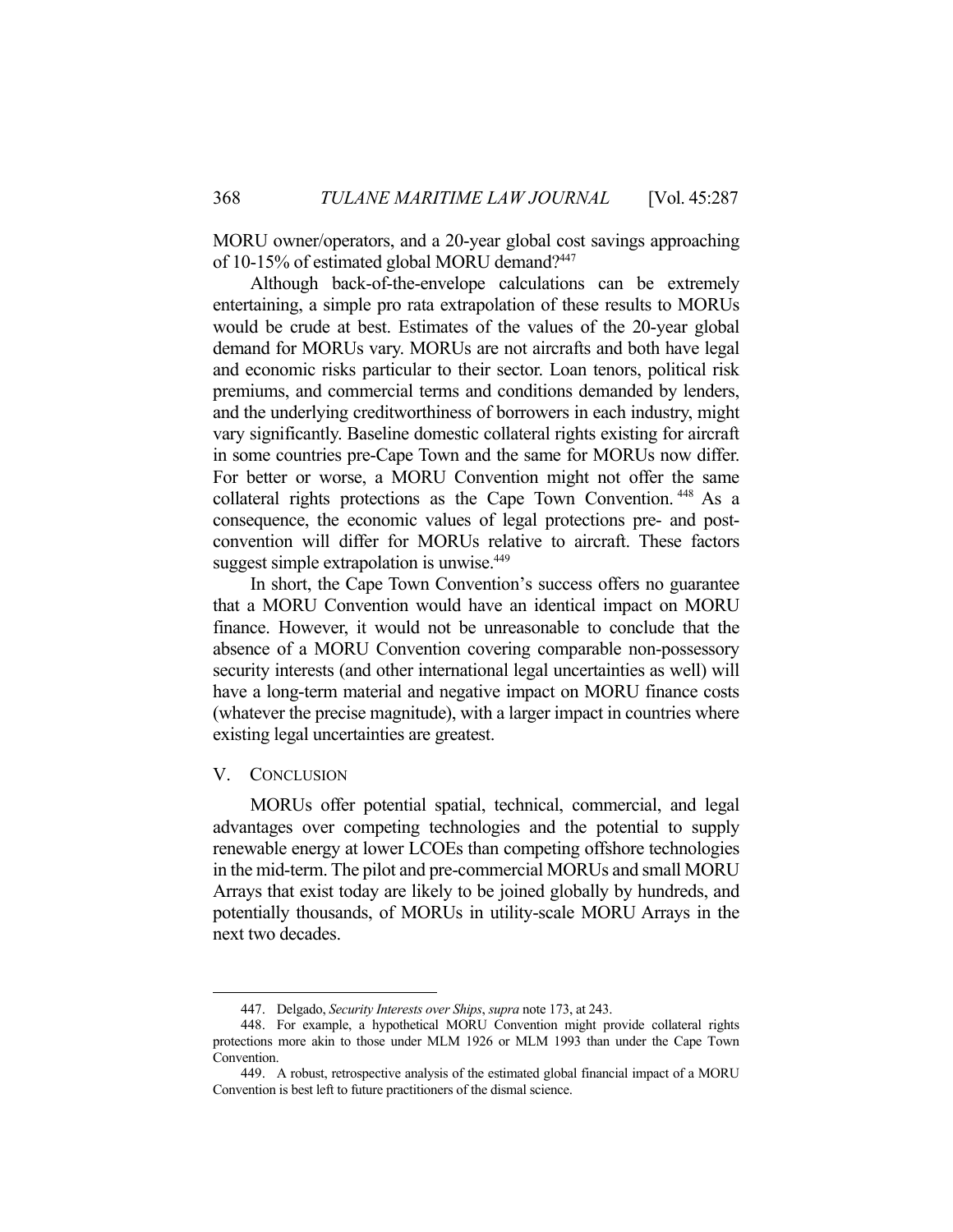MORUs will be subject to various types of international maritime disputes, many of which have already been raised in relation to traditional merchant ships, O&G MOUs, other non-traditional watercraft, and to a lesser degree aircraft. Unfortunately, existing international maritime conventions designed to govern international maritime disputes related to manned merchant ships often either do not apply to unusual watercraft like MORUs or their application is ambiguous. Compounding the problem, the level of acceptance of some conventions may be so low as to render the convention's coverage ineffective.

 To some degree, the resulting international legal uncertainty for existing and currently planned pilot projects has been accepted or mitigated by their stakeholders, but that same legal uncertainty is likely to act as a global deterrent to many potential future stakeholders in the deployment of utility-scale MORU Arrays, particularly if there are international aspects to the project. Given the estimated capital investments required to remain within the Paris Agreement objectives, even small legal uncertainties could have a material negative impact on the aggregate cost of the capital required. Specifically, some uncertainties are likely to have a material negative impact on future MORU finance with the greatest negative impact in jurisdictions where the domestic legal regime provides inadequate redress for a dispute. Removal of these uncertainties could materially lower the LCOE of MORUs by reducing project contingencies and the cost of debt, while simultaneously increasing the availability of international funds for MORU finance. Conversely, even small improvements could have a material positive impact.450 A failure to address these uncertainties would result in capital otherwise destined to finance MORUs drifting towards less deserving projects and technologies.

 In 2000, the late Richard Shaw said the following of FPSOs: "What is clear, however, is that the present state of international maritime law on this subject is uncertain and unsatisfactory . . . a solution may be found in a carefully worded international convention on offshore craft. Those who argue against such an initiative on the ground that there is no real problem are, in the author's respectful view, incorrect."451 On the basis of the

 <sup>450.</sup> *See* Saunders, *supra* note 253, at 2 ("Small changes in the legal and regulatory overlay of the market can create dramatic shifts in financial flows"); *see also id.* at 14 ("Given the size of capital investment required for aircraft, even small percentages savings add up to significant absolute savings in dollar terms").

 <sup>451.</sup> Shaw, *supra* note 9, at 89.